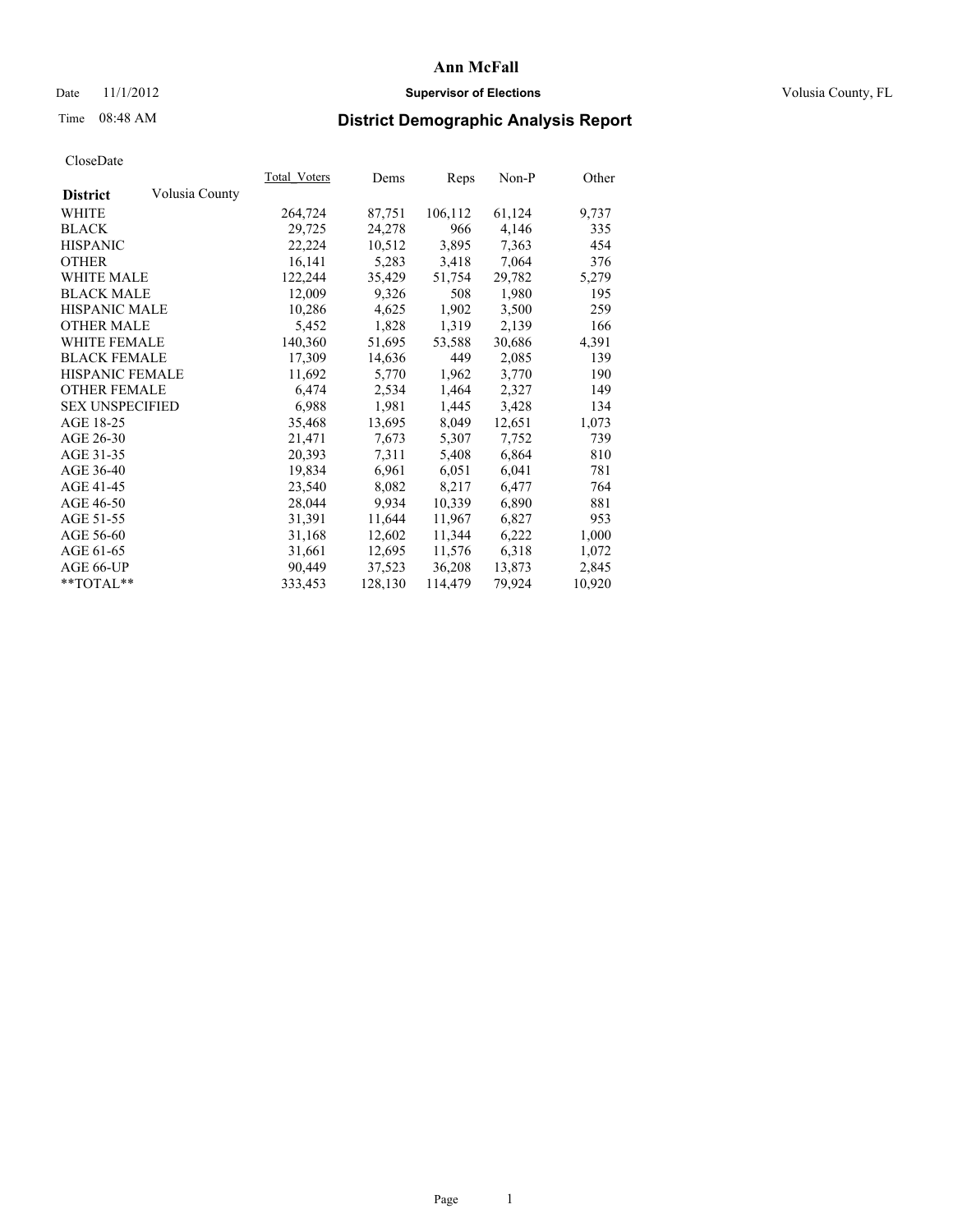## Date 11/1/2012 **Supervisor of Elections Supervisor of Elections** Volusia County, FL

# Time 08:48 AM **District Demographic Analysis Report**

|                        |                           | <b>Total Voters</b> | Dems   | <b>Reps</b> | Non-P  | Other |
|------------------------|---------------------------|---------------------|--------|-------------|--------|-------|
| <b>District</b>        | County Council District 1 |                     |        |             |        |       |
| WHITE                  |                           | 52,021              | 16,626 | 22,432      | 10,772 | 2,191 |
| <b>BLACK</b>           |                           | 4,802               | 3,910  | 171         | 659    | 62    |
| <b>HISPANIC</b>        |                           | 4,161               | 1,845  | 740         | 1,473  | 103   |
| <b>OTHER</b>           |                           | 2,981               | 909    | 736         | 1,252  | 84    |
| WHITE MALE             |                           | 23,684              | 6,615  | 10,745      | 5,155  | 1,169 |
| <b>BLACK MALE</b>      |                           | 1,894               | 1,475  | 78          | 305    | 36    |
| <b>HISPANIC MALE</b>   |                           | 1,832               | 779    | 347         | 656    | 50    |
| <b>OTHER MALE</b>      |                           | 996                 | 318    | 273         | 372    | 33    |
| <b>WHITE FEMALE</b>    |                           | 27,954              | 9.911  | 11,526      | 5,507  | 1,010 |
| <b>BLACK FEMALE</b>    |                           | 2,851               | 2,396  | 89          | 341    | 25    |
| HISPANIC FEMALE        |                           | 2,283               | 1,043  | 387         | 801    | 52    |
| <b>OTHER FEMALE</b>    |                           | 1,140               | 422    | 282         | 406    | 30    |
| <b>SEX UNSPECIFIED</b> |                           | 1,331               | 331    | 352         | 613    | 35    |
| AGE 18-25              |                           | 6,734               | 2,146  | 1,850       | 2,459  | 279   |
| AGE 26-30              |                           | 4,005               | 1,304  | 1,130       | 1,417  | 154   |
| AGE 31-35              |                           | 3,973               | 1,319  | 1,228       | 1,240  | 186   |
| AGE 36-40              |                           | 3,784               | 1,227  | 1,280       | 1,094  | 183   |
| AGE 41-45              |                           | 4,624               | 1,494  | 1,761       | 1,192  | 177   |
| AGE 46-50              |                           | 5,345               | 1,758  | 2,217       | 1,190  | 180   |
| AGE 51-55              |                           | 5,899               | 2,109  | 2,446       | 1,142  | 202   |
| AGE 56-60              |                           | 5,876               | 2,316  | 2,276       | 1,054  | 230   |
| AGE 61-65              |                           | 5,986               | 2,362  | 2,379       | 1,003  | 242   |
| AGE 66-UP              |                           | 17,851              | 7,303  | 7.533       | 2,403  | 612   |
| **TOTAL**              |                           | 64,083              | 23,340 | 24,103      | 14,195 | 2,445 |
|                        |                           |                     |        |             |        |       |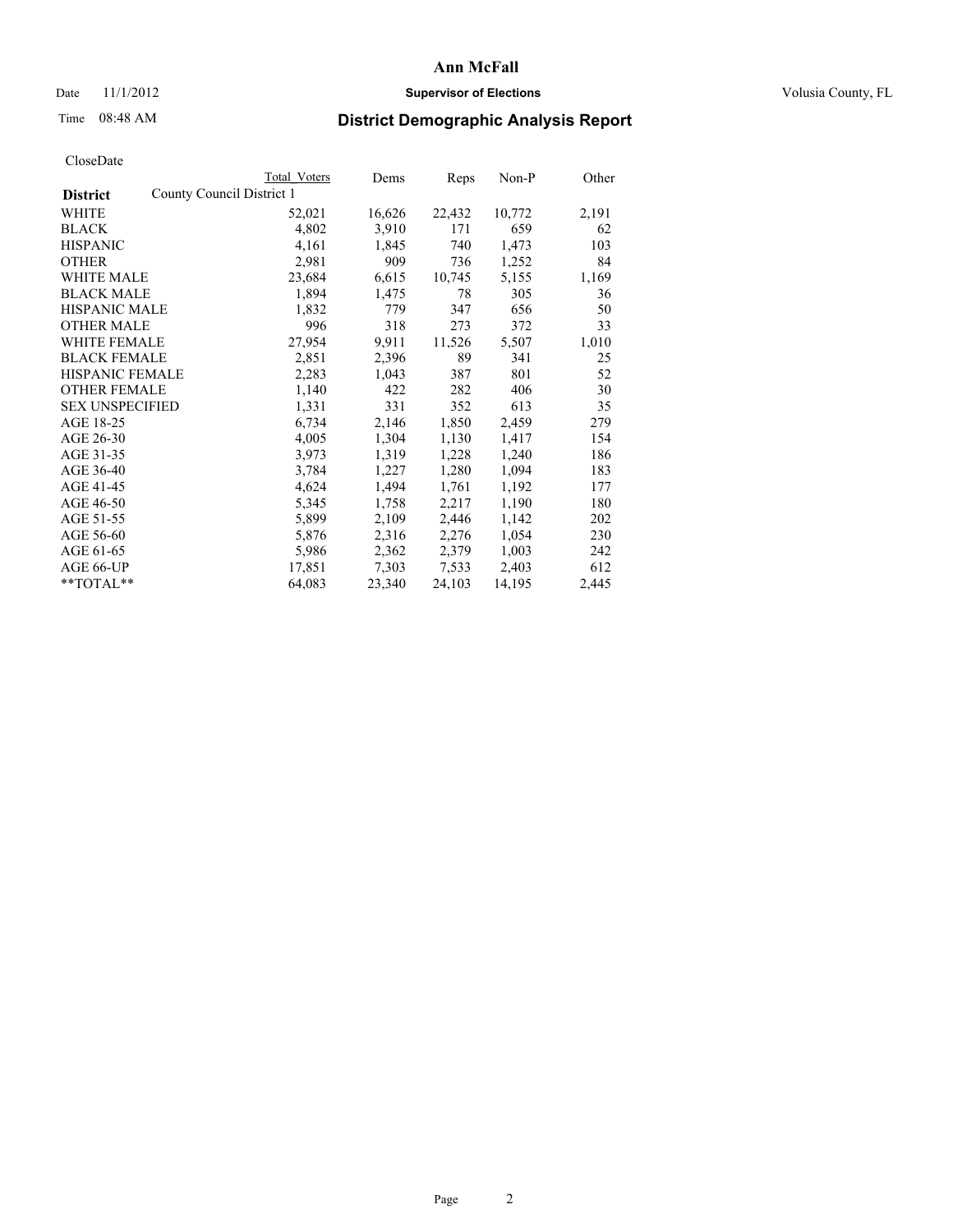## Date 11/1/2012 **Supervisor of Elections Supervisor of Elections** Volusia County, FL

# Time 08:48 AM **District Demographic Analysis Report**

|                                              | Total Voters | Dems   | <b>Reps</b> | $Non-P$ | Other |
|----------------------------------------------|--------------|--------|-------------|---------|-------|
| County Council District 2<br><b>District</b> |              |        |             |         |       |
| WHITE                                        | 50,348       | 17,661 | 18,799      | 12,058  | 1,830 |
| <b>BLACK</b>                                 | 11,442       | 9,566  | 278         | 1,513   | 85    |
| <b>HISPANIC</b>                              | 1,686        | 761    | 344         | 554     | 27    |
| <b>OTHER</b>                                 | 3,505        | 1,317  | 605         | 1,519   | 64    |
| WHITE MALE                                   | 23,385       | 7,164  | 9,261       | 5,909   | 1,051 |
| <b>BLACK MALE</b>                            | 4,471        | 3,615  | 139         | 678     | 39    |
| <b>HISPANIC MALE</b>                         | 797          | 338    | 172         | 267     | 20    |
| <b>OTHER MALE</b>                            | 1,152        | 439    | 229         | 457     | 27    |
| <b>WHITE FEMALE</b>                          | 26,502       | 10,335 | 9,396       | 6,009   | 762   |
| <b>BLACK FEMALE</b>                          | 6,775        | 5,798  | 135         | 796     | 46    |
| <b>HISPANIC FEMALE</b>                       | 857          | 410    | 167         | 273     | 7     |
| <b>OTHER FEMALE</b>                          | 1,452        | 629    | 274         | 524     | 25    |
| <b>SEX UNSPECIFIED</b>                       | 1,590        | 577    | 253         | 731     | 29    |
| AGE 18-25                                    | 8,550        | 4,541  | 1,328       | 2,512   | 169   |
| AGE 26-30                                    | 4,755        | 2,028  | 992         | 1,601   | 134   |
| AGE 31-35                                    | 3,902        | 1,609  | 864         | 1,294   | 135   |
| AGE 36-40                                    | 3,382        | 1,385  | 898         | 995     | 104   |
| AGE 41-45                                    | 4,076        | 1,661  | 1,151       | 1,149   | 115   |
| AGE 46-50                                    | 4,874        | 2,032  | 1,501       | 1,204   | 137   |
| AGE 51-55                                    | 5,891        | 2,477  | 1,978       | 1,266   | 170   |
| AGE 56-60                                    | 5,862        | 2,566  | 1,888       | 1,234   | 174   |
| AGE 61-65                                    | 6,397        | 2,653  | 2,145       | 1,386   | 213   |
| AGE 66-UP                                    | 19,475       | 8,460  | 7,298       | 3,060   | 657   |
| $*$ $TOTAL**$                                | 67,170       | 29,415 | 20,044      | 15,701  | 2,010 |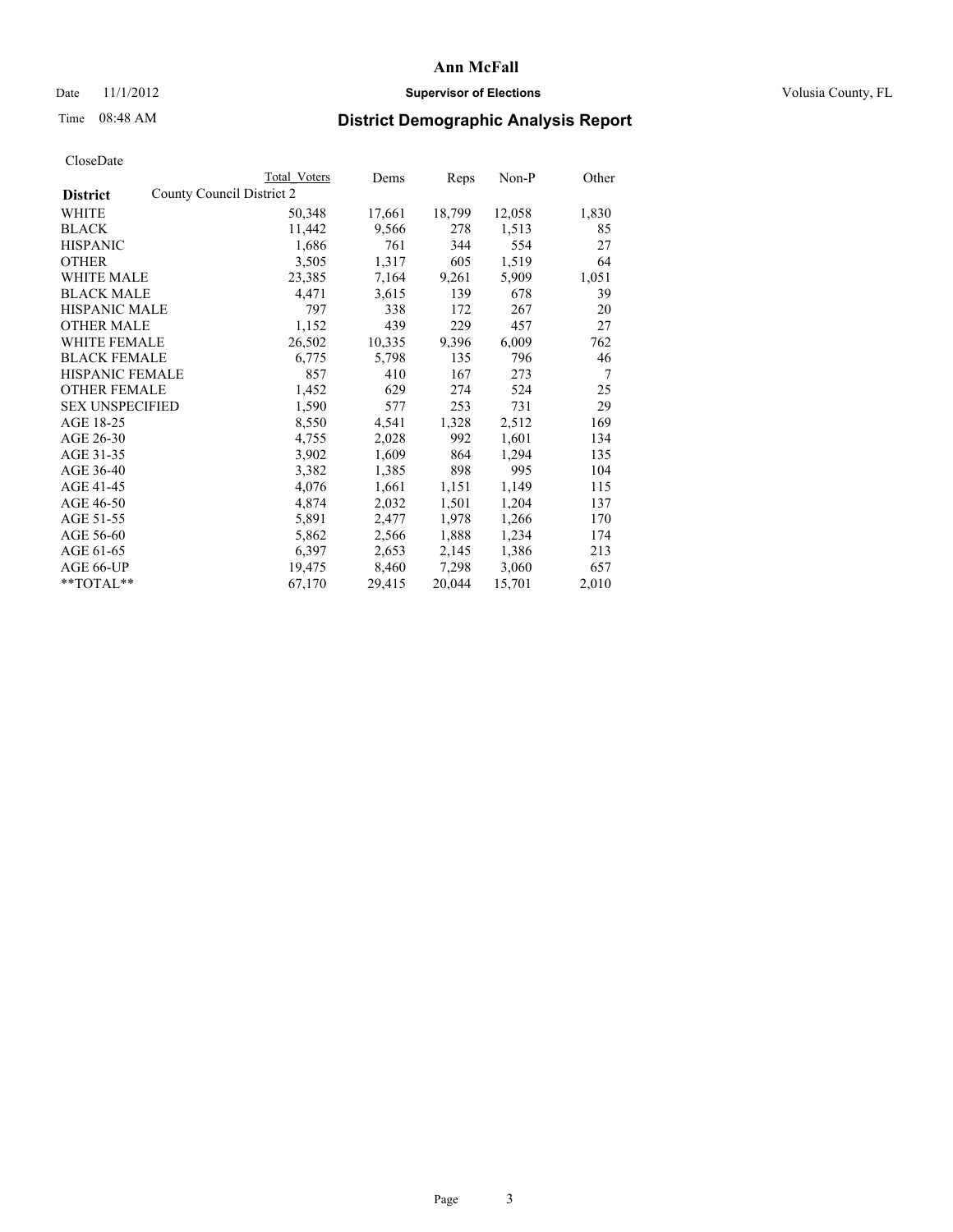## Date 11/1/2012 **Supervisor of Elections Supervisor of Elections** Volusia County, FL

# Time 08:48 AM **District Demographic Analysis Report**

| <b>Total Voters</b>       | Dems   | Reps   | Non-P  | Other          |
|---------------------------|--------|--------|--------|----------------|
| County Council District 3 |        |        |        |                |
| 65,324                    | 21,647 | 26,050 | 15,673 | 1,954          |
| 2,019                     | 1,641  | 73     | 288    | 17             |
| 1,148                     | 434    | 311    | 378    | 25             |
| 2,679                     | 754    | 614    | 1,235  | 76             |
| 30,305                    | 8,782  | 12,813 | 7,674  | 1,036          |
| 889                       | 678    | 40     | 158    | 13             |
| 531                       | 180    | 139    | 199    | 13             |
| 915                       | 264    | 249    | 368    | 34             |
| 34,497                    | 12,704 | 13,045 | 7,842  | 906            |
| 1,113                     | 948    | 32     | 129    | $\overline{4}$ |
| 603                       | 249    | 169    | 174    | 11             |
| 1,064                     | 378    | 265    | 388    | 33             |
| 1,253                     | 293    | 296    | 642    | 22             |
| 5,832                     | 1,697  | 1,615  | 2,345  | 175            |
| 3,799                     | 1,181  | 1,058  | 1,431  | 129            |
| 3,755                     | 1,108  | 1,119  | 1,400  | 128            |
| 3,857                     | 1,152  | 1,295  | 1,272  | 138            |
| 4,781                     | 1,440  | 1,856  | 1,364  | 121            |
| 5,903                     | 1,831  | 2,390  | 1,536  | 146            |
| 6,922                     | 2,276  | 2,844  | 1,610  | 192            |
| 7,263                     | 2,762  | 2,824  | 1,480  | 197            |
| 7,449                     | 2,813  | 2,881  | 1,528  | 227            |
| 21,660                    | 8,235  | 9,175  | 3,628  | 622            |
| 71,225                    | 24,495 | 27,058 | 17,597 | 2,075          |
|                           |        |        |        |                |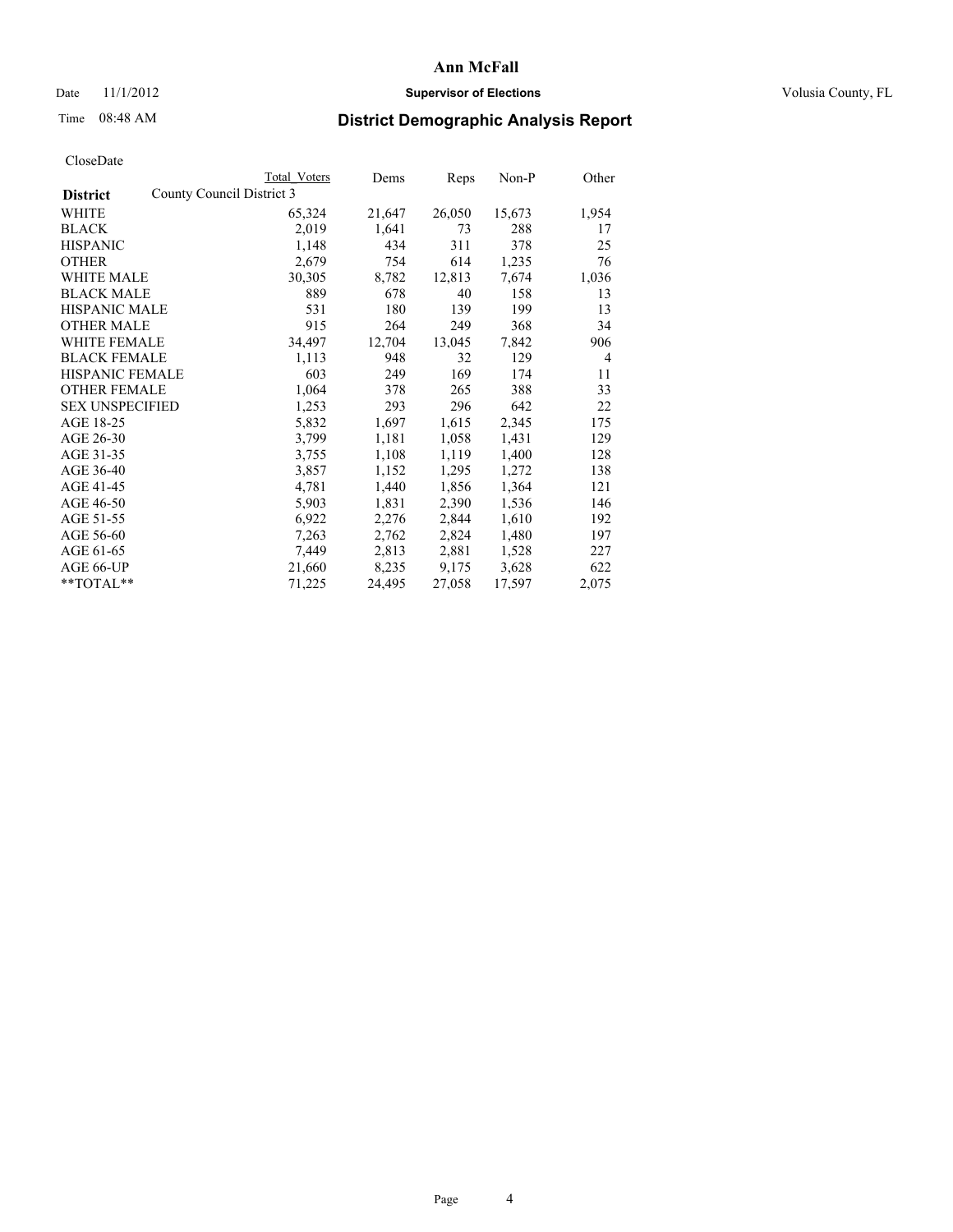## Date 11/1/2012 **Supervisor of Elections Supervisor of Elections** Volusia County, FL

# Time 08:48 AM **District Demographic Analysis Report**

|                        |                           | Total Voters | Dems   | Reps   | Non-P  | Other |
|------------------------|---------------------------|--------------|--------|--------|--------|-------|
| <b>District</b>        | County Council District 4 |              |        |        |        |       |
| WHITE                  |                           | 54,728       | 18,544 | 21,934 | 12,382 | 1,868 |
| <b>BLACK</b>           |                           | 6,149        | 5,050  | 201    | 831    | 67    |
| <b>HISPANIC</b>        |                           | 1,498        | 643    | 345    | 481    | 29    |
| <b>OTHER</b>           |                           | 3,394        | 1,120  | 777    | 1,421  | 76    |
| WHITE MALE             |                           | 25,090       | 7,430  | 10,641 | 6,025  | 994   |
| <b>BLACK MALE</b>      |                           | 2,392        | 1,840  | 106    | 406    | 40    |
| <b>HISPANIC MALE</b>   |                           | 651          | 245    | 166    | 220    | 20    |
| <b>OTHER MALE</b>      |                           | 1,189        | 389    | 301    | 461    | 38    |
| <b>WHITE FEMALE</b>    |                           | 29,217       | 11,006 | 11,136 | 6,217  | 858   |
| <b>BLACK FEMALE</b>    |                           | 3,681        | 3,148  | 95     | 411    | 27    |
| <b>HISPANIC FEMALE</b> |                           | 831          | 394    | 172    | 256    | 9     |
| <b>OTHER FEMALE</b>    |                           | 1,397        | 535    | 363    | 469    | 30    |
| <b>SEX UNSPECIFIED</b> |                           | 1,321        | 370    | 277    | 650    | 24    |
| AGE 18-25              |                           | 6,536        | 2,560  | 1,572  | 2,256  | 148   |
| AGE 26-30              |                           | 4,081        | 1,500  | 1,055  | 1,392  | 134   |
| AGE 31-35              |                           | 3,554        | 1,358  | 930    | 1,139  | 127   |
| AGE 36-40              |                           | 3,513        | 1,251  | 1,091  | 1,042  | 129   |
| AGE 41-45              |                           | 4,419        | 1,515  | 1,574  | 1,178  | 152   |
| AGE 46-50              |                           | 5,469        | 1,936  | 2,050  | 1,299  | 184   |
| AGE 51-55              |                           | 6,171        | 2,306  | 2,338  | 1,345  | 182   |
| AGE 56-60              |                           | 6,411        | 2,593  | 2,377  | 1,247  | 194   |
| AGE 61-65              |                           | 6,589        | 2,648  | 2,377  | 1,352  | 212   |
| AGE 66-UP              |                           | 19,129       | 7.741  | 7,901  | 2,905  | 582   |
| **TOTAL**              |                           | 65,883       | 25,409 | 23,271 | 15,159 | 2,044 |
|                        |                           |              |        |        |        |       |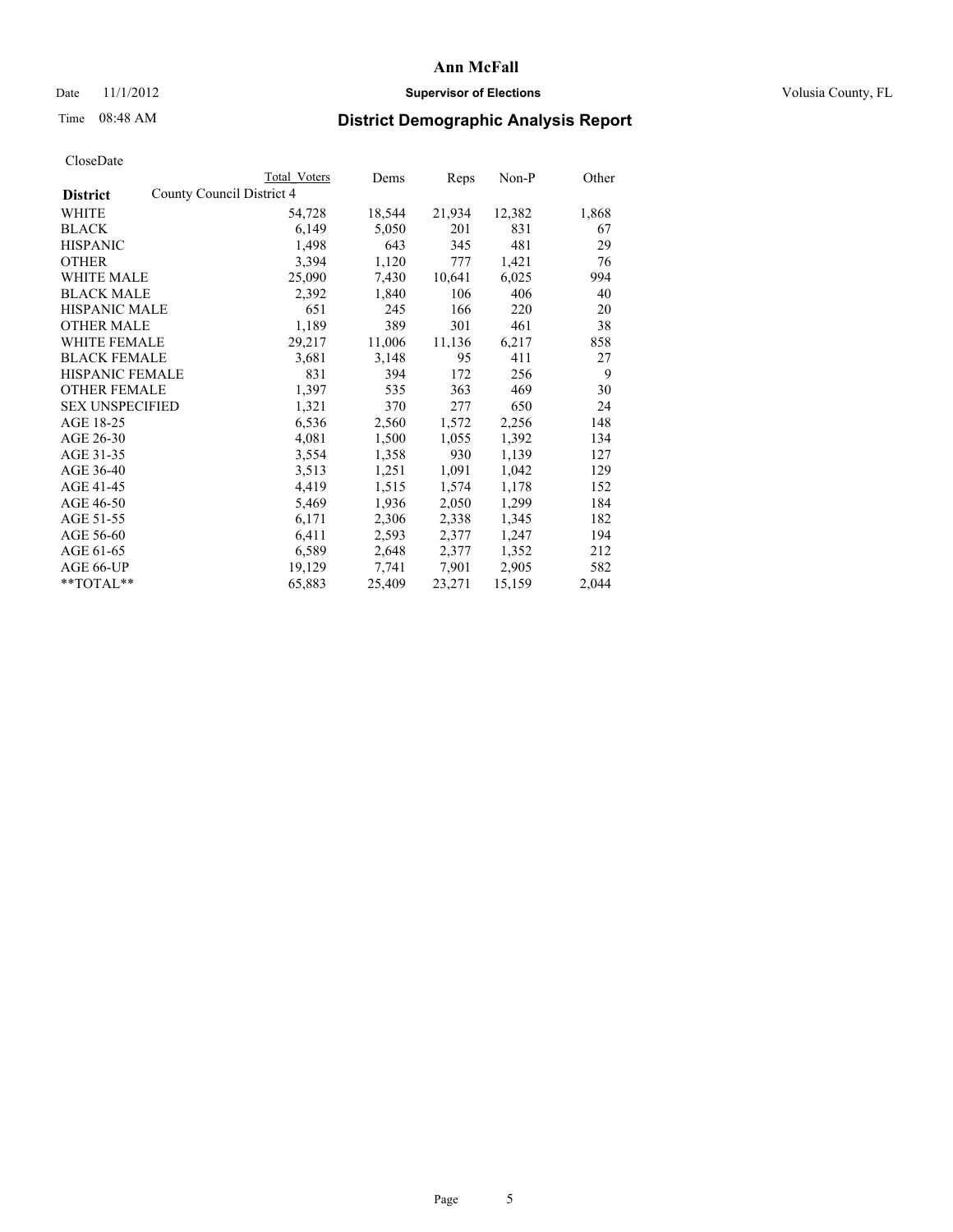## Date 11/1/2012 **Supervisor of Elections Supervisor of Elections** Volusia County, FL

# Time 08:48 AM **District Demographic Analysis Report**

|                        |                           | Total Voters | Dems   | <b>Reps</b> | Non-P  | Other |
|------------------------|---------------------------|--------------|--------|-------------|--------|-------|
| <b>District</b>        | County Council District 5 |              |        |             |        |       |
| <b>WHITE</b>           |                           | 42,303       | 13,273 | 16,897      | 10,239 | 1,894 |
| <b>BLACK</b>           |                           | 5,313        | 4,111  | 243         | 855    | 104   |
| <b>HISPANIC</b>        |                           | 13,731       | 6,829  | 2,155       | 4,477  | 270   |
| <b>OTHER</b>           |                           | 3,582        | 1,183  | 686         | 1,637  | 76    |
| <b>WHITE MALE</b>      |                           | 19,780       | 5,438  | 8,294       | 5,019  | 1,029 |
| <b>BLACK MALE</b>      |                           | 2,363        | 1,718  | 145         | 433    | 67    |
| <b>HISPANIC MALE</b>   |                           | 6,475        | 3,083  | 1,078       | 2,158  | 156   |
| <b>OTHER MALE</b>      |                           | 1,200        | 418    | 267         | 481    | 34    |
| <b>WHITE FEMALE</b>    |                           | 22,190       | 7,739  | 8,485       | 5,111  | 855   |
| <b>BLACK FEMALE</b>    |                           | 2,889        | 2,346  | 98          | 408    | 37    |
| <b>HISPANIC FEMALE</b> |                           | 7,118        | 3,674  | 1,067       | 2,266  | 111   |
| <b>OTHER FEMALE</b>    |                           | 1,421        | 570    | 280         | 540    | 31    |
| <b>SEX UNSPECIFIED</b> |                           | 1,493        | 410    | 267         | 792    | 24    |
| AGE 18-25              |                           | 7,816        | 2,751  | 1,684       | 3,079  | 302   |
| AGE 26-30              |                           | 4,831        | 1,660  | 1,072       | 1,911  | 188   |
| AGE 31-35              |                           | 5,209        | 1,917  | 1,267       | 1,791  | 234   |
| AGE 36-40              |                           | 5,298        | 1,946  | 1,487       | 1,638  | 227   |
| AGE 41-45              |                           | 5,640        | 1,972  | 1,875       | 1,594  | 199   |
| AGE 46-50              |                           | 6,453        | 2,377  | 2,181       | 1,661  | 234   |
| AGE 51-55              |                           | 6,508        | 2,476  | 2,361       | 1,464  | 207   |
| AGE 56-60              |                           | 5,756        | 2,365  | 1,979       | 1,207  | 205   |
| AGE 61-65              |                           | 5,240        | 2,219  | 1,794       | 1,049  | 178   |
| AGE 66-UP              |                           | 12,334       | 5,784  | 4,301       | 1,877  | 372   |
| $*$ $TOTAL**$          |                           | 65,092       | 25,471 | 20,003      | 17,272 | 2,346 |
|                        |                           |              |        |             |        |       |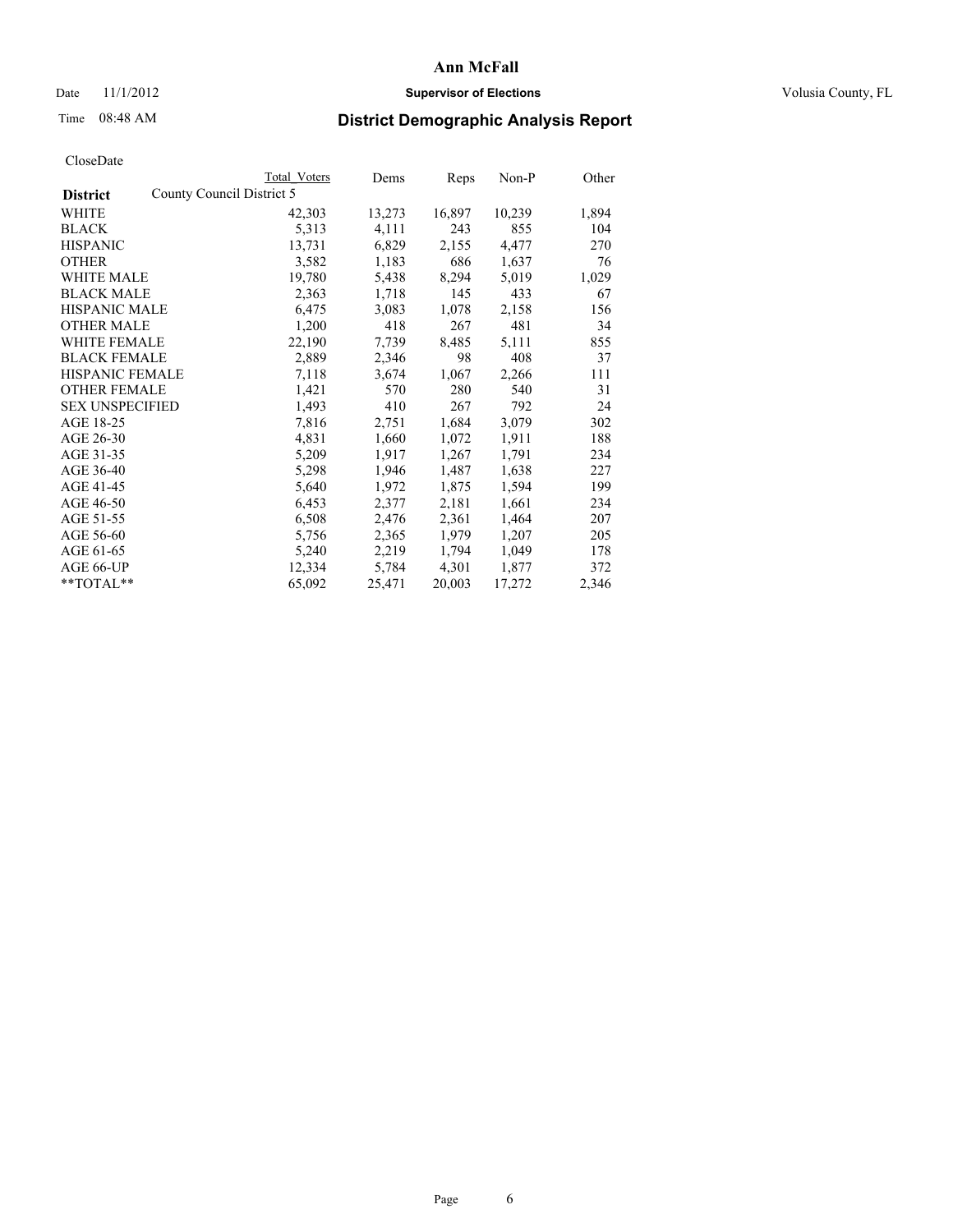## Date 11/1/2012 **Supervisor of Elections Supervisor of Elections** Volusia County, FL

# Time 08:48 AM **District Demographic Analysis Report**

|                        |                              | <b>Total Voters</b> | Dems | Reps           | Non-P | Other          |
|------------------------|------------------------------|---------------------|------|----------------|-------|----------------|
| <b>District</b>        | Indigo Community Development |                     |      |                |       |                |
| WHITE                  |                              | 873                 | 212  | 452            | 181   | 28             |
| <b>BLACK</b>           |                              | 78                  | 59   | 8              | 11    | $\overline{0}$ |
| <b>HISPANIC</b>        |                              | 46                  | 23   | 6              | 15    | 2              |
| <b>OTHER</b>           |                              | 80                  | 24   | 28             | 28    | $\theta$       |
| WHITE MALE             |                              | 428                 | 90   | 229            | 92    | 17             |
| <b>BLACK MALE</b>      |                              | 33                  | 24   | 5              | 4     | $\theta$       |
| <b>HISPANIC MALE</b>   |                              | 15                  | 7    | $\overline{c}$ | 5     | 1              |
| <b>OTHER MALE</b>      |                              | 28                  | 6    | 10             | 12    | $\theta$       |
| WHITE FEMALE           |                              | 437                 | 121  | 220            | 86    | 10             |
| <b>BLACK FEMALE</b>    |                              | 45                  | 35   | 3              | 7     | $\overline{0}$ |
| <b>HISPANIC FEMALE</b> |                              | 31                  | 16   | 4              | 10    | 1              |
| <b>OTHER FEMALE</b>    |                              | 39                  | 11   | 14             | 14    | $\theta$       |
| <b>SEX UNSPECIFIED</b> |                              | 21                  | 8    | 7              | 5     | 1              |
| AGE 18-25              |                              | 84                  | 21   | 31             | 28    | 4              |
| AGE 26-30              |                              | 96                  | 23   | 40             | 30    | 3              |
| AGE 31-35              |                              | 102                 | 38   | 27             | 35    | $\overline{2}$ |
| AGE 36-40              |                              | 77                  | 22   | 36             | 18    | 1              |
| AGE 41-45              |                              | 64                  | 16   | 31             | 17    | $\theta$       |
| AGE 46-50              |                              | 84                  | 27   | 43             | 10    | 4              |
| AGE 51-55              |                              | 97                  | 26   | 56             | 15    | $\theta$       |
| AGE 56-60              |                              | 104                 | 37   | 53             | 13    | 1              |
| AGE 61-65              |                              | 136                 | 38   | 63             | 29    | 6              |
| AGE 66-UP              |                              | 235                 | 71   | 114            | 41    | 9              |
| **TOTAL**              |                              | 1,080               | 319  | 495            | 236   | 30             |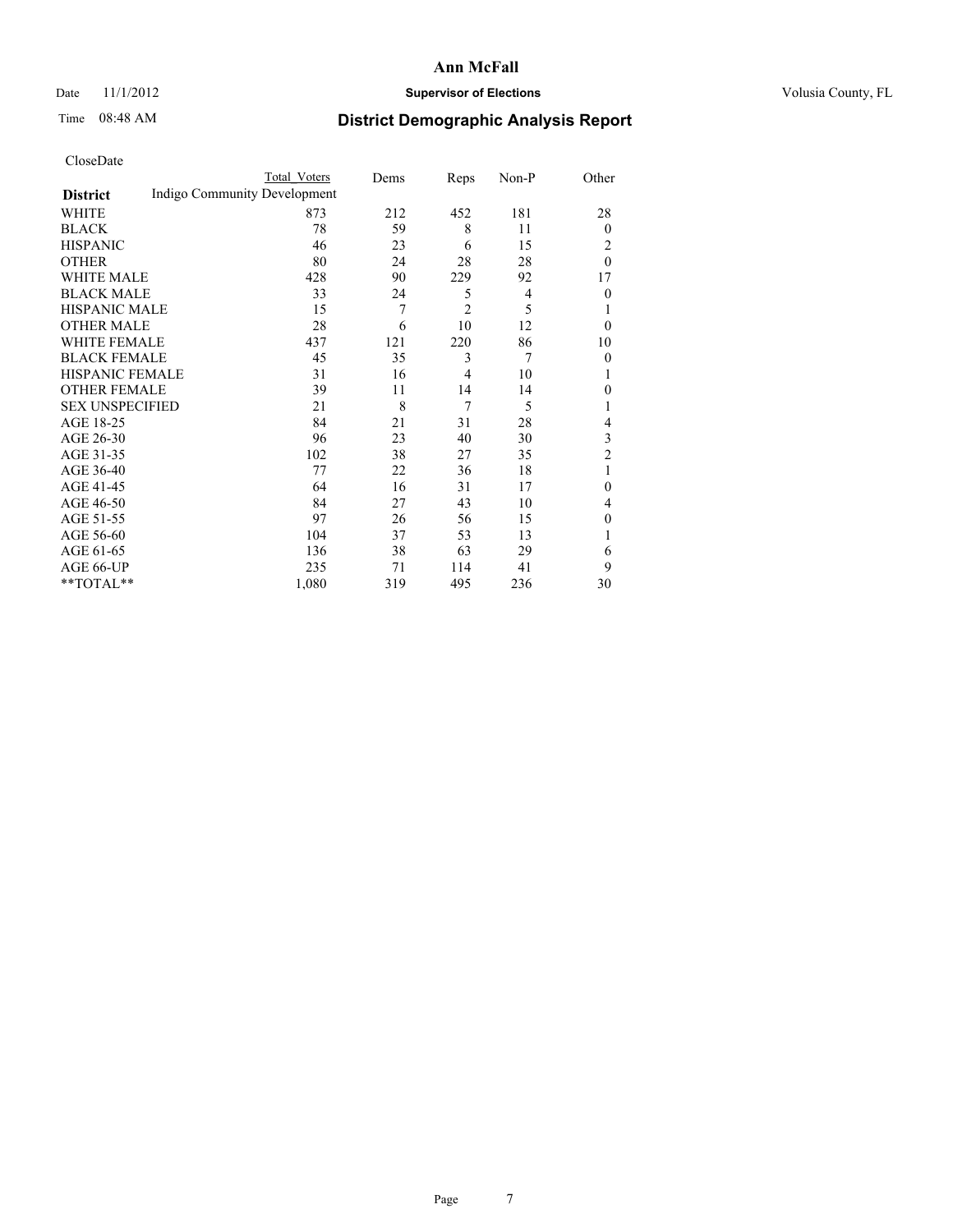## Date 11/1/2012 **Supervisor of Elections Supervisor of Elections** Volusia County, FL

# Time 08:48 AM **District Demographic Analysis Report**

|                                             | Total Voters | Dems   | <b>Reps</b> | Non-P  | Other |
|---------------------------------------------|--------------|--------|-------------|--------|-------|
| Congressional District 6<br><b>District</b> |              |        |             |        |       |
| WHITE                                       | 204,613      | 69,206 | 81,407      | 46,930 | 7,070 |
| <b>BLACK</b>                                | 23,580       | 19,507 | 691         | 3,166  | 216   |
| <b>HISPANIC</b>                             | 6,540        | 2,796  | 1,373       | 2,219  | 152   |
| <b>OTHER</b>                                | 11,526       | 3,787  | 2,482       | 4,983  | 274   |
| WHITE MALE                                  | 94,369       | 27,928 | 39,730      | 22,877 | 3,834 |
| <b>BLACK MALE</b>                           | 9,308        | 7,362  | 351         | 1,474  | 121   |
| <b>HISPANIC MALE</b>                        | 2,954        | 1,175  | 641         | 1,049  | 89    |
| <b>OTHER MALE</b>                           | 3,883        | 1,294  | 956         | 1,511  | 122   |
| WHITE FEMALE                                | 108,591      | 40,780 | 41,085      | 23,542 | 3,184 |
| <b>BLACK FEMALE</b>                         | 13,932       | 11,881 | 331         | 1,626  | 94    |
| <b>HISPANIC FEMALE</b>                      | 3,499        | 1,587  | 713         | 1,138  | 61    |
| <b>OTHER FEMALE</b>                         | 4,649        | 1,813  | 1,084       | 1,645  | 107   |
| <b>SEX UNSPECIFIED</b>                      | 5,074        | 1,476  | 1,062       | 2,436  | 100   |
| AGE 18-25                                   | 25,662       | 10,369 | 5,799       | 8,813  | 681   |
| AGE 26-30                                   | 15,319       | 5,626  | 3,829       | 5,366  | 498   |
| AGE 31-35                                   | 13,742       | 4,972  | 3,673       | 4,586  | 511   |
| AGE 36-40                                   | 13,258       | 4,629  | 4,131       | 3,998  | 500   |
| AGE 41-45                                   | 16,308       | 5,648  | 5,732       | 4,421  | 507   |
| AGE 46-50                                   | 19,722       | 7,004  | 7,390       | 4,748  | 580   |
| AGE 51-55                                   | 22,932       | 8,541  | 8,761       | 4,960  | 670   |
| AGE 56-60                                   | 23,464       | 9,527  | 8,590       | 4,625  | 722   |
| AGE 61-65                                   | 24,451       | 9,772  | 8,966       | 4,901  | 812   |
| AGE 66-UP                                   | 71,820       | 29,419 | 29,131      | 11,027 | 2,243 |
| $*$ TOTAL $*$                               | 246,701      | 95,513 | 86,011      | 57,451 | 7,726 |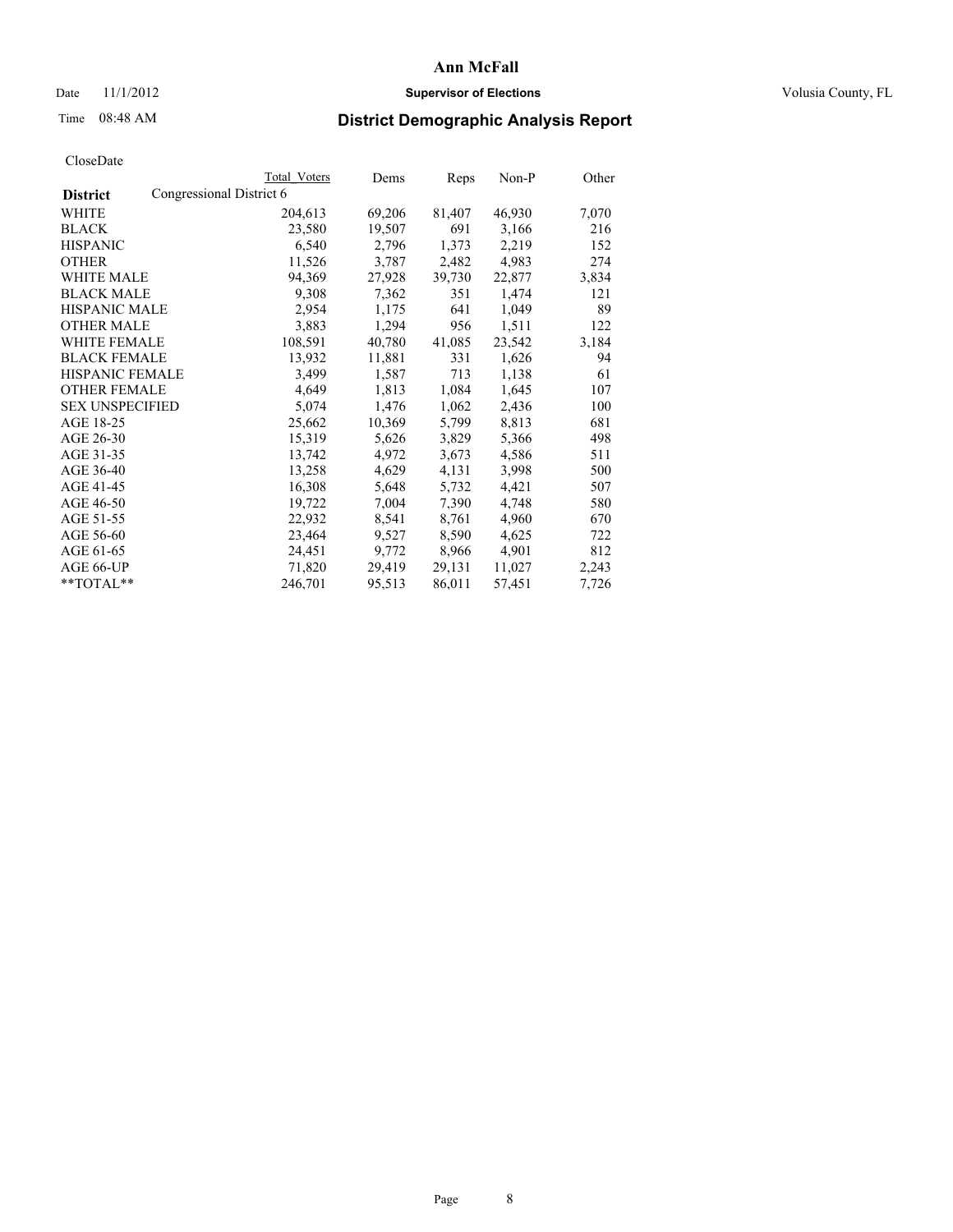## Date 11/1/2012 **Supervisor of Elections Supervisor of Elections** Volusia County, FL

# Time 08:48 AM **District Demographic Analysis Report**

|                        |                          | <b>Total Voters</b> | Dems   | Reps   | Non-P  | Other |
|------------------------|--------------------------|---------------------|--------|--------|--------|-------|
| <b>District</b>        | Congressional District 7 |                     |        |        |        |       |
| <b>WHITE</b>           |                          | 60,111              | 18,545 | 24,705 | 14,194 | 2,667 |
| <b>BLACK</b>           |                          | 6,145               | 4,771  | 275    | 980    | 119   |
| <b>HISPANIC</b>        |                          | 15,684              | 7.716  | 2,522  | 5,144  | 302   |
| <b>OTHER</b>           |                          | 4,615               | 1,496  | 936    | 2,081  | 102   |
| <b>WHITE MALE</b>      |                          | 27,875              | 7,501  | 12,024 | 6,905  | 1,445 |
| <b>BLACK MALE</b>      |                          | 2,701               | 1,964  | 157    | 506    | 74    |
| <b>HISPANIC MALE</b>   |                          | 7,332               | 3,450  | 1,261  | 2,451  | 170   |
| <b>OTHER MALE</b>      |                          | 1,569               | 534    | 363    | 628    | 44    |
| <b>WHITE FEMALE</b>    |                          | 31,769              | 10,915 | 12,503 | 7,144  | 1,207 |
| <b>BLACK FEMALE</b>    |                          | 3,377               | 2,755  | 118    | 459    | 45    |
| <b>HISPANIC FEMALE</b> |                          | 8,193               | 4,183  | 1,249  | 2,632  | 129   |
| <b>OTHER FEMALE</b>    |                          | 1,825               | 721    | 380    | 682    | 42    |
| <b>SEX UNSPECIFIED</b> |                          | 1,914               | 505    | 383    | 992    | 34    |
| AGE 18-25              |                          | 9,806               | 3,326  | 2,250  | 3,838  | 392   |
| AGE 26-30              |                          | 6,152               | 2,047  | 1,478  | 2,386  | 241   |
| AGE 31-35              |                          | 6,651               | 2,339  | 1,735  | 2,278  | 299   |
| AGE 36-40              |                          | 6,576               | 2,332  | 1,920  | 2,043  | 281   |
| AGE 41-45              |                          | 7,232               | 2,434  | 2,485  | 2,056  | 257   |
| AGE 46-50              |                          | 8,322               | 2,930  | 2,949  | 2,142  | 301   |
| AGE 51-55              |                          | 8,459               | 3,103  | 3,206  | 1,867  | 283   |
| AGE 56-60              |                          | 7,704               | 3,075  | 2,754  | 1,597  | 278   |
| AGE 61-65              |                          | 7,210               | 2,923  | 2,610  | 1,417  | 260   |
| AGE 66-UP              |                          | 18,629              | 8,104  | 7,077  | 2,846  | 602   |
| $*$ $TOTAL**$          |                          | 86,752              | 32,617 | 28,468 | 22,473 | 3,194 |
|                        |                          |                     |        |        |        |       |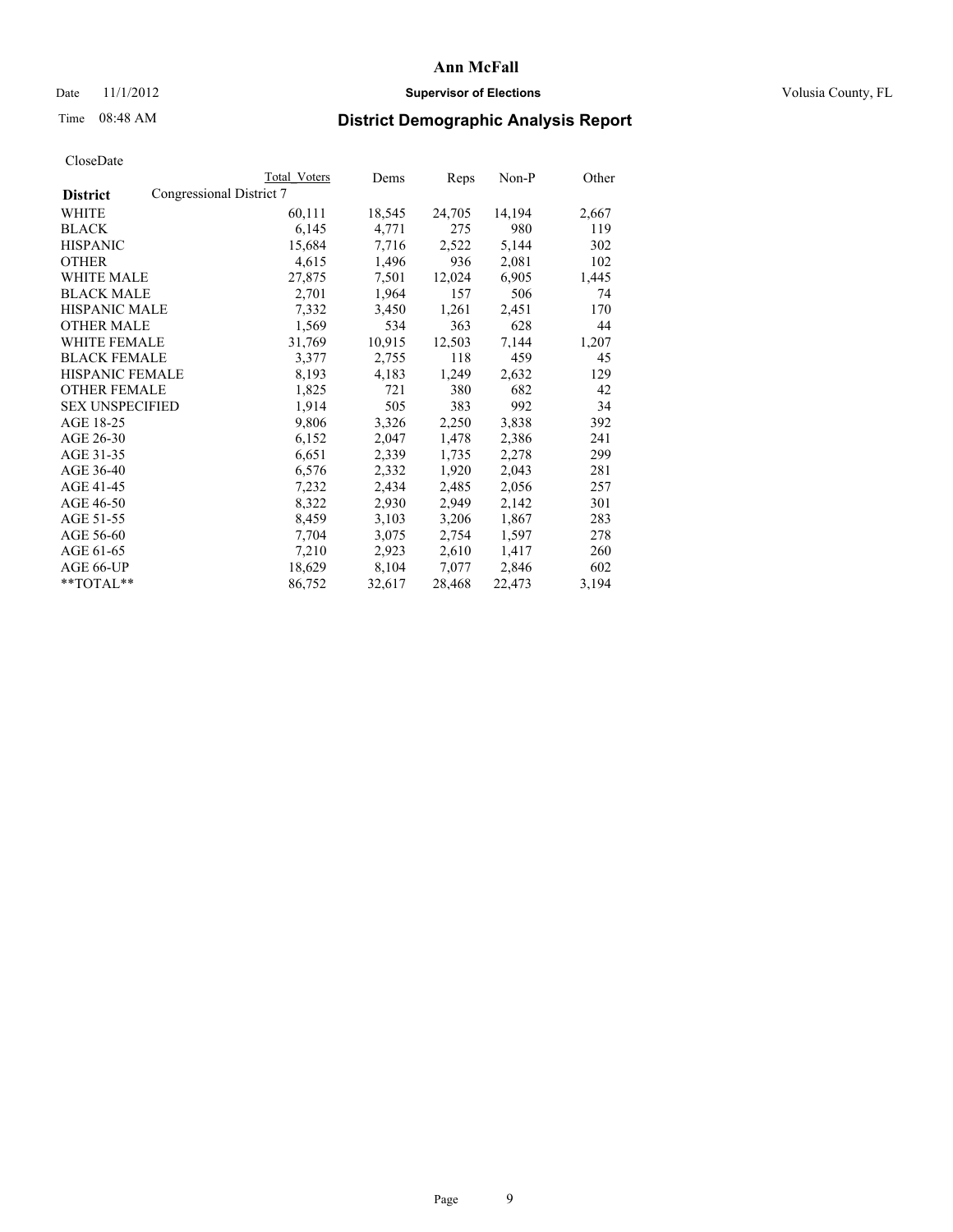## Date 11/1/2012 **Supervisor of Elections Supervisor of Elections** Volusia County, FL

# Time 08:48 AM **District Demographic Analysis Report**

|                        |                     | <b>Total Voters</b> | Dems     | Reps     | Non-P    | Other |
|------------------------|---------------------|---------------------|----------|----------|----------|-------|
| <b>District</b>        | Unincorporated Area |                     |          |          |          |       |
| <b>WHITE</b>           |                     | $\Omega$            | $\theta$ | $\theta$ | $\Omega$ | 0     |
| <b>BLACK</b>           |                     |                     |          | 0        | 0        |       |
| <b>HISPANIC</b>        |                     |                     |          | 0        | 0        |       |
| <b>OTHER</b>           |                     |                     |          |          |          |       |
| <b>WHITE MALE</b>      |                     |                     |          |          |          |       |
| <b>BLACK MALE</b>      |                     |                     |          |          |          |       |
| <b>HISPANIC MALE</b>   |                     |                     |          |          |          |       |
| <b>OTHER MALE</b>      |                     |                     |          |          |          |       |
| <b>WHITE FEMALE</b>    |                     |                     |          |          |          |       |
| <b>BLACK FEMALE</b>    |                     |                     |          | 0        |          | 0     |
| HISPANIC FEMALE        |                     |                     |          |          |          |       |
| <b>OTHER FEMALE</b>    |                     |                     |          |          |          |       |
| <b>SEX UNSPECIFIED</b> |                     |                     |          |          |          |       |
| AGE 18-25              |                     |                     |          |          |          |       |
| AGE 26-30              |                     |                     |          |          |          |       |
| AGE 31-35              |                     |                     |          |          |          |       |
| AGE 36-40              |                     |                     |          | 0        |          |       |
| AGE 41-45              |                     |                     |          |          |          |       |
| AGE 46-50              |                     |                     |          |          |          |       |
| AGE 51-55              |                     |                     |          |          |          |       |
| AGE 56-60              |                     |                     |          |          |          |       |
| AGE 61-65              |                     |                     |          |          |          |       |
| AGE 66-UP              |                     |                     |          |          |          |       |
| **TOTAL**              |                     |                     |          | 0        | 0        | 0     |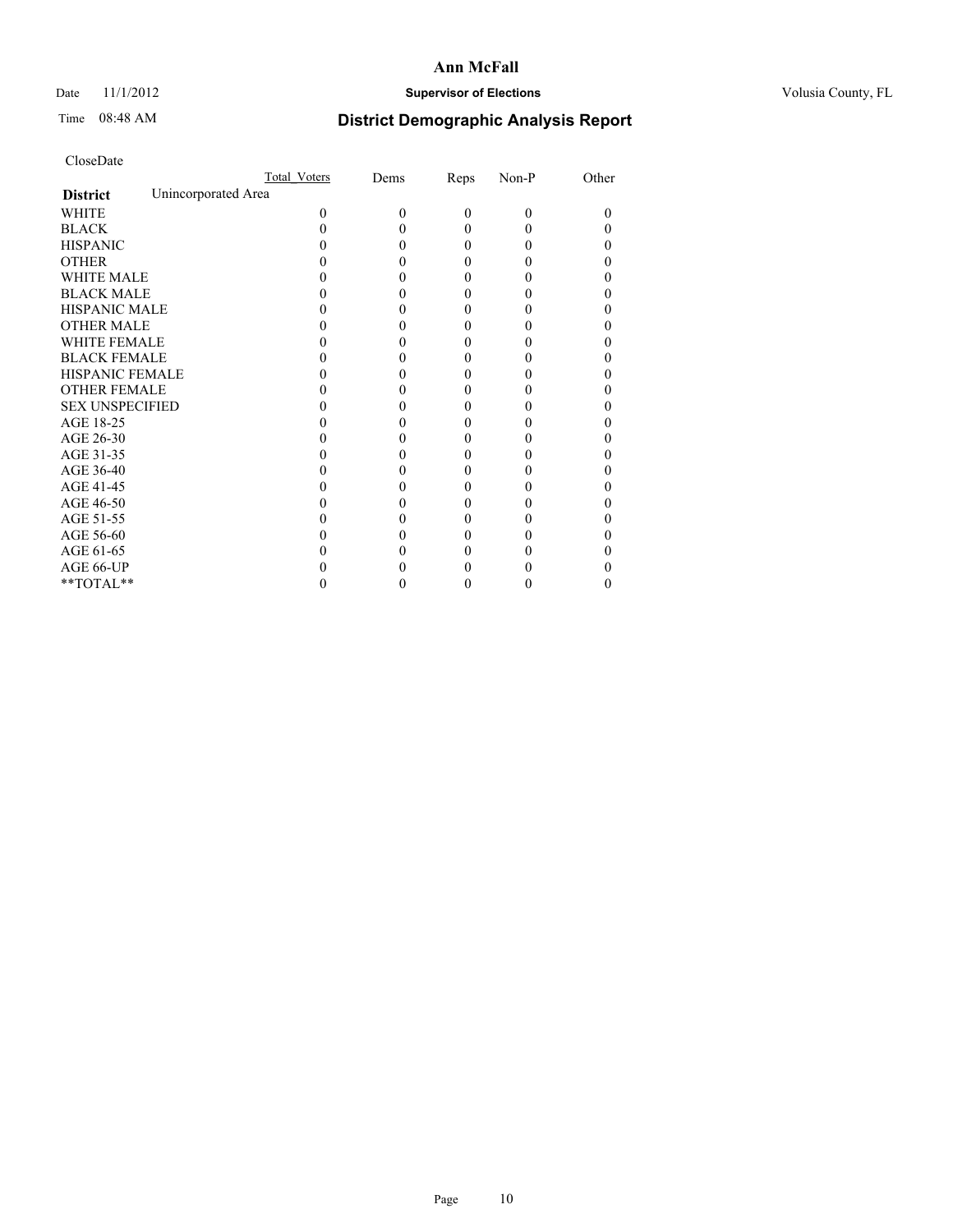## Date 11/1/2012 **Supervisor of Elections Supervisor of Elections** Volusia County, FL

# Time 08:48 AM **District Demographic Analysis Report**

| Total Voters | Dems   | Reps  | Non-P | Other |
|--------------|--------|-------|-------|-------|
|              |        |       |       |       |
| 21,787       | 7,910  | 7,846 | 5,230 | 801   |
| 13,781       | 11,617 | 309   | 1,761 | 94    |
| 1,091        | 533    | 195   | 345   | 18    |
| 2,442        | 1,034  | 334   | 1,035 | 39    |
| 10,383       | 3,292  | 3,997 | 2,599 | 495   |
| 5,305        | 4,307  | 162   | 790   | 46    |
| 520          | 230    | 100   | 177   | 13    |
| 783          | 342    | 128   | 298   | 15    |
| 11,224       | 4,545  | 3,799 | 2,578 | 302   |
| 8,250        | 7,131  | 144   | 927   | 48    |
| 555          | 296    | 93    | 161   | 5     |
| 987          | 478    | 157   | 338   | 14    |
| 1,094        | 473    | 104   | 503   | 14    |
| 7.266        | 4,520  | 755   | 1,890 | 101   |
| 3,354        | 1,735  | 522   | 1,014 | 83    |
| 2,523        | 1,292  | 416   | 748   | 67    |
| 2,104        | 1,077  | 431   | 548   | 48    |
| 2,345        | 1,217  | 492   | 574   | 62    |
| 2,778        | 1,482  | 610   | 616   | 70    |
| 3,293        | 1,731  | 861   | 613   | 88    |
| 3,230        | 1,710  | 824   | 608   | 88    |
| 3,291        | 1,671  | 900   | 623   | 97    |
| 9,064        | 4,750  | 2,879 | 1,183 | 252   |
| 39,253       | 21,187 | 8,692 | 8,417 | 957   |
|              |        |       |       |       |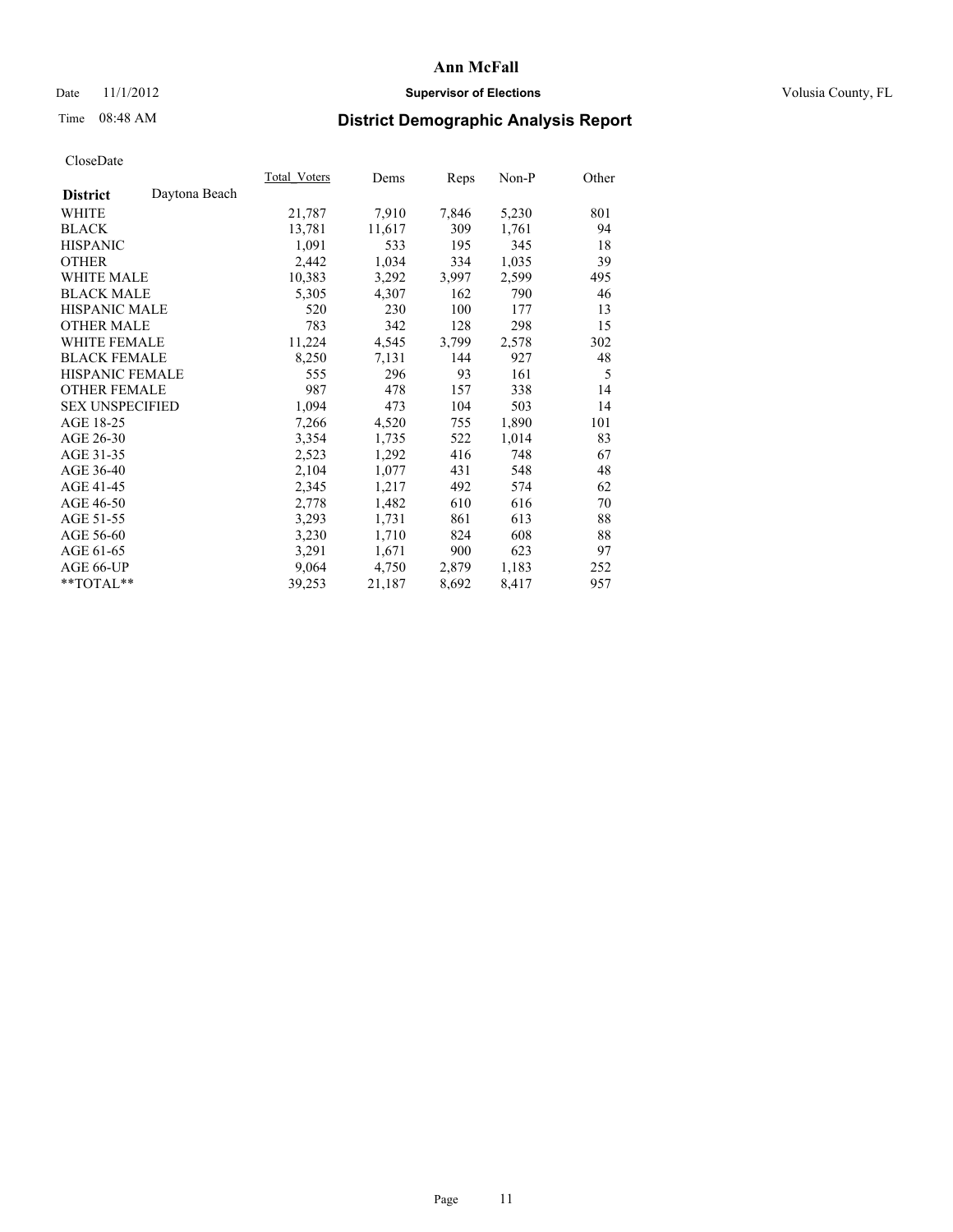# Date 11/1/2012 **Supervisor of Elections Supervisor of Elections** Volusia County, FL

# Time 08:48 AM **District Demographic Analysis Report**

|                        | <b>Total Voters</b>  | Dems  | Reps           | Non-P | Other          |
|------------------------|----------------------|-------|----------------|-------|----------------|
| <b>District</b>        | Daytona Beach Shores |       |                |       |                |
| WHITE                  | 3,391                | 916   | 1,598          | 766   | 111            |
| <b>BLACK</b>           | 34                   | 23    | 3              | 8     | $\theta$       |
| <b>HISPANIC</b>        | 72                   | 16    | 33             | 22    | 1              |
| <b>OTHER</b>           | 169                  | 45    | 57             | 63    | 4              |
| WHITE MALE             | 1,612                | 397   | 768            | 387   | 60             |
| <b>BLACK MALE</b>      | 18                   | 12    | 1              | 5     | $\overline{0}$ |
| <b>HISPANIC MALE</b>   | 36                   | 7     | 17             | 11    | 1              |
| <b>OTHER MALE</b>      | 62                   | 18    | 21             | 22    | 1              |
| WHITE FEMALE           | 1,743                | 511   | 814            | 370   | 48             |
| <b>BLACK FEMALE</b>    | 16                   | 11    | $\overline{2}$ | 3     | $\theta$       |
| <b>HISPANIC FEMALE</b> | 35                   | 9     | 15             | 11    | $\theta$       |
| <b>OTHER FEMALE</b>    | 81                   | 22    | 27             | 29    | 3              |
| <b>SEX UNSPECIFIED</b> | 63                   | 13    | 26             | 21    | $\mathfrak{Z}$ |
| AGE 18-25              | 131                  | 25    | 44             | 57    | 5              |
| AGE 26-30              | 112                  | 37    | 33             | 38    | 4              |
| AGE 31-35              | 95                   | 26    | 30             | 31    | 8              |
| AGE 36-40              | 91                   | 28    | 31             | 31    | 1              |
| AGE 41-45              | 129                  | 33    | 46             | 50    | $\theta$       |
| AGE 46-50              | 184                  | 43    | 80             | 55    | 6              |
| AGE 51-55              | 258                  | 59    | 124            | 68    | 7              |
| AGE 56-60              | 317                  | 83    | 142            | 79    | 13             |
| AGE 61-65              | 457                  | 114   | 211            | 114   | 18             |
| AGE 66-UP              | 1,901                | 555   | 951            | 340   | 55             |
| **TOTAL**              | 3,675                | 1,003 | 1,692          | 863   | 117            |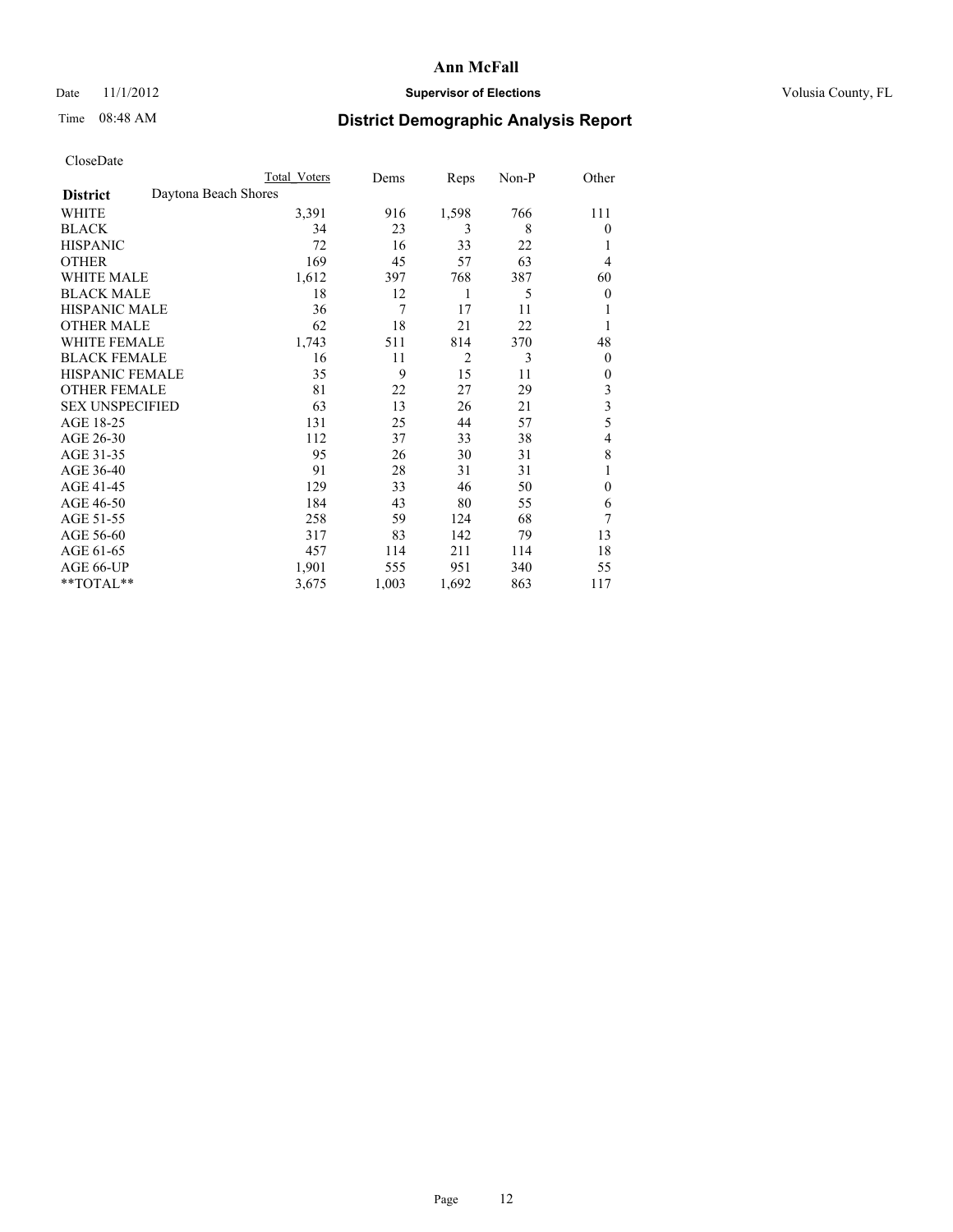# Date 11/1/2012 **Supervisor of Elections Supervisor of Elections** Volusia County, FL

# Time 08:48 AM **District Demographic Analysis Report**

|                        |        | Total Voters | Dems  | Reps  | Non-P | Other |
|------------------------|--------|--------------|-------|-------|-------|-------|
| <b>District</b>        | DeBary |              |       |       |       |       |
| WHITE                  |        | 11,933       | 3,282 | 5,612 | 2,546 | 493   |
| <b>BLACK</b>           |        | 441          | 341   | 27    | 64    | 9     |
| <b>HISPANIC</b>        |        | 877          | 382   | 228   | 249   | 18    |
| <b>OTHER</b>           |        | 707          | 200   | 181   | 310   | 16    |
| WHITE MALE             |        | 5,579        | 1,313 | 2,735 | 1,271 | 260   |
| <b>BLACK MALE</b>      |        | 204          | 145   | 9     | 45    | 5     |
| <b>HISPANIC MALE</b>   |        | 393          | 160   | 111   | 112   | 10    |
| <b>OTHER MALE</b>      |        | 235          | 63    | 66    | 99    | 7     |
| <b>WHITE FEMALE</b>    |        | 6,256        | 1,947 | 2,835 | 1,245 | 229   |
| <b>BLACK FEMALE</b>    |        | 232          | 191   | 18    | 19    | 4     |
| <b>HISPANIC FEMALE</b> |        | 473          | 217   | 116   | 132   | 8     |
| <b>OTHER FEMALE</b>    |        | 298          | 103   | 80    | 108   | 7     |
| <b>SEX UNSPECIFIED</b> |        | 288          | 66    | 78    | 138   | 6     |
| AGE 18-25              |        | 1,135        | 318   | 350   | 424   | 43    |
| AGE 26-30              |        | 755          | 188   | 273   | 266   | 28    |
| AGE 31-35              |        | 827          | 226   | 302   | 260   | 39    |
| AGE 36-40              |        | 862          | 235   | 326   | 259   | 42    |
| AGE 41-45              |        | 1,068        | 274   | 470   | 284   | 40    |
| AGE 46-50              |        | 1,265        | 346   | 585   | 287   | 47    |
| AGE 51-55              |        | 1,356        | 379   | 647   | 288   | 42    |
| AGE 56-60              |        | 1,374        | 455   | 599   | 271   | 49    |
| AGE 61-65              |        | 1,435        | 470   | 660   | 254   | 51    |
| AGE 66-UP              |        | 3,906        | 1,323 | 1,840 | 588   | 155   |
| **TOTAL**              |        | 13,984       | 4,214 | 6,053 | 3,181 | 536   |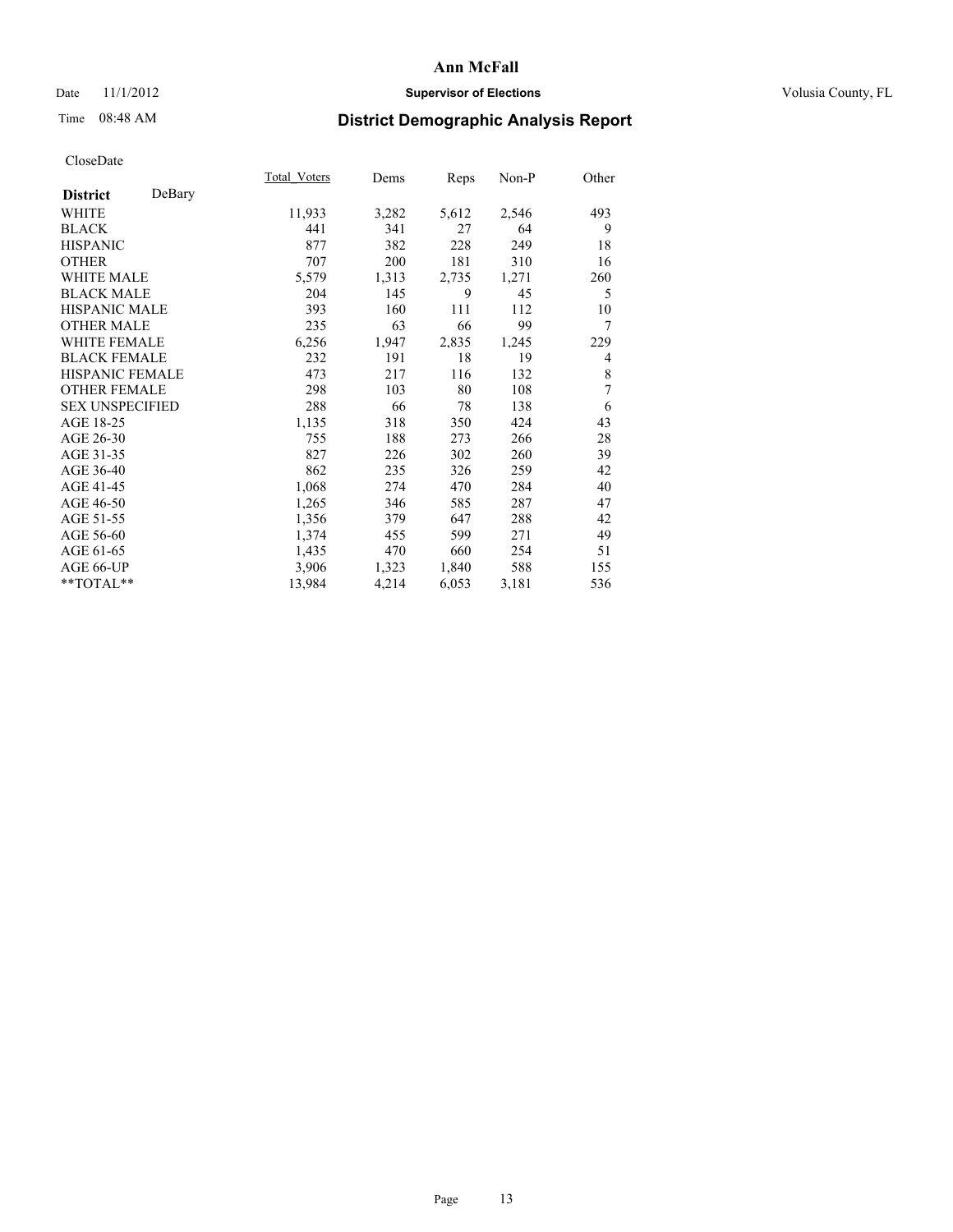# Date 11/1/2012 **Supervisor of Elections Supervisor of Elections** Volusia County, FL

# Time 08:48 AM **District Demographic Analysis Report**

|                        |        | Total Voters | Dems  | <b>Reps</b> | Non-P | Other |
|------------------------|--------|--------------|-------|-------------|-------|-------|
| <b>District</b>        | DeLand |              |       |             |       |       |
| <b>WHITE</b>           |        | 12,243       | 4,054 | 5,078       | 2,568 | 543   |
| <b>BLACK</b>           |        | 2,541        | 2,069 | 88          | 348   | 36    |
| <b>HISPANIC</b>        |        | 1,079        | 487   | 178         | 378   | 36    |
| <b>OTHER</b>           |        | 881          | 299   | 171         | 386   | 25    |
| <b>WHITE MALE</b>      |        | 5,301        | 1,530 | 2,311       | 1,190 | 270   |
| <b>BLACK MALE</b>      |        | 970          | 756   | 38          | 152   | 24    |
| HISPANIC MALE          |        | 443          | 184   | 86          | 156   | 17    |
| <b>OTHER MALE</b>      |        | 274          | 102   | 63          | 99    | 10    |
| <b>WHITE FEMALE</b>    |        | 6,857        | 2,502 | 2,736       | 1,348 | 271   |
| <b>BLACK FEMALE</b>    |        | 1,535        | 1,290 | 47          | 187   | 11    |
| <b>HISPANIC FEMALE</b> |        | 628          | 300   | 91          | 219   | 18    |
| <b>OTHER FEMALE</b>    |        | 348          | 134   | 67          | 137   | 10    |
| <b>SEX UNSPECIFIED</b> |        | 388          | 111   | 76          | 192   | 9     |
| AGE 18-25              |        | 2,272        | 883   | 496         | 804   | 89    |
| AGE 26-30              |        | 1,131        | 426   | 267         | 397   | 41    |
| AGE 31-35              |        | 1,114        | 444   | 300         | 316   | 54    |
| AGE 36-40              |        | 1,143        | 449   | 339         | 300   | 55    |
| AGE 41-45              |        | 1,220        | 480   | 399         | 304   | 37    |
| AGE 46-50              |        | 1,277        | 509   | 468         | 250   | 50    |
| AGE 51-55              |        | 1,334        | 561   | 472         | 259   | 42    |
| AGE 56-60              |        | 1,328        | 604   | 435         | 240   | 49    |
| AGE 61-65              |        | 1,385        | 617   | 479         | 232   | 57    |
| AGE 66-UP              |        | 4,584        | 1,954 | 1,868       | 594   | 168   |
| **TOTAL**              |        | 16,790       | 6,929 | 5,523       | 3,696 | 642   |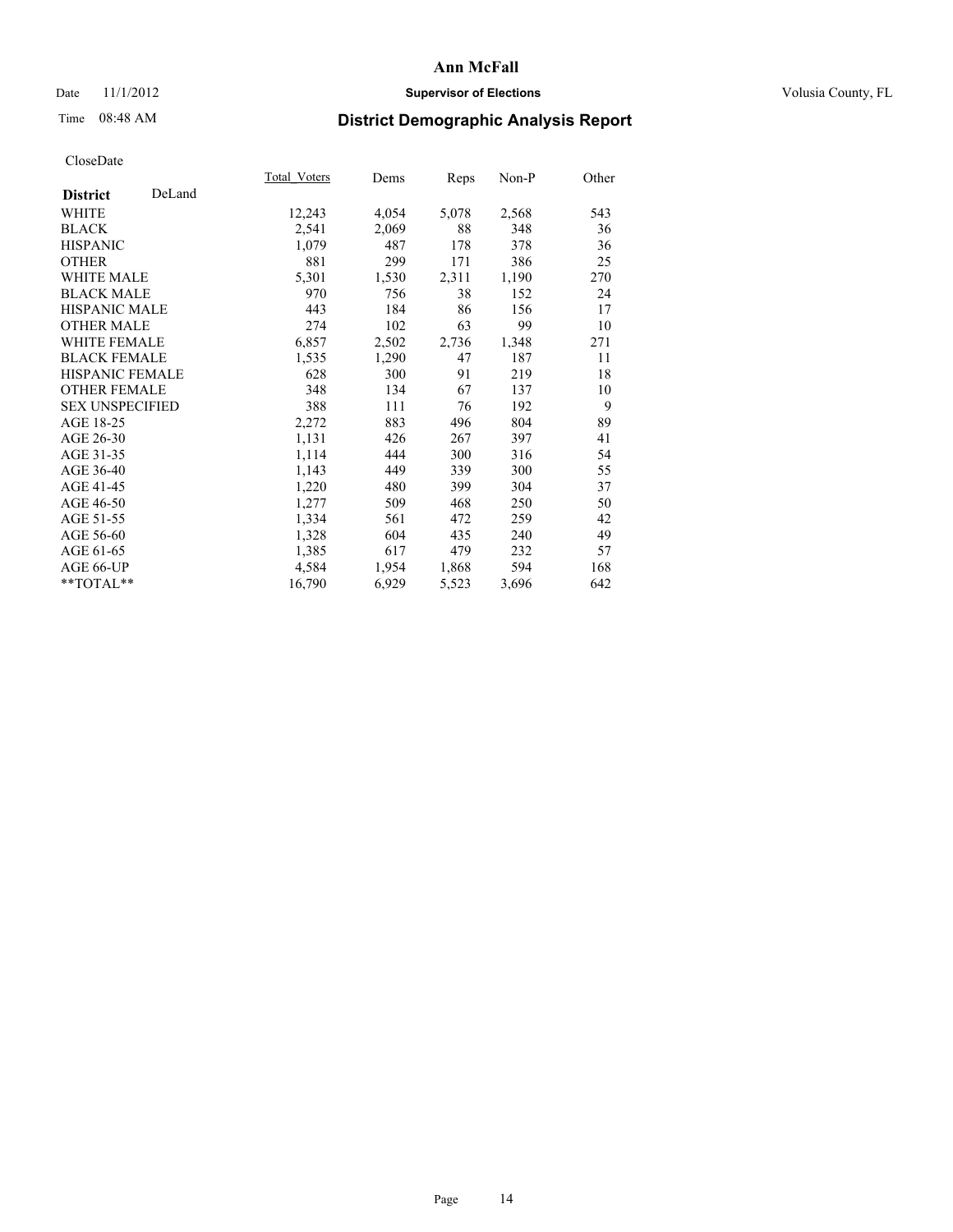## Date 11/1/2012 **Supervisor of Elections Supervisor of Elections** Volusia County, FL

# Time 08:48 AM **District Demographic Analysis Report**

|                        |         | Total Voters | Dems   | <b>Reps</b> | $Non-P$ | Other |
|------------------------|---------|--------------|--------|-------------|---------|-------|
| <b>District</b>        | Deltona |              |        |             |         |       |
| <b>WHITE</b>           |         | 33,538       | 10,775 | 12,934      | 8,284   | 1,545 |
| <b>BLACK</b>           |         | 4,959        | 3,842  | 215         | 804     | 98    |
| <b>HISPANIC</b>        |         | 13,073       | 6,566  | 1,990       | 4,266   | 251   |
| <b>OTHER</b>           |         | 3,095        | 1,055  | 559         | 1,419   | 62    |
| WHITE MALE             |         | 15,586       | 4,416  | 6,304       | 4,031   | 835   |
| <b>BLACK MALE</b>      |         | 2,199        | 1,608  | 132         | 395     | 64    |
| <b>HISPANIC MALE</b>   |         | 6,156        | 2,961  | 996         | 2,056   | 143   |
| <b>OTHER MALE</b>      |         | 1,043        | 382    | 217         | 416     | 28    |
| <b>WHITE FEMALE</b>    |         | 17,704       | 6,283  | 6,544       | 4,175   | 702   |
| <b>BLACK FEMALE</b>    |         | 2,701        | 2,189  | 83          | 395     | 34    |
| HISPANIC FEMALE        |         | 6,784        | 3,536  | 985         | 2,158   | 105   |
| <b>OTHER FEMALE</b>    |         | 1,217        | 508    | 223         | 460     | 26    |
| <b>SEX UNSPECIFIED</b> |         | 1,275        | 355    | 214         | 687     | 19    |
| AGE 18-25              |         | 6,841        | 2,483  | 1,372       | 2,722   | 264   |
| AGE 26-30              |         | 4,188        | 1,490  | 855         | 1,678   | 165   |
| AGE 31-35              |         | 4,556        | 1,734  | 1,038       | 1,587   | 197   |
| AGE 36-40              |         | 4,564        | 1,748  | 1,215       | 1,411   | 190   |
| AGE 41-45              |         | 4,738        | 1,733  | 1,484       | 1,349   | 172   |
| AGE 46-50              |         | 5,425        | 2,105  | 1,710       | 1,423   | 187   |
| AGE 51-55              |         | 5,383        | 2,156  | 1,842       | 1,213   | 172   |
| AGE 56-60              |         | 4,695        | 2,005  | 1,527       | 994     | 169   |
| AGE 61-65              |         | 4,273        | 1,907  | 1,341       | 877     | 148   |
| AGE 66-UP              |         | 10,138       | 4,940  | 3,332       | 1,572   | 294   |
| $*$ TOTAL $*$          |         | 54,807       | 22,305 | 15,717      | 14,827  | 1,958 |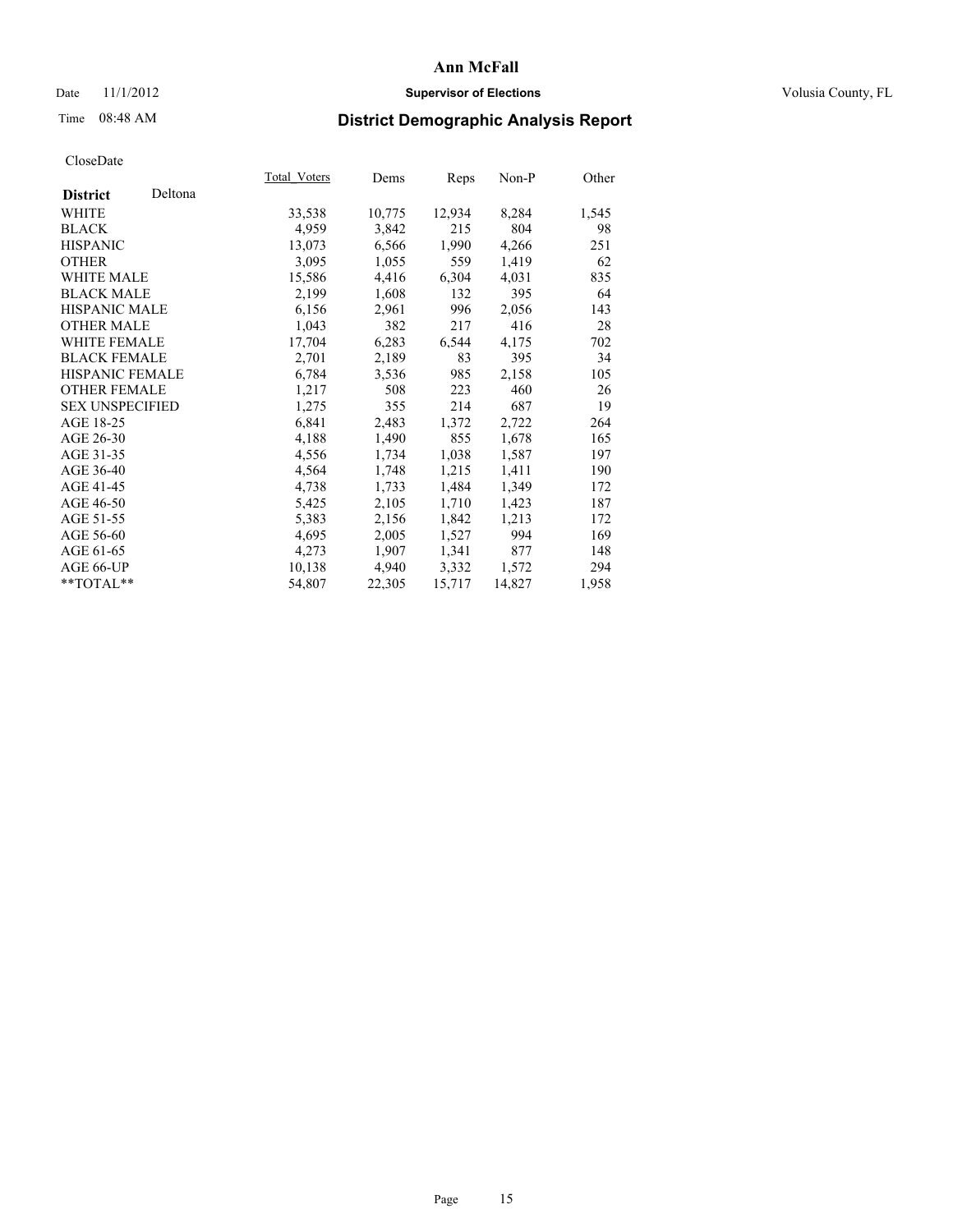## Date 11/1/2012 **Supervisor of Elections Supervisor of Elections** Volusia County, FL

# Time 08:48 AM **District Demographic Analysis Report**

|                              | Total Voters | Dems  | Reps  | Non-P | Other          |
|------------------------------|--------------|-------|-------|-------|----------------|
| Edgewater<br><b>District</b> |              |       |       |       |                |
| <b>WHITE</b>                 | 13,306       | 4,842 | 4,557 | 3,555 | 352            |
| <b>BLACK</b>                 | 305          | 225   | 15    | 62    | 3              |
| <b>HISPANIC</b>              | 191          | 83    | 41    | 61    | 6              |
| <b>OTHER</b>                 | 449          | 129   | 94    | 220   | 6              |
| <b>WHITE MALE</b>            | 5,995        | 1,904 | 2,247 | 1,663 | 181            |
| <b>BLACK MALE</b>            | 142          | 98    | 9     | 33    | 2              |
| HISPANIC MALE                | 81           | 37    | 11    | 29    | 4              |
| <b>OTHER MALE</b>            | 146          | 47    | 43    | 54    | $\overline{2}$ |
| <b>WHITE FEMALE</b>          | 7,219        | 2,905 | 2,277 | 1,866 | 171            |
| <b>BLACK FEMALE</b>          | 160          | 125   | 6     | 28    | 1              |
| <b>HISPANIC FEMALE</b>       | 107          | 45    | 30    | 30    | $\overline{2}$ |
| <b>OTHER FEMALE</b>          | 173          | 60    | 42    | 67    | 4              |
| <b>SEX UNSPECIFIED</b>       | 228          | 58    | 42    | 128   | $\theta$       |
| AGE 18-25                    | 1,214        | 370   | 287   | 533   | 24             |
| AGE 26-30                    | 880          | 265   | 228   | 361   | 26             |
| AGE 31-35                    | 910          | 274   | 251   | 363   | 22             |
| AGE 36-40                    | 896          | 295   | 259   | 313   | 29             |
| AGE 41-45                    | 1,036        | 363   | 333   | 319   | 21             |
| AGE 46-50                    | 1,169        | 401   | 405   | 336   | 27             |
| AGE 51-55                    | 1,349        | 470   | 487   | 356   | 36             |
| AGE 56-60                    | 1,401        | 570   | 487   | 319   | 25             |
| AGE 61-65                    | 1,362        | 553   | 466   | 307   | 36             |
| AGE 66-UP                    | 4,044        | 1,726 | 1,505 | 692   | 121            |
| **TOTAL**                    | 14,262       | 5,287 | 4,708 | 3,900 | 367            |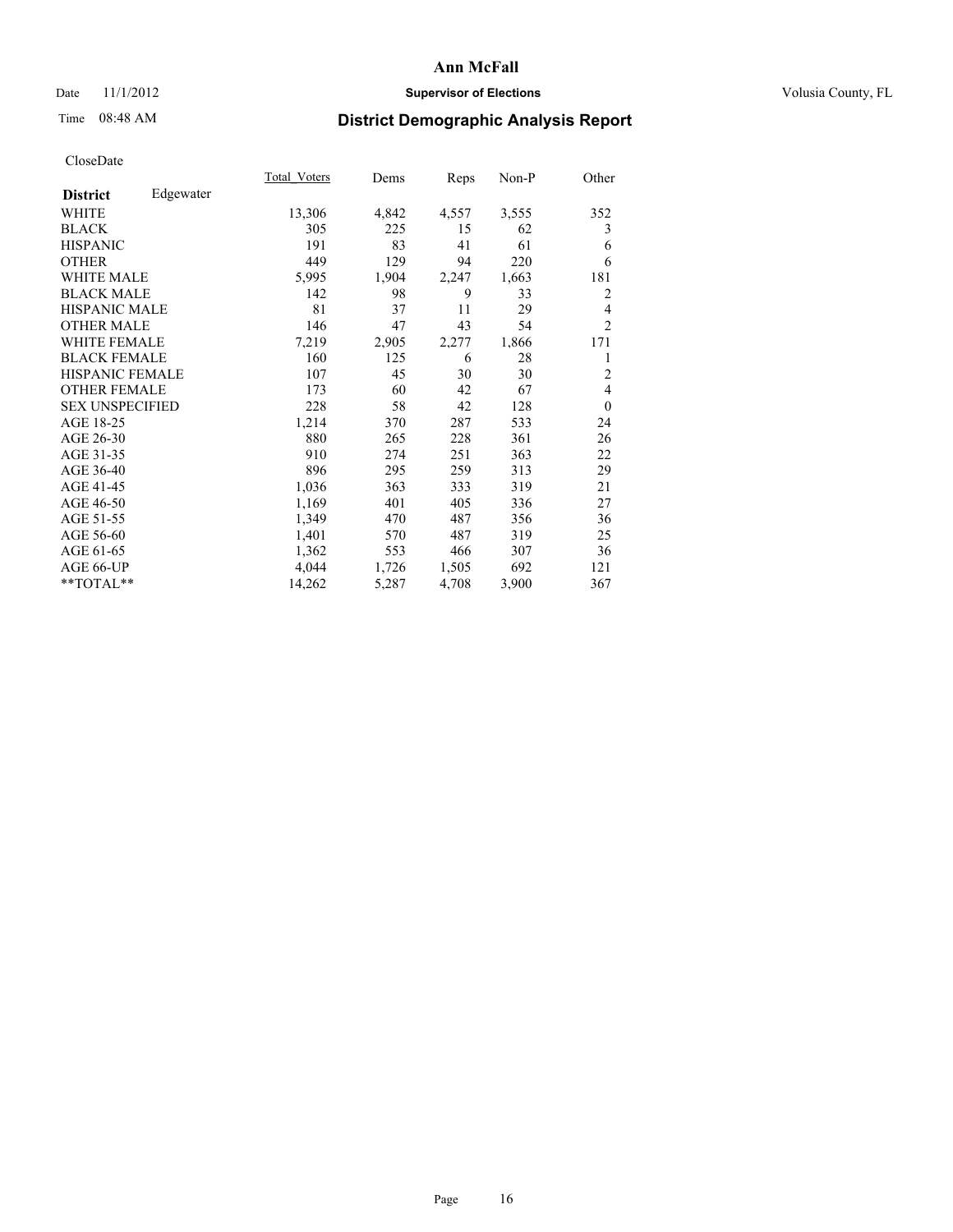## Date 11/1/2012 **Supervisor of Elections Supervisor of Elections** Volusia County, FL

# Time 08:48 AM **District Demographic Analysis Report**

|                        |            | <b>Total Voters</b> | Dems  | Reps  | Non-P | Other          |
|------------------------|------------|---------------------|-------|-------|-------|----------------|
| <b>District</b>        | Holly Hill |                     |       |       |       |                |
| WHITE                  |            | 5,688               | 2,295 | 1,742 | 1,433 | 218            |
| <b>BLACK</b>           |            | 819                 | 669   | 28    | 114   | 8              |
| <b>HISPANIC</b>        |            | 166                 | 81    | 25    | 60    | $\theta$       |
| <b>OTHER</b>           |            | 340                 | 119   | 55    | 157   | 9              |
| <b>WHITE MALE</b>      |            | 2,585               | 924   | 847   | 710   | 104            |
| <b>BLACK MALE</b>      |            | 290                 | 216   | 14    | 55    | 5              |
| <b>HISPANIC MALE</b>   |            | 76                  | 29    | 16    | 31    | $\theta$       |
| <b>OTHER MALE</b>      |            | 97                  | 35    | 19    | 37    | 6              |
| <b>WHITE FEMALE</b>    |            | 3,055               | 1,357 | 881   | 705   | 112            |
| <b>BLACK FEMALE</b>    |            | 520                 | 445   | 14    | 58    | 3              |
| <b>HISPANIC FEMALE</b> |            | 90                  | 52    | 9     | 29    | $\theta$       |
| <b>OTHER FEMALE</b>    |            | 142                 | 59    | 29    | 53    | 1              |
| <b>SEX UNSPECIFIED</b> |            | 158                 | 47    | 21    | 86    | $\overline{4}$ |
| AGE 18-25              |            | 701                 | 319   | 121   | 250   | 11             |
| AGE 26-30              |            | 484                 | 199   | 94    | 171   | 20             |
| AGE 31-35              |            | 466                 | 211   | 95    | 149   | 11             |
| AGE 36-40              |            | 392                 | 172   | 84    | 128   | 8              |
| AGE 41-45              |            | 532                 | 218   | 126   | 166   | 22             |
| AGE 46-50              |            | 671                 | 262   | 188   | 189   | 32             |
| AGE 51-55              |            | 716                 | 300   | 211   | 169   | 36             |
| AGE 56-60              |            | 674                 | 314   | 171   | 169   | 20             |
| AGE 61-65              |            | 622                 | 289   | 168   | 142   | 23             |
| AGE 66-UP              |            | 1,771               | 890   | 593   | 236   | 52             |
| **TOTAL**              |            | 7,029               | 3,174 | 1,851 | 1,769 | 235            |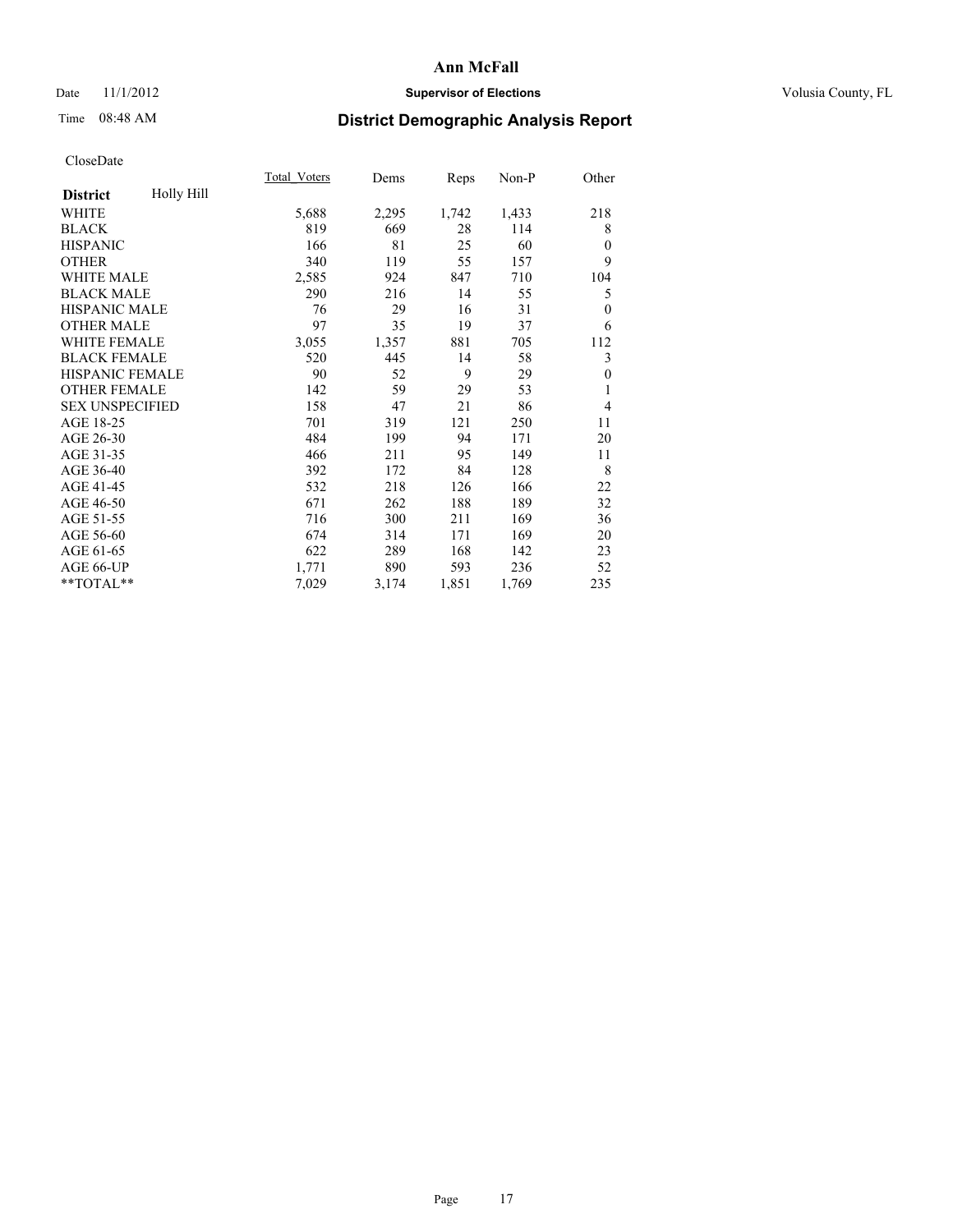# Date 11/1/2012 **Supervisor of Elections Supervisor of Elections** Volusia County, FL

# Time 08:48 AM **District Demographic Analysis Report**

|                        |            | <b>Total Voters</b> | Dems           | Reps           | Non-P          | Other          |
|------------------------|------------|---------------------|----------------|----------------|----------------|----------------|
| <b>District</b>        | Lake Helen |                     |                |                |                |                |
| <b>WHITE</b>           |            | 1,650               | 613            | 609            | 367            | 61             |
| <b>BLACK</b>           |            | 188                 | 168            | 4              | 13             | 3              |
| <b>HISPANIC</b>        |            | 42                  | 12             | 19             | 9              | 2              |
| <b>OTHER</b>           |            | 59                  | 19             | 15             | 23             | $\overline{2}$ |
| <b>WHITE MALE</b>      |            | 754                 | 250            | 300            | 173            | 31             |
| <b>BLACK MALE</b>      |            | 83                  | 75             | 2              | 5              | 1              |
| <b>HISPANIC MALE</b>   |            | 15                  | $\overline{4}$ | 6              | 5              | $\theta$       |
| <b>OTHER MALE</b>      |            | 19                  | 9              | 1              | 8              | 1              |
| <b>WHITE FEMALE</b>    |            | 884                 | 360            | 304            | 190            | 30             |
| <b>BLACK FEMALE</b>    |            | 103                 | 91             | $\overline{2}$ | 8              | $\overline{2}$ |
| HISPANIC FEMALE        |            | 26                  | 8              | 12             | $\overline{4}$ | $\overline{2}$ |
| <b>OTHER FEMALE</b>    |            | 21                  | 9              | $\overline{4}$ | 7              | 1              |
| <b>SEX UNSPECIFIED</b> |            | 34                  | 6              | 16             | 12             | $\mathbf{0}$   |
| AGE 18-25              |            | 190                 | 69             | 54             | 59             | 8              |
| AGE 26-30              |            | 127                 | 44             | 35             | 45             | 3              |
| AGE 31-35              |            | 112                 | 45             | 30             | 33             | 4              |
| AGE 36-40              |            | 121                 | 34             | 34             | 40             | 13             |
| AGE 41-45              |            | 143                 | 53             | 49             | 32             | 9              |
| AGE 46-50              |            | 167                 | 57             | 67             | 37             | 6              |
| AGE 51-55              |            | 217                 | 92             | 85             | 36             | 4              |
| AGE 56-60              |            | 200                 | 84             | 72             | 37             | 7              |
| AGE 61-65              |            | 186                 | 94             | 58             | 30             | $\overline{4}$ |
| AGE 66-UP              |            | 476                 | 240            | 163            | 63             | 10             |
| **TOTAL**              |            | 1,939               | 812            | 647            | 412            | 68             |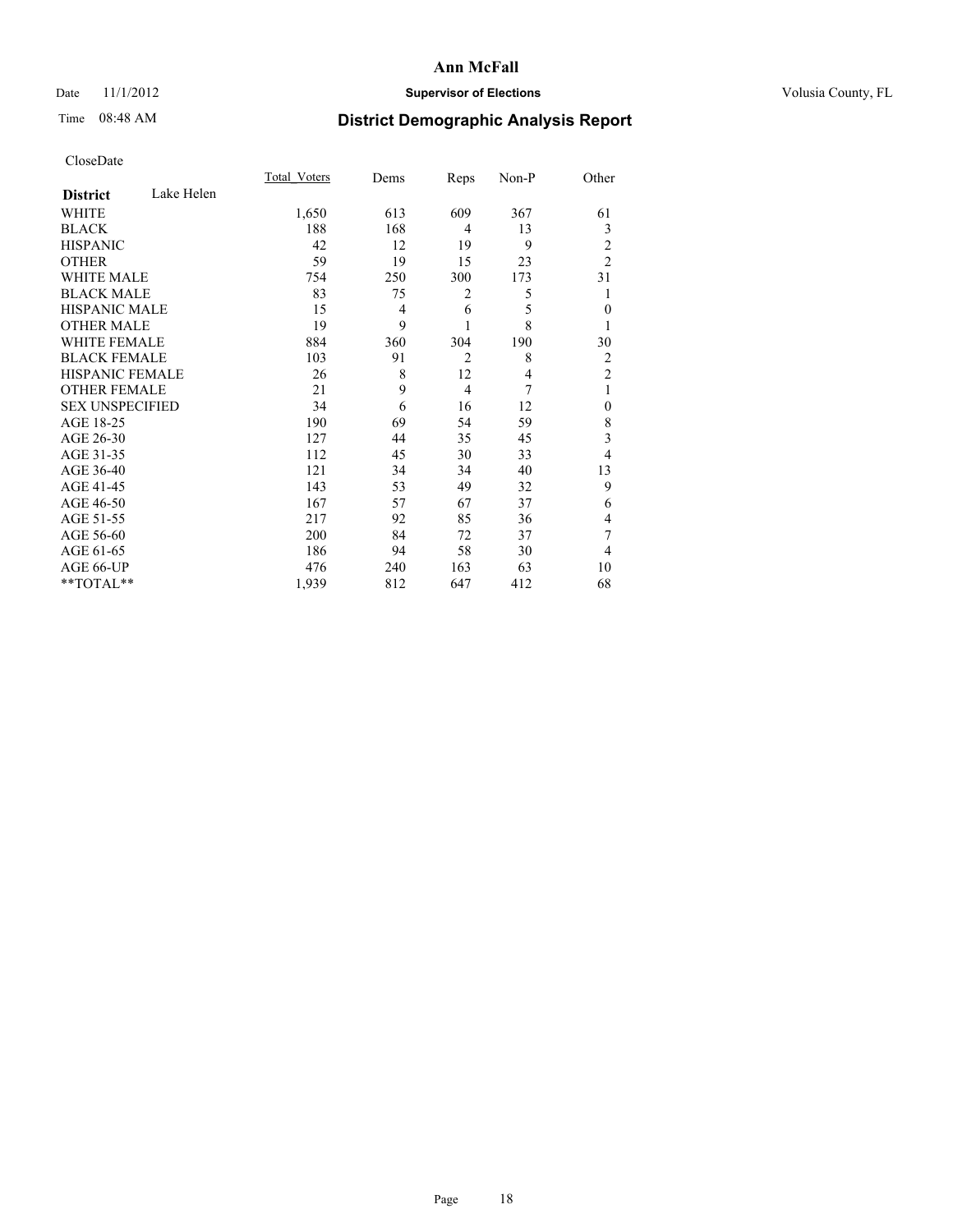## Date 11/1/2012 **Supervisor of Elections Supervisor of Elections** Volusia County, FL

# Time 08:48 AM **District Demographic Analysis Report**

|                                     | <b>Total Voters</b> | Dems  | Reps  | Non-P | Other          |
|-------------------------------------|---------------------|-------|-------|-------|----------------|
| New Smyrna Beach<br><b>District</b> |                     |       |       |       |                |
| WHITE                               | 16,023              | 5,241 | 6,584 | 3,757 | 441            |
| <b>BLACK</b>                        | 764                 | 646   | 18    | 95    | 5              |
| <b>HISPANIC</b>                     | 233                 | 82    | 70    | 75    | 6              |
| <b>OTHER</b>                        | 601                 | 162   | 130   | 292   | 17             |
| <b>WHITE MALE</b>                   | 7,398               | 2,067 | 3,191 | 1,909 | 231            |
| <b>BLACK MALE</b>                   | 313                 | 253   | 7     | 49    | 4              |
| <b>HISPANIC MALE</b>                | 114                 | 35    | 35    | 42    | $\overline{c}$ |
| <b>OTHER MALE</b>                   | 193                 | 54    | 48    | 86    | 5              |
| <b>WHITE FEMALE</b>                 | 8,504               | 3,130 | 3,349 | 1,817 | 208            |
| <b>BLACK FEMALE</b>                 | 446                 | 388   | 11    | 46    | 1              |
| HISPANIC FEMALE                     | 118                 | 47    | 35    | 32    | $\overline{4}$ |
| <b>OTHER FEMALE</b>                 | 231                 | 84    | 58    | 79    | 10             |
| <b>SEX UNSPECIFIED</b>              | 304                 | 73    | 68    | 159   | 4              |
| AGE 18-25                           | 1,209               | 402   | 284   | 499   | 24             |
| AGE 26-30                           | 880                 | 295   | 238   | 313   | 34             |
| AGE 31-35                           | 902                 | 271   | 259   | 337   | 35             |
| AGE 36-40                           | 813                 | 260   | 243   | 279   | 31             |
| AGE 41-45                           | 986                 | 319   | 366   | 276   | 25             |
| AGE 46-50                           | 1,190               | 374   | 501   | 291   | 24             |
| AGE 51-55                           | 1,596               | 531   | 626   | 389   | 50             |
| AGE 56-60                           | 1,769               | 678   | 674   | 374   | 43             |
| AGE 61-65                           | 1,931               | 700   | 754   | 434   | 43             |
| AGE 66-UP                           | 6,358               | 2,305 | 2,860 | 1,033 | 160            |
| $*$ $TOTAL**$                       | 17,635              | 6,135 | 6,806 | 4,225 | 469            |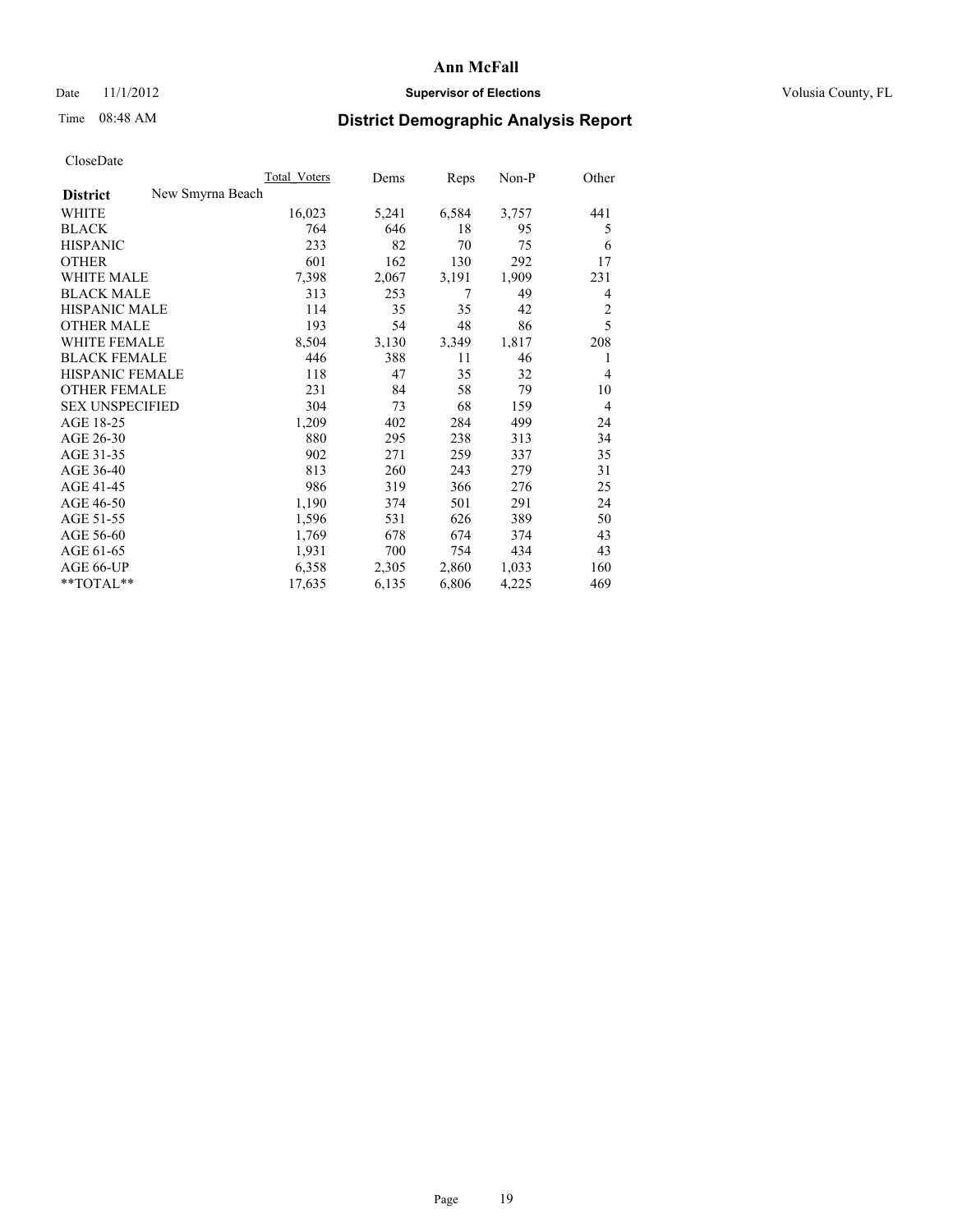# Date 11/1/2012 **Supervisor of Elections Supervisor of Elections** Volusia County, FL

# Time 08:48 AM **District Demographic Analysis Report**

|                        |          | Total Voters   | Dems           | Reps           | Non-P    | Other          |
|------------------------|----------|----------------|----------------|----------------|----------|----------------|
| <b>District</b>        | Oak Hill |                |                |                |          |                |
| WHITE                  |          | 1,122          | 389            | 440            | 266      | 27             |
| <b>BLACK</b>           |          | 181            | 156            | 4              | 20       | 1              |
| <b>HISPANIC</b>        |          | 5              | 3              | $\overline{2}$ | $\theta$ | $\Omega$       |
| <b>OTHER</b>           |          | 34             | 8              | 7              | 16       | 3              |
| WHITE MALE             |          | 566            | 180            | 226            | 142      | 18             |
| <b>BLACK MALE</b>      |          | 76             | 63             | 2              | 10       | 1              |
| <b>HISPANIC MALE</b>   |          | $\overline{2}$ | $\theta$       | $\overline{2}$ | $\theta$ | $\Omega$       |
| <b>OTHER MALE</b>      |          | 15             | 3              | $\overline{4}$ | 7        | 1              |
| <b>WHITE FEMALE</b>    |          | 548            | 208            | 210            | 121      | 9              |
| <b>BLACK FEMALE</b>    |          | 104            | 92             | $\overline{2}$ | 10       | $\theta$       |
| <b>HISPANIC FEMALE</b> |          | 3              | 3              | $\mathbf{0}$   | $\theta$ | $\Omega$       |
| <b>OTHER FEMALE</b>    |          | 13             | 5              | 3              | 3        | $\overline{c}$ |
| <b>SEX UNSPECIFIED</b> |          | 15             | $\overline{2}$ | 4              | 9        | $\mathbf{0}$   |
| AGE 18-25              |          | 99             | 42             | 21             | 34       | $\overline{c}$ |
| AGE 26-30              |          | 74             | 28             | 18             | 27       | 1              |
| AGE 31-35              |          | 67             | 22             | 25             | 19       |                |
| AGE 36-40              |          | 47             | 21             | 13             | 11       | $\overline{c}$ |
| AGE 41-45              |          | 78             | 31             | 26             | 17       | 4              |
| AGE 46-50              |          | 98             | 40             | 34             | 23       | 1              |
| AGE 51-55              |          | 149            | 67             | 48             | 33       |                |
| AGE 56-60              |          | 139            | 67             | 45             | 22       | 5              |
| AGE 61-65              |          | 156            | 66             | 49             | 37       | $\overline{4}$ |
| AGE 66-UP              |          | 435            | 172            | 174            | 79       | 10             |
| **TOTAL**              |          | 1,342          | 556            | 453            | 302      | 31             |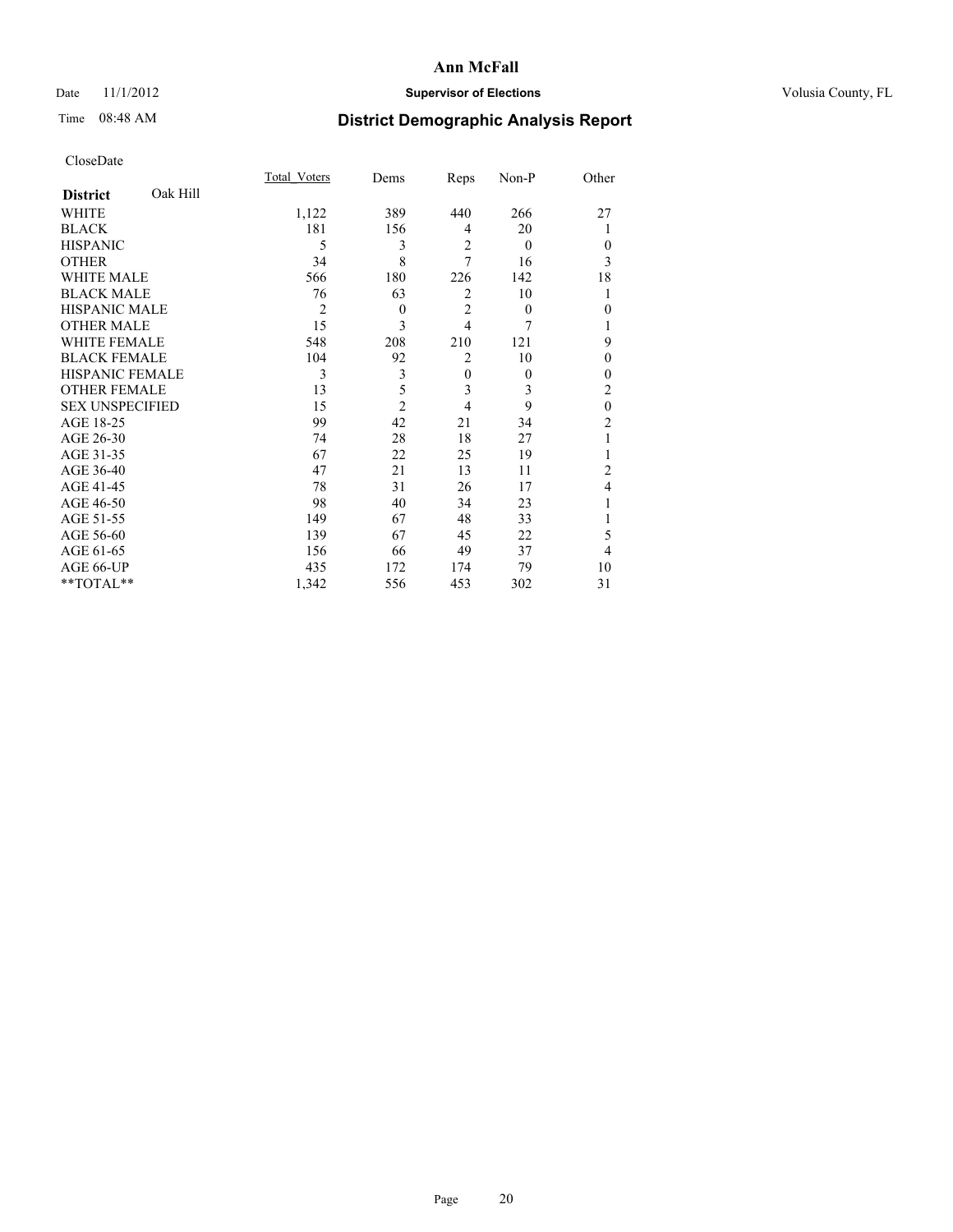## Date 11/1/2012 **Supervisor of Elections Supervisor of Elections** Volusia County, FL

# Time 08:48 AM **District Demographic Analysis Report**

|                                | Total Voters | Dems  | Reps  | $Non-P$ | Other          |
|--------------------------------|--------------|-------|-------|---------|----------------|
| Orange City<br><b>District</b> |              |       |       |         |                |
| <b>WHITE</b>                   | 5,244        | 1,697 | 2,138 | 1,188   | 221            |
| <b>BLACK</b>                   | 376          | 306   | 11    | 54      | 5              |
| <b>HISPANIC</b>                | 803          | 391   | 119   | 283     | 10             |
| <b>OTHER</b>                   | 292          | 98    | 63    | 124     | 7              |
| <b>WHITE MALE</b>              | 2,246        | 632   | 949   | 544     | 121            |
| <b>BLACK MALE</b>              | 138          | 103   | 6     | 26      | 3              |
| HISPANIC MALE                  | 331          | 155   | 53    | 118     | 5              |
| <b>OTHER MALE</b>              | 99           | 37    | 26    | 36      | $\theta$       |
| <b>WHITE FEMALE</b>            | 2,961        | 1,051 | 1,175 | 635     | 100            |
| <b>BLACK FEMALE</b>            | 236          | 201   | 5     | 28      | $\overline{c}$ |
| <b>HISPANIC FEMALE</b>         | 467          | 235   | 65    | 162     | 5              |
| <b>OTHER FEMALE</b>            | 114          | 44    | 22    | 44      | $\overline{4}$ |
| <b>SEX UNSPECIFIED</b>         | 123          | 34    | 30    | 56      | $\overline{3}$ |
| AGE 18-25                      | 584          | 195   | 140   | 217     | 32             |
| AGE 26-30                      | 432          | 164   | 106   | 150     | 12             |
| AGE 31-35                      | 454          | 140   | 131   | 166     | 17             |
| AGE 36-40                      | 359          | 116   | 108   | 124     | 11             |
| AGE 41-45                      | 433          | 154   | 123   | 146     | 10             |
| AGE 46-50                      | 477          | 172   | 151   | 137     | 17             |
| AGE 51-55                      | 474          | 169   | 176   | 114     | 15             |
| AGE 56-60                      | 544          | 234   | 169   | 123     | 18             |
| AGE 61-65                      | 536          | 208   | 195   | 112     | 21             |
| AGE 66-UP                      | 2,439        | 950   | 1,035 | 362     | 92             |
| **TOTAL**                      | 6,733        | 2,502 | 2,335 | 1,651   | 245            |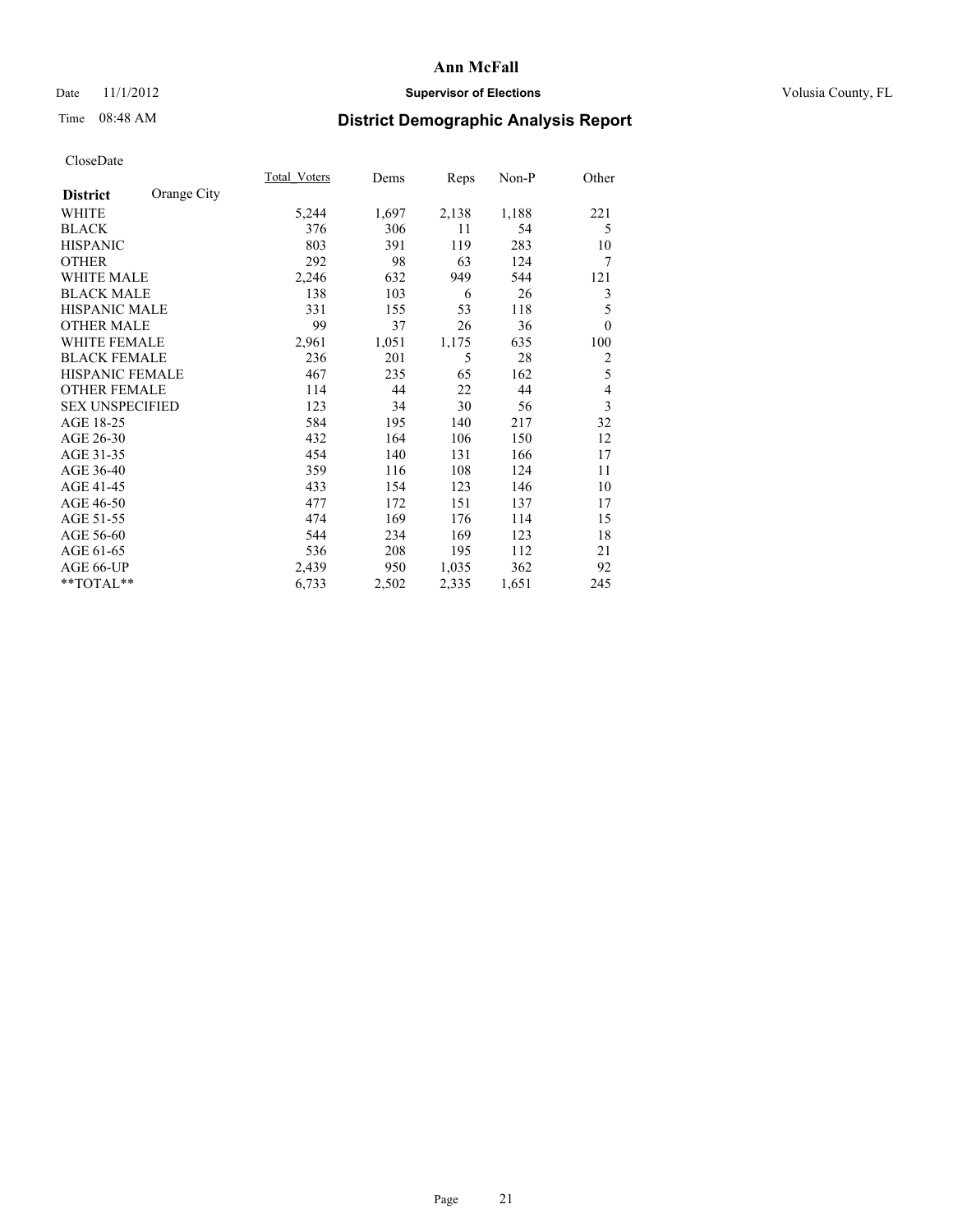# Date 11/1/2012 **Supervisor of Elections Supervisor of Elections** Volusia County, FL

# Time 08:48 AM **District Demographic Analysis Report**

|                        |              | <b>Total Voters</b> | Dems   | <b>Reps</b> | Non-P | Other |
|------------------------|--------------|---------------------|--------|-------------|-------|-------|
| <b>District</b>        | Ormond Beach |                     |        |             |       |       |
| WHITE                  |              | 26,329              | 8,732  | 11,216      | 5,550 | 831   |
| <b>BLACK</b>           |              | 869                 | 656    | 54          | 140   | 19    |
| <b>HISPANIC</b>        |              | 588                 | 238    | 153         | 186   | 11    |
| <b>OTHER</b>           |              | 1,488               | 473    | 382         | 595   | 38    |
| <b>WHITE MALE</b>      |              | 11,892              | 3,475  | 5,286       | 2,689 | 442   |
| <b>BLACK MALE</b>      |              | 394                 | 281    | 27          | 75    | 11    |
| <b>HISPANIC MALE</b>   |              | 246                 | 78     | 81          | 79    | 8     |
| <b>OTHER MALE</b>      |              | 544                 | 170    | 148         | 205   | 21    |
| <b>WHITE FEMALE</b>    |              | 14,244              | 5,205  | 5,869       | 2,790 | 380   |
| <b>BLACK FEMALE</b>    |              | 465                 | 369    | 27          | 61    | 8     |
| HISPANIC FEMALE        |              | 335                 | 158    | 69          | 105   | 3     |
| <b>OTHER FEMALE</b>    |              | 619                 | 232    | 175         | 199   | 13    |
| <b>SEX UNSPECIFIED</b> |              | 535                 | 131    | 123         | 268   | 13    |
| AGE 18-25              |              | 2,522               | 763    | 802         | 899   | 58    |
| AGE 26-30              |              | 1,525               | 447    | 504         | 529   | 45    |
| AGE 31-35              |              | 1,424               | 430    | 473         | 468   | 53    |
| AGE 36-40              |              | 1,471               | 438    | 528         | 437   | 68    |
| AGE 41-45              |              | 1,984               | 570    | 868         | 481   | 65    |
| AGE 46-50              |              | 2,479               | 768    | 1,081       | 566   | 64    |
| AGE 51-55              |              | 2,700               | 902    | 1,143       | 589   | 66    |
| AGE 56-60              |              | 2,888               | 1,061  | 1,228       | 515   | 84    |
| AGE 61-65              |              | 2,941               | 1,132  | 1,142       | 580   | 87    |
| AGE 66-UP              |              | 9,369               | 3,602  | 4,040       | 1,418 | 309   |
| $*$ $TOTAL**$          |              | 29,310              | 10,114 | 11,812      | 6,485 | 899   |
|                        |              |                     |        |             |       |       |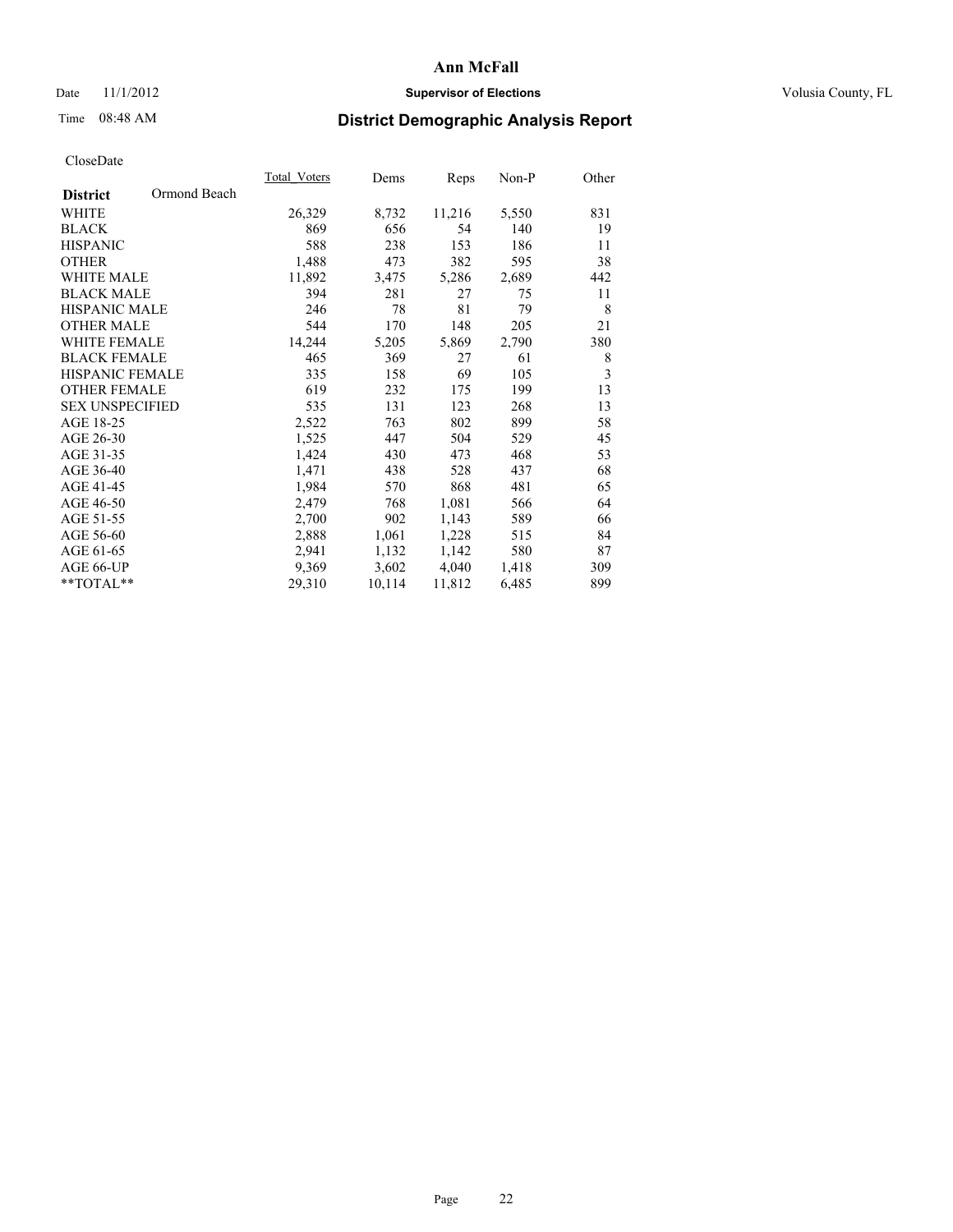# Date 11/1/2012 **Supervisor of Elections Supervisor of Elections** Volusia County, FL

# Time 08:48 AM **District Demographic Analysis Report**

|                        |         | Total Voters | Dems           | Reps           | Non-P          | Other            |
|------------------------|---------|--------------|----------------|----------------|----------------|------------------|
| <b>District</b>        | Pierson |              |                |                |                |                  |
| WHITE                  |         | 540          | 205            | 234            | 85             | 16               |
| <b>BLACK</b>           |         | 49           | 44             | 1              | $\overline{4}$ | $\overline{0}$   |
| <b>HISPANIC</b>        |         | 117          | 55             | 5              | 54             | 3                |
| <b>OTHER</b>           |         | 21           | 6              | 4              | 11             | $\theta$         |
| WHITE MALE             |         | 259          | 95             | 118            | 33             | 13               |
| <b>BLACK MALE</b>      |         | 22           | 19             | 1              | $\overline{2}$ | $\mathbf{0}$     |
| <b>HISPANIC MALE</b>   |         | 51           | 31             | 1              | 18             | 1                |
| <b>OTHER MALE</b>      |         | 10           | 3              | $\overline{c}$ | 5              | 0                |
| <b>WHITE FEMALE</b>    |         | 277          | 109            | 114            | 51             | 3                |
| <b>BLACK FEMALE</b>    |         | 27           | 25             | $\mathbf{0}$   | $\overline{2}$ | $\mathbf{0}$     |
| <b>HISPANIC FEMALE</b> |         | 65           | 24             | 4              | 35             | $\overline{c}$   |
| <b>OTHER FEMALE</b>    |         | 5            | $\overline{c}$ | $\overline{c}$ | 1              | $\theta$         |
| <b>SEX UNSPECIFIED</b> |         | 11           | $\overline{2}$ | $\overline{2}$ | 7              | $\boldsymbol{0}$ |
| AGE 18-25              |         | 101          | 42             | 20             | 38             |                  |
| AGE 26-30              |         | 58           | 16             | 14             | 27             | 1                |
| AGE 31-35              |         | 52           | 12             | 15             | 22             | 3                |
| AGE 36-40              |         | 46           | 15             | 18             | 11             | $\overline{2}$   |
| AGE 41-45              |         | 48           | 20             | 16             | 11             |                  |
| AGE 46-50              |         | 62           | 24             | 24             | 10             | 4                |
| AGE 51-55              |         | 69           | 37             | 23             | 7              | $\overline{c}$   |
| AGE 56-60              |         | 85           | 40             | 32             | 11             | $\overline{c}$   |
| AGE 61-65              |         | 50           | 23             | 24             | 3              | $\mathbf{0}$     |
| AGE 66-UP              |         | 156          | 81             | 58             | 14             | 3                |
| **TOTAL**              |         | 727          | 310            | 244            | 154            | 19               |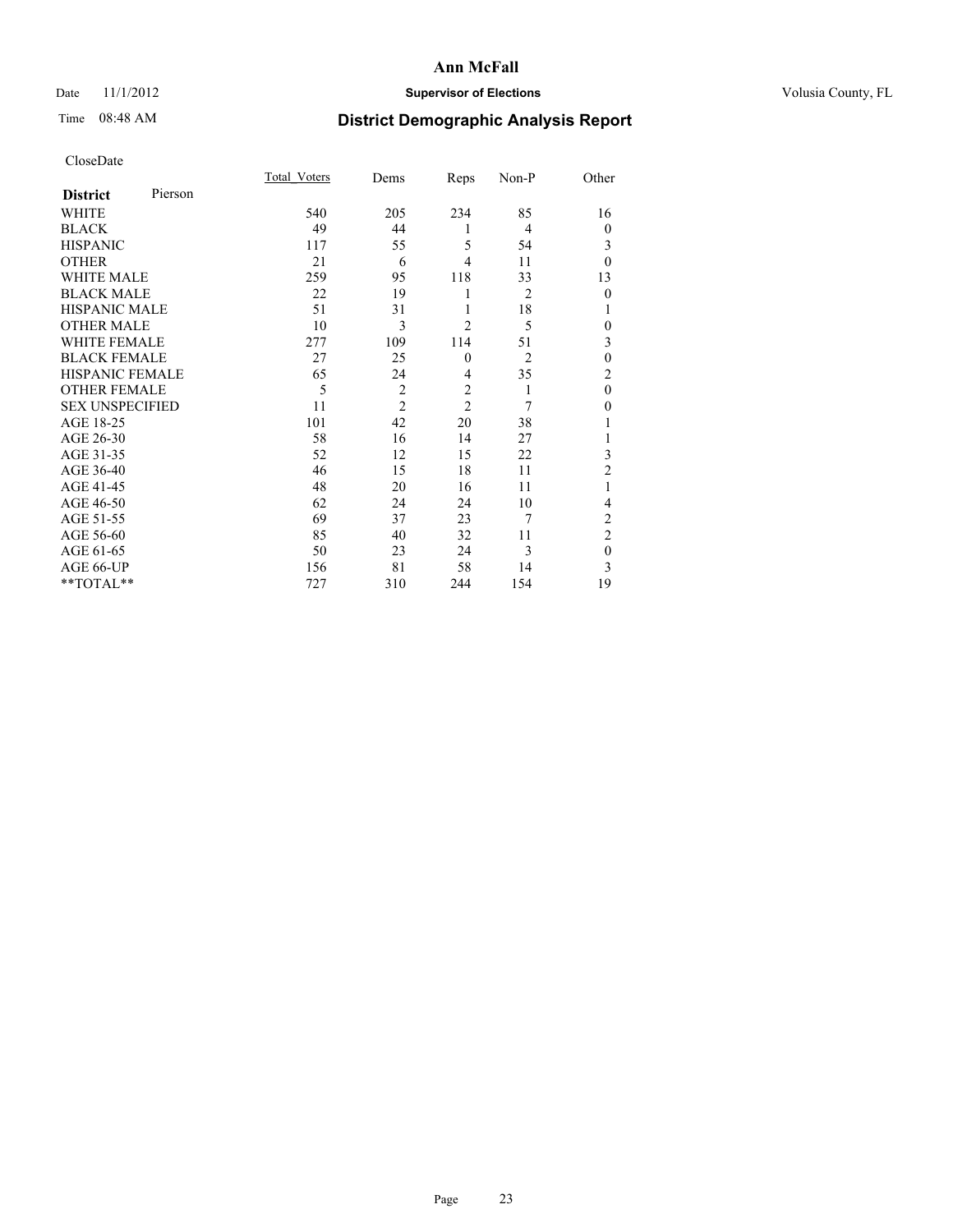# Date 11/1/2012 **Supervisor of Elections Supervisor of Elections** Volusia County, FL

# Time 08:48 AM **District Demographic Analysis Report**

|                        |             | <b>Total Voters</b> | Dems           | Reps             | Non-P          | Other          |
|------------------------|-------------|---------------------|----------------|------------------|----------------|----------------|
| <b>District</b>        | Ponce Inlet |                     |                |                  |                |                |
| WHITE                  |             | 2,709               | 654            | 1,384            | 587            | 84             |
| <b>BLACK</b>           |             | 4                   |                | 1                | $\overline{2}$ | $\Omega$       |
| <b>HISPANIC</b>        |             | 41                  | 12             | 19               | 10             | $\Omega$       |
| <b>OTHER</b>           |             | 106                 | 28             | 34               | 41             | 3              |
| WHITE MALE             |             | 1,294               | 269            | 685              | 292            | 48             |
| <b>BLACK MALE</b>      |             | 1                   | $\overline{0}$ | $\boldsymbol{0}$ | 1              | $\overline{0}$ |
| <b>HISPANIC MALE</b>   |             | 15                  | 6              | 6                | 3              | 0              |
| <b>OTHER MALE</b>      |             | 38                  | 9              | 14               | 12             | 3              |
| WHITE FEMALE           |             | 1,393               | 379            | 693              | 286            | 35             |
| <b>BLACK FEMALE</b>    |             | 3                   |                | 1                | 1              | $\overline{0}$ |
| <b>HISPANIC FEMALE</b> |             | 26                  | 6              | 13               | 7              | $\Omega$       |
| <b>OTHER FEMALE</b>    |             | 46                  | 14             | 15               | 17             | $\theta$       |
| <b>SEX UNSPECIFIED</b> |             | 44                  | 11             | 11               | 21             |                |
| AGE 18-25              |             | 154                 | 34             | 61               | 54             | 5              |
| AGE 26-30              |             | 73                  | 20             | 23               | 28             | $\overline{2}$ |
| AGE 31-35              |             | 90                  | 19             | 32               | 33             | 6              |
| AGE 36-40              |             | 93                  | 21             | 37               | 33             | $\overline{c}$ |
| AGE 41-45              |             | 124                 | 21             | 60               | 40             | 3              |
| AGE 46-50              |             | 171                 | 45             | 77               | 46             | 3              |
| AGE 51-55              |             | 274                 | 49             | 154              | 65             | 6              |
| AGE 56-60              |             | 302                 | 81             | 153              | 59             | 9              |
| AGE 61-65              |             | 417                 | 103            | 203              | 93             | 18             |
| AGE 66-UP              |             | 1,163               | 302            | 639              | 189            | 33             |
| **TOTAL**              |             | 2,861               | 695            | 1,439            | 640            | 87             |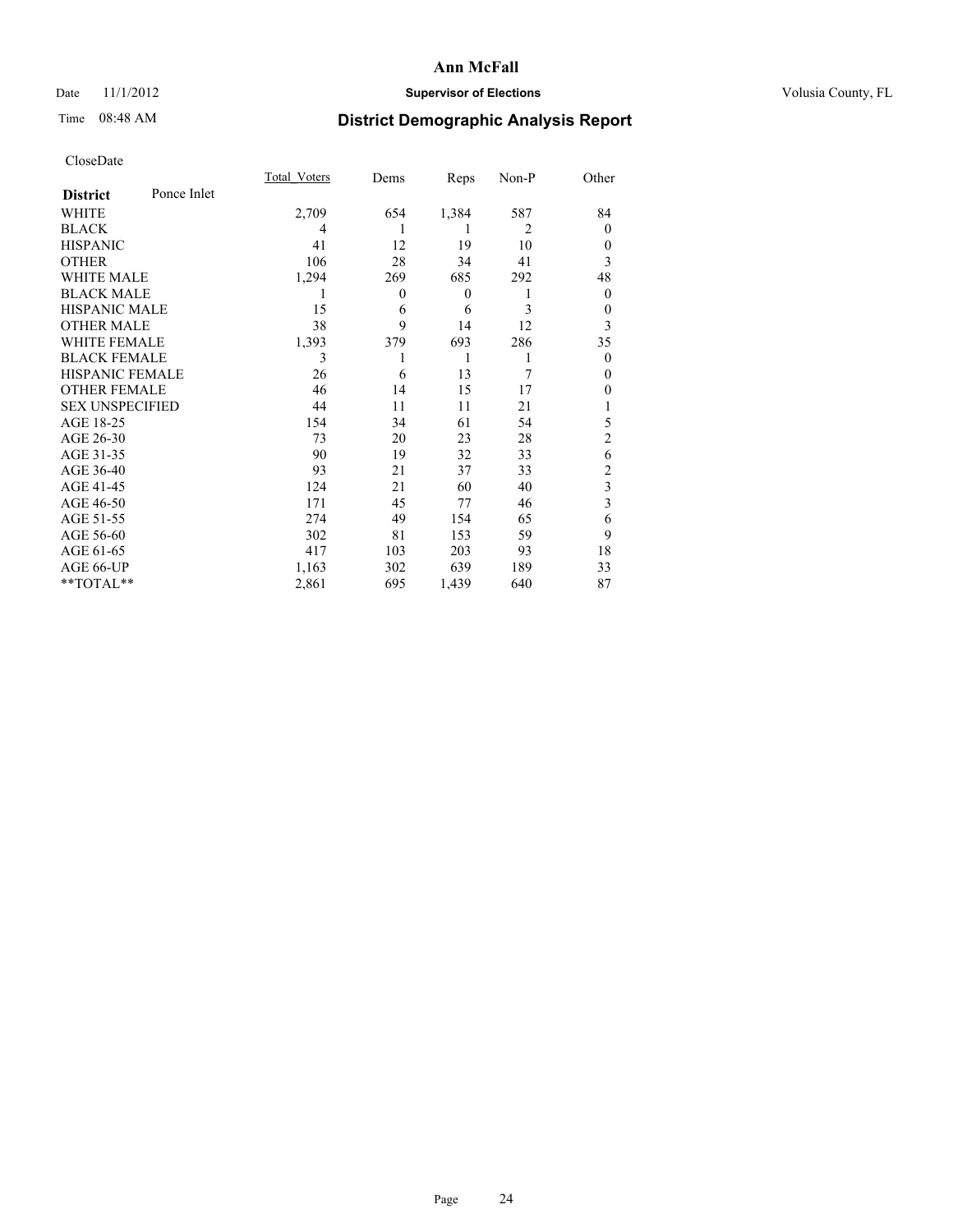## Date 11/1/2012 **Supervisor of Elections Supervisor of Elections** Volusia County, FL

# Time 08:48 AM **District Demographic Analysis Report**

| Total Voters | Dems   | Reps   | Non-P | Other          |
|--------------|--------|--------|-------|----------------|
|              |        |        |       |                |
| 35,148       | 11,786 | 13,621 | 8,506 | 1,235          |
| 1,050        | 818    | 53     | 158   | 21             |
| 984          | 392    | 220    | 355   | 17             |
| 1,838        | 579    | 408    | 799   | 52             |
| 16,013       | 4,697  | 6,569  | 4,100 | 647            |
| 451          | 330    | 31     | 80    | 10             |
| 446          | 167    | 100    | 169   | 10             |
| 668          | 212    | 155    | 272   | 29             |
| 18,792       | 6,994  | 6,928  | 4,300 | 570            |
| 590          | 480    | 21     | 78    | 11             |
| 522          | 221    | 115    | 179   | $\overline{7}$ |
| 759          | 277    | 177    | 286   | 19             |
| 779          | 197    | 206    | 354   | 22             |
| 3,577        | 1,111  | 1,002  | 1,339 | 125            |
| 2,578        | 831    | 725    | 940   | 82             |
| 2,365        | 750    | 718    | 817   | 80             |
| 2,264        | 691    | 774    | 705   | 94             |
| 2,721        | 826    | 1,034  | 788   | 73             |
| 3,237        | 1,007  | 1,279  | 845   | 106            |
| 3,638        | 1,236  | 1,482  | 816   | 104            |
| 3,555        | 1,340  | 1,368  | 734   | 113            |
| 3,759        | 1,430  | 1,400  | 797   | 132            |
| 11,383       | 4,377  | 4,532  | 2,057 | 417            |
| 39,079       | 13,599 | 14,314 | 9,839 | 1,327          |
|              |        |        |       |                |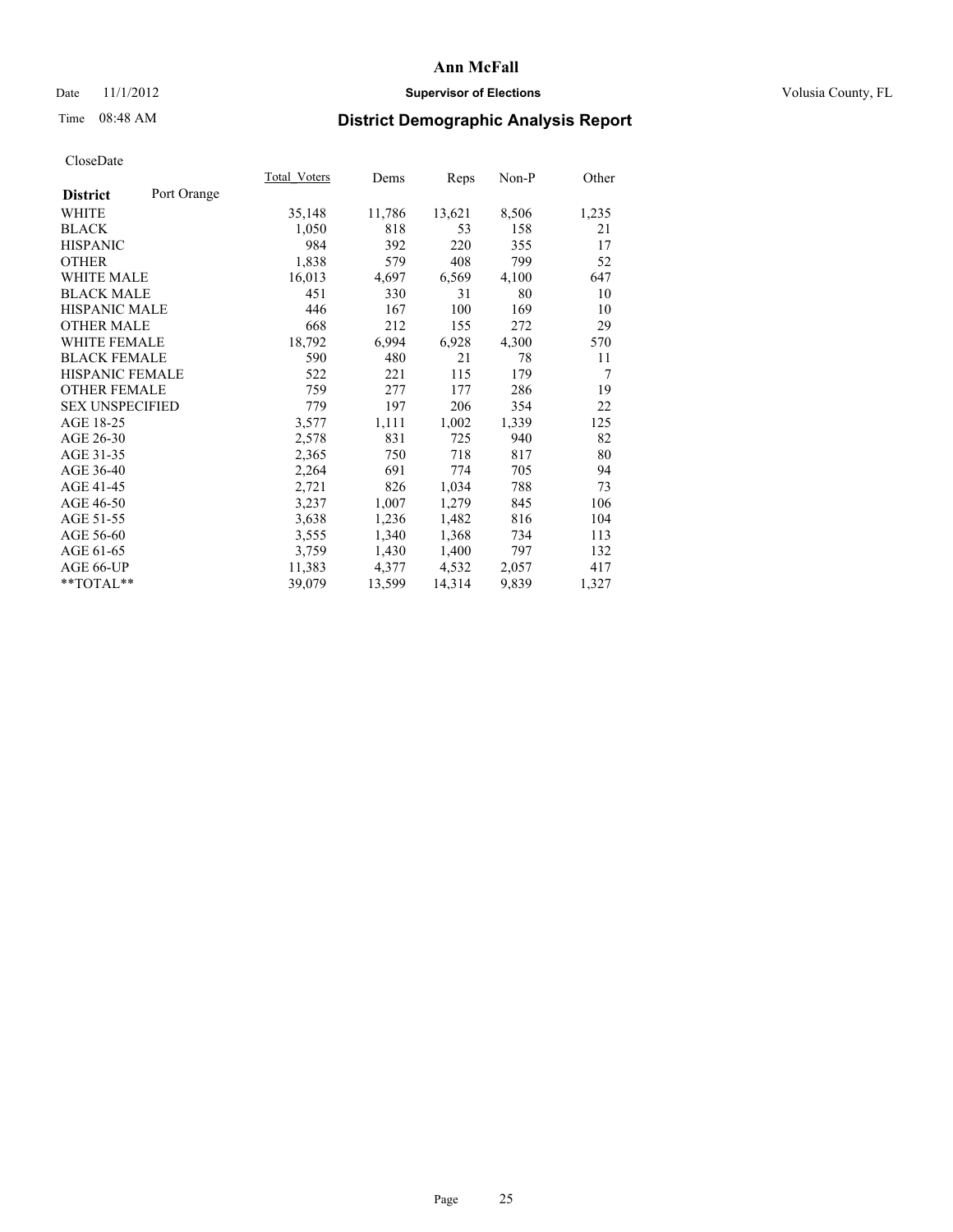# Date 11/1/2012 **Supervisor of Elections Supervisor of Elections** Volusia County, FL

# Time 08:48 AM **District Demographic Analysis Report**

|                        |               | Total Voters | Dems  | Reps  | $Non-P$ | Other                   |
|------------------------|---------------|--------------|-------|-------|---------|-------------------------|
| <b>District</b>        | South Daytona |              |       |       |         |                         |
| WHITE                  |               | 6,705        | 2,615 | 2,271 | 1,607   | 212                     |
| <b>BLACK</b>           |               | 678          | 542   | 21    | 109     | 6                       |
| <b>HISPANIC</b>        |               | 186          | 100   | 31    | 51      | $\overline{4}$          |
| <b>OTHER</b>           |               | 368          | 146   | 64    | 155     | 3                       |
| WHITE MALE             |               | 3,066        | 1,028 | 1,134 | 775     | 129                     |
| <b>BLACK MALE</b>      |               | 263          | 199   | 6     | 55      | 3                       |
| <b>HISPANIC MALE</b>   |               | 87           | 42    | 19    | 23      | $\overline{\mathbf{3}}$ |
| <b>OTHER MALE</b>      |               | 101          | 42    | 19    | 39      | 1                       |
| <b>WHITE FEMALE</b>    |               | 3,582        | 1,559 | 1,122 | 818     | 83                      |
| <b>BLACK FEMALE</b>    |               | 400          | 332   | 14    | 51      | 3                       |
| <b>HISPANIC FEMALE</b> |               | 96           | 56    | 12    | 27      | 1                       |
| <b>OTHER FEMALE</b>    |               | 166          | 74    | 32    | 58      | $\overline{2}$          |
| <b>SEX UNSPECIFIED</b> |               | 176          | 71    | 29    | 76      | $\mathbf{0}$            |
| AGE 18-25              |               | 790          | 316   | 165   | 293     | 16                      |
| AGE 26-30              |               | 590          | 237   | 139   | 193     | 21                      |
| AGE 31-35              |               | 499          | 193   | 101   | 180     | 25                      |
| AGE 36-40              |               | 465          | 171   | 143   | 140     | 11                      |
| AGE 41-45              |               | 628          | 268   | 186   | 158     | 16                      |
| AGE 46-50              |               | 723          | 268   | 246   | 190     | 19                      |
| AGE 51-55              |               | 769          | 312   | 265   | 170     | 22                      |
| AGE 56-60              |               | 742          | 332   | 237   | 149     | 24                      |
| AGE 61-65              |               | 790          | 347   | 250   | 168     | 25                      |
| AGE 66-UP              |               | 1,960        | 968   | 659   | 287     | 46                      |
| **TOTAL**              |               | 7,957        | 3,413 | 2,391 | 1,928   | 225                     |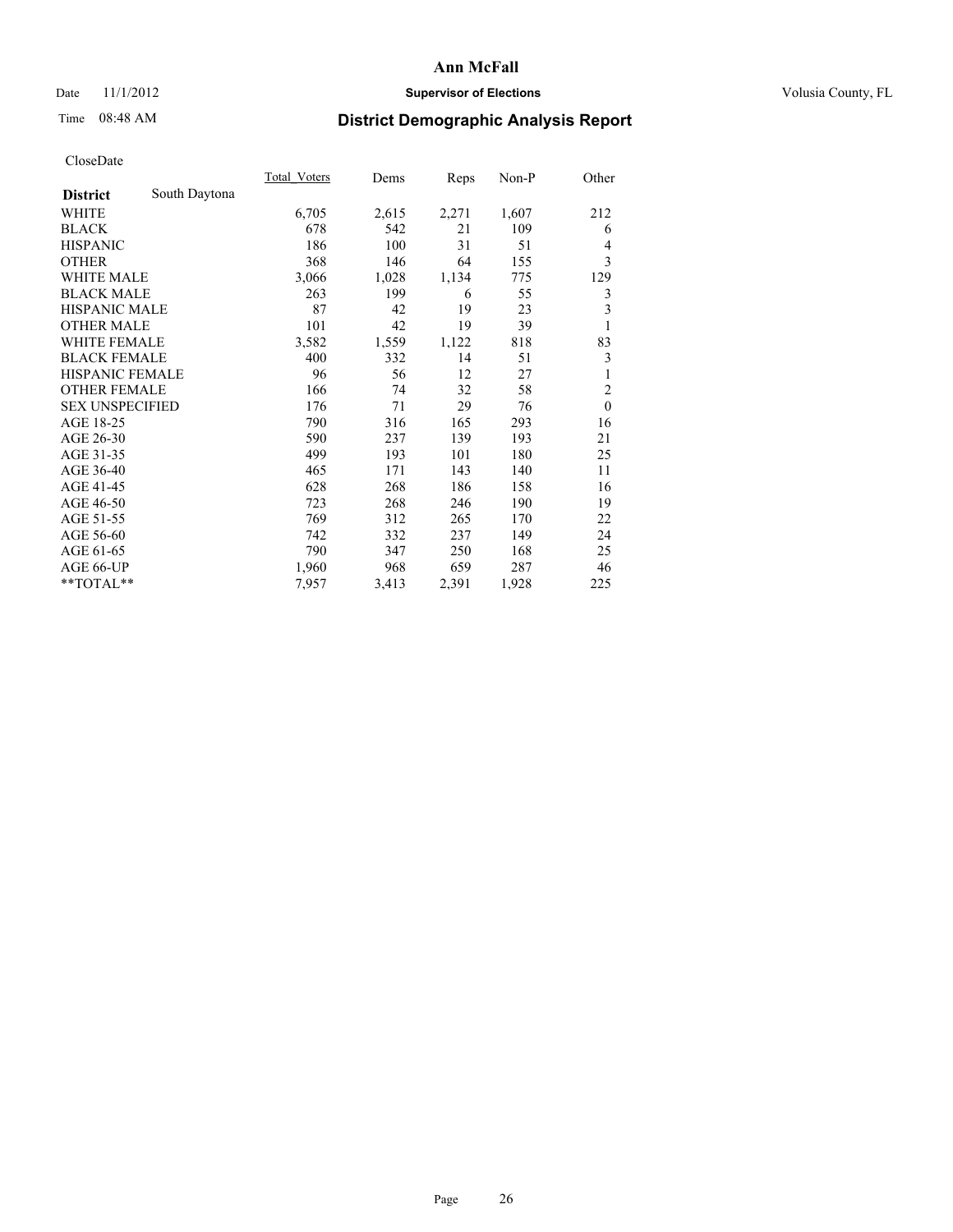# Date 11/1/2012 **Supervisor of Elections Supervisor of Elections** Volusia County, FL

# Time 08:48 AM **District Demographic Analysis Report**

|                        |               | Total Voters | Dems     | Reps     | Non-P    | Other |
|------------------------|---------------|--------------|----------|----------|----------|-------|
| <b>District</b>        | Flagler Beach |              |          |          |          |       |
| <b>WHITE</b>           |               | 57           | 22       | 17       | 17       |       |
| <b>BLACK</b>           |               | 0            | $\Omega$ | $\Omega$ | $\theta$ |       |
| <b>HISPANIC</b>        |               |              | 0        | 0        |          | 0     |
| <b>OTHER</b>           |               |              |          | 2        |          |       |
| <b>WHITE MALE</b>      |               | 27           | 9        | 9        | 8        |       |
| <b>BLACK MALE</b>      |               | 0            | 0        | 0        |          | 0     |
| HISPANIC MALE          |               |              |          |          |          | 0     |
| <b>OTHER MALE</b>      |               | 2            |          |          |          | 0     |
| <b>WHITE FEMALE</b>    |               | 30           | 13       | 8        | 9        |       |
| <b>BLACK FEMALE</b>    |               | 0            | $\Omega$ | 0        |          | 0     |
| <b>HISPANIC FEMALE</b> |               |              | 0        |          |          |       |
| <b>OTHER FEMALE</b>    |               |              | $\theta$ |          |          | 0     |
| <b>SEX UNSPECIFIED</b> |               |              |          |          |          | 0     |
| AGE 18-25              |               |              |          | 0        |          | 0     |
| AGE 26-30              |               |              | 0        | 0        |          | 0     |
| AGE 31-35              |               |              |          | 0        |          |       |
| AGE 36-40              |               |              | 0        | 0        |          | 0     |
| AGE 41-45              |               |              |          |          |          |       |
| AGE 46-50              |               |              |          |          |          | 0     |
| AGE 51-55              |               |              |          |          |          |       |
| AGE 56-60              |               |              |          | 2        |          | 0     |
| AGE 61-65              |               | 9            |          |          |          |       |
| AGE 66-UP              |               | 39           | 17       | 14       |          |       |
| **TOTAL**              |               | 60           | 23       | 19       | 17       |       |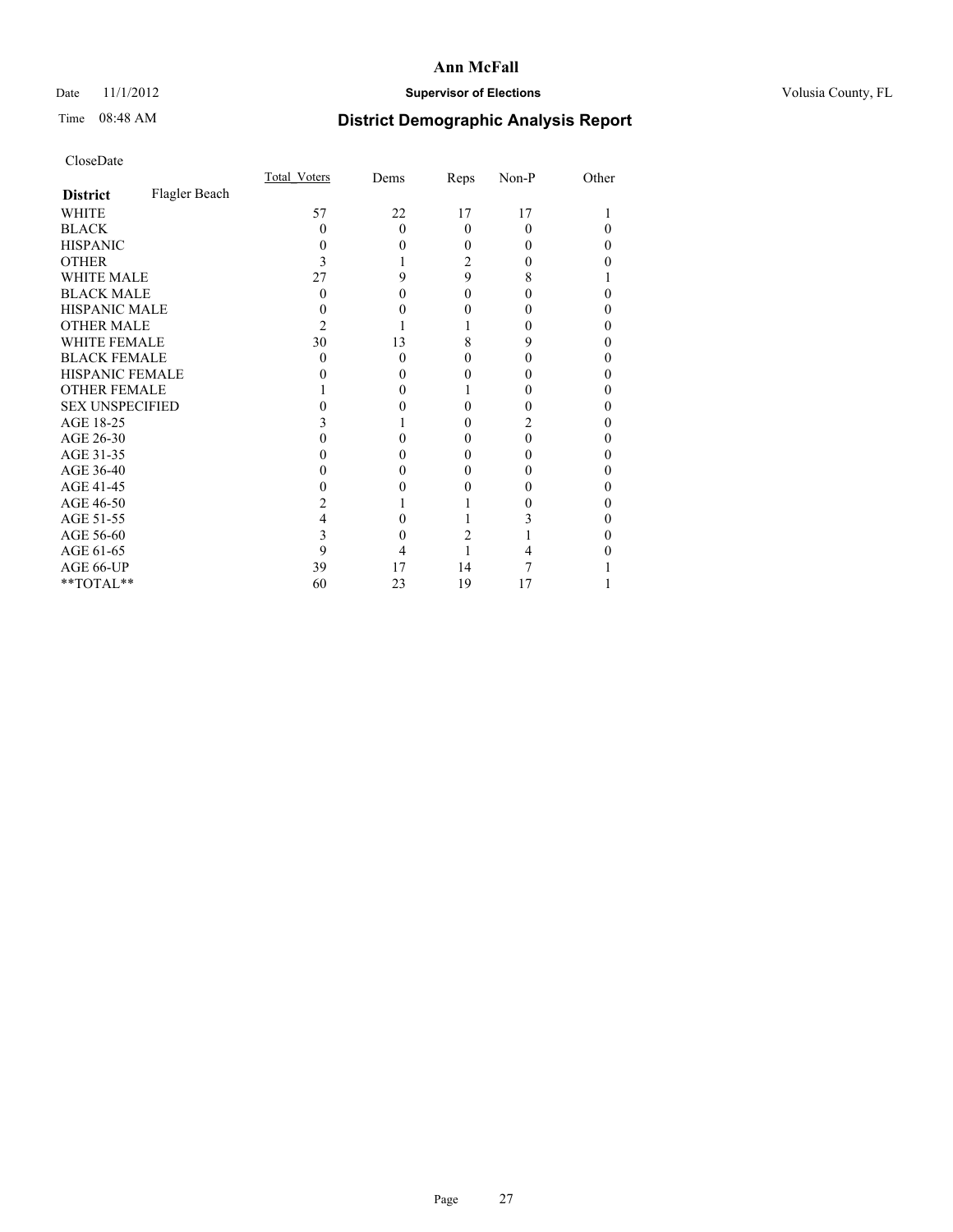## Date 11/1/2012 **Supervisor of Elections Supervisor of Elections** Volusia County, FL

# Time 08:48 AM **District Demographic Analysis Report**

|                        |                           | Total Voters | Dems   | Reps   | Non-P  | Other |
|------------------------|---------------------------|--------------|--------|--------|--------|-------|
| <b>District</b>        | <b>Hospital Authority</b> |              |        |        |        |       |
| WHITE                  |                           | 99,149       | 31,269 | 41,416 | 22,176 | 4,288 |
| <b>BLACK</b>           |                           | 10,248       | 8,122  | 418    | 1,541  | 167   |
| <b>HISPANIC</b>        |                           | 18,079       | 8,746  | 2,940  | 6,012  | 381   |
| <b>OTHER</b>           |                           | 6,839        | 2,162  | 1,483  | 3,029  | 165   |
| <b>WHITE MALE</b>      |                           | 45,761       | 12,623 | 20,103 | 10,733 | 2,302 |
| <b>BLACK MALE</b>      |                           | 4,322        | 3,241  | 225    | 752    | 104   |
| <b>HISPANIC MALE</b>   |                           | 8,397        | 3,893  | 1,448  | 2,847  | 209   |
| <b>OTHER MALE</b>      |                           | 2,284        | 760    | 562    | 893    | 69    |
| WHITE FEMALE           |                           | 52,643       | 18,442 | 21,023 | 11,214 | 1,964 |
| <b>BLACK FEMALE</b>    |                           | 5,808        | 4,795  | 189    | 762    | 62    |
| <b>HISPANIC FEMALE</b> |                           | 9,494        | 4,756  | 1,476  | 3,095  | 167   |
| <b>OTHER FEMALE</b>    |                           | 2,678        | 1,024  | 593    | 998    | 63    |
| <b>SEX UNSPECIFIED</b> |                           | 2,928        | 765    | 638    | 1,464  | 61    |
| AGE 18-25              |                           | 15,123       | 5,021  | 3,738  | 5,759  | 605   |
| AGE 26-30              |                           | 9,184        | 3,044  | 2,309  | 3,472  | 359   |
| AGE 31-35              |                           | 9,524        | 3,331  | 2,590  | 3,161  | 442   |
| AGE 36-40              |                           | 9,508        | 3,269  | 2,928  | 2,880  | 431   |
| AGE 41-45              |                           | 10,762       | 3,586  | 3,868  | 2,913  | 395   |
| AGE 46-50              |                           | 12,466       | 4,319  | 4,703  | 3,008  | 436   |
| AGE 51-55              |                           | 13,057       | 4,788  | 5,070  | 2,758  | 441   |
| AGE 56-60              |                           | 12,196       | 4,886  | 4,496  | 2,364  | 450   |
| AGE 61-65              |                           | 11,719       | 4,761  | 4,382  | 2,135  | 441   |
| AGE 66-UP              |                           | 31,043       | 13,413 | 12,213 | 4,409  | 1,008 |
| $*$ TOTAL $*$          |                           | 134,598      | 50,424 | 46,303 | 32,863 | 5,008 |
|                        |                           |              |        |        |        |       |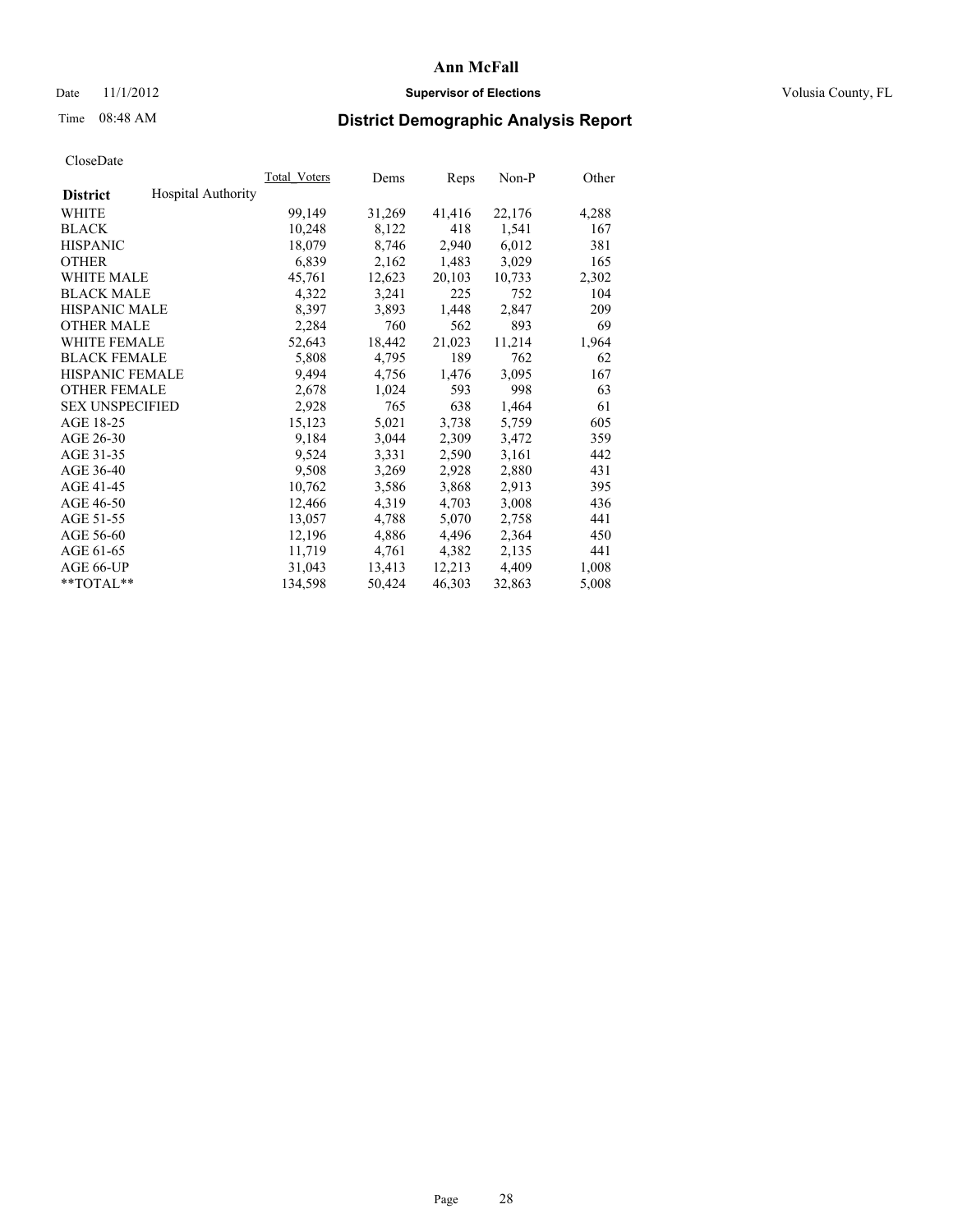## Date 11/1/2012 **Supervisor of Elections Supervisor of Elections** Volusia County, FL

# Time 08:48 AM **District Demographic Analysis Report**

|                        |                       | Total Voters | Dems  | <b>Reps</b> | Non-P | Other |
|------------------------|-----------------------|--------------|-------|-------------|-------|-------|
| <b>District</b>        | Florida House Seat 24 |              |       |             |       |       |
| WHITE                  |                       | 17,776       | 5,546 | 7,851       | 3,681 | 698   |
| <b>BLACK</b>           |                       | 433          | 344   | 22          | 61    | 6     |
| <b>HISPANIC</b>        |                       | 828          | 344   | 145         | 319   | 20    |
| <b>OTHER</b>           |                       | 863          | 216   | 276         | 348   | 23    |
| WHITE MALE             |                       | 8,268        | 2,242 | 3,844       | 1,802 | 380   |
| <b>BLACK MALE</b>      |                       | 196          | 148   | 16          | 27    | 5     |
| <b>HISPANIC MALE</b>   |                       | 378          | 162   | 56          | 149   | 11    |
| <b>OTHER MALE</b>      |                       | 296          | 70    | 110         | 106   | 10    |
| WHITE FEMALE           |                       | 9,359        | 3,271 | 3,940       | 1,833 | 315   |
| <b>BLACK FEMALE</b>    |                       | 233          | 193   | 6           | 33    | 1     |
| <b>HISPANIC FEMALE</b> |                       | 439          | 177   | 87          | 166   | 9     |
| <b>OTHER FEMALE</b>    |                       | 328          | 105   | 112         | 104   | 7     |
| <b>SEX UNSPECIFIED</b> |                       | 403          | 82    | 123         | 189   | 9     |
| AGE 18-25              |                       | 1,507        | 382   | 508         | 560   | 57    |
| AGE 26-30              |                       | 923          | 262   | 271         | 354   | 36    |
| AGE 31-35              |                       | 806          | 206   | 277         | 278   | 45    |
| AGE 36-40              |                       | 808          | 213   | 321         | 241   | 33    |
| AGE 41-45              |                       | 1,128        | 301   | 477         | 306   | 44    |
| AGE 46-50              |                       | 1,494        | 434   | 686         | 322   | 52    |
| AGE 51-55              |                       | 1,897        | 614   | 822         | 400   | 61    |
| AGE 56-60              |                       | 2,068        | 733   | 859         | 384   | 92    |
| AGE 61-65              |                       | 2,374        | 818   | 978         | 477   | 101   |
| AGE 66-UP              |                       | 6,918        | 2,497 | 3,099       | 1,095 | 227   |
| **TOTAL**              |                       | 19,924       | 6,460 | 8,299       | 4,417 | 748   |
|                        |                       |              |       |             |       |       |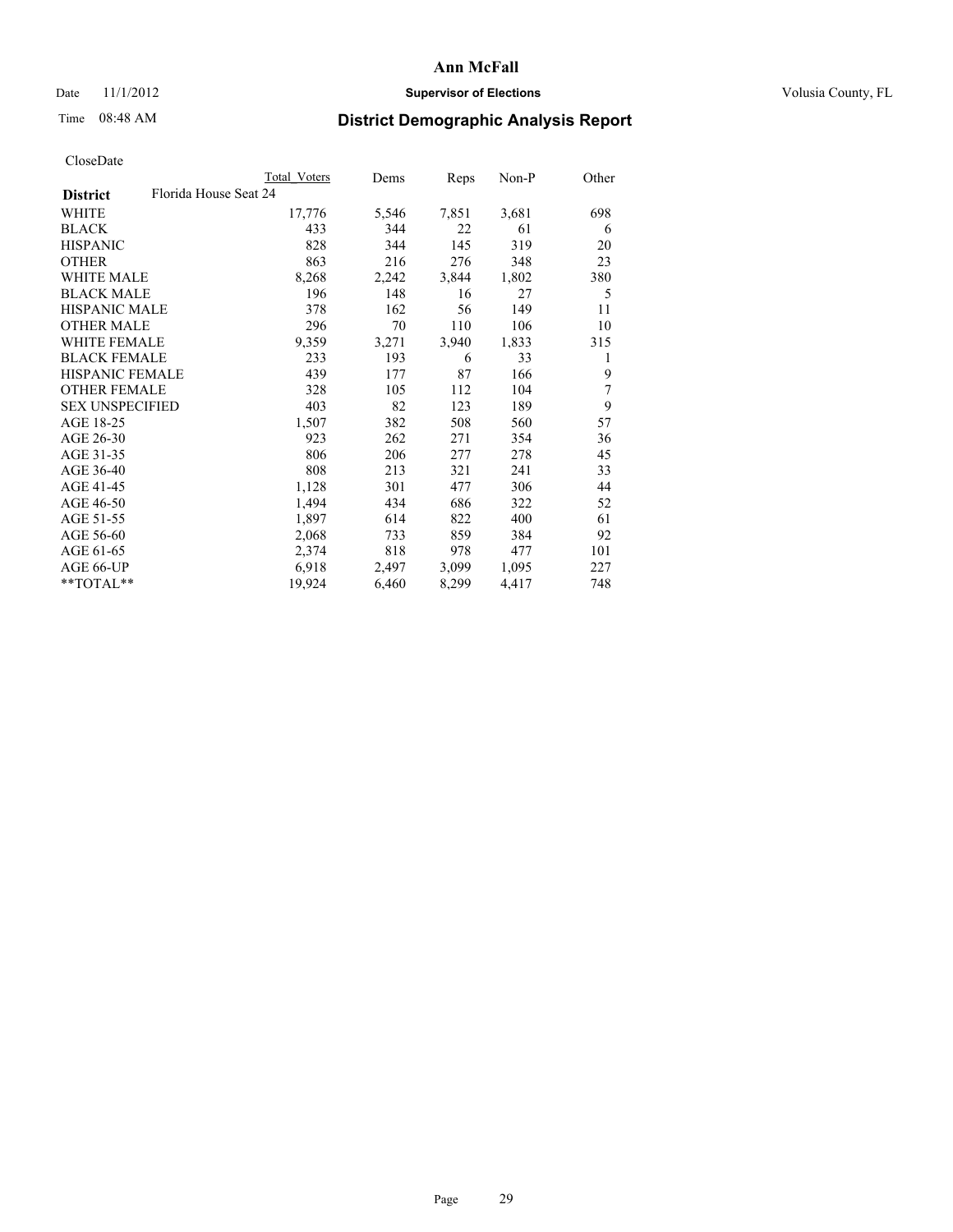## Date 11/1/2012 **Supervisor of Elections Supervisor of Elections** Volusia County, FL

# Time 08:48 AM **District Demographic Analysis Report**

|                                          | Total Voters | Dems   | Reps   | Non-P  | Other |
|------------------------------------------|--------------|--------|--------|--------|-------|
| Florida House Seat 25<br><b>District</b> |              |        |        |        |       |
| WHITE                                    | 103,930      | 34,314 | 42,477 | 23,789 | 3,350 |
| <b>BLACK</b>                             | 2,990        | 2,339  | 149    | 449    | 53    |
| <b>HISPANIC</b>                          | 2,309        | 903    | 596    | 769    | 41    |
| <b>OTHER</b>                             | 5,085        | 1,546  | 1,223  | 2,181  | 135   |
| WHITE MALE                               | 47,975       | 13,862 | 20,607 | 11,713 | 1,793 |
| <b>BLACK MALE</b>                        | 1,308        | 959    | 77     | 243    | 29    |
| <b>HISPANIC MALE</b>                     | 1,049        | 375    | 283    | 364    | 27    |
| <b>OTHER MALE</b>                        | 1,836        | 565    | 473    | 733    | 65    |
| WHITE FEMALE                             | 55,074       | 20,190 | 21,567 | 11,797 | 1,520 |
| <b>BLACK FEMALE</b>                      | 1,655        | 1,357  | 71     | 203    | 24    |
| <b>HISPANIC FEMALE</b>                   | 1,232        | 520    | 303    | 395    | 14    |
| <b>OTHER FEMALE</b>                      | 2,103        | 763    | 544    | 744    | 52    |
| <b>SEX UNSPECIFIED</b>                   | 2,082        | 511    | 520    | 996    | 55    |
| AGE 18-25                                | 9,262        | 2,788  | 2,724  | 3,470  | 280   |
| AGE 26-30                                | 6,396        | 2,001  | 1,873  | 2,314  | 208   |
| AGE 31-35                                | 5,898        | 1,828  | 1,802  | 2,058  | 210   |
| AGE 36-40                                | 5,774        | 1,726  | 1,961  | 1,859  | 228   |
| AGE 41-45                                | 7,403        | 2,197  | 2,901  | 2,087  | 218   |
| AGE 46-50                                | 9,115        | 2,833  | 3,768  | 2,261  | 253   |
| AGE 51-55                                | 10,809       | 3,546  | 4,522  | 2,449  | 292   |
| AGE 56-60                                | 11,256       | 4,120  | 4,526  | 2,280  | 330   |
| AGE 61-65                                | 11,961       | 4,450  | 4,644  | 2,487  | 380   |
| AGE 66-UP                                | 36,568       | 13,666 | 15,744 | 5,974  | 1,184 |
| $*$ TOTAL $*$                            | 114,455      | 39,157 | 44,471 | 27,243 | 3,584 |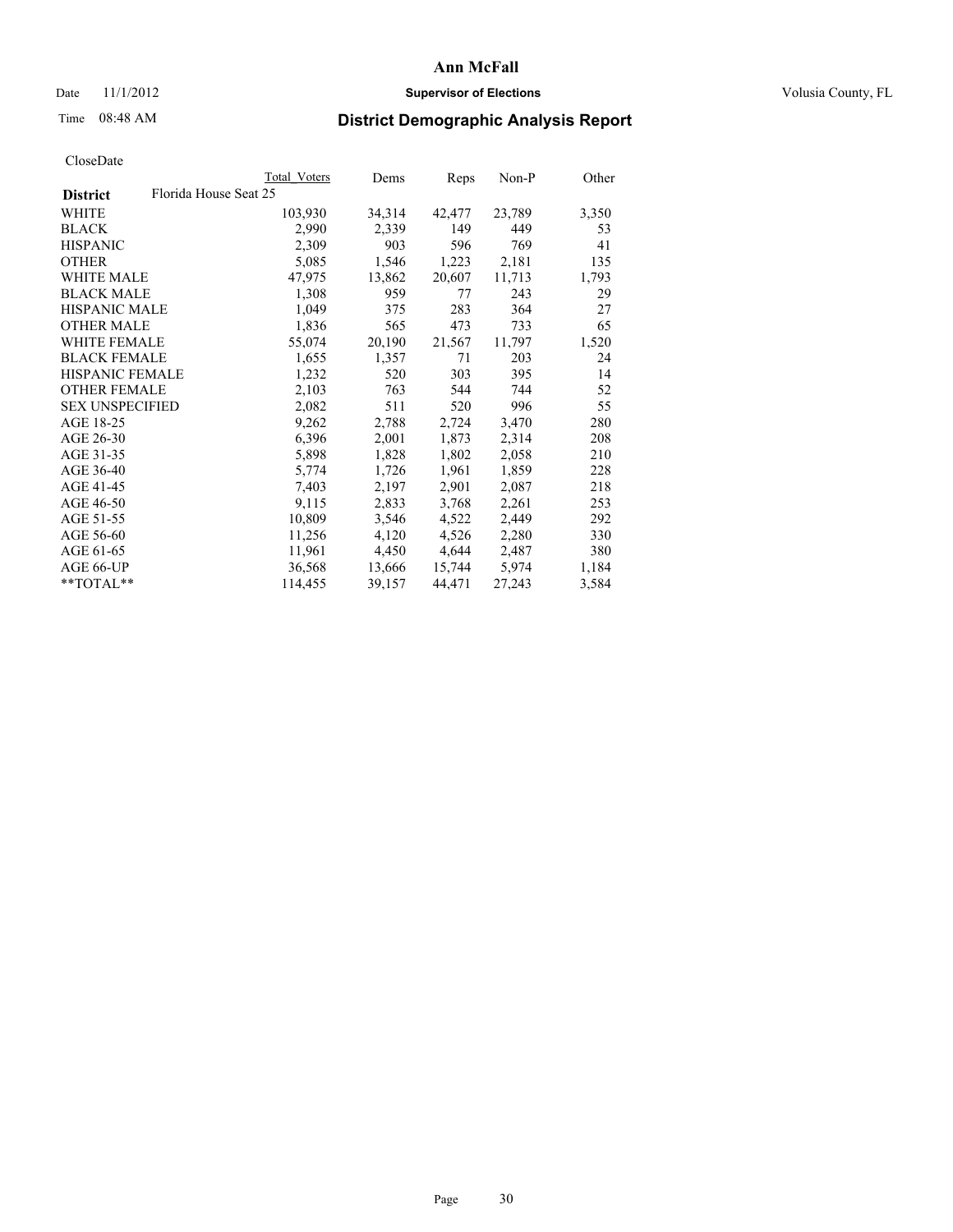## Date 11/1/2012 **Supervisor of Elections Supervisor of Elections** Volusia County, FL

# Time 08:48 AM **District Demographic Analysis Report**

|                        |                       | Total Voters | Dems   | <b>Reps</b> | Non-P  | Other |
|------------------------|-----------------------|--------------|--------|-------------|--------|-------|
| <b>District</b>        | Florida House Seat 26 |              |        |             |        |       |
| WHITE                  |                       | 66,764       | 23,471 | 25,249      | 15,411 | 2,633 |
| <b>BLACK</b>           |                       | 19,851       | 16,574 | 514         | 2,605  | 158   |
| <b>HISPANIC</b>        |                       | 3,597        | 1,657  | 626         | 1,223  | 91    |
| <b>OTHER</b>           |                       | 5,133        | 1,918  | 879         | 2,236  | 100   |
| <b>WHITE MALE</b>      |                       | 30,679       | 9.361  | 12,406      | 7,457  | 1,455 |
| <b>BLACK MALE</b>      |                       | 7,665        | 6,134  | 256         | 1,187  | 88    |
| <b>HISPANIC MALE</b>   |                       | 1,623        | 693    | 312         | 571    | 47    |
| <b>OTHER MALE</b>      |                       | 1,595        | 620    | 325         | 610    | 40    |
| <b>WHITE FEMALE</b>    |                       | 35,567       | 13,942 | 12,661      | 7.797  | 1,167 |
| <b>BLACK FEMALE</b>    |                       | 11,880       | 10,205 | 250         | 1,356  | 69    |
| <b>HISPANIC FEMALE</b> |                       | 1,924        | 941    | 307         | 634    | 42    |
| <b>OTHER FEMALE</b>    |                       | 2,034        | 888    | 382         | 727    | 37    |
| <b>SEX UNSPECIFIED</b> |                       | 2,378        | 836    | 369         | 1,136  | 37    |
| AGE 18-25              |                       | 13,761       | 6,863  | 2,284       | 4,288  | 326   |
| AGE 26-30              |                       | 7,297        | 3,155  | 1,494       | 2,406  | 242   |
| AGE 31-35              |                       | 6,390        | 2,765  | 1,433       | 1,951  | 241   |
| AGE 36-40              |                       | 5,807        | 2,407  | 1,585       | 1,606  | 209   |
| AGE 41-45              |                       | 6,811        | 2,814  | 1,975       | 1,798  | 224   |
| AGE 46-50              |                       | 7,824        | 3,306  | 2,463       | 1,803  | 252   |
| AGE 51-55              |                       | 8,670        | 3,826  | 2,838       | 1,720  | 286   |
| AGE 56-60              |                       | 8,398        | 3,979  | 2,582       | 1,569  | 268   |
| AGE 61-65              |                       | 8,256        | 3,794  | 2,664       | 1,512  | 286   |
| AGE 66-UP              |                       | 22,397       | 10,857 | 7,974       | 2,910  | 656   |
| $*$ $TOTAL**$          |                       | 95,621       | 43,770 | 27,295      | 21,565 | 2,991 |
|                        |                       |              |        |             |        |       |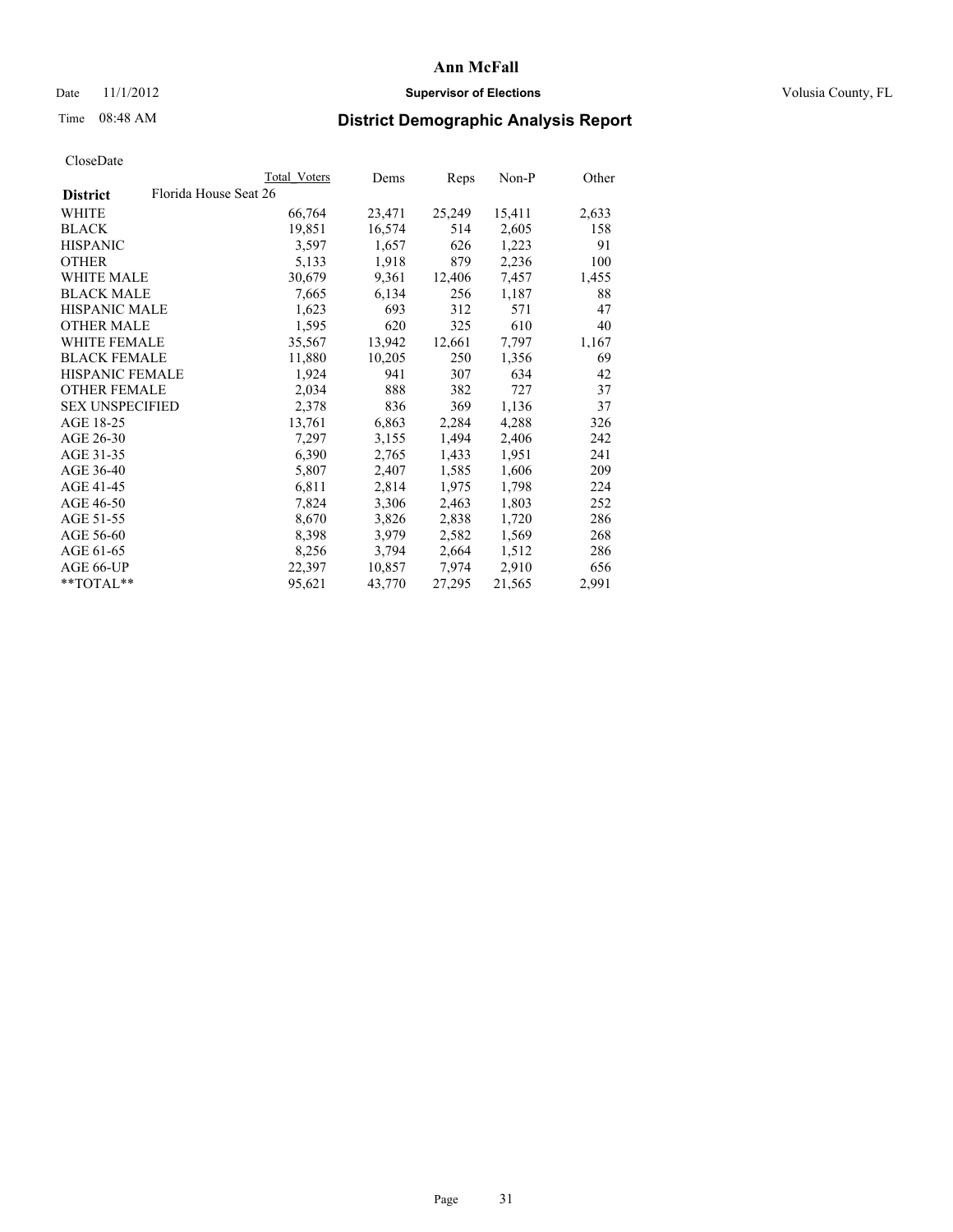## Date 11/1/2012 **Supervisor of Elections Supervisor of Elections** Volusia County, FL

# Time 08:48 AM **District Demographic Analysis Report**

|                        |                       | Total Voters | Dems   | Reps   | Non-P  | Other |
|------------------------|-----------------------|--------------|--------|--------|--------|-------|
| <b>District</b>        | Florida House Seat 27 |              |        |        |        |       |
| <b>WHITE</b>           |                       | 76,254       | 24,420 | 30,535 | 18,243 | 3,056 |
| <b>BLACK</b>           |                       | 6,451        | 5,021  | 281    | 1,031  | 118   |
| <b>HISPANIC</b>        |                       | 15,490       | 7,608  | 2,528  | 5,052  | 302   |
| <b>OTHER</b>           |                       | 5,060        | 1,603  | 1,040  | 2,299  | 118   |
| <b>WHITE MALE</b>      |                       | 35,322       | 9,964  | 14,897 | 8,810  | 1,651 |
| <b>BLACK MALE</b>      |                       | 2,840        | 2,085  | 159    | 523    | 73    |
| <b>HISPANIC MALE</b>   |                       | 7,236        | 3,395  | 1,251  | 2,416  | 174   |
| <b>OTHER MALE</b>      |                       | 1,725        | 573    | 411    | 690    | 51    |
| <b>WHITE FEMALE</b>    |                       | 40,360       | 14,292 | 15,420 | 9,259  | 1,389 |
| <b>BLACK FEMALE</b>    |                       | 3,541        | 2,881  | 122    | 493    | 45    |
| <b>HISPANIC FEMALE</b> |                       | 8,097        | 4,132  | 1,265  | 2,575  | 125   |
| <b>OTHER FEMALE</b>    |                       | 2,009        | 778    | 426    | 752    | 53    |
| <b>SEX UNSPECIFIED</b> |                       | 2,125        | 552    | 433    | 1,107  | 33    |
| AGE 18-25              |                       | 10,938       | 3,662  | 2,533  | 4,333  | 410   |
| AGE 26-30              |                       | 6,855        | 2,255  | 1,669  | 2,678  | 253   |
| AGE 31-35              |                       | 7,299        | 2,512  | 1,896  | 2,577  | 314   |
| AGE 36-40              |                       | 7,445        | 2,615  | 2,184  | 2,335  | 311   |
| AGE 41-45              |                       | 8,198        | 2,770  | 2,864  | 2,286  | 278   |
| AGE 46-50              |                       | 9,611        | 3,361  | 3,422  | 2,504  | 324   |
| AGE 51-55              |                       | 10,015       | 3,658  | 3,785  | 2,258  | 314   |
| AGE 56-60              |                       | 9,446        | 3,770  | 3,377  | 1,989  | 310   |
| AGE 61-65              |                       | 9,070        | 3,633  | 3,290  | 1,842  | 305   |
| AGE 66-UP              |                       | 24,566       | 10,503 | 9,391  | 3,894  | 778   |
| $*$ $TOTAL**$          |                       | 103,453      | 38,743 | 34,414 | 26,699 | 3,597 |
|                        |                       |              |        |        |        |       |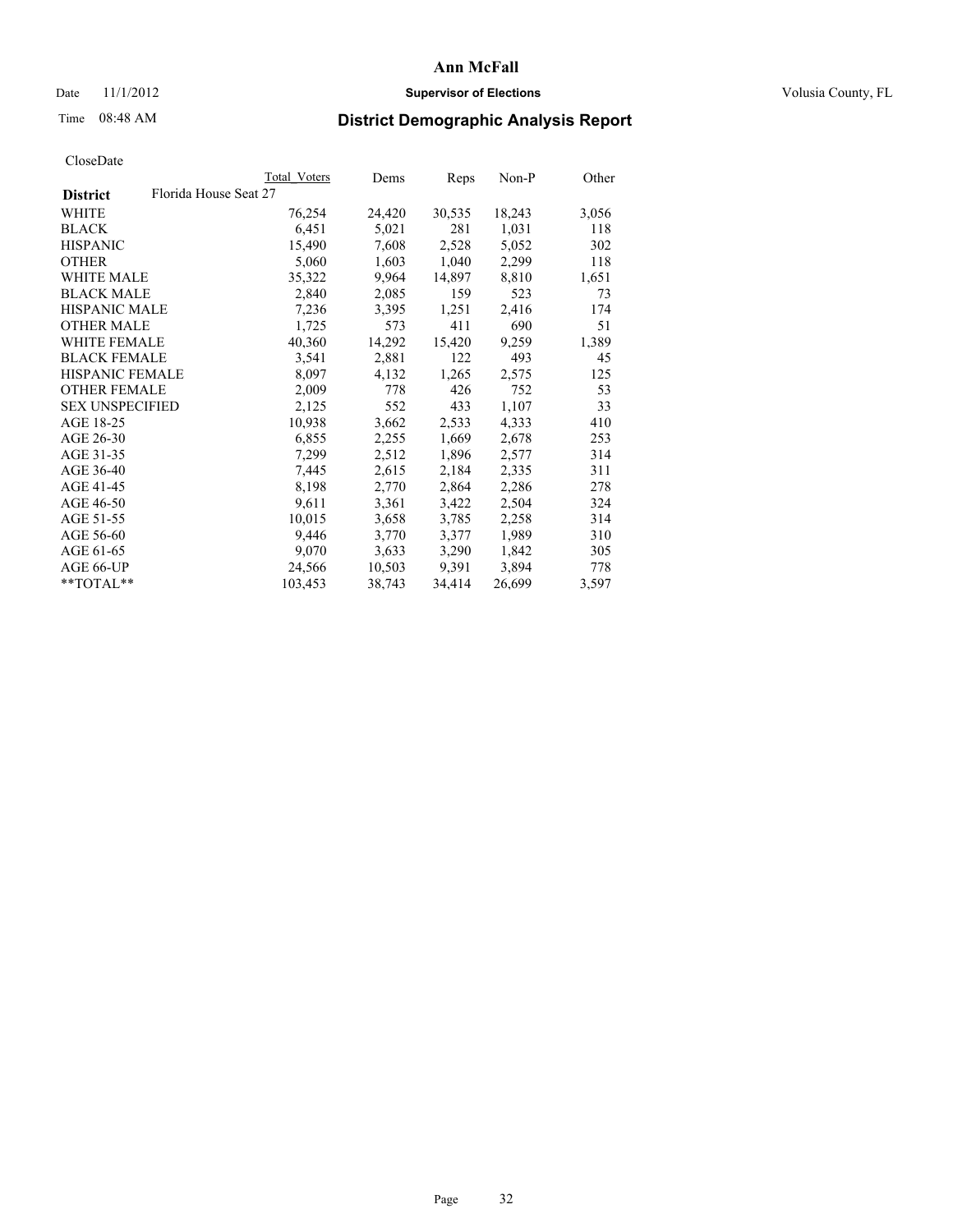## Date 11/1/2012 **Supervisor of Elections Supervisor of Elections** Volusia County, FL

# Time 08:48 AM **District Demographic Analysis Report**

|                        |                         | Total Voters | Dems   | <b>Reps</b> | Non-P  | Other |
|------------------------|-------------------------|--------------|--------|-------------|--------|-------|
| <b>District</b>        | School Board District 1 |              |        |             |        |       |
| WHITE                  |                         | 54,552       | 17,210 | 23,629      | 11,427 | 2,286 |
| <b>BLACK</b>           |                         | 4,863        | 3,951  | 181         | 669    | 62    |
| <b>HISPANIC</b>        |                         | 4,280        | 1,890  | 805         | 1,478  | 107   |
| <b>OTHER</b>           |                         | 3,140        | 961    | 765         | 1,330  | 84    |
| WHITE MALE             |                         | 24,931       | 6,849  | 11,368      | 5,494  | 1,220 |
| <b>BLACK MALE</b>      |                         | 1,926        | 1,496  | 79          | 316    | 35    |
| <b>HISPANIC MALE</b>   |                         | 1,899        | 799    | 380         | 669    | 51    |
| <b>OTHER MALE</b>      |                         | 1,037        | 331    | 283         | 391    | 32    |
| <b>WHITE FEMALE</b>    |                         | 29,207       | 10,256 | 12,086      | 5,812  | 1,053 |
| <b>BLACK FEMALE</b>    |                         | 2,879        | 2,414  | 98          | 341    | 26    |
| <b>HISPANIC FEMALE</b> |                         | 2,336        | 1,070  | 418         | 793    | 55    |
| <b>OTHER FEMALE</b>    |                         | 1,226        | 445    | 306         | 443    | 32    |
| <b>SEX UNSPECIFIED</b> |                         | 1,394        | 352    | 362         | 645    | 35    |
| AGE 18-25              |                         | 6,959        | 2,231  | 1,910       | 2,531  | 287   |
| AGE 26-30              |                         | 4,233        | 1,368  | 1,215       | 1,483  | 167   |
| AGE 31-35              |                         | 4,259        | 1,414  | 1,330       | 1,317  | 198   |
| AGE 36-40              |                         | 4,138        | 1,318  | 1,412       | 1,211  | 197   |
| AGE 41-45              |                         | 4,958        | 1,571  | 1,910       | 1,296  | 181   |
| AGE 46-50              |                         | 5,705        | 1,859  | 2,371       | 1,274  | 201   |
| AGE 51-55              |                         | 6,240        | 2,191  | 2,613       | 1,227  | 209   |
| AGE 56-60              |                         | 6,198        | 2,406  | 2,419       | 1,136  | 237   |
| AGE 61-65              |                         | 6,231        | 2,415  | 2,525       | 1,050  | 241   |
| AGE 66-UP              |                         | 18,034       | 7,289  | 7,696       | 2,423  | 626   |
| **TOTAL**              |                         | 66,962       | 24,064 | 25,405      | 14,949 | 2,544 |
|                        |                         |              |        |             |        |       |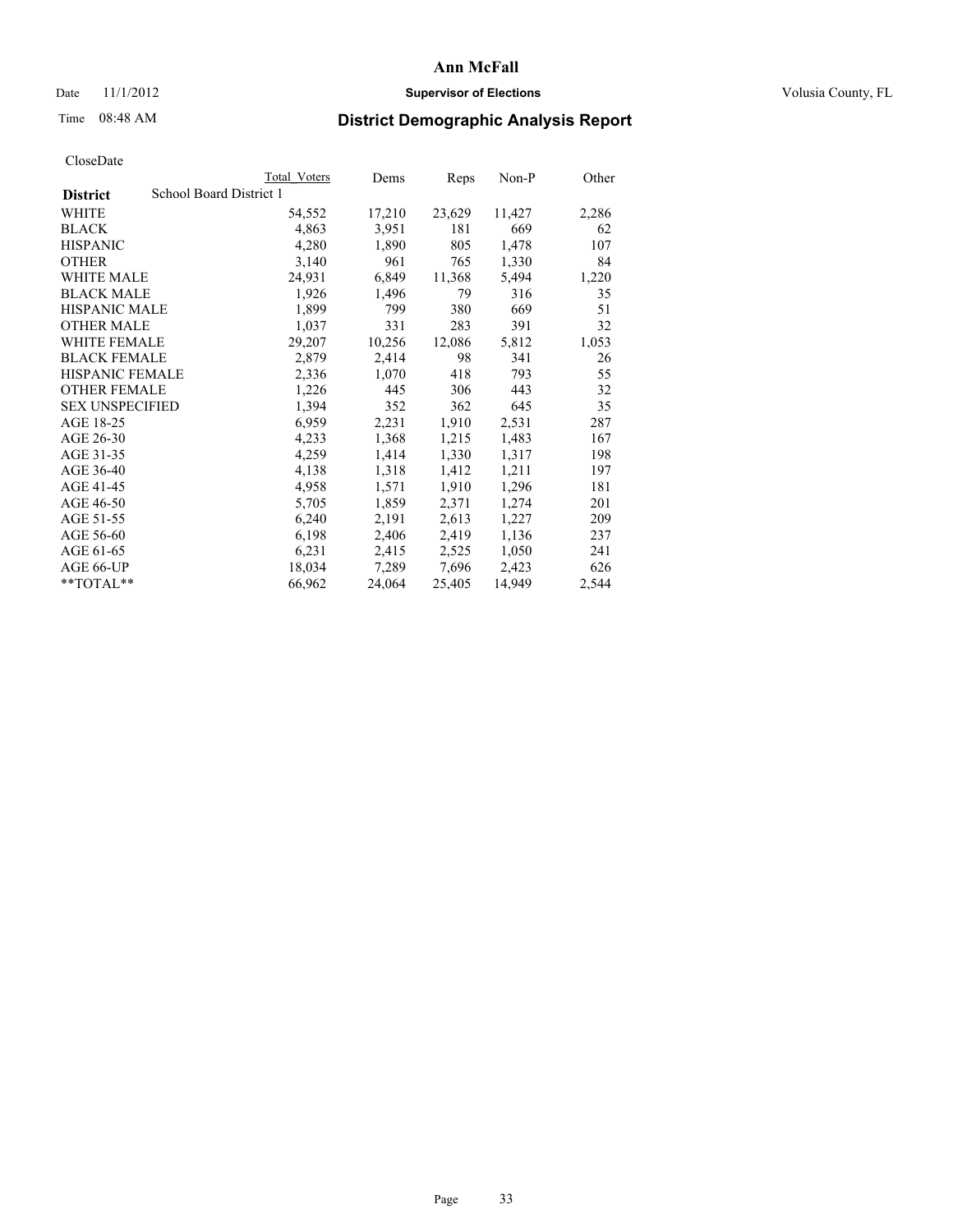## Date 11/1/2012 **Supervisor of Elections Supervisor of Elections** Volusia County, FL

# Time 08:48 AM **District Demographic Analysis Report**

|                        |                         | <b>Total Voters</b> | Dems   | Reps   | Non-P  | Other |
|------------------------|-------------------------|---------------------|--------|--------|--------|-------|
| <b>District</b>        | School Board District 2 |                     |        |        |        |       |
| WHITE                  |                         | 47,358              | 16,725 | 17,489 | 11,444 | 1,700 |
| <b>BLACK</b>           |                         | 12,750              | 10,644 | 304    | 1,711  | 91    |
| <b>HISPANIC</b>        |                         | 1,727               | 791    | 346    | 565    | 25    |
| <b>OTHER</b>           |                         | 3,514               | 1,361  | 572    | 1,514  | 67    |
| WHITE MALE             |                         | 22,103              | 6,799  | 8,689  | 5,634  | 981   |
| <b>BLACK MALE</b>      |                         | 4,921               | 3,959  | 151    | 769    | 42    |
| <b>HISPANIC MALE</b>   |                         | 822                 | 345    | 178    | 281    | 18    |
| <b>OTHER MALE</b>      |                         | 1,143               | 450    | 211    | 451    | 31    |
| <b>WHITE FEMALE</b>    |                         | 24,818              | 9,762  | 8,669  | 5,682  | 705   |
| <b>BLACK FEMALE</b>    |                         | 7,616               | 6,520  | 149    | 898    | 49    |
| <b>HISPANIC FEMALE</b> |                         | 874                 | 433    | 164    | 270    | 7     |
| <b>OTHER FEMALE</b>    |                         | 1,445               | 645    | 262    | 516    | 22    |
| <b>SEX UNSPECIFIED</b> |                         | 1,607               | 608    | 238    | 733    | 28    |
| AGE 18-25              |                         | 9,174               | 4,964  | 1,358  | 2,680  | 172   |
| AGE 26-30              |                         | 4,877               | 2,163  | 951    | 1,619  | 144   |
| AGE 31-35              |                         | 3,838               | 1,642  | 800    | 1,267  | 129   |
| AGE 36-40              |                         | 3,300               | 1,404  | 836    | 958    | 102   |
| AGE 41-45              |                         | 3,947               | 1,672  | 1,063  | 1,095  | 117   |
| AGE 46-50              |                         | 4,813               | 2,062  | 1,432  | 1,189  | 130   |
| AGE 51-55              |                         | 5,845               | 2,528  | 1,899  | 1,247  | 171   |
| AGE 56-60              |                         | 5,649               | 2,538  | 1,775  | 1,167  | 169   |
| AGE 61-65              |                         | 6,134               | 2,621  | 2,006  | 1,309  | 198   |
| AGE 66-UP              |                         | 17,973              | 8,043  | 6,609  | 2,766  | 555   |
| **TOTAL**              |                         | 65,555              | 29,640 | 18,730 | 15,297 | 1,888 |
|                        |                         |                     |        |        |        |       |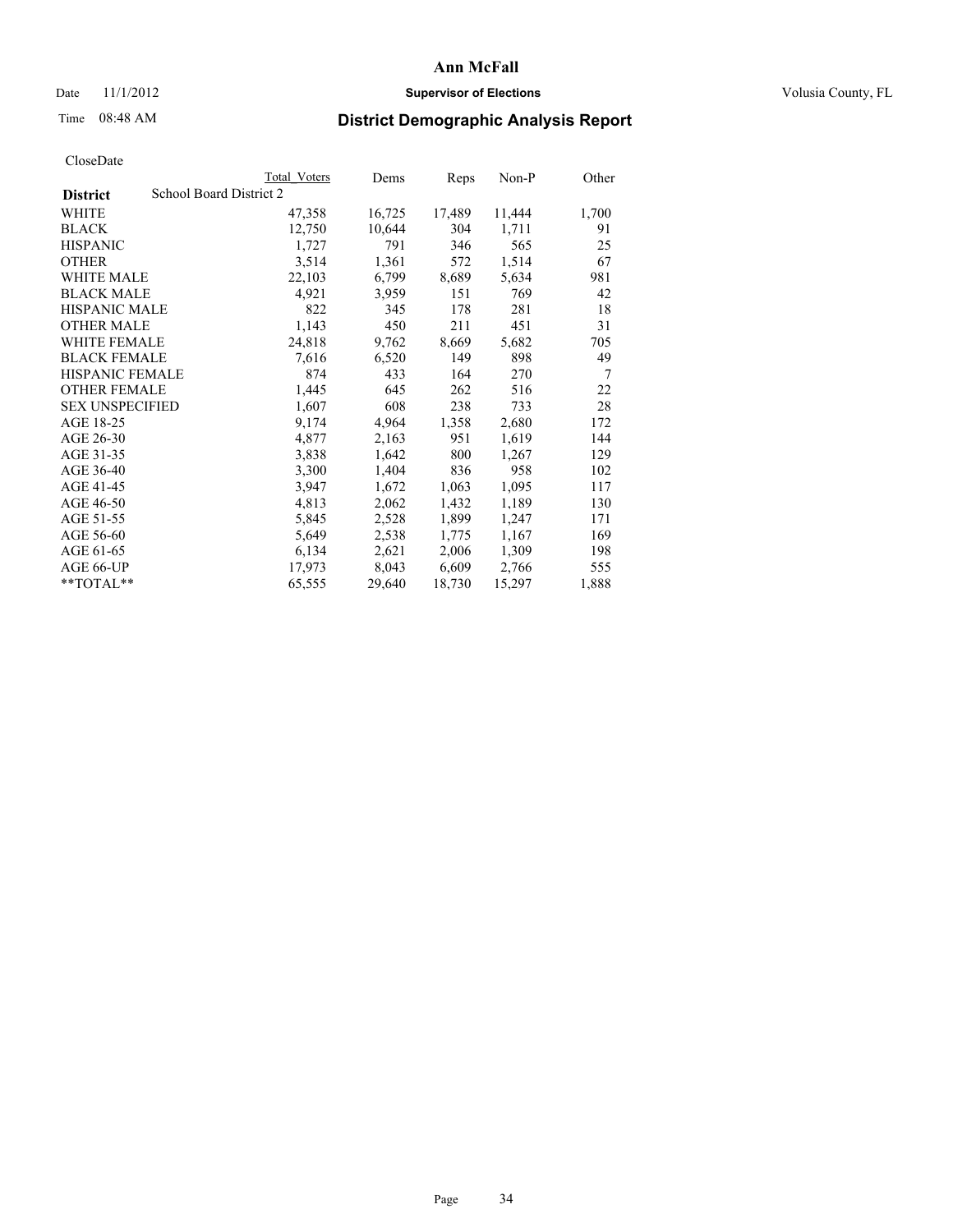# Date 11/1/2012 **Supervisor of Elections Supervisor of Elections** Volusia County, FL

# Time 08:48 AM **District Demographic Analysis Report**

|                        |                         | Total Voters | Dems   | <b>Reps</b> | $Non-P$ | Other |
|------------------------|-------------------------|--------------|--------|-------------|---------|-------|
| <b>District</b>        | School Board District 3 |              |        |             |         |       |
| WHITE                  |                         | 65,990       | 22,011 | 26,242      | 15,755  | 1,982 |
| <b>BLACK</b>           |                         | 2,014        | 1,647  | 73          | 273     | 21    |
| <b>HISPANIC</b>        |                         | 1,105        | 418    | 294         | 368     | 25    |
| <b>OTHER</b>           |                         | 2,696        | 755    | 628         | 1,238   | 75    |
| <b>WHITE MALE</b>      |                         | 30,502       | 8.914  | 12,847      | 7,682   | 1,059 |
| <b>BLACK MALE</b>      |                         | 882          | 680    | 41          | 147     | 14    |
| <b>HISPANIC MALE</b>   |                         | 510          | 180    | 127         | 189     | 14    |
| <b>OTHER MALE</b>      |                         | 932          | 270    | 252         | 377     | 33    |
| <b>WHITE FEMALE</b>    |                         | 34,955       | 12,942 | 13,199      | 7,907   | 907   |
| <b>BLACK FEMALE</b>    |                         | 1,113        | 950    | 31          | 125     | 7     |
| <b>HISPANIC FEMALE</b> |                         | 582          | 234    | 163         | 174     | 11    |
| <b>OTHER FEMALE</b>    |                         | 1,073        | 377    | 272         | 390     | 34    |
| <b>SEX UNSPECIFIED</b> |                         | 1,256        | 284    | 305         | 643     | 24    |
| AGE 18-25              |                         | 5,662        | 1,684  | 1,533       | 2,276   | 169   |
| AGE 26-30              |                         | 3,823        | 1,206  | 1,070       | 1,427   | 120   |
| AGE 31-35              |                         | 3,772        | 1,130  | 1,134       | 1,384   | 124   |
| AGE 36-40              |                         | 3,779        | 1,153  | 1,267       | 1,232   | 127   |
| AGE 41-45              |                         | 4,735        | 1,455  | 1,804       | 1,361   | 115   |
| AGE 46-50              |                         | 5,668        | 1,784  | 2,271       | 1,473   | 140   |
| AGE 51-55              |                         | 6,718        | 2,222  | 2,770       | 1,554   | 172   |
| AGE 56-60              |                         | 7,265        | 2,751  | 2,819       | 1,499   | 196   |
| AGE 61-65              |                         | 7,522        | 2,827  | 2,897       | 1,571   | 227   |
| AGE 66-UP              |                         | 22,914       | 8,640  | 9,683       | 3,876   | 715   |
| $*$ TOTAL $*$          |                         | 71,862       | 24,852 | 27,249      | 17,655  | 2,106 |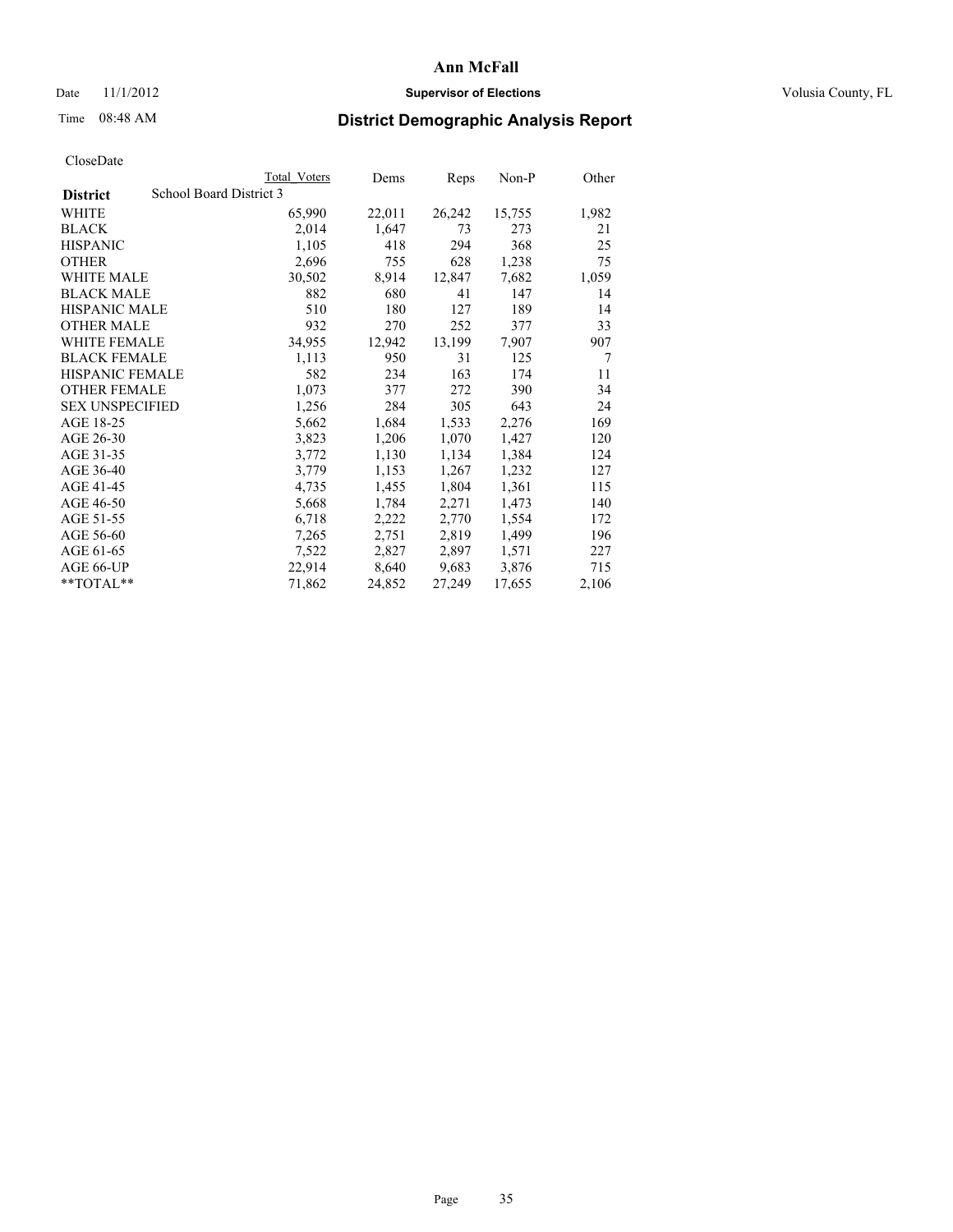## Date 11/1/2012 **Supervisor of Elections Supervisor of Elections** Volusia County, FL

# Time 08:48 AM **District Demographic Analysis Report**

|                                            | Total Voters | Dems   | Reps   | Non-P  | Other |
|--------------------------------------------|--------------|--------|--------|--------|-------|
| School Board District 4<br><b>District</b> |              |        |        |        |       |
| <b>WHITE</b>                               | 56,496       | 19,129 | 22,748 | 12,666 | 1,953 |
| <b>BLACK</b>                               | 4,848        | 3,971  | 177    | 640    | 60    |
| <b>HISPANIC</b>                            | 1,591        | 676    | 354    | 532    | 29    |
| <b>OTHER</b>                               | 3,327        | 1,055  | 798    | 1,399  | 75    |
| <b>WHITE MALE</b>                          | 25,848       | 7,650  | 10,987 | 6,171  | 1,040 |
| <b>BLACK MALE</b>                          | 1,942        | 1,488  | 96     | 319    | 39    |
| <b>HISPANIC MALE</b>                       | 683          | 263    | 166    | 234    | 20    |
| <b>OTHER MALE</b>                          | 1,169        | 363    | 315    | 454    | 37    |
| <b>WHITE FEMALE</b>                        | 30,217       | 11,367 | 11,603 | 6,349  | 898   |
| <b>BLACK FEMALE</b>                        | 2,848        | 2,435  | 81     | 311    | 21    |
| <b>HISPANIC FEMALE</b>                     | 890          | 407    | 181    | 293    | 9     |
| <b>OTHER FEMALE</b>                        | 1,367        | 514    | 363    | 460    | 30    |
| <b>SEX UNSPECIFIED</b>                     | 1,298        | 344    | 285    | 646    | 23    |
| AGE 18-25                                  | 6,003        | 2,143  | 1,579  | 2,131  | 150   |
| AGE 26-30                                  | 3,867        | 1,326  | 1,057  | 1,361  | 123   |
| AGE 31-35                                  | 3,499        | 1,273  | 953    | 1,142  | 131   |
| AGE 36-40                                  | 3,488        | 1,192  | 1,112  | 1,046  | 138   |
| AGE 41-45                                  | 4,465        | 1,472  | 1,636  | 1,199  | 158   |
| AGE 46-50                                  | 5,536        | 1,891  | 2,138  | 1,322  | 185   |
| AGE 51-55                                  | 6,290        | 2,276  | 2,438  | 1,389  | 187   |
| AGE 56-60                                  | 6,529        | 2,607  | 2,449  | 1,273  | 200   |
| AGE 61-65                                  | 6,751        | 2,675  | 2,464  | 1,385  | 227   |
| AGE 66-UP                                  | 19,923       | 8,020  | 8,257  | 3,025  | 621   |
| $*$ $TOTAL**$                              | 66,362       | 24,876 | 24,089 | 15,277 | 2,120 |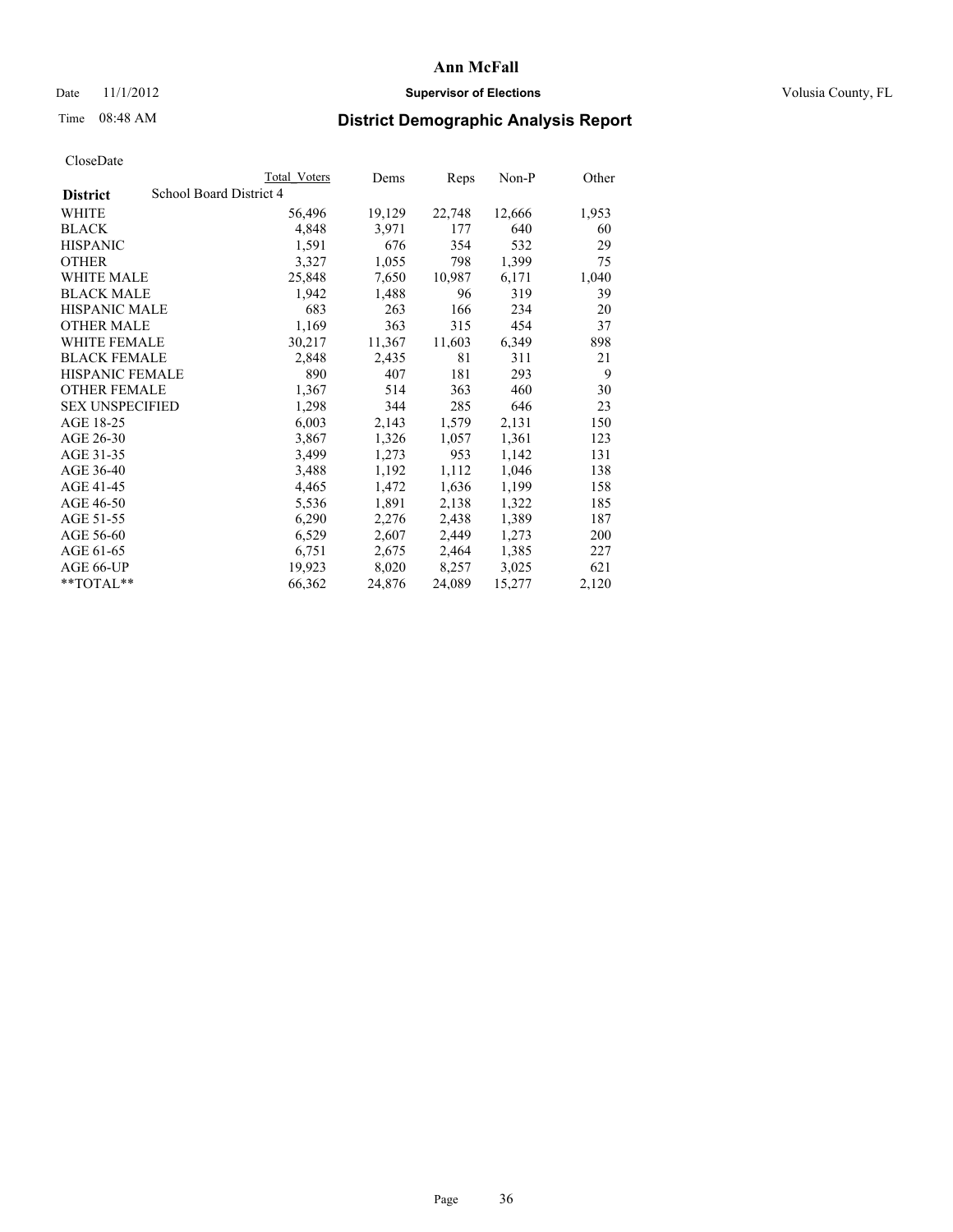## Date 11/1/2012 **Supervisor of Elections Supervisor of Elections** Volusia County, FL

# Time 08:48 AM **District Demographic Analysis Report**

|                        |                         | <b>Total Voters</b> | Dems   | <b>Reps</b> | Non-P  | Other |
|------------------------|-------------------------|---------------------|--------|-------------|--------|-------|
| <b>District</b>        | School Board District 5 |                     |        |             |        |       |
| WHITE                  |                         | 40,328              | 12,676 | 16,004      | 9,832  | 1,816 |
| <b>BLACK</b>           |                         | 5,250               | 4,065  | 231         | 853    | 101   |
| <b>HISPANIC</b>        |                         | 13,521              | 6,737  | 2,096       | 4,420  | 268   |
| <b>OTHER</b>           |                         | 3,464               | 1,151  | 655         | 1,583  | 75    |
| WHITE MALE             |                         | 18,860              | 5,217  | 7,863       | 4,801  | 979   |
| <b>BLACK MALE</b>      |                         | 2,338               | 1,703  | 141         | 429    | 65    |
| <b>HISPANIC MALE</b>   |                         | 6,372               | 3,038  | 1,051       | 2,127  | 156   |
| <b>OTHER MALE</b>      |                         | 1,171               | 414    | 258         | 466    | 33    |
| <b>WHITE FEMALE</b>    |                         | 21,163              | 7,368  | 8,031       | 4,936  | 828   |
| <b>BLACK FEMALE</b>    |                         | 2,853               | 2,317  | 90          | 410    | 36    |
| HISPANIC FEMALE        |                         | 7,010               | 3,626  | 1,036       | 2,240  | 108   |
| <b>OTHER FEMALE</b>    |                         | 1,363               | 553    | 261         | 518    | 31    |
| <b>SEX UNSPECIFIED</b> |                         | 1,433               | 393    | 255         | 761    | 24    |
| AGE 18-25              |                         | 7,670               | 2,673  | 1,669       | 3,033  | 295   |
| AGE 26-30              |                         | 4,671               | 1,610  | 1,014       | 1,862  | 185   |
| AGE 31-35              |                         | 5,025               | 1,852  | 1,191       | 1,754  | 228   |
| AGE 36-40              |                         | 5,129               | 1,894  | 1,424       | 1,594  | 217   |
| AGE 41-45              |                         | 5,435               | 1,912  | 1,804       | 1,526  | 193   |
| AGE 46-50              |                         | 6,322               | 2,338  | 2,127       | 1,632  | 225   |
| AGE 51-55              |                         | 6,298               | 2,427  | 2,247       | 1,410  | 214   |
| AGE 56-60              |                         | 5,527               | 2,300  | 1,882       | 1,147  | 198   |
| AGE 61-65              |                         | 5,023               | 2,157  | 1,684       | 1,003  | 179   |
| AGE 66-UP              |                         | 11,605              | 5,531  | 3,963       | 1,783  | 328   |
| $*$ $TOTAL**$          |                         | 62,712              | 24,698 | 19,006      | 16,746 | 2,262 |
|                        |                         |                     |        |             |        |       |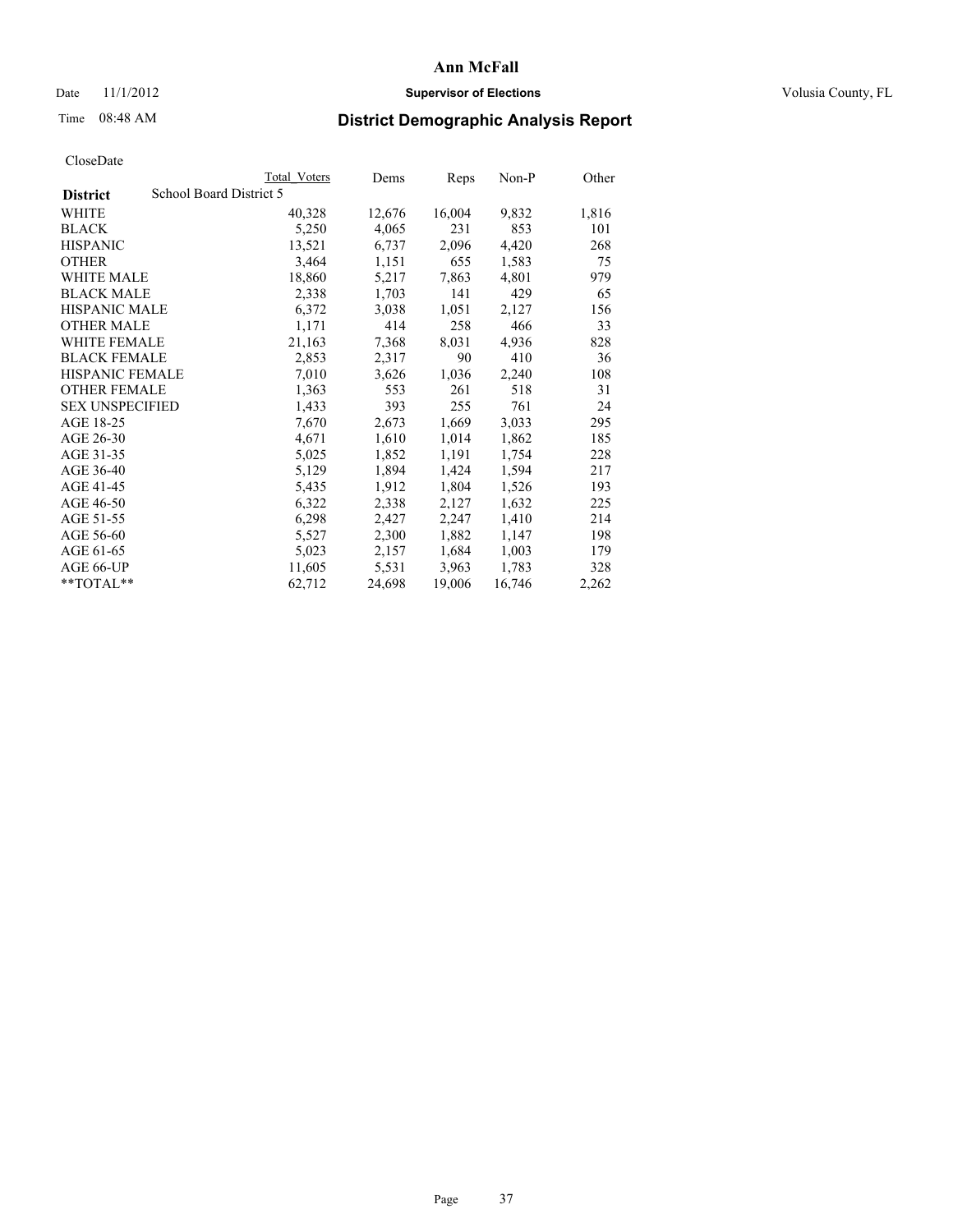## Date 11/1/2012 **Supervisor of Elections Supervisor of Elections** Volusia County, FL

# Time 08:48 AM **District Demographic Analysis Report**

|                                          | Total Voters | Dems   | Reps   | Non-P  | Other |
|------------------------------------------|--------------|--------|--------|--------|-------|
| Florida Senate Seat 6<br><b>District</b> |              |        |        |        |       |
| WHITE                                    | 57,879       | 19,937 | 22,880 | 13,086 | 1,976 |
| <b>BLACK</b>                             | 11,656       | 9,728  | 315    | 1,508  | 105   |
| <b>HISPANIC</b>                          | 1,677        | 755    | 373    | 518    | 31    |
| <b>OTHER</b>                             | 4,067        | 1,448  | 829    | 1,711  | 79    |
| <b>WHITE MALE</b>                        | 26,600       | 8,038  | 11,111 | 6,380  | 1,071 |
| <b>BLACK MALE</b>                        | 4,529        | 3,605  | 160    | 709    | 55    |
| <b>HISPANIC MALE</b>                     | 731          | 287    | 175    | 245    | 24    |
| <b>OTHER MALE</b>                        | 1,357        | 489    | 325    | 503    | 40    |
| <b>WHITE FEMALE</b>                      | 30,834       | 11,774 | 11,604 | 6,566  | 890   |
| <b>BLACK FEMALE</b>                      | 6,934        | 5,971  | 154    | 759    | 50    |
| <b>HISPANIC FEMALE</b>                   | 930          | 464    | 190    | 269    | 7     |
| <b>OTHER FEMALE</b>                      | 1,668        | 696    | 388    | 554    | 30    |
| <b>SEX UNSPECIFIED</b>                   | 1,696        | 544    | 290    | 838    | 24    |
| AGE 18-25                                | 9,337        | 4,730  | 1,635  | 2,803  | 169   |
| AGE 26-30                                | 4,848        | 1,997  | 1,116  | 1,591  | 144   |
| AGE 31-35                                | 4,025        | 1,658  | 975    | 1,252  | 140   |
| AGE 36-40                                | 3,938        | 1,533  | 1,126  | 1,148  | 131   |
| AGE 41-45                                | 4,890        | 1,819  | 1,641  | 1,270  | 160   |
| AGE 46-50                                | 6,090        | 2,356  | 2,113  | 1,428  | 193   |
| AGE 51-55                                | 6.918        | 2,779  | 2,484  | 1,455  | 200   |
| AGE 56-60                                | 7,046        | 3,003  | 2,461  | 1,372  | 210   |
| AGE 61-65                                | 7,247        | 3,078  | 2,485  | 1,458  | 226   |
| AGE 66-UP                                | 21,091       | 9,003  | 8,368  | 3,097  | 623   |
| **TOTAL**                                | 75,442       | 31,958 | 24,409 | 16,878 | 2,197 |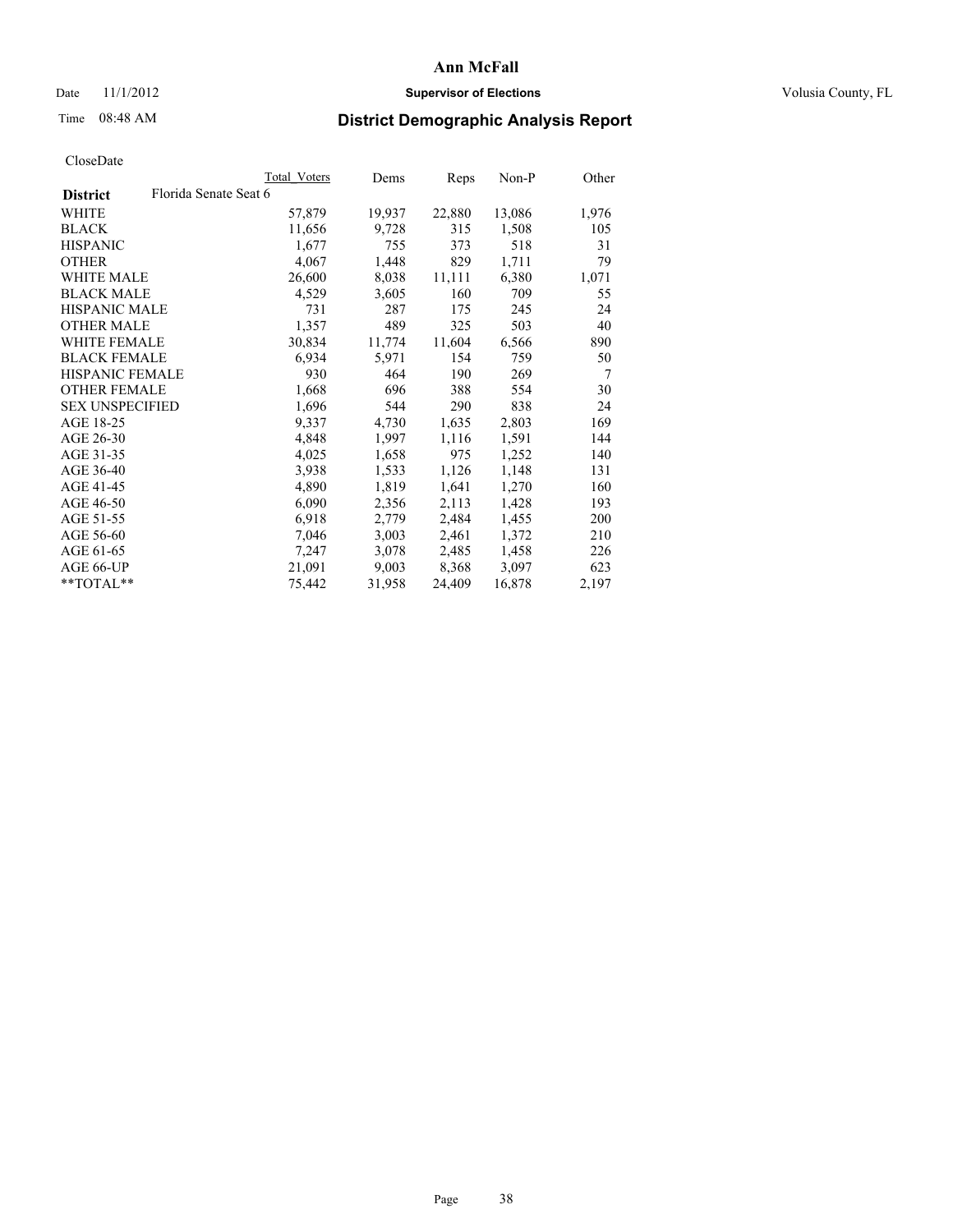## Date 11/1/2012 **Supervisor of Elections Supervisor of Elections** Volusia County, FL

# Time 08:48 AM **District Demographic Analysis Report**

| Total Voters          | Dems   | <b>Reps</b> | Non-P  | Other |
|-----------------------|--------|-------------|--------|-------|
| Florida Senate Seat 8 |        |             |        |       |
| 182,948               | 61,011 | 72,480      | 42,667 | 6,790 |
| 16,266                | 13,144 | 555         | 2,369  | 198   |
| 16,217                | 7,694  | 2,778       | 5,422  | 323   |
| 10,408                | 3,321  | 2,185       | 4,636  | 266   |
| 84,399                | 24,634 | 35,333      | 20,731 | 3,701 |
| 6,667                 | 5,125  | 301         | 1,121  | 120   |
| 7,526                 | 3,424  | 1,348       | 2,564  | 190   |
| 3,521                 | 1,157  | 843         | 1,408  | 113   |
| 97,071                | 35,927 | 36,626      | 21,475 | 3,043 |
| 9,403                 | 7,871  | 246         | 1,209  | 77    |
| 8,518                 | 4,188  | 1,410       | 2,792  | 128   |
| 4,133                 | 1,587  | 907         | 1,533  | 106   |
| 4,601                 | 1,257  | 984         | 2,261  | 99    |
| 22,922                | 7,970  | 5,563       | 8,600  | 789   |
| 14,579                | 5,059  | 3,594       | 5,407  | 519   |
| 14,243                | 4,981  | 3,774       | 4,918  | 570   |
| 13,625                | 4,704  | 4,201       | 4,166  | 554   |
| 16,067                | 5,467  | 5,560       | 4,526  | 514   |
| 18,863                | 6,618  | 6,972       | 4,706  | 567   |
| 21,265                | 7,828  | 8,113       | 4,679  | 645   |
| 21,173                | 8,511  | 7,705       | 4,258  | 699   |
| 21,463                | 8,545  | 7,848       | 4,320  | 750   |
| 62,021                | 25,662 | 24,727      | 9,652  | 1,980 |
| 226,242               | 85,353 | 78,064      | 55,237 | 7,588 |
|                       |        |             |        |       |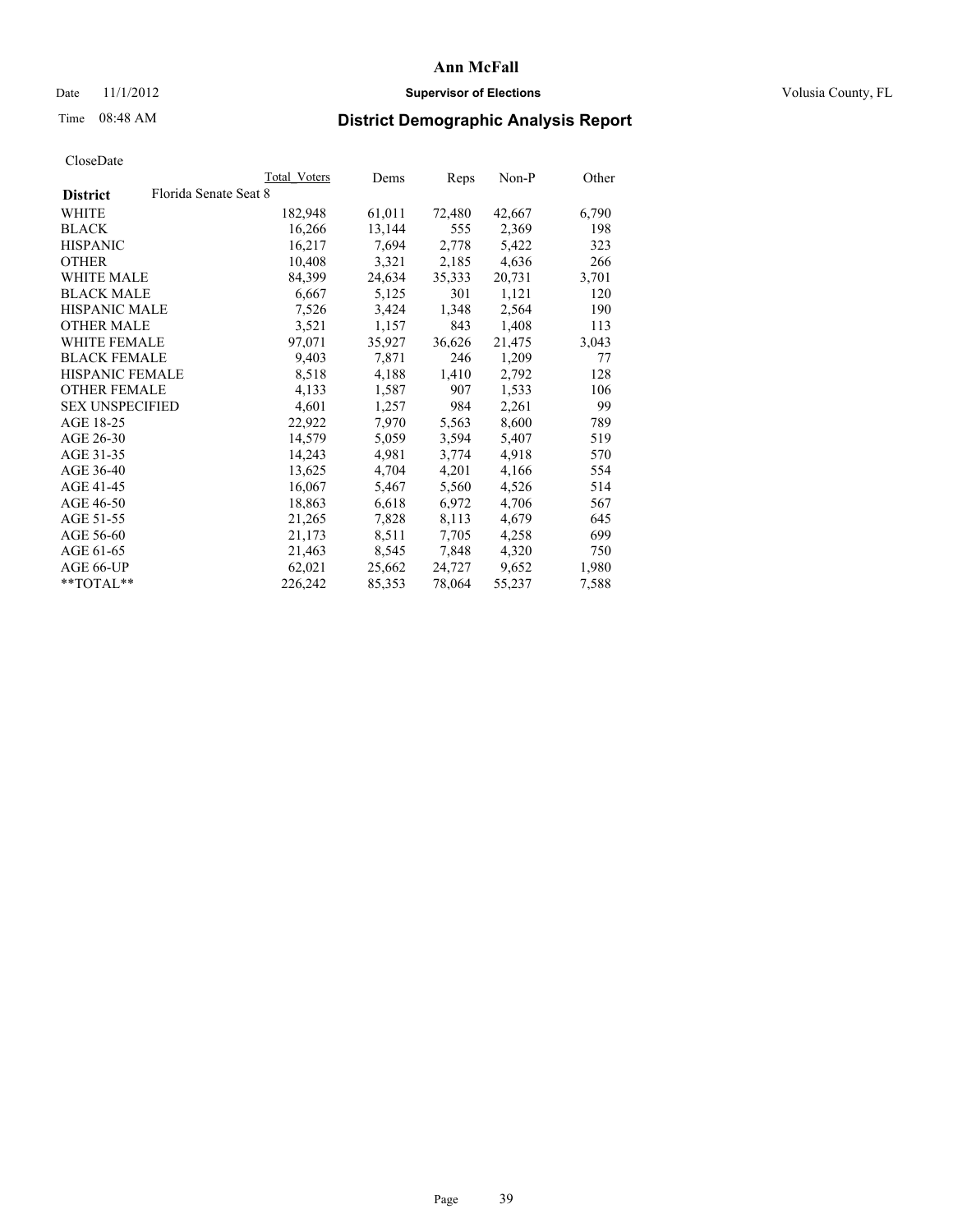## Date 11/1/2012 **Supervisor of Elections Supervisor of Elections** Volusia County, FL

# Time 08:48 AM **District Demographic Analysis Report**

|                        | Total Voters           | Dems   | <b>Reps</b> | Non-P | Other |
|------------------------|------------------------|--------|-------------|-------|-------|
| <b>District</b>        | Florida Senate Seat 10 |        |             |       |       |
| <b>WHITE</b>           | 23,897                 | 6,803  | 10,752      | 5,371 | 971   |
| <b>BLACK</b>           | 1,803                  | 1,406  | 96          | 269   | 32    |
| <b>HISPANIC</b>        | 4,330                  | 2,063  | 744         | 1,423 | 100   |
| <b>OTHER</b>           | 1,666                  | 514    | 404         | 717   | 31    |
| WHITE MALE             | 11,245                 | 2,757  | 5,310       | 2,671 | 507   |
| <b>BLACK MALE</b>      | 813                    | 596    | 47          | 150   | 20    |
| <b>HISPANIC MALE</b>   | 2,029                  | 914    | 379         | 691   | 45    |
| <b>OTHER MALE</b>      | 574                    | 182    | 151         | 228   | 13    |
| WHITE FEMALE           | 12,455                 | 3,994  | 5,358       | 2,645 | 458   |
| <b>BLACK FEMALE</b>    | 972                    | 794    | 49          | 117   | 12    |
| HISPANIC FEMALE        | 2,244                  | 1,118  | 362         | 709   | 55    |
| <b>OTHER FEMALE</b>    | 673                    | 251    | 169         | 240   | 13    |
| <b>SEX UNSPECIFIED</b> | 691                    | 180    | 171         | 329   | 11    |
| AGE 18-25              | 3,209                  | 995    | 851         | 1,248 | 115   |
| AGE 26-30              | 2,044                  | 617    | 597         | 754   | 76    |
| AGE 31-35              | 2,125                  | 672    | 659         | 694   | 100   |
| AGE 36-40              | 2,271                  | 724    | 724         | 727   | 96    |
| AGE 41-45              | 2,583                  | 796    | 1,016       | 681   | 90    |
| AGE 46-50              | 3,091                  | 960    | 1,254       | 756   | 121   |
| AGE 51-55              | 3,208                  | 1,037  | 1,370       | 693   | 108   |
| AGE 56-60              | 2,949                  | 1,088  | 1,178       | 592   | 91    |
| AGE 61-65              | 2,951                  | 1,072  | 1,243       | 540   | 96    |
| AGE 66-UP              | 7,337                  | 2,858  | 3,113       | 1,124 | 242   |
| $*$ TOTAL $*$          | 31,769                 | 10,819 | 12,006      | 7,809 | 1,135 |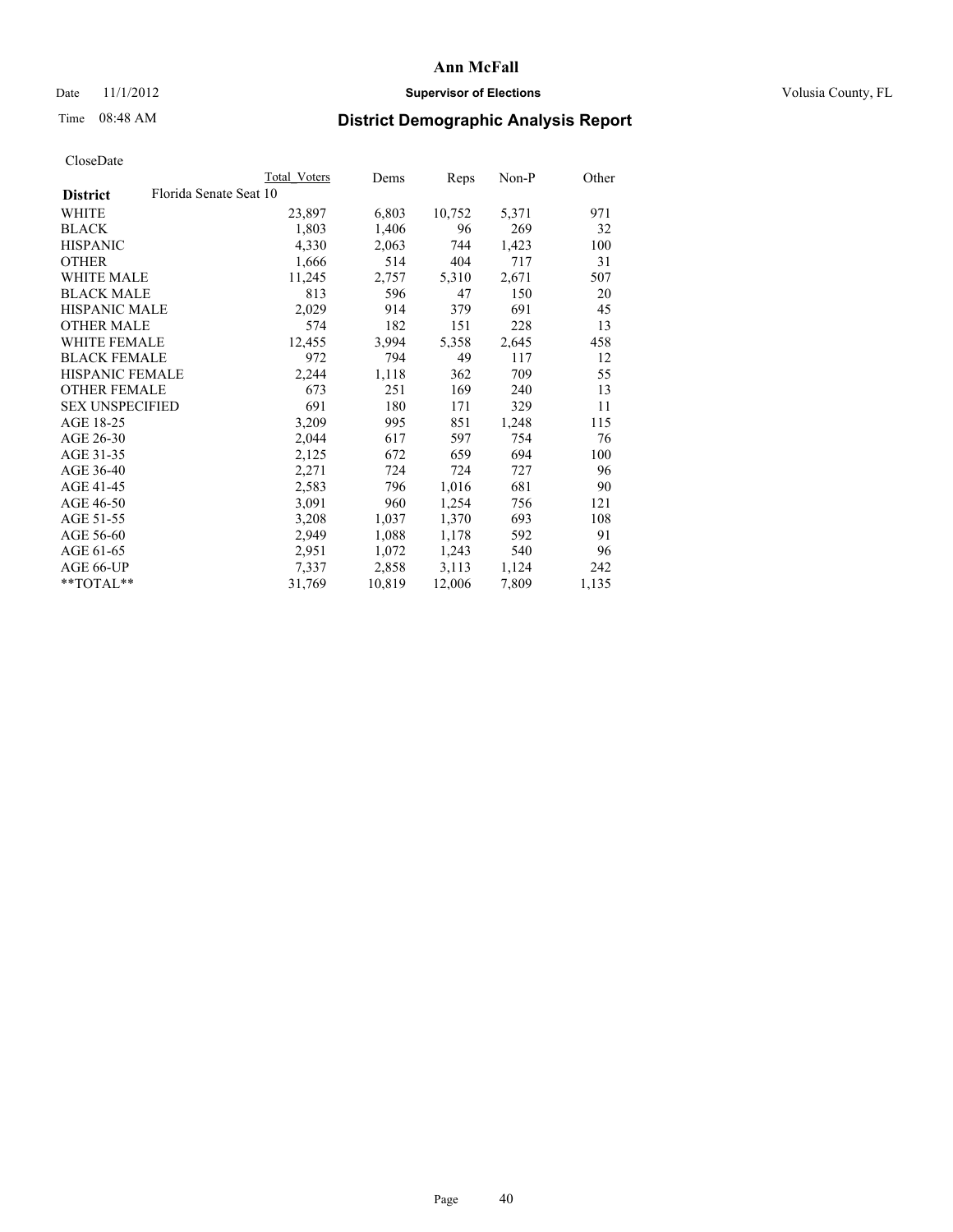## Date 11/1/2012 **Supervisor of Elections Supervisor of Elections** Volusia County, FL

# Time 08:48 AM **District Demographic Analysis Report**

|                                         | <b>Total Voters</b> | Dems  | Reps  | Non-P | Other          |
|-----------------------------------------|---------------------|-------|-------|-------|----------------|
| Daytona Beach Zone 1<br><b>District</b> |                     |       |       |       |                |
| WHITE                                   | 4,674               | 1,775 | 1,611 | 1,128 | 160            |
| <b>BLACK</b>                            | 1,155               | 934   | 31    | 180   | 10             |
| <b>HISPANIC</b>                         | 188                 | 81    | 40    | 64    | 3              |
| <b>OTHER</b>                            | 380                 | 144   | 71    | 154   | 11             |
| WHITE MALE                              | 2,166               | 719   | 799   | 558   | 90             |
| <b>BLACK MALE</b>                       | 473                 | 362   | 20    | 83    | 8              |
| <b>HISPANIC MALE</b>                    | 87                  | 34    | 20    | 31    | $\overline{c}$ |
| <b>OTHER MALE</b>                       | 143                 | 54    | 32    | 52    | 5              |
| WHITE FEMALE                            | 2,470               | 1,042 | 803   | 556   | 69             |
| <b>BLACK FEMALE</b>                     | 674                 | 566   | 11    | 95    | $\overline{2}$ |
| <b>HISPANIC FEMALE</b>                  | 95                  | 45    | 19    | 30    | 1              |
| <b>OTHER FEMALE</b>                     | 152                 | 72    | 30    | 47    | 3              |
| <b>SEX UNSPECIFIED</b>                  | 137                 | 40    | 19    | 74    | $\overline{4}$ |
| AGE 18-25                               | 871                 | 445   | 133   | 282   | 11             |
| AGE 26-30                               | 459                 | 209   | 72    | 166   | 12             |
| AGE 31-35                               | 370                 | 153   | 73    | 130   | 14             |
| AGE 36-40                               | 318                 | 134   | 82    | 91    | 11             |
| AGE 41-45                               | 394                 | 174   | 98    | 108   | 14             |
| AGE 46-50                               | 471                 | 203   | 148   | 103   | 17             |
| AGE 51-55                               | 564                 | 236   | 188   | 120   | 20             |
| AGE 56-60                               | 574                 | 268   | 163   | 130   | 13             |
| AGE 61-65                               | 601                 | 268   | 184   | 135   | 14             |
| AGE 66-UP                               | 1,794               | 857   | 611   | 268   | 58             |
| **TOTAL**                               | 6,417               | 2,947 | 1,753 | 1,533 | 184            |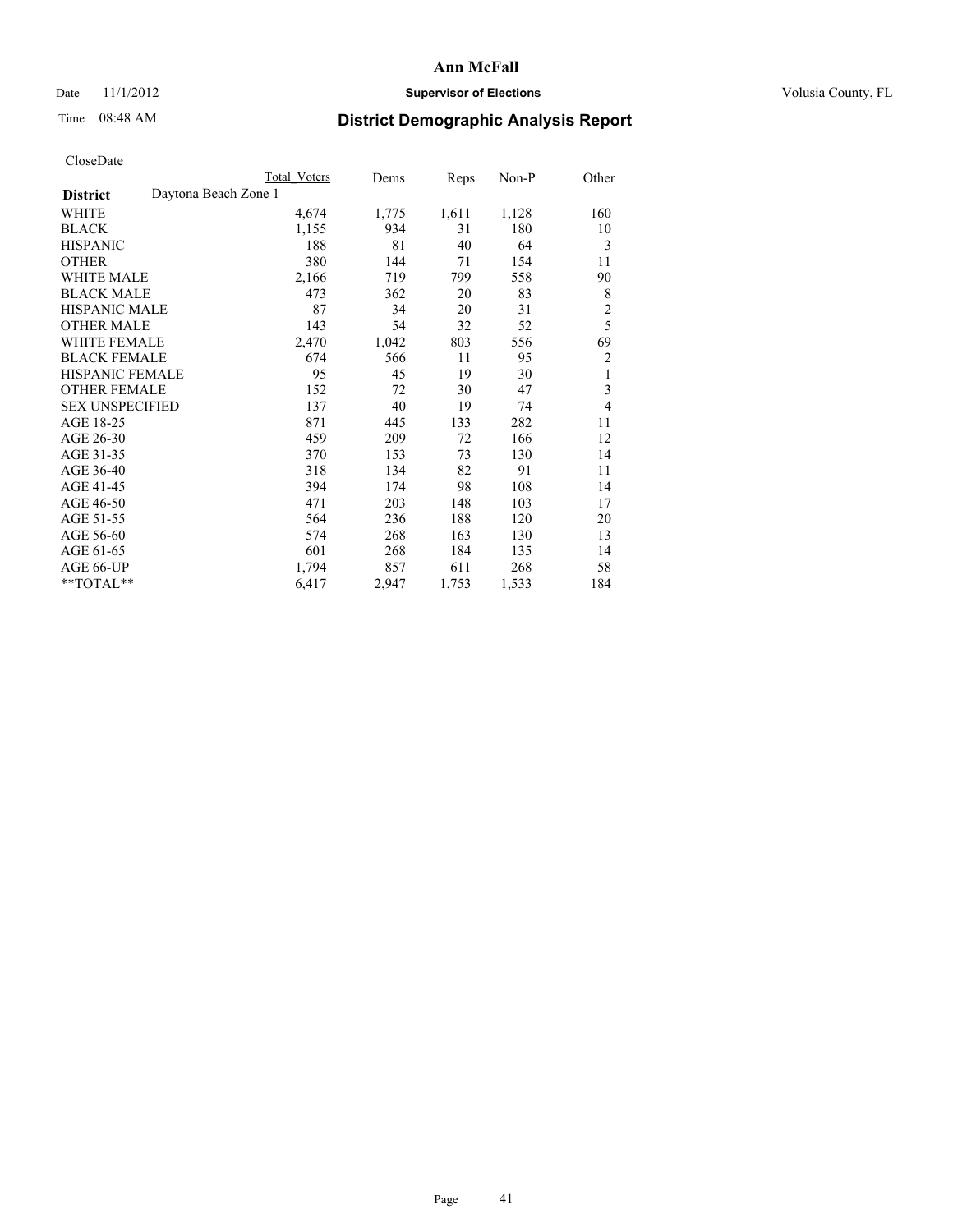# Date 11/1/2012 **Supervisor of Elections Supervisor of Elections** Volusia County, FL

# Time 08:48 AM **District Demographic Analysis Report**

|                        |                      | Total Voters | Dems  | Reps  | Non-P | Other          |
|------------------------|----------------------|--------------|-------|-------|-------|----------------|
| <b>District</b>        | Daytona Beach Zone 2 |              |       |       |       |                |
| WHITE                  |                      | 4,174        | 1,624 | 1,440 | 962   | 148            |
| <b>BLACK</b>           |                      | 1,429        | 1,201 | 37    | 181   | 10             |
| <b>HISPANIC</b>        |                      | 146          | 67    | 29    | 46    | 4              |
| <b>OTHER</b>           |                      | 327          | 135   | 55    | 134   | 3              |
| WHITE MALE             |                      | 2,000        | 703   | 730   | 474   | 93             |
| <b>BLACK MALE</b>      |                      | 573          | 459   | 16    | 94    | 4              |
| <b>HISPANIC MALE</b>   |                      | 76           | 33    | 13    | 26    | 4              |
| <b>OTHER MALE</b>      |                      | 107          | 45    | 20    | 40    | $\overline{2}$ |
| WHITE FEMALE           |                      | 2,137        | 902   | 698   | 482   | 55             |
| <b>BLACK FEMALE</b>    |                      | 843          | 730   | 21    | 86    | 6              |
| <b>HISPANIC FEMALE</b> |                      | 69           | 33    | 16    | 20    | $\mathbf{0}$   |
| <b>OTHER FEMALE</b>    |                      | 150          | 69    | 31    | 49    | 1              |
| <b>SEX UNSPECIFIED</b> |                      | 121          | 53    | 16    | 52    | $\theta$       |
| AGE 18-25              |                      | 651          | 350   | 100   | 184   | 17             |
| AGE 26-30              |                      | 424          | 198   | 79    | 135   | 12             |
| AGE 31-35              |                      | 347          | 167   | 62    | 107   | 11             |
| AGE 36-40              |                      | 324          | 160   | 59    | 97    | 8              |
| AGE 41-45              |                      | 371          | 162   | 99    | 100   | 10             |
| AGE 46-50              |                      | 509          | 247   | 123   | 125   | 14             |
| AGE 51-55              |                      | 647          | 312   | 190   | 126   | 19             |
| AGE 56-60              |                      | 600          | 298   | 154   | 131   | 17             |
| AGE 61-65              |                      | 571          | 292   | 147   | 114   | 18             |
| AGE 66-UP              |                      | 1,650        | 852   | 548   | 209   | 41             |
| **TOTAL**              |                      | 6,094        | 3,038 | 1,561 | 1,328 | 167            |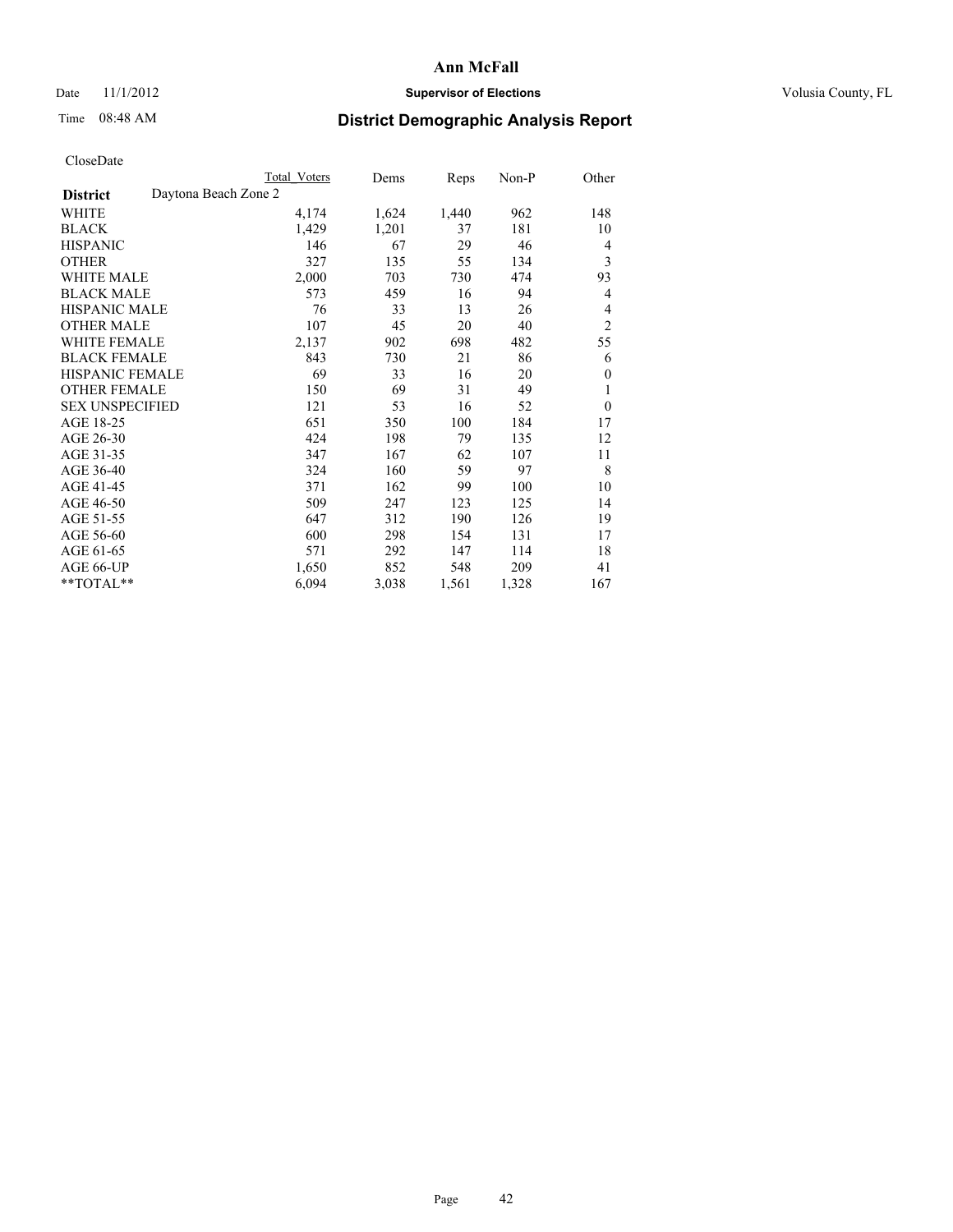# Date 11/1/2012 **Supervisor of Elections Supervisor of Elections** Volusia County, FL

# Time 08:48 AM **District Demographic Analysis Report**

| <b>Total Voters</b>  | Dems  | Reps  | Non-P | Other            |
|----------------------|-------|-------|-------|------------------|
| Daytona Beach Zone 3 |       |       |       |                  |
| 3,689                | 1,447 | 1,079 | 1,014 | 149              |
| 2,274                | 1,914 | 40    | 307   | 13               |
| 178                  | 97    | 28    | 51    | $\overline{2}$   |
| 518                  | 217   | 41    | 250   | 10               |
| 1,870                | 643   | 584   | 540   | 103              |
| 646                  | 549   | 15    | 78    | 4                |
| 97                   | 48    | 16    | 31    | 2                |
| 123                  | 55    | 17    | 49    | $\overline{2}$   |
| 1,777                | 789   | 483   | 459   | 46               |
| 1,571                | 1,327 | 25    | 210   | 9                |
| 78                   | 47    | 12    | 19    | $\boldsymbol{0}$ |
| 213                  | 113   | 14    | 82    | 4                |
| 284                  | 104   | 22    | 154   | 4                |
| 2,075                | 1,513 | 90    | 455   | 17               |
| 495                  | 252   | 59    | 171   | 13               |
| 308                  | 139   | 48    | 112   | 9                |
| 265                  | 108   | 46    | 103   | 8                |
| 326                  | 139   | 67    | 111   | 9                |
| 390                  | 177   | 95    | 109   | 9                |
| 501                  | 229   | 122   | 130   | 20               |
| 558                  | 273   | 151   | 115   | 19               |
| 547                  | 252   | 154   | 121   | 20               |
| 1,231                | 616   | 358   | 207   | 50               |
| 6,699                | 3,700 | 1,190 | 1,634 | 175              |
|                      |       |       |       |                  |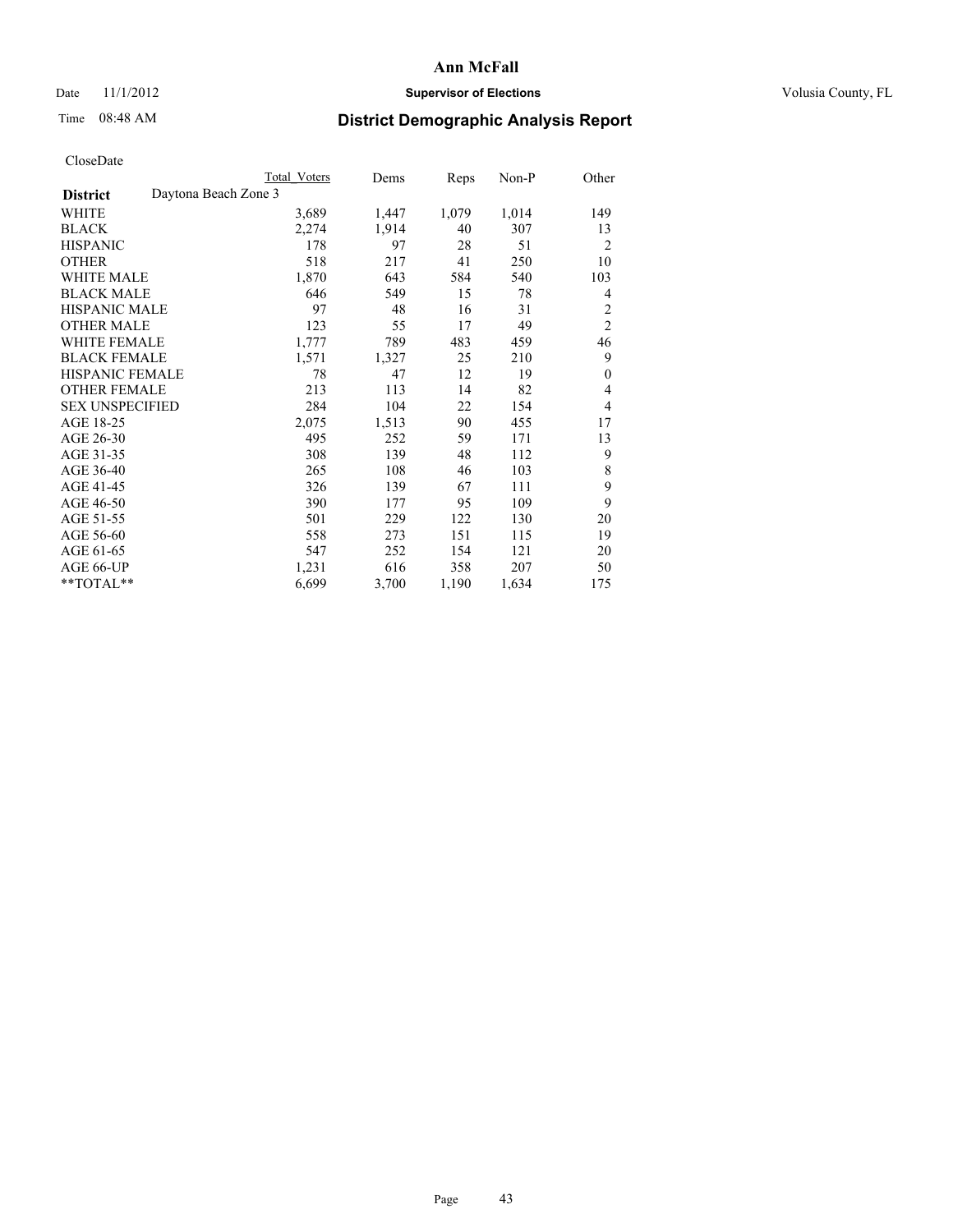## Date 11/1/2012 **Supervisor of Elections Supervisor of Elections** Volusia County, FL

# Time 08:48 AM **District Demographic Analysis Report**

|                                         | <b>Total Voters</b> | Dems  | Reps  | Non-P | Other                   |
|-----------------------------------------|---------------------|-------|-------|-------|-------------------------|
| Daytona Beach Zone 4<br><b>District</b> |                     |       |       |       |                         |
| WHITE                                   | 5,953               | 1,794 | 2,685 | 1,270 | 204                     |
| <b>BLACK</b>                            | 932                 | 747   | 28    | 147   | 10                      |
| <b>HISPANIC</b>                         | 221                 | 99    | 43    | 75    | $\overline{4}$          |
| <b>OTHER</b>                            | 409                 | 117   | 105   | 181   | 6                       |
| WHITE MALE                              | 2,801               | 722   | 1,326 | 630   | 123                     |
| <b>BLACK MALE</b>                       | 374                 | 281   | 21    | 67    | 5                       |
| HISPANIC MALE                           | 92                  | 34    | 24    | 31    | 3                       |
| <b>OTHER MALE</b>                       | 143                 | 38    | 41    | 64    | $\theta$                |
| <b>WHITE FEMALE</b>                     | 3,111               | 1,056 | 1,348 | 628   | 79                      |
| <b>BLACK FEMALE</b>                     | 546                 | 455   | 7     | 79    | 5                       |
| <b>HISPANIC FEMALE</b>                  | 128                 | 65    | 19    | 43    | 1                       |
| <b>OTHER FEMALE</b>                     | 185                 | 59    | 47    | 74    | 5                       |
| <b>SEX UNSPECIFIED</b>                  | 135                 | 47    | 28    | 57    | $\overline{\mathbf{3}}$ |
| AGE 18-25                               | 951                 | 416   | 222   | 291   | 22                      |
| AGE 26-30                               | 634                 | 234   | 183   | 198   | 19                      |
| AGE 31-35                               | 545                 | 218   | 156   | 156   | 15                      |
| AGE 36-40                               | 426                 | 159   | 158   | 97    | 12                      |
| AGE 41-45                               | 425                 | 145   | 149   | 124   | 7                       |
| AGE 46-50                               | 439                 | 155   | 153   | 119   | 12                      |
| AGE 51-55                               | 534                 | 192   | 225   | 103   | 14                      |
| AGE 56-60                               | 575                 | 212   | 237   | 112   | 14                      |
| AGE 61-65                               | 704                 | 227   | 290   | 156   | 31                      |
| AGE 66-UP                               | 2,300               | 807   | 1,089 | 326   | 78                      |
| **TOTAL**                               | 7,534               | 2,765 | 2,863 | 1,682 | 224                     |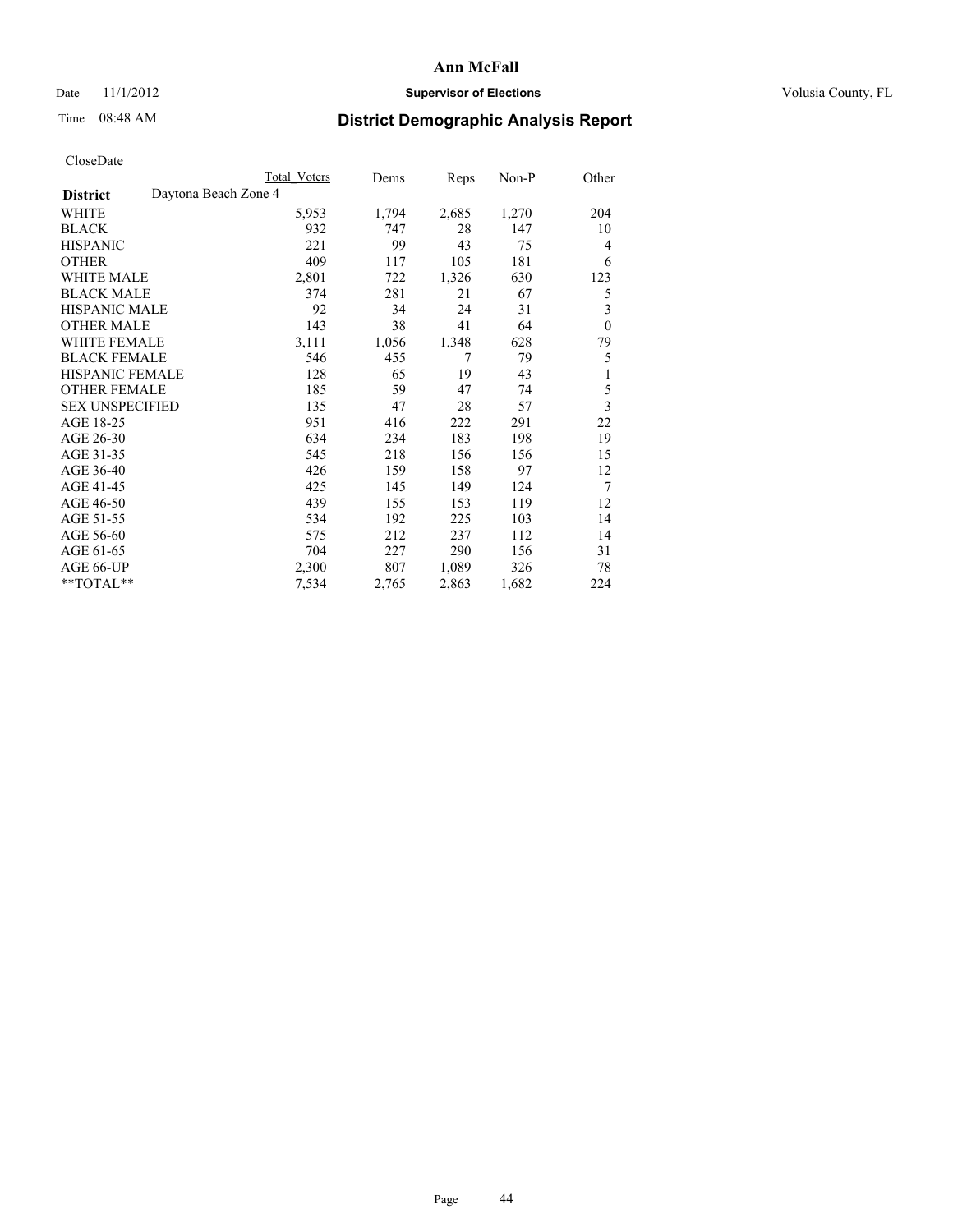## Date 11/1/2012 **Supervisor of Elections Supervisor of Elections** Volusia County, FL

# Time 08:48 AM **District Demographic Analysis Report**

|                        | <b>Total Voters</b>  | Dems     | Reps | Non-P | Other          |
|------------------------|----------------------|----------|------|-------|----------------|
| <b>District</b>        | Daytona Beach Zone 5 |          |      |       |                |
| WHITE                  | 2,042                | 769      | 660  | 532   | 81             |
| <b>BLACK</b>           | 3,927                | 3,367    | 84   | 448   | 28             |
| <b>HISPANIC</b>        | 190                  | 104      | 33   | 50    | 3              |
| <b>OTHER</b>           | 407                  | 212      | 39   | 150   | 6              |
| <b>WHITE MALE</b>      | 923                  | 304      | 346  | 229   | 44             |
| <b>BLACK MALE</b>      | 1,443                | 1,183    | 41   | 202   | 17             |
| <b>HISPANIC MALE</b>   |                      | 88<br>44 | 18   | 24    | 2              |
| <b>OTHER MALE</b>      | 121                  | 70       | 5    | 42    | $\overline{4}$ |
| <b>WHITE FEMALE</b>    | 1,108                | 461      | 310  | 300   | 37             |
| <b>BLACK FEMALE</b>    | 2,430                | 2,138    | 43   | 238   | 11             |
| <b>HISPANIC FEMALE</b> | 102                  | 60       | 15   | 26    | 1              |
| <b>OTHER FEMALE</b>    | 166                  | 88       | 28   | 49    | 1              |
| <b>SEX UNSPECIFIED</b> | 185                  | 104      | 10   | 70    | 1              |
| AGE 18-25              | 1,258                | 819      | 103  | 319   | 17             |
| AGE 26-30              | 730                  | 450      | 81   | 184   | 15             |
| AGE 31-35              | 498                  | 318      | 49   | 121   | 10             |
| AGE 36-40              | 444                  | 292      | 59   | 90    | 3              |
| AGE 41-45              | 469                  | 328      | 47   | 79    | 15             |
| AGE 46-50              | 537                  | 371      | 65   | 90    | 11             |
| AGE 51-55              | 547                  | 394      | 78   | 66    | 9              |
| AGE 56-60              | 484                  | 343      | 68   | 56    | 17             |
| AGE 61-65              | 491                  | 349      | 78   | 57    | 7              |
| AGE 66-UP              | 1,131                | 803      | 190  | 122   | 16             |
| **TOTAL**              | 6,589                | 4,467    | 818  | 1,184 | 120            |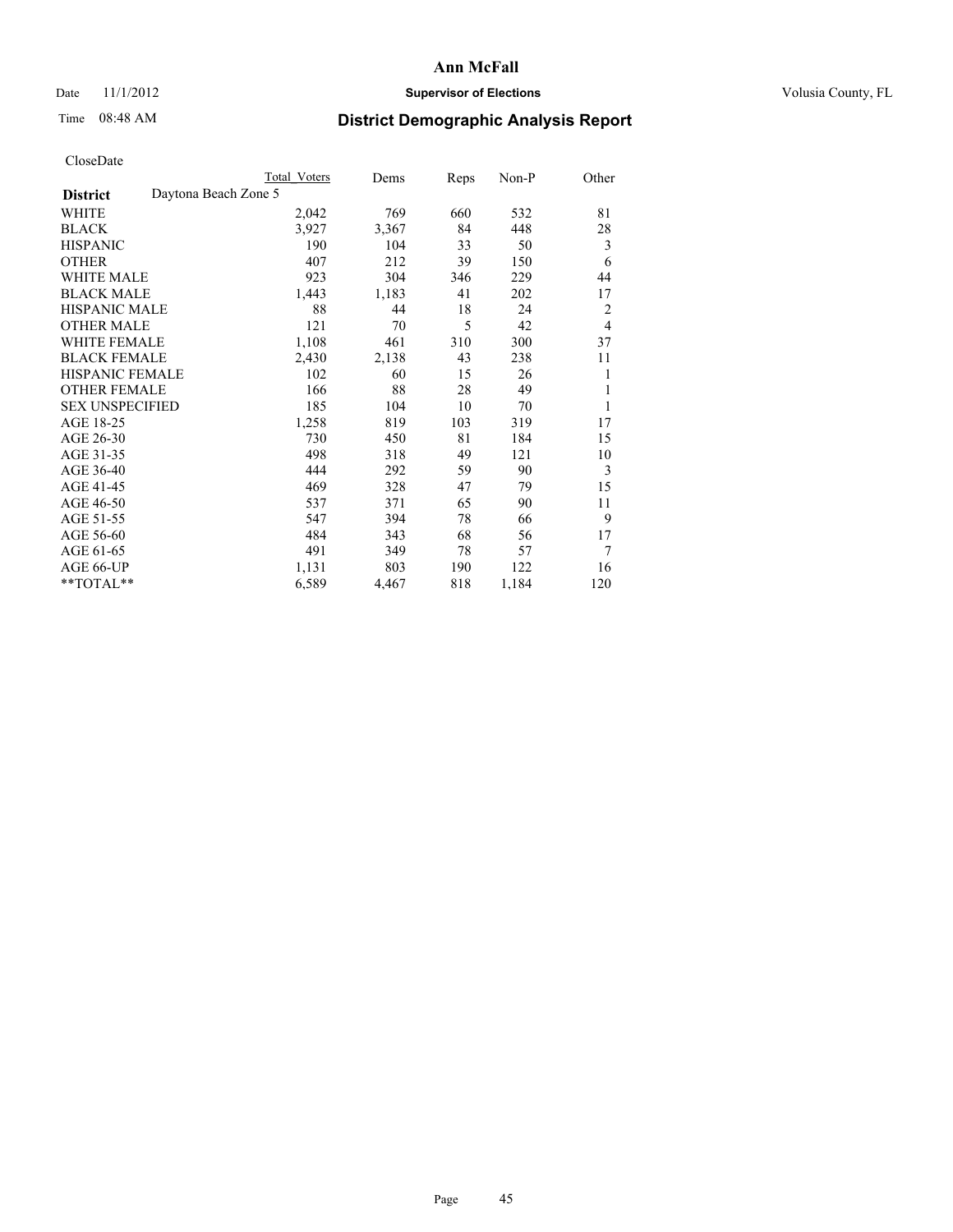# Date 11/1/2012 **Supervisor of Elections Supervisor of Elections** Volusia County, FL

# Time 08:48 AM **District Demographic Analysis Report**

|                        | Total Voters         | Dems  | Reps | Non-P | Other          |
|------------------------|----------------------|-------|------|-------|----------------|
| <b>District</b>        | Daytona Beach Zone 6 |       |      |       |                |
| WHITE                  | 1,255                | 501   | 371  | 324   | 59             |
| <b>BLACK</b>           | 4,064                | 3,454 | 89   | 498   | 23             |
| <b>HISPANIC</b>        | 168                  | 85    | 22   | 59    | $\overline{2}$ |
| <b>OTHER</b>           | 401                  | 209   | 23   | 166   | 3              |
| <b>WHITE MALE</b>      | 623                  | 201   | 212  | 168   | 42             |
| <b>BLACK MALE</b>      | 1,796                | 1,473 | 49   | 266   | 8              |
| HISPANIC MALE          | 80                   | 37    | 9    | 34    | $\theta$       |
| <b>OTHER MALE</b>      | 146                  | 80    | 13   | 51    | $\overline{2}$ |
| <b>WHITE FEMALE</b>    | 621                  | 295   | 157  | 153   | 16             |
| <b>BLACK FEMALE</b>    | 2,186                | 1,915 | 37   | 219   | 15             |
| <b>HISPANIC FEMALE</b> | 83                   | 46    | 12   | 23    | $\overline{2}$ |
| <b>OTHER FEMALE</b>    | 121                  | 77    | 7    | 37    | $\theta$       |
| <b>SEX UNSPECIFIED</b> | 232                  | 125   | 9    | 96    | $\overline{2}$ |
| AGE 18-25              | 1,460                | 977   | 107  | 359   | 17             |
| AGE 26-30              | 612                  | 392   | 48   | 160   | 12             |
| AGE 31-35              | 455                  | 297   | 28   | 122   | 8              |
| AGE 36-40              | 327                  | 224   | 27   | 70    | 6              |
| AGE 41-45              | 360                  | 269   | 32   | 52    | 7              |
| AGE 46-50              | 432                  | 329   | 26   | 70    | $\overline{7}$ |
| AGE 51-55              | 500                  | 368   | 58   | 68    | 6              |
| AGE 56-60              | 439                  | 316   | 51   | 64    | 8              |
| AGE 61-65              | 377                  | 283   | 47   | 40    | 7              |
| AGE 66-UP              | 958                  | 815   | 83   | 51    | 9              |
| **TOTAL**              | 5,920                | 4,270 | 507  | 1,056 | 87             |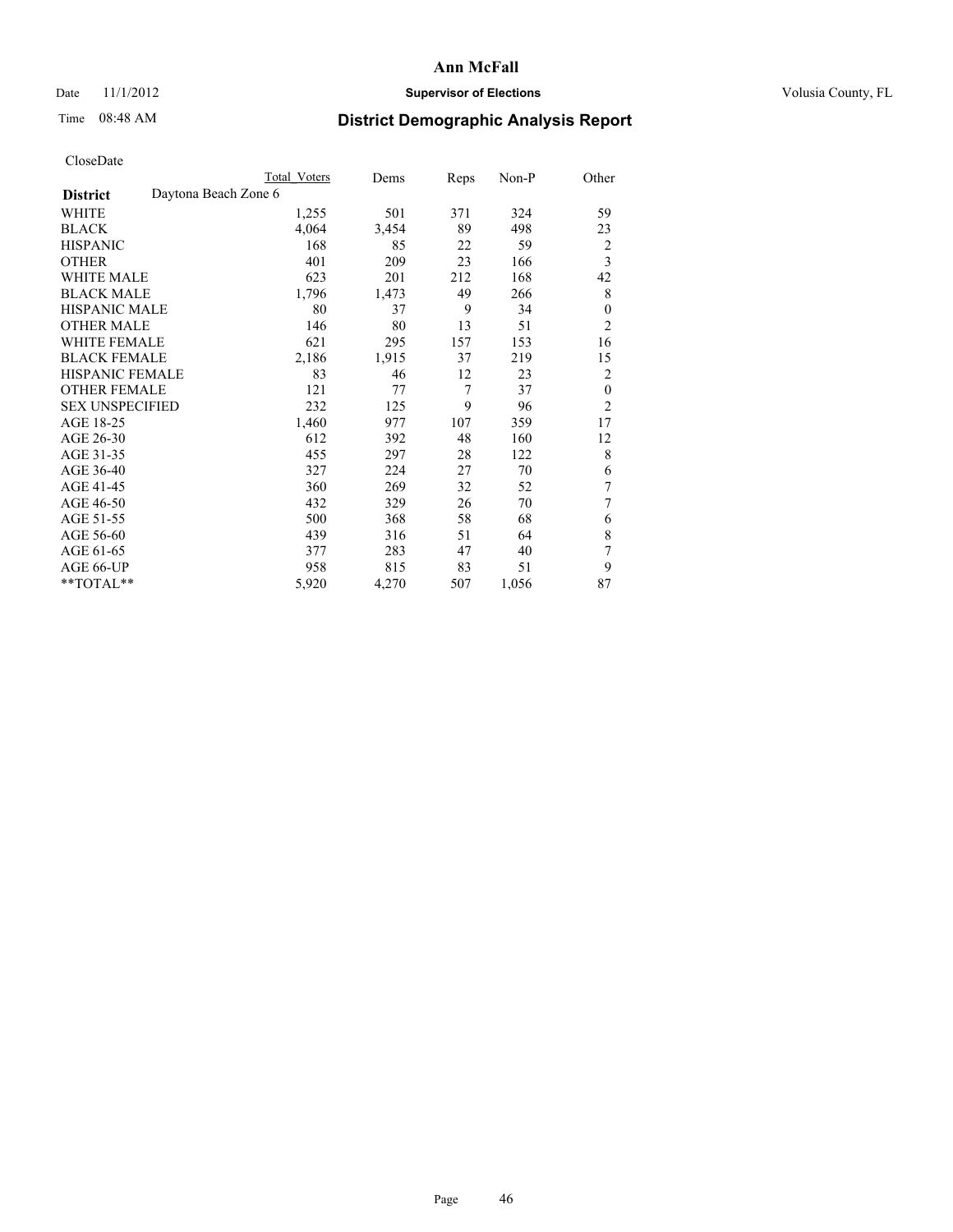# Date 11/1/2012 **Supervisor of Elections Supervisor of Elections** Volusia County, FL

# Time 08:48 AM **District Demographic Analysis Report**

|                        | <b>Total Voters</b>  | Dems  | Reps           | Non-P | Other          |
|------------------------|----------------------|-------|----------------|-------|----------------|
| <b>District</b>        | Daytona Beach Shores |       |                |       |                |
| WHITE                  | 3,391                | 916   | 1,598          | 766   | 111            |
| <b>BLACK</b>           | 34                   | 23    | 3              | 8     | $\Omega$       |
| <b>HISPANIC</b>        | 72                   | 16    | 33             | 22    | 1              |
| <b>OTHER</b>           | 169                  | 45    | 57             | 63    | $\overline{4}$ |
| WHITE MALE             | 1,612                | 397   | 768            | 387   | 60             |
| <b>BLACK MALE</b>      | 18                   | 12    | 1              | 5     | $\overline{0}$ |
| <b>HISPANIC MALE</b>   | 36                   | 7     | 17             | 11    |                |
| <b>OTHER MALE</b>      | 62                   | 18    | 21             | 22    | 1              |
| WHITE FEMALE           | 1,743                | 511   | 814            | 370   | 48             |
| <b>BLACK FEMALE</b>    | 16                   | 11    | $\overline{2}$ | 3     | $\overline{0}$ |
| <b>HISPANIC FEMALE</b> | 35                   | 9     | 15             | 11    | $\Omega$       |
| <b>OTHER FEMALE</b>    | 81                   | 22    | 27             | 29    | 3              |
| <b>SEX UNSPECIFIED</b> | 63                   | 13    | 26             | 21    | 3              |
| AGE 18-25              | 131                  | 25    | 44             | 57    | 5              |
| AGE 26-30              | 112                  | 37    | 33             | 38    | 4              |
| AGE 31-35              | 95                   | 26    | 30             | 31    | 8              |
| AGE 36-40              | 91                   | 28    | 31             | 31    | 1              |
| AGE 41-45              | 129                  | 33    | 46             | 50    | $\theta$       |
| AGE 46-50              | 184                  | 43    | 80             | 55    | 6              |
| AGE 51-55              | 258                  | 59    | 124            | 68    | 7              |
| AGE 56-60              | 317                  | 83    | 142            | 79    | 13             |
| AGE 61-65              | 457                  | 114   | 211            | 114   | 18             |
| AGE 66-UP              | 1,901                | 555   | 951            | 340   | 55             |
| $**TOTAL**$            | 3,675                | 1,003 | 1,692          | 863   | 117            |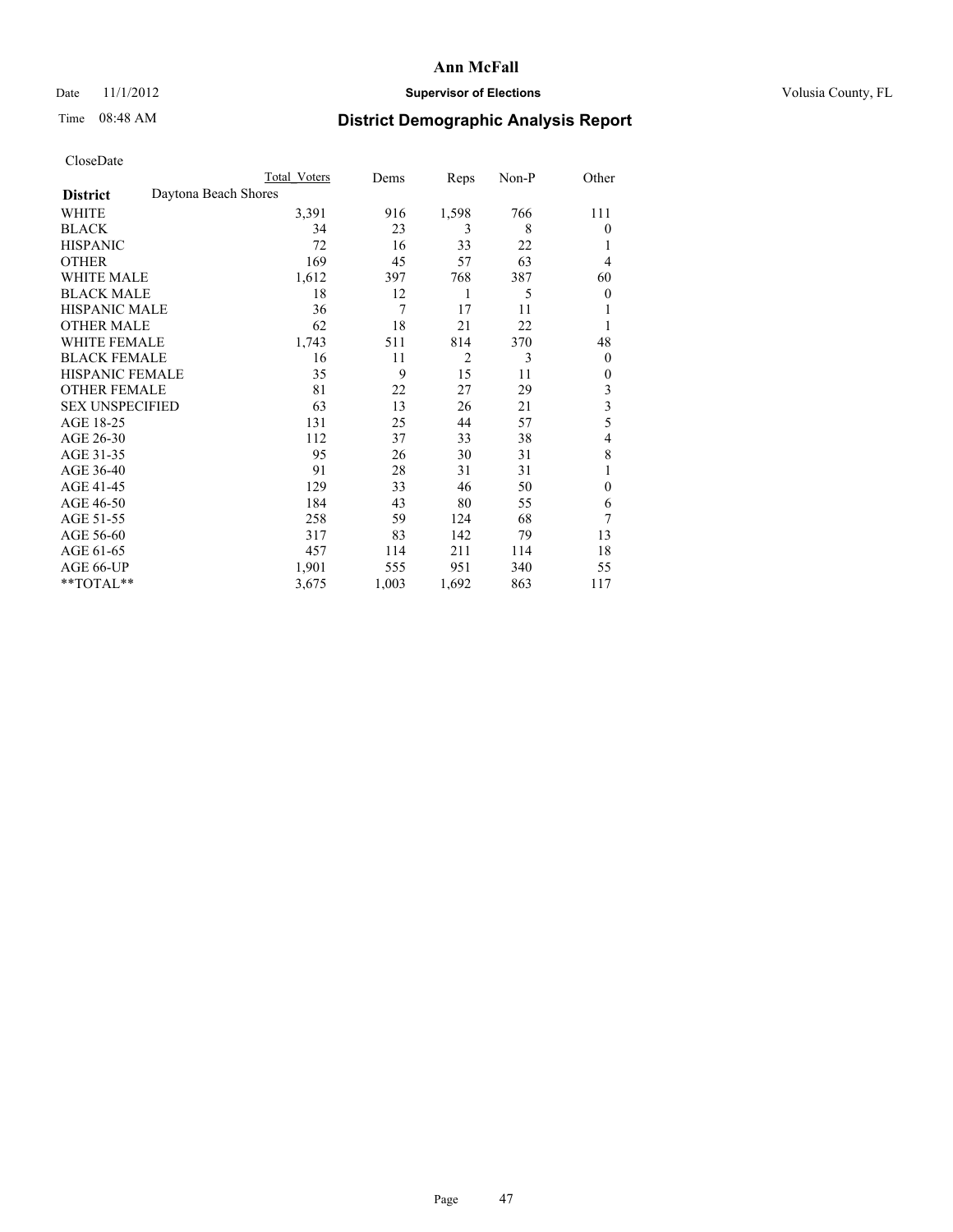## Date 11/1/2012 **Supervisor of Elections Supervisor of Elections** Volusia County, FL

# Time 08:48 AM **District Demographic Analysis Report**

|                        |        | Total Voters | Dems  | <b>Reps</b> | Non-P | Other |
|------------------------|--------|--------------|-------|-------------|-------|-------|
| <b>District</b>        | DeBary |              |       |             |       |       |
| WHITE                  |        | 11,933       | 3,282 | 5,612       | 2,546 | 493   |
| <b>BLACK</b>           |        | 441          | 341   | 27          | 64    | 9     |
| <b>HISPANIC</b>        |        | 877          | 382   | 228         | 249   | 18    |
| <b>OTHER</b>           |        | 707          | 200   | 181         | 310   | 16    |
| WHITE MALE             |        | 5,579        | 1,313 | 2,735       | 1,271 | 260   |
| <b>BLACK MALE</b>      |        | 204          | 145   | 9           | 45    | 5     |
| <b>HISPANIC MALE</b>   |        | 393          | 160   | 111         | 112   | 10    |
| <b>OTHER MALE</b>      |        | 235          | 63    | 66          | 99    | 7     |
| <b>WHITE FEMALE</b>    |        | 6,256        | 1,947 | 2,835       | 1,245 | 229   |
| <b>BLACK FEMALE</b>    |        | 232          | 191   | 18          | 19    | 4     |
| <b>HISPANIC FEMALE</b> |        | 473          | 217   | 116         | 132   | 8     |
| <b>OTHER FEMALE</b>    |        | 298          | 103   | 80          | 108   | 7     |
| <b>SEX UNSPECIFIED</b> |        | 288          | 66    | 78          | 138   | 6     |
| AGE 18-25              |        | 1,135        | 318   | 350         | 424   | 43    |
| AGE 26-30              |        | 755          | 188   | 273         | 266   | 28    |
| AGE 31-35              |        | 827          | 226   | 302         | 260   | 39    |
| AGE 36-40              |        | 862          | 235   | 326         | 259   | 42    |
| AGE 41-45              |        | 1,068        | 274   | 470         | 284   | 40    |
| AGE 46-50              |        | 1,265        | 346   | 585         | 287   | 47    |
| AGE 51-55              |        | 1,356        | 379   | 647         | 288   | 42    |
| AGE 56-60              |        | 1,374        | 455   | 599         | 271   | 49    |
| AGE 61-65              |        | 1,435        | 470   | 660         | 254   | 51    |
| AGE 66-UP              |        | 3,906        | 1,323 | 1,840       | 588   | 155   |
| $**TOTAL**$            |        | 13,984       | 4,214 | 6,053       | 3,181 | 536   |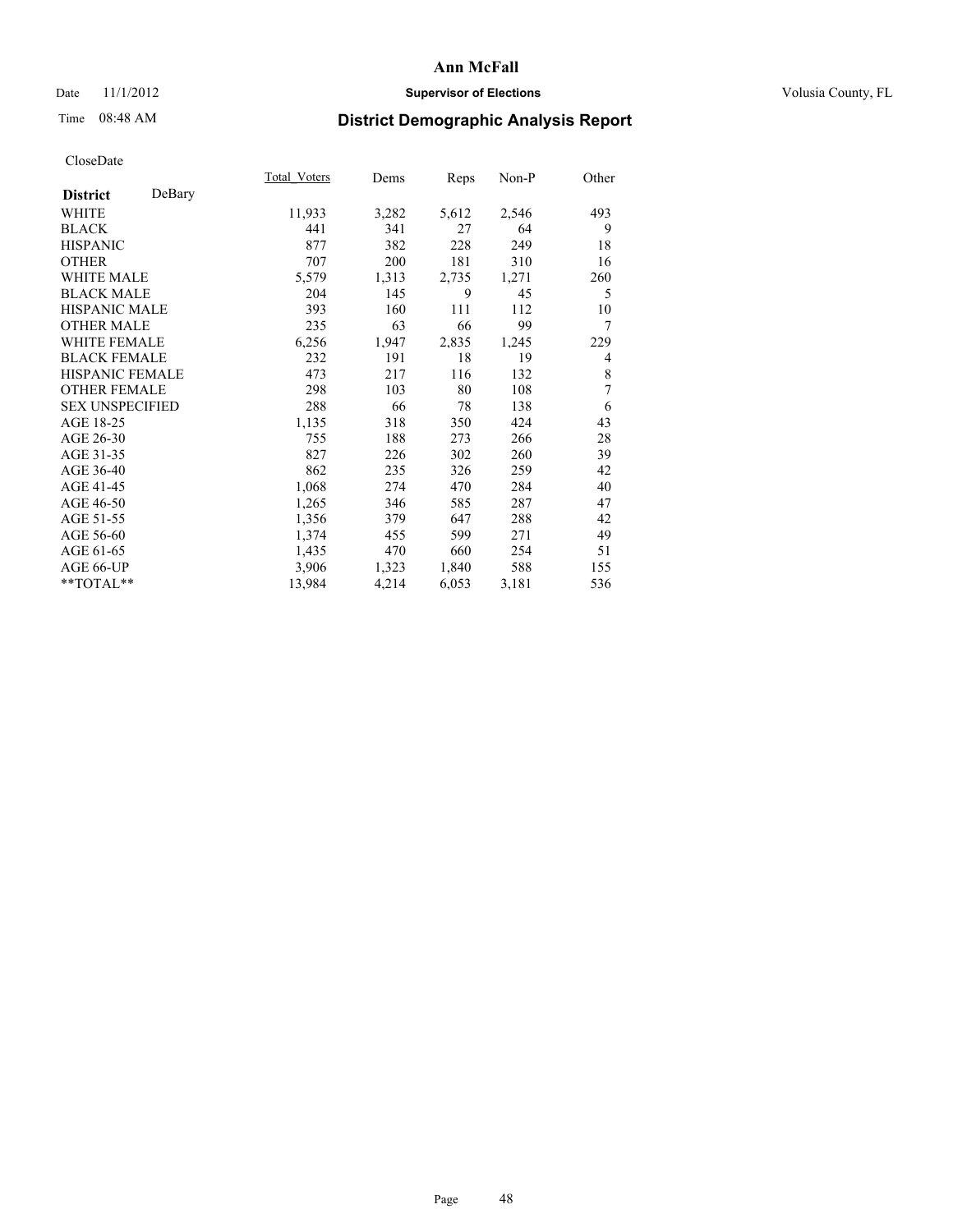## Date 11/1/2012 **Supervisor of Elections Supervisor of Elections** Volusia County, FL

# Time 08:48 AM **District Demographic Analysis Report**

|                        |        | Total Voters | Dems  | <b>Reps</b> | Non-P | Other |
|------------------------|--------|--------------|-------|-------------|-------|-------|
| <b>District</b>        | DeLand |              |       |             |       |       |
| <b>WHITE</b>           |        | 12,243       | 4,054 | 5,078       | 2,568 | 543   |
| <b>BLACK</b>           |        | 2,541        | 2,069 | 88          | 348   | 36    |
| <b>HISPANIC</b>        |        | 1,079        | 487   | 178         | 378   | 36    |
| <b>OTHER</b>           |        | 881          | 299   | 171         | 386   | 25    |
| <b>WHITE MALE</b>      |        | 5,301        | 1,530 | 2,311       | 1,190 | 270   |
| <b>BLACK MALE</b>      |        | 970          | 756   | 38          | 152   | 24    |
| HISPANIC MALE          |        | 443          | 184   | 86          | 156   | 17    |
| <b>OTHER MALE</b>      |        | 274          | 102   | 63          | 99    | 10    |
| <b>WHITE FEMALE</b>    |        | 6,857        | 2,502 | 2,736       | 1,348 | 271   |
| <b>BLACK FEMALE</b>    |        | 1,535        | 1,290 | 47          | 187   | 11    |
| <b>HISPANIC FEMALE</b> |        | 628          | 300   | 91          | 219   | 18    |
| <b>OTHER FEMALE</b>    |        | 348          | 134   | 67          | 137   | 10    |
| <b>SEX UNSPECIFIED</b> |        | 388          | 111   | 76          | 192   | 9     |
| AGE 18-25              |        | 2,272        | 883   | 496         | 804   | 89    |
| AGE 26-30              |        | 1,131        | 426   | 267         | 397   | 41    |
| AGE 31-35              |        | 1,114        | 444   | 300         | 316   | 54    |
| AGE 36-40              |        | 1,143        | 449   | 339         | 300   | 55    |
| AGE 41-45              |        | 1,220        | 480   | 399         | 304   | 37    |
| AGE 46-50              |        | 1,277        | 509   | 468         | 250   | 50    |
| AGE 51-55              |        | 1,334        | 561   | 472         | 259   | 42    |
| AGE 56-60              |        | 1,328        | 604   | 435         | 240   | 49    |
| AGE 61-65              |        | 1,385        | 617   | 479         | 232   | 57    |
| AGE 66-UP              |        | 4,584        | 1,954 | 1,868       | 594   | 168   |
| **TOTAL**              |        | 16,790       | 6,929 | 5,523       | 3,696 | 642   |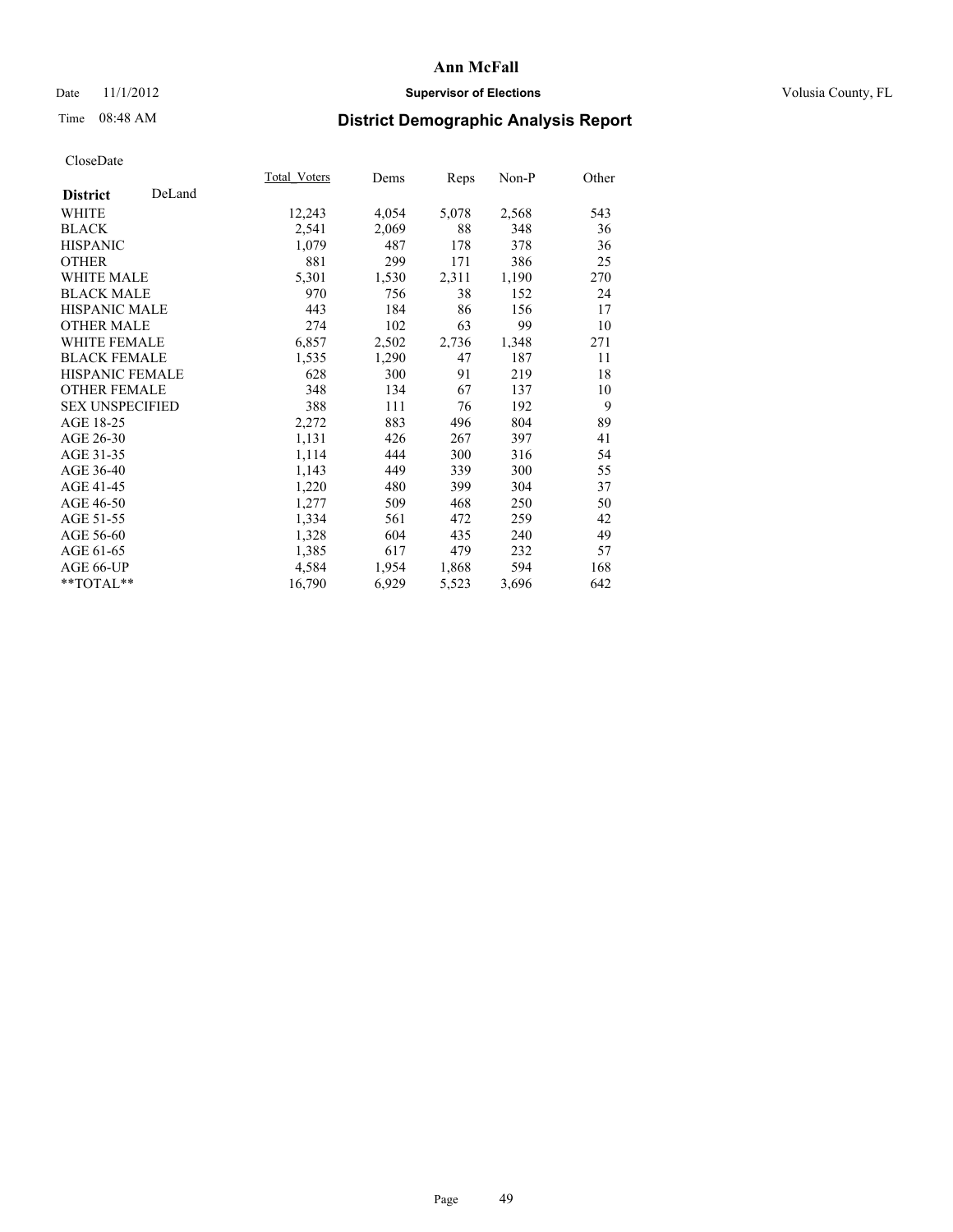# Date 11/1/2012 **Supervisor of Elections Supervisor of Elections** Volusia County, FL

# Time 08:48 AM **District Demographic Analysis Report**

|                        |                | Total Voters | Dems  | <b>Reps</b> | Non-P | Other          |
|------------------------|----------------|--------------|-------|-------------|-------|----------------|
| <b>District</b>        | Deltona Zone 1 |              |       |             |       |                |
| WHITE                  |                | 4,973        | 1,647 | 1,784       | 1,297 | 245            |
| <b>BLACK</b>           |                | 945          | 725   | 41          | 158   | 21             |
| <b>HISPANIC</b>        |                | 2,009        | 1,035 | 275         | 672   | 27             |
| <b>OTHER</b>           |                | 528          | 175   | 88          | 252   | 13             |
| <b>WHITE MALE</b>      |                | 2,342        | 684   | 871         | 650   | 137            |
| <b>BLACK MALE</b>      |                | 425          | 302   | 25          | 82    | 16             |
| <b>HISPANIC MALE</b>   |                | 947          | 480   | 131         | 321   | 15             |
| <b>OTHER MALE</b>      |                | 164          | 54    | 36          | 68    | 6              |
| <b>WHITE FEMALE</b>    |                | 2,593        | 952   | 901         | 633   | 107            |
| <b>BLACK FEMALE</b>    |                | 513          | 419   | 16          | 73    | 5              |
| HISPANIC FEMALE        |                | 1,042        | 545   | 144         | 341   | 12             |
| <b>OTHER FEMALE</b>    |                | 210          | 85    | 38          | 81    | 6              |
| <b>SEX UNSPECIFIED</b> |                | 219          | 61    | 26          | 130   | $\overline{2}$ |
| AGE 18-25              |                | 1,211        | 470   | 213         | 472   | 56             |
| AGE 26-30              |                | 724          | 246   | 158         | 296   | 24             |
| AGE 31-35              |                | 852          | 355   | 172         | 296   | 29             |
| AGE 36-40              |                | 755          | 303   | 180         | 250   | 22             |
| AGE 41-45              |                | 812          | 299   | 251         | 222   | 40             |
| AGE 46-50              |                | 853          | 343   | 266         | 220   | 24             |
| AGE 51-55              |                | 822          | 346   | 268         | 184   | 24             |
| AGE 56-60              |                | 691          | 300   | 207         | 150   | 34             |
| AGE 61-65              |                | 601          | 295   | 157         | 128   | 21             |
| AGE 66-UP              |                | 1,159        | 636   | 318         | 173   | 32             |
| **TOTAL**              |                | 8,481        | 3,593 | 2,191       | 2,391 | 306            |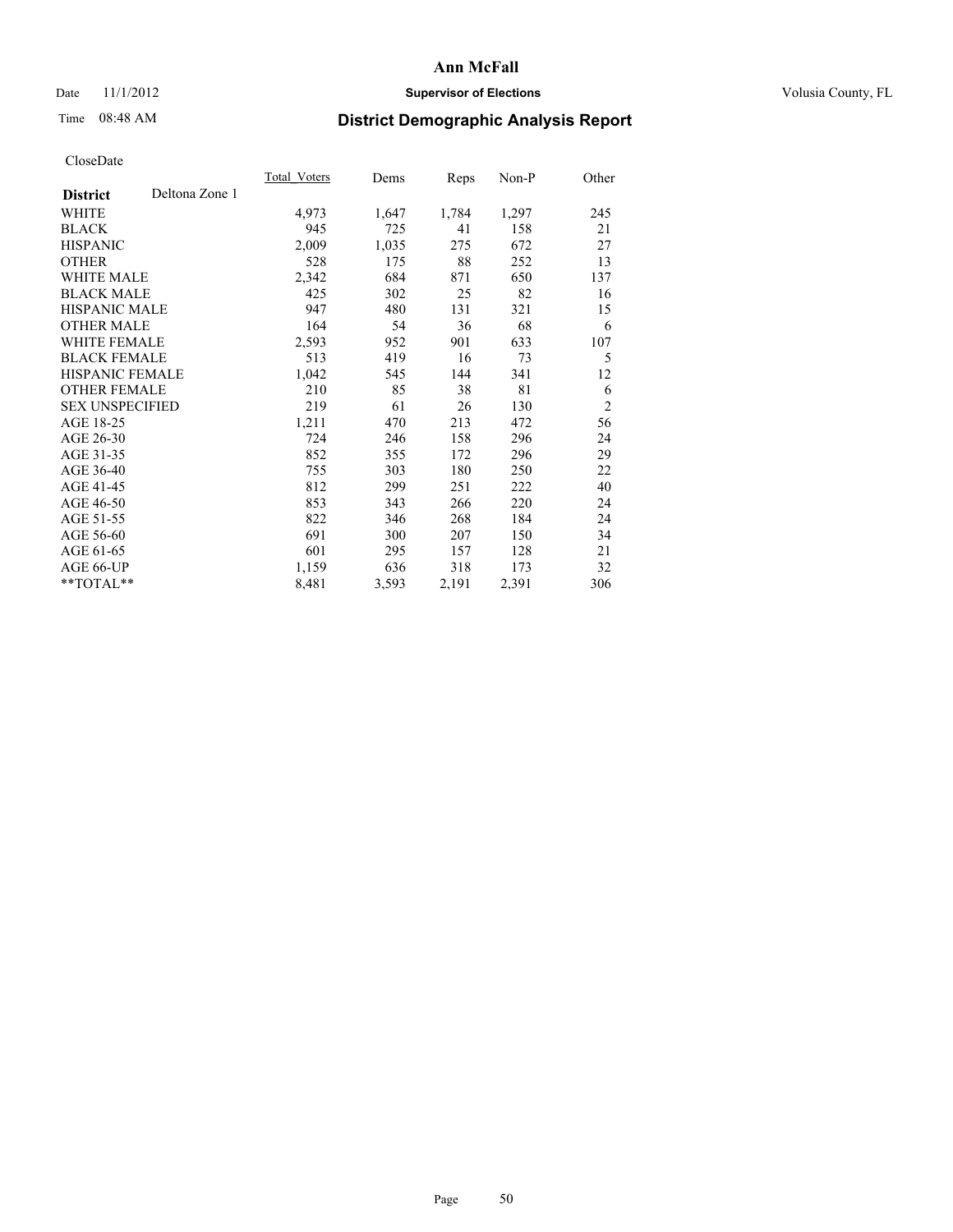# Date 11/1/2012 **Supervisor of Elections Supervisor of Elections** Volusia County, FL

# Time 08:48 AM **District Demographic Analysis Report**

|                                   | Total Voters | Dems  | <b>Reps</b> | Non-P | Other |
|-----------------------------------|--------------|-------|-------------|-------|-------|
| Deltona Zone 2<br><b>District</b> |              |       |             |       |       |
| WHITE                             | 6,256        | 1,960 | 2,515       | 1,497 | 284   |
| <b>BLACK</b>                      | 787          | 609   | 39          | 122   | 17    |
| <b>HISPANIC</b>                   | 2,125        | 1,034 | 385         | 678   | 28    |
| <b>OTHER</b>                      | 528          | 186   | 90          | 237   | 15    |
| <b>WHITE MALE</b>                 | 2,890        | 804   | 1,213       | 725   | 148   |
| <b>BLACK MALE</b>                 | 353          | 251   | 29          | 63    | 10    |
| <b>HISPANIC MALE</b>              | 1,018        | 486   | 188         | 327   | 17    |
| <b>OTHER MALE</b>                 | 191          | 77    | 31          | 75    | 8     |
| <b>WHITE FEMALE</b>               | 3,323        | 1,142 | 1,293       | 752   | 136   |
| <b>BLACK FEMALE</b>               | 421          | 349   | 10          | 55    | 7     |
| <b>HISPANIC FEMALE</b>            | 1,085        | 539   | 192         | 345   | 9     |
| <b>OTHER FEMALE</b>               | 202          | 88    | 38          | 70    | 6     |
| <b>SEX UNSPECIFIED</b>            | 213          | 53    | 35          | 122   | 3     |
| AGE 18-25                         | 1,094        | 386   | 236         | 421   | 51    |
| AGE 26-30                         | 691          | 245   | 160         | 256   | 30    |
| AGE 31-35                         | 730          | 236   | 193         | 272   | 29    |
| AGE 36-40                         | 748          | 293   | 198         | 220   | 37    |
| AGE 41-45                         | 809          | 263   | 258         | 262   | 26    |
| AGE 46-50                         | 951          | 346   | 311         | 264   | 30    |
| AGE 51-55                         | 933          | 364   | 346         | 195   | 28    |
| AGE 56-60                         | 869          | 360   | 305         | 176   | 28    |
| AGE 61-65                         | 789          | 341   | 263         | 155   | 30    |
| AGE 66-UP                         | 2,101        | 962   | 761         | 323   | 55    |
| **TOTAL**                         | 9,716        | 3,797 | 3,031       | 2,544 | 344   |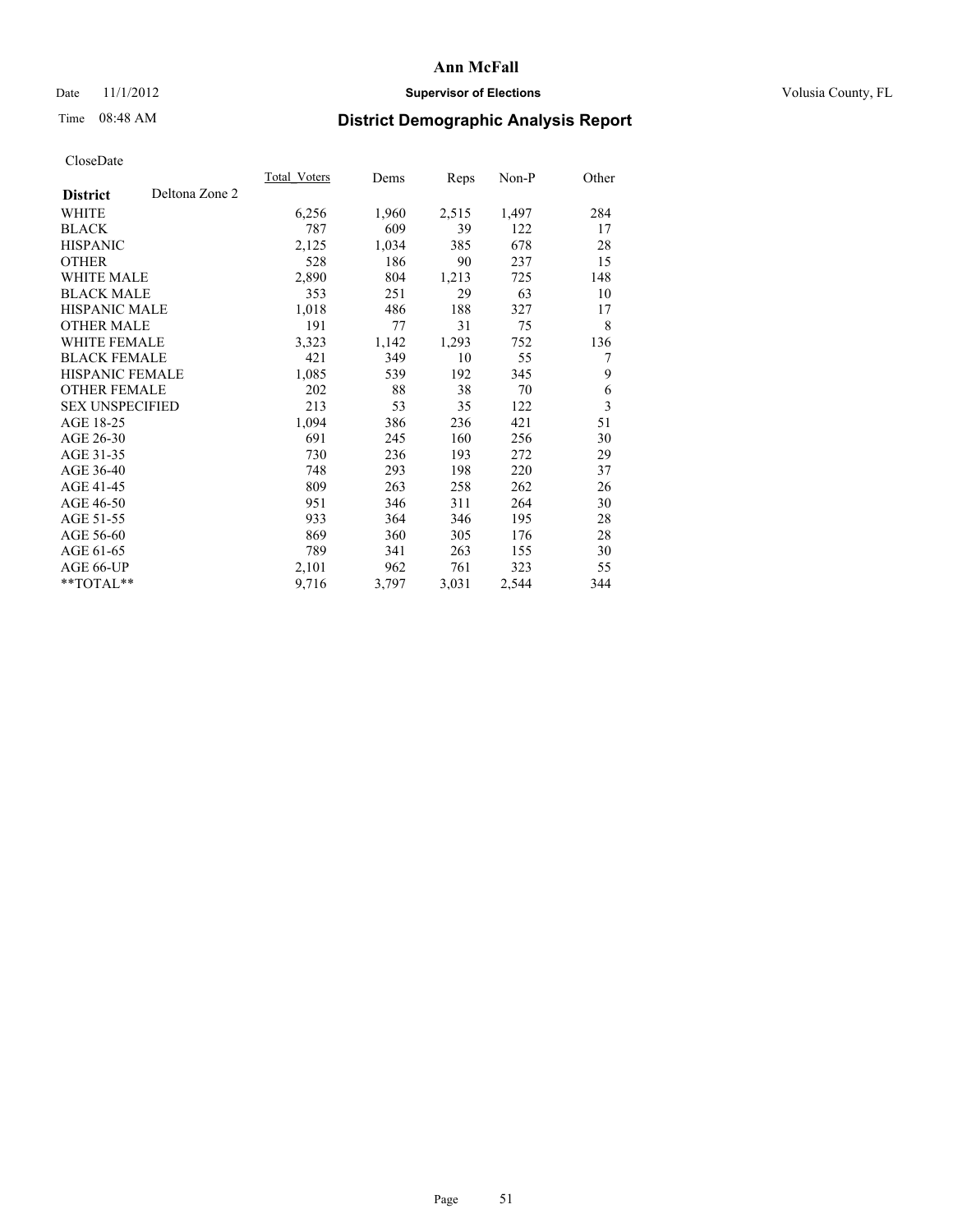# Date 11/1/2012 **Supervisor of Elections Supervisor of Elections** Volusia County, FL

# Time 08:48 AM **District Demographic Analysis Report**

|                                   | Total Voters | Dems  | <b>Reps</b> | Non-P | Other          |
|-----------------------------------|--------------|-------|-------------|-------|----------------|
| Deltona Zone 3<br><b>District</b> |              |       |             |       |                |
| WHITE                             | 5,282        | 1,721 | 1,976       | 1,362 | 223            |
| <b>BLACK</b>                      | 702          | 557   | 24          | 110   | 11             |
| <b>HISPANIC</b>                   | 2,389        | 1,194 | 376         | 762   | 57             |
| <b>OTHER</b>                      | 511          | 188   | 85          | 233   | 5              |
| WHITE MALE                        | 2,394        | 700   | 940         | 632   | 122            |
| <b>BLACK MALE</b>                 | 312          | 231   | 15          | 57    | 9              |
| <b>HISPANIC MALE</b>              | 1,124        | 545   | 190         | 358   | 31             |
| <b>OTHER MALE</b>                 | 181          | 72    | 28          | 78    | 3              |
| <b>WHITE FEMALE</b>               | 2,847        | 1,007 | 1,027       | 715   | 98             |
| <b>BLACK FEMALE</b>               | 384          | 321   | 9           | 52    | $\overline{2}$ |
| <b>HISPANIC FEMALE</b>            | 1,231        | 629   | 185         | 391   | 26             |
| <b>OTHER FEMALE</b>               | 212          | 94    | 39          | 78    | 1              |
| <b>SEX UNSPECIFIED</b>            | 199          | 61    | 28          | 106   | 4              |
| AGE 18-25                         | 1,025        | 407   | 165         | 417   | 36             |
| AGE 26-30                         | 663          | 247   | 130         | 266   | 20             |
| AGE 31-35                         | 741          | 267   | 171         | 261   | 42             |
| AGE 36-40                         | 735          | 270   | 204         | 241   | 20             |
| AGE 41-45                         | 746          | 286   | 233         | 202   | 25             |
| AGE 46-50                         | 832          | 329   | 234         | 242   | 27             |
| AGE 51-55                         | 824          | 338   | 255         | 202   | 29             |
| AGE 56-60                         | 737          | 318   | 211         | 176   | 32             |
| AGE 61-65                         | 710          | 306   | 226         | 156   | 22             |
| AGE 66-UP                         | 1,900        | 905   | 638         | 314   | 43             |
| **TOTAL**                         | 8.913        | 3,673 | 2,467       | 2,477 | 296            |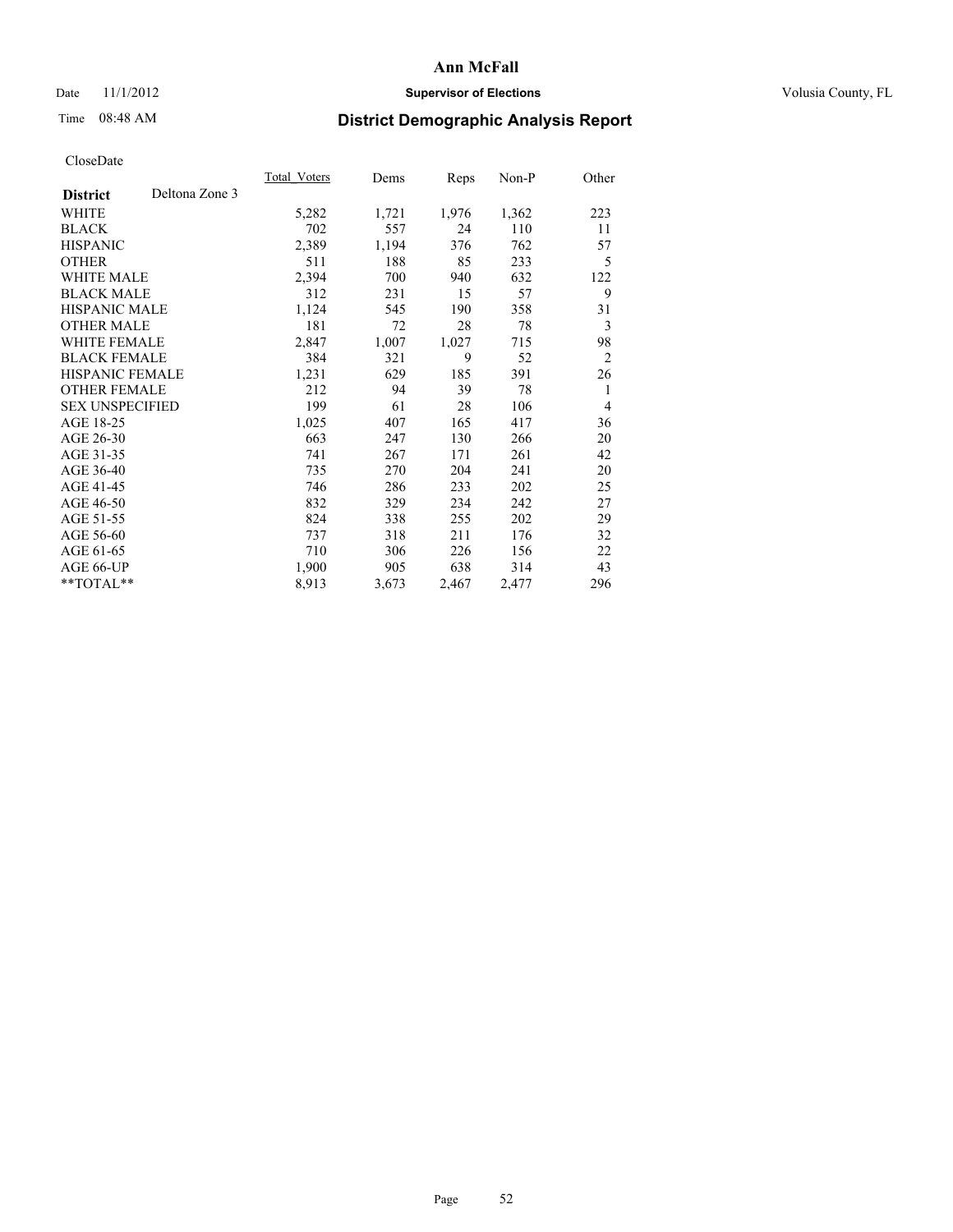# Date 11/1/2012 **Supervisor of Elections Supervisor of Elections** Volusia County, FL

# Time 08:48 AM **District Demographic Analysis Report**

|                        |                | Total Voters | Dems  | Reps  | Non-P | Other |
|------------------------|----------------|--------------|-------|-------|-------|-------|
| <b>District</b>        | Deltona Zone 4 |              |       |       |       |       |
| WHITE                  |                | 5,557        | 1,887 | 2,103 | 1,288 | 279   |
| <b>BLACK</b>           |                | 748          | 575   | 27    | 131   | 15    |
| <b>HISPANIC</b>        |                | 2,463        | 1,277 | 348   | 787   | 51    |
| <b>OTHER</b>           |                | 536          | 184   | 96    | 244   | 12    |
| <b>WHITE MALE</b>      |                | 2,545        | 771   | 1,001 | 621   | 152   |
| <b>BLACK MALE</b>      |                | 313          | 231   | 19    | 56    | 7     |
| HISPANIC MALE          |                | 1,133        | 538   | 181   | 383   | 31    |
| <b>OTHER MALE</b>      |                | 167          | 57    | 41    | 66    | 3     |
| <b>WHITE FEMALE</b>    |                | 2,964        | 1,098 | 1,084 | 656   | 126   |
| <b>BLACK FEMALE</b>    |                | 420          | 332   | 8     | 72    | 8     |
| <b>HISPANIC FEMALE</b> |                | 1,315        | 729   | 167   | 399   | 20    |
| <b>OTHER FEMALE</b>    |                | 212          | 95    | 34    | 77    | 6     |
| <b>SEX UNSPECIFIED</b> |                | 235          | 72    | 39    | 120   | 4     |
| AGE 18-25              |                | 1,100        | 404   | 219   | 442   | 35    |
| AGE 26-30              |                | 678          | 247   | 119   | 283   | 29    |
| AGE 31-35              |                | 741          | 312   | 149   | 240   | 40    |
| AGE 36-40              |                | 763          | 283   | 205   | 234   | 41    |
| AGE 41-45              |                | 745          | 294   | 210   | 218   | 23    |
| AGE 46-50              |                | 870          | 349   | 252   | 245   | 24    |
| AGE 51-55              |                | 877          | 368   | 277   | 194   | 38    |
| AGE 56-60              |                | 794          | 348   | 252   | 165   | 29    |
| AGE 61-65              |                | 770          | 339   | 251   | 154   | 26    |
| AGE 66-UP              |                | 1,981        | 990   | 641   | 278   | 72    |
| **TOTAL**              |                | 9,321        | 3,936 | 2,575 | 2,453 | 357   |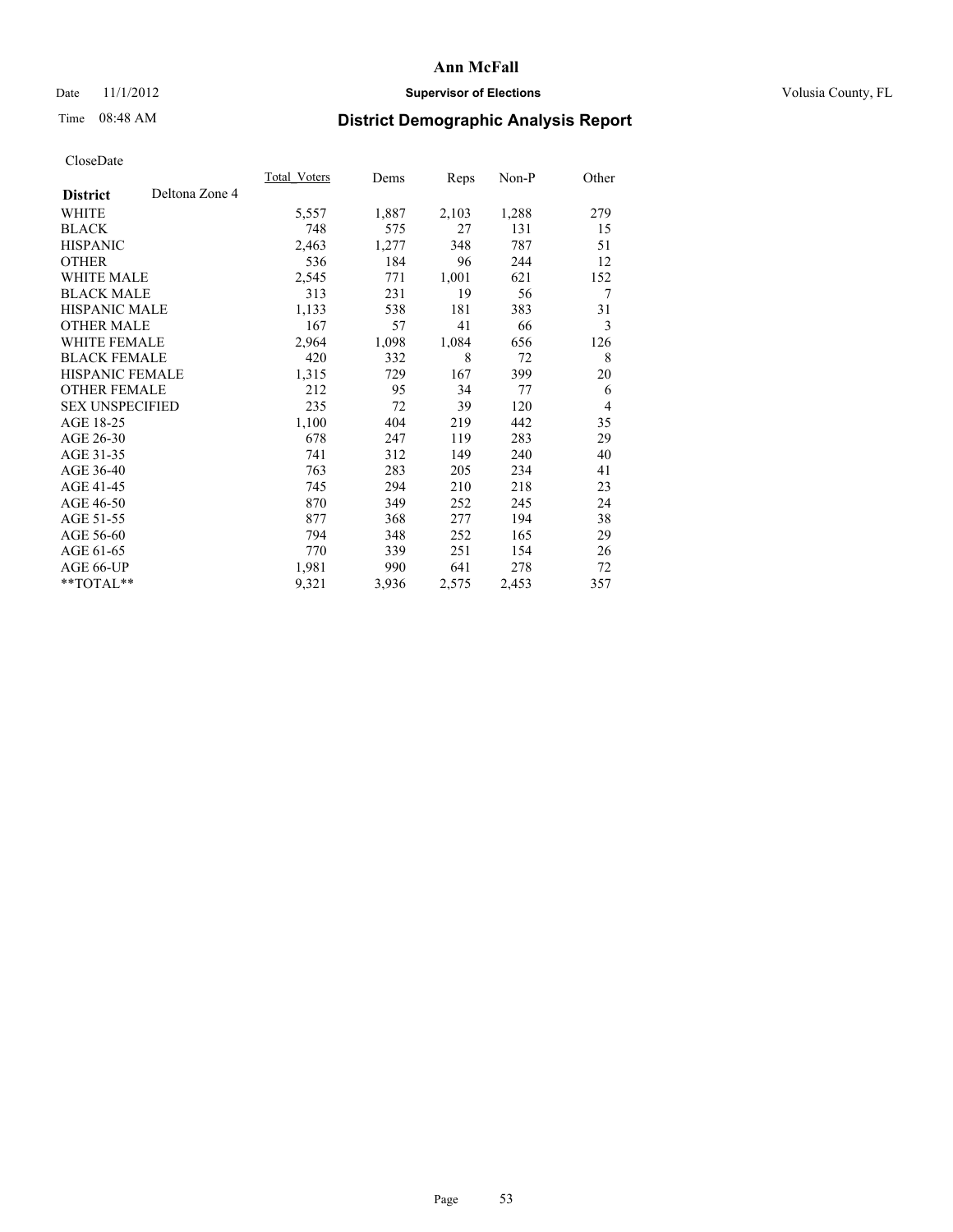# Date 11/1/2012 **Supervisor of Elections Supervisor of Elections** Volusia County, FL

# Time 08:48 AM **District Demographic Analysis Report**

|                        |                | <b>Total Voters</b> | Dems  | <b>Reps</b> | Non-P | Other          |
|------------------------|----------------|---------------------|-------|-------------|-------|----------------|
| <b>District</b>        | Deltona Zone 5 |                     |       |             |       |                |
| WHITE                  |                | 5,536               | 1,797 | 2,114       | 1,374 | 251            |
| <b>BLACK</b>           |                | 931                 | 732   | 44          | 142   | 13             |
| <b>HISPANIC</b>        |                | 2,234               | 1,130 | 351         | 713   | 40             |
| <b>OTHER</b>           |                | 516                 | 184   | 94          | 228   | 10             |
| <b>WHITE MALE</b>      |                | 2,597               | 745   | 1,051       | 659   | 142            |
| <b>BLACK MALE</b>      |                | 407                 | 302   | 24          | 73    | 8              |
| <b>HISPANIC MALE</b>   |                | 1,051               | 513   | 173         | 341   | 24             |
| <b>OTHER MALE</b>      |                | 166                 | 69    | 38          | 54    | 5              |
| WHITE FEMALE           |                | 2,906               | 1,044 | 1,047       | 707   | 108            |
| <b>BLACK FEMALE</b>    |                | 516                 | 423   | 20          | 68    | 5              |
| HISPANIC FEMALE        |                | 1,165               | 606   | 177         | 366   | 16             |
| <b>OTHER FEMALE</b>    |                | 203                 | 86    | 33          | 80    | $\overline{4}$ |
| <b>SEX UNSPECIFIED</b> |                | 206                 | 55    | 40          | 109   | $\overline{2}$ |
| AGE 18-25              |                | 1,207               | 427   | 266         | 471   | 43             |
| AGE 26-30              |                | 704                 | 260   | 133         | 278   | 33             |
| AGE 31-35              |                | 751                 | 307   | 156         | 260   | 28             |
| AGE 36-40              |                | 776                 | 315   | 199         | 233   | 29             |
| AGE 41-45              |                | 808                 | 321   | 241         | 221   | 25             |
| AGE 46-50              |                | 928                 | 376   | 302         | 217   | 33             |
| AGE 51-55              |                | 932                 | 369   | 329         | 214   | 20             |
| AGE 56-60              |                | 803                 | 339   | 257         | 180   | 27             |
| AGE 61-65              |                | 700                 | 308   | 205         | 159   | 28             |
| AGE 66-UP              |                | 1,631               | 833   | 519         | 230   | 49             |
| **TOTAL**              |                | 9,241               | 3,856 | 2,607       | 2,463 | 315            |
|                        |                |                     |       |             |       |                |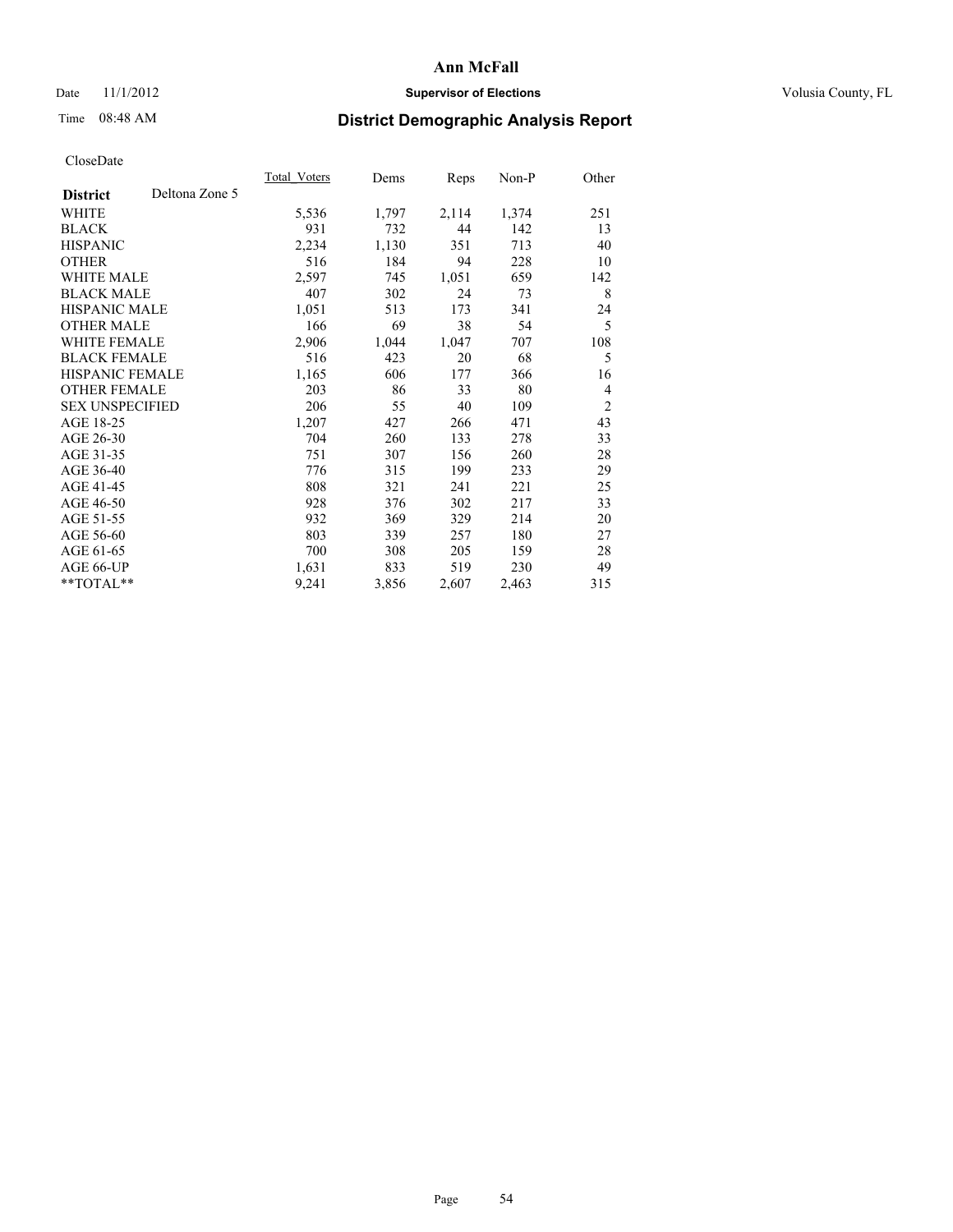# Date 11/1/2012 **Supervisor of Elections Supervisor of Elections** Volusia County, FL

# Time 08:48 AM **District Demographic Analysis Report**

|                        |                | <b>Total Voters</b> | Dems  | Reps  | $Non-P$ | Other |
|------------------------|----------------|---------------------|-------|-------|---------|-------|
| <b>District</b>        | Deltona Zone 6 |                     |       |       |         |       |
| WHITE                  |                | 5,934               | 1,763 | 2,442 | 1,466   | 263   |
| <b>BLACK</b>           |                | 846                 | 644   | 40    | 141     | 21    |
| <b>HISPANIC</b>        |                | 1,853               | 896   | 255   | 654     | 48    |
| <b>OTHER</b>           |                | 476                 | 138   | 106   | 225     | 7     |
| WHITE MALE             |                | 2,818               | 712   | 1,228 | 744     | 134   |
| <b>BLACK MALE</b>      |                | 389                 | 291   | 20    | 64      | 14    |
| <b>HISPANIC MALE</b>   |                | 883                 | 399   | 133   | 326     | 25    |
| <b>OTHER MALE</b>      |                | 174                 | 53    | 43    | 75      | 3     |
| <b>WHITE FEMALE</b>    |                | 3,071               | 1,040 | 1,192 | 712     | 127   |
| <b>BLACK FEMALE</b>    |                | 447                 | 345   | 20    | 75      | 7     |
| HISPANIC FEMALE        |                | 946                 | 488   | 120   | 316     | 22    |
| <b>OTHER FEMALE</b>    |                | 178                 | 60    | 41    | 74      | 3     |
| <b>SEX UNSPECIFIED</b> |                | 203                 | 53    | 46    | 100     | 4     |
| AGE 18-25              |                | 1,204               | 389   | 273   | 499     | 43    |
| AGE 26-30              |                | 728                 | 245   | 155   | 299     | 29    |
| AGE 31-35              |                | 741                 | 257   | 197   | 258     | 29    |
| AGE 36-40              |                | 787                 | 284   | 229   | 233     | 41    |
| AGE 41-45              |                | 818                 | 270   | 291   | 224     | 33    |
| AGE 46-50              |                | 991                 | 362   | 345   | 235     | 49    |
| AGE 51-55              |                | 995                 | 371   | 367   | 224     | 33    |
| AGE 56-60              |                | 801                 | 340   | 295   | 147     | 19    |
| AGE 61-65              |                | 703                 | 318   | 239   | 125     | 21    |
| AGE 66-UP              |                | 1,366               | 614   | 455   | 254     | 43    |
| **TOTAL**              |                | 9,135               | 3,450 | 2,846 | 2,499   | 340   |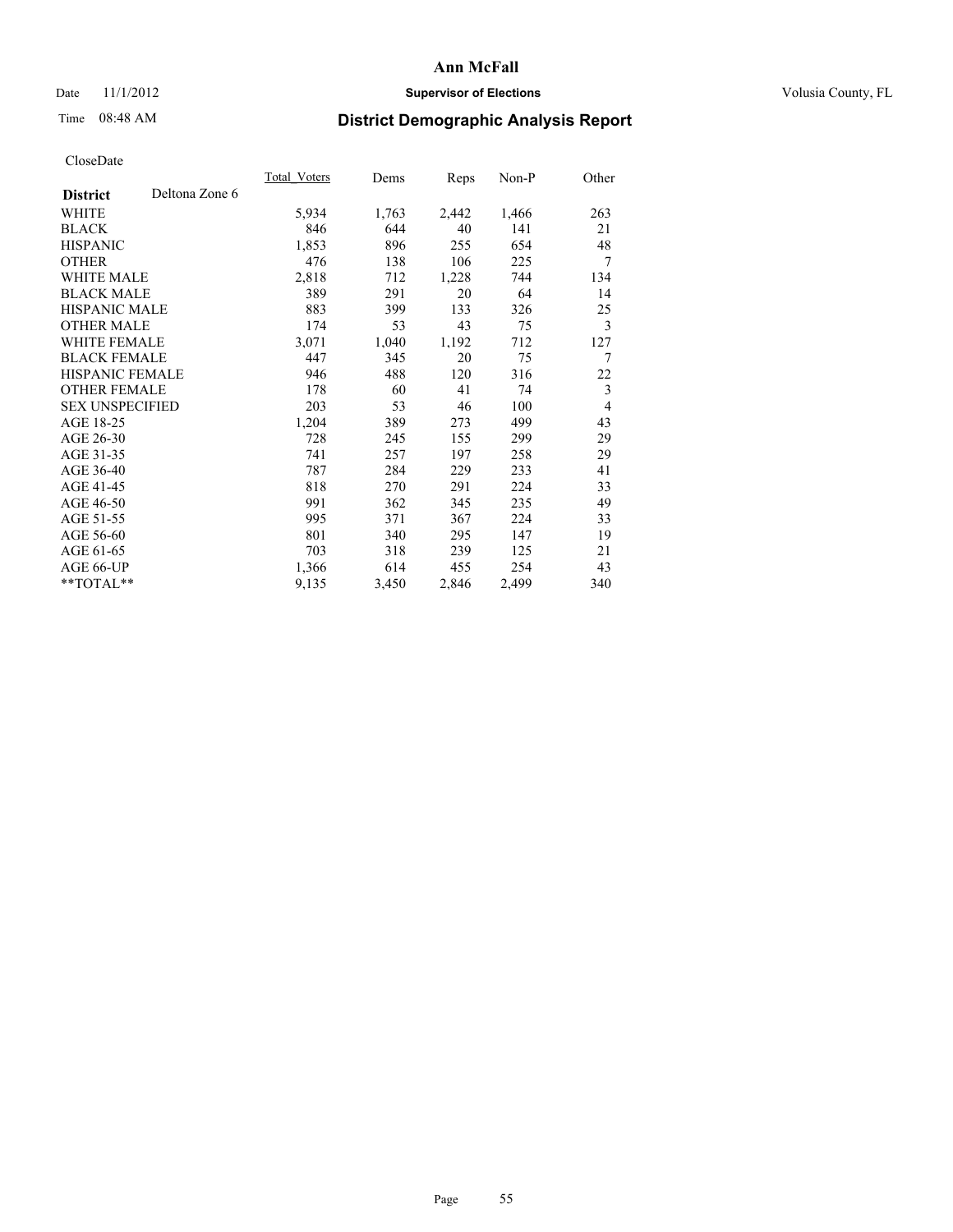# Date 11/1/2012 **Supervisor of Elections Supervisor of Elections** Volusia County, FL

# Time 08:48 AM **District Demographic Analysis Report**

|                        |                  | <b>Total Voters</b> | Dems  | Reps  | Non-P | Other          |
|------------------------|------------------|---------------------|-------|-------|-------|----------------|
| <b>District</b>        | Edgewater Zone 1 |                     |       |       |       |                |
| WHITE                  |                  | 3,295               | 1,250 | 1,114 | 843   | 88             |
| <b>BLACK</b>           |                  | 82                  | 52    | 5     | 23    | $\overline{2}$ |
| <b>HISPANIC</b>        |                  | 49                  | 22    | 13    | 12    | $\overline{c}$ |
| <b>OTHER</b>           |                  | 111                 | 35    | 21    | 53    | $\overline{2}$ |
| WHITE MALE             |                  | 1,442               | 469   | 536   | 391   | 46             |
| <b>BLACK MALE</b>      |                  | 48                  | 28    | 4     | 14    | 2              |
| <b>HISPANIC MALE</b>   |                  | 19                  | 10    | 3     | 5     | 1              |
| <b>OTHER MALE</b>      |                  | 30                  | 12    | 8     | 10    | $\theta$       |
| WHITE FEMALE           |                  | 1,821               | 766   | 565   | 448   | 42             |
| <b>BLACK FEMALE</b>    |                  | 33                  | 23    | 1     | 9     | $\theta$       |
| <b>HISPANIC FEMALE</b> |                  | 30                  | 12    | 10    | 7     | 1              |
| <b>OTHER FEMALE</b>    |                  | 47                  | 17    | 9     | 19    | 2              |
| <b>SEX UNSPECIFIED</b> |                  | 67                  | 22    | 17    | 28    | $\mathbf{0}$   |
| AGE 18-25              |                  | 311                 | 88    | 67    | 147   | 9              |
| AGE 26-30              |                  | 209                 | 59    | 57    | 84    | 9              |
| AGE 31-35              |                  | 217                 | 87    | 60    | 65    | 5              |
| AGE 36-40              |                  | 188                 | 57    | 63    | 63    | 5              |
| AGE 41-45              |                  | 235                 | 79    | 74    | 76    | 6              |
| AGE 46-50              |                  | 280                 | 106   | 97    | 71    | 6              |
| AGE 51-55              |                  | 377                 | 127   | 134   | 102   | 14             |
| AGE 56-60              |                  | 373                 | 152   | 120   | 93    | 8              |
| AGE 61-65              |                  | 354                 | 151   | 110   | 85    | 8              |
| AGE 66-UP              |                  | 998                 | 456   | 372   | 146   | 24             |
| **TOTAL**              |                  | 3,542               | 1,362 | 1,154 | 932   | 94             |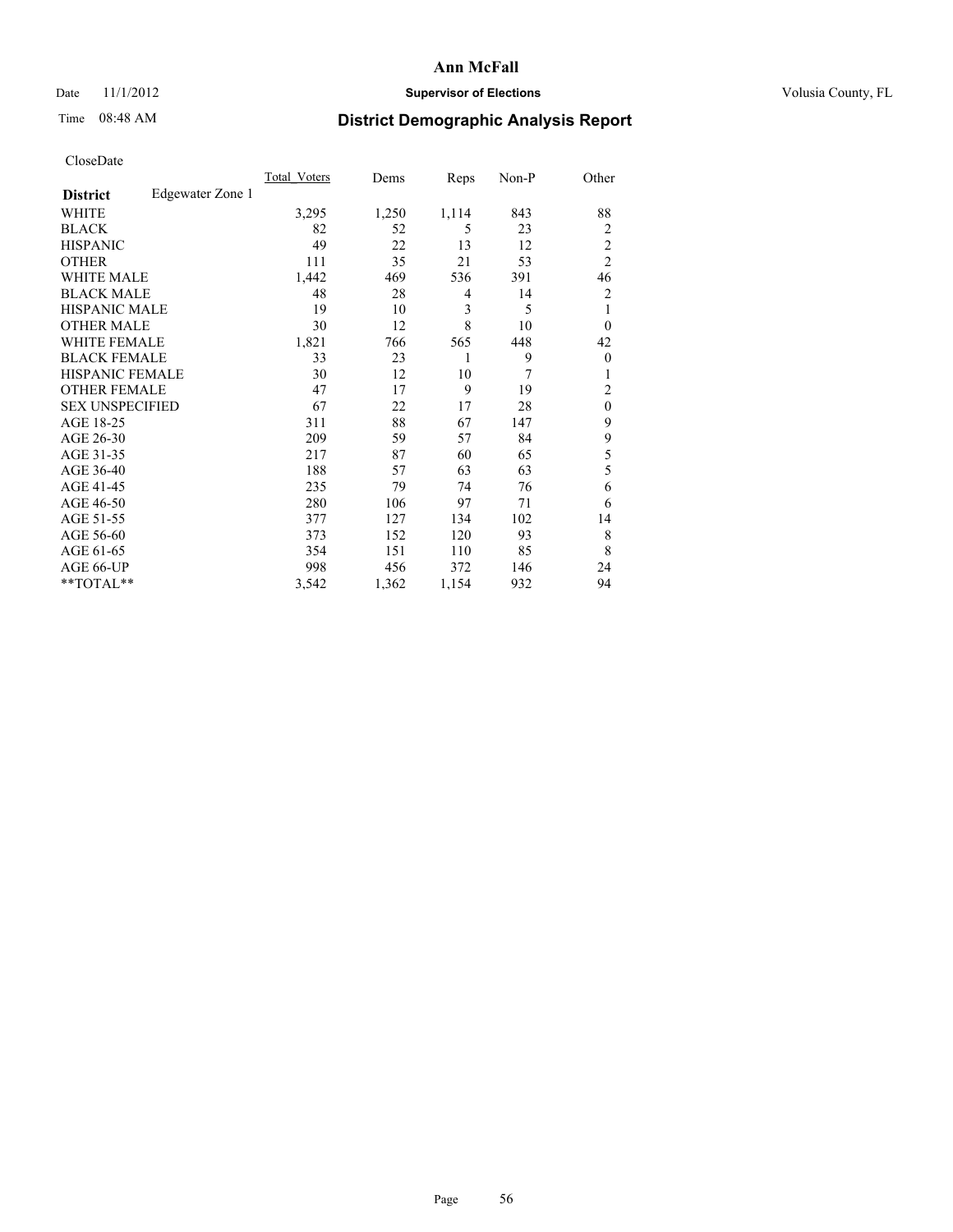# Date 11/1/2012 **Supervisor of Elections Supervisor of Elections** Volusia County, FL

# Time 08:48 AM **District Demographic Analysis Report**

|                        |                  | <b>Total Voters</b> | Dems  | Reps           | Non-P | Other          |
|------------------------|------------------|---------------------|-------|----------------|-------|----------------|
| <b>District</b>        | Edgewater Zone 2 |                     |       |                |       |                |
| WHITE                  |                  | 3,455               | 1,218 | 1,202          | 957   | 78             |
| <b>BLACK</b>           |                  | 57                  | 43    | 3              | 11    | $\Omega$       |
| <b>HISPANIC</b>        |                  | 49                  | 19    | 5              | 24    |                |
| <b>OTHER</b>           |                  | 111                 | 27    | 29             | 54    |                |
| WHITE MALE             |                  | 1,580               | 500   | 614            | 426   | 40             |
| <b>BLACK MALE</b>      |                  | 23                  | 17    | 1              | 5     | $\overline{0}$ |
| <b>HISPANIC MALE</b>   |                  | 25                  | 11    | 3              | 10    |                |
| <b>OTHER MALE</b>      |                  | 36                  | 9     | 12             | 14    |                |
| WHITE FEMALE           |                  | 1,856               | 712   | 582            | 524   | 38             |
| <b>BLACK FEMALE</b>    |                  | 34                  | 26    | $\overline{2}$ | 6     | $\overline{0}$ |
| <b>HISPANIC FEMALE</b> |                  | 22                  | 8     | $\overline{2}$ | 12    | $\Omega$       |
| <b>OTHER FEMALE</b>    |                  | 44                  | 15    | 15             | 14    | $\Omega$       |
| <b>SEX UNSPECIFIED</b> |                  | 52                  | 9     | 8              | 35    | $\theta$       |
| AGE 18-25              |                  | 319                 | 98    | 83             | 128   | 10             |
| AGE 26-30              |                  | 247                 | 81    | 58             | 100   | 8              |
| AGE 31-35              |                  | 259                 | 68    | 70             | 119   | $\overline{2}$ |
| AGE 36-40              |                  | 239                 | 81    | 66             | 85    | 7              |
| AGE 41-45              |                  | 296                 | 91    | 96             | 105   | 4              |
| AGE 46-50              |                  | 305                 | 101   | 105            | 92    | 7              |
| AGE 51-55              |                  | 354                 | 118   | 126            | 99    | 11             |
| AGE 56-60              |                  | 342                 | 127   | 143            | 69    | 3              |
| AGE 61-65              |                  | 377                 | 147   | 138            | 85    | 7              |
| AGE 66-UP              |                  | 935                 | 397   | 354            | 163   | 21             |
| **TOTAL**              |                  | 3,674               | 1,309 | 1,239          | 1,046 | 80             |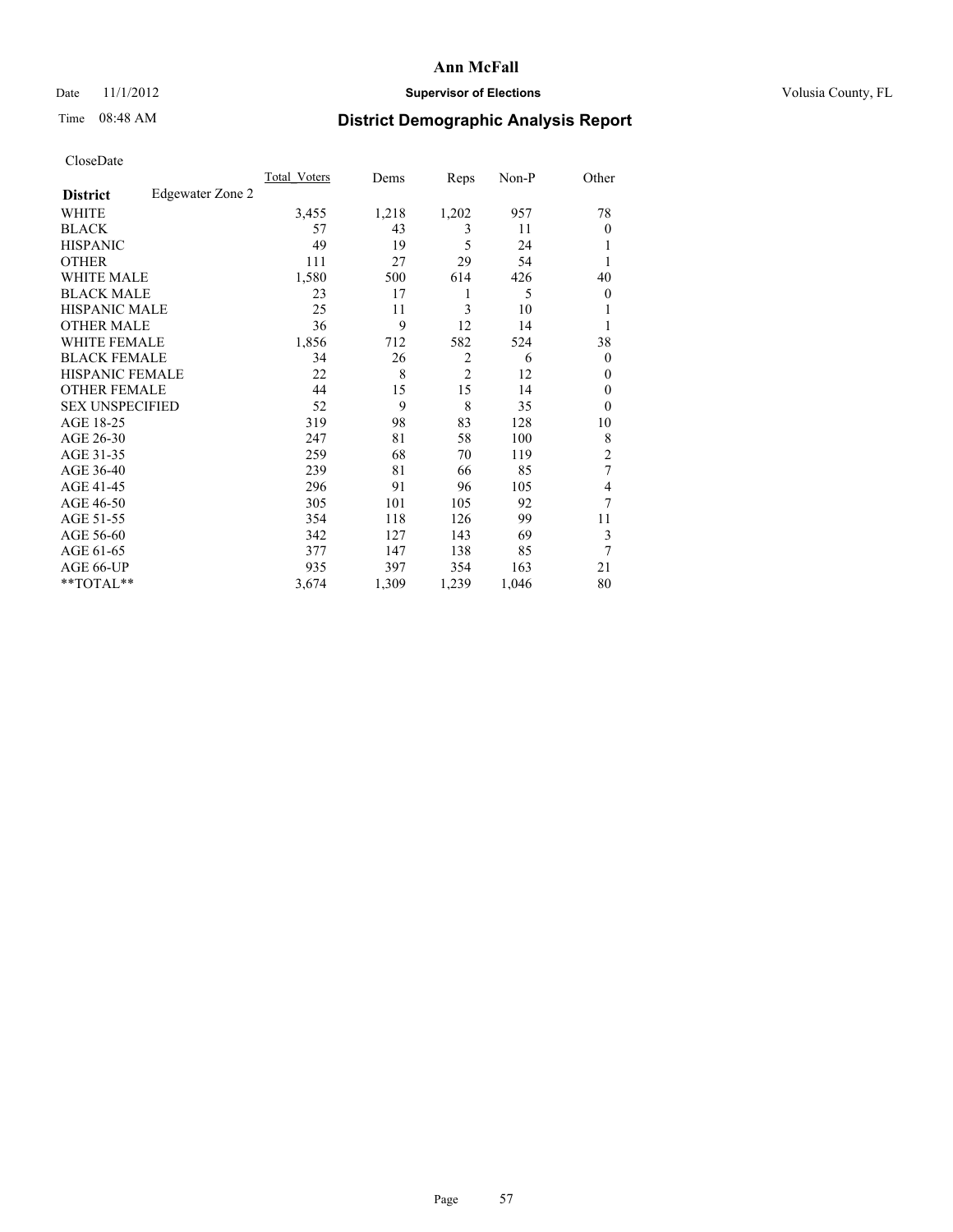# Date 11/1/2012 **Supervisor of Elections Supervisor of Elections** Volusia County, FL

# Time 08:48 AM **District Demographic Analysis Report**

|                        |                  | <b>Total Voters</b> | Dems  | Reps           | Non-P | Other            |
|------------------------|------------------|---------------------|-------|----------------|-------|------------------|
| <b>District</b>        | Edgewater Zone 3 |                     |       |                |       |                  |
| WHITE                  |                  | 3,187               | 1,174 | 1,060          | 865   | 88               |
| <b>BLACK</b>           |                  | 86                  | 67    | 2              | 17    | $\theta$         |
| <b>HISPANIC</b>        |                  | 44                  | 17    | 9              | 17    | 1                |
| <b>OTHER</b>           |                  | 136                 | 38    | 29             | 66    | 3                |
| WHITE MALE             |                  | 1,427               | 451   | 503            | 420   | 53               |
| <b>BLACK MALE</b>      |                  | 38                  | 27    | 2              | 9     | $\boldsymbol{0}$ |
| <b>HISPANIC MALE</b>   |                  | 18                  | 6     | $\overline{2}$ | 9     | 1                |
| <b>OTHER MALE</b>      |                  | 49                  | 15    | 15             | 18    | 1                |
| <b>WHITE FEMALE</b>    |                  | 1,744               | 718   | 552            | 439   | 35               |
| <b>BLACK FEMALE</b>    |                  | 47                  | 40    | $\theta$       | 7     | $\overline{0}$   |
| <b>HISPANIC FEMALE</b> |                  | 25                  | 10    | 7              | 8     | $\theta$         |
| <b>OTHER FEMALE</b>    |                  | 52                  | 16    | 13             | 21    | $\overline{c}$   |
| <b>SEX UNSPECIFIED</b> |                  | 53                  | 13    | 6              | 34    | $\mathbf{0}$     |
| AGE 18-25              |                  | 325                 | 104   | 70             | 148   | 3                |
| AGE 26-30              |                  | 211                 | 62    | 61             | 87    | 1                |
| AGE 31-35              |                  | 213                 | 49    | 64             | 93    | 7                |
| AGE 36-40              |                  | 232                 | 71    | 66             | 84    | 11               |
| AGE 41-45              |                  | 260                 | 92    | 86             | 72    | 10               |
| AGE 46-50              |                  | 286                 | 94    | 105            | 80    | 7                |
| AGE 51-55              |                  | 304                 | 119   | 95             | 85    | 5                |
| AGE 56-60              |                  | 339                 | 143   | 114            | 76    | 6                |
| AGE 61-65              |                  | 329                 | 135   | 115            | 68    | 11               |
| AGE 66-UP              |                  | 956                 | 428   | 324            | 173   | 31               |
| **TOTAL**              |                  | 3,455               | 1,297 | 1,100          | 966   | 92               |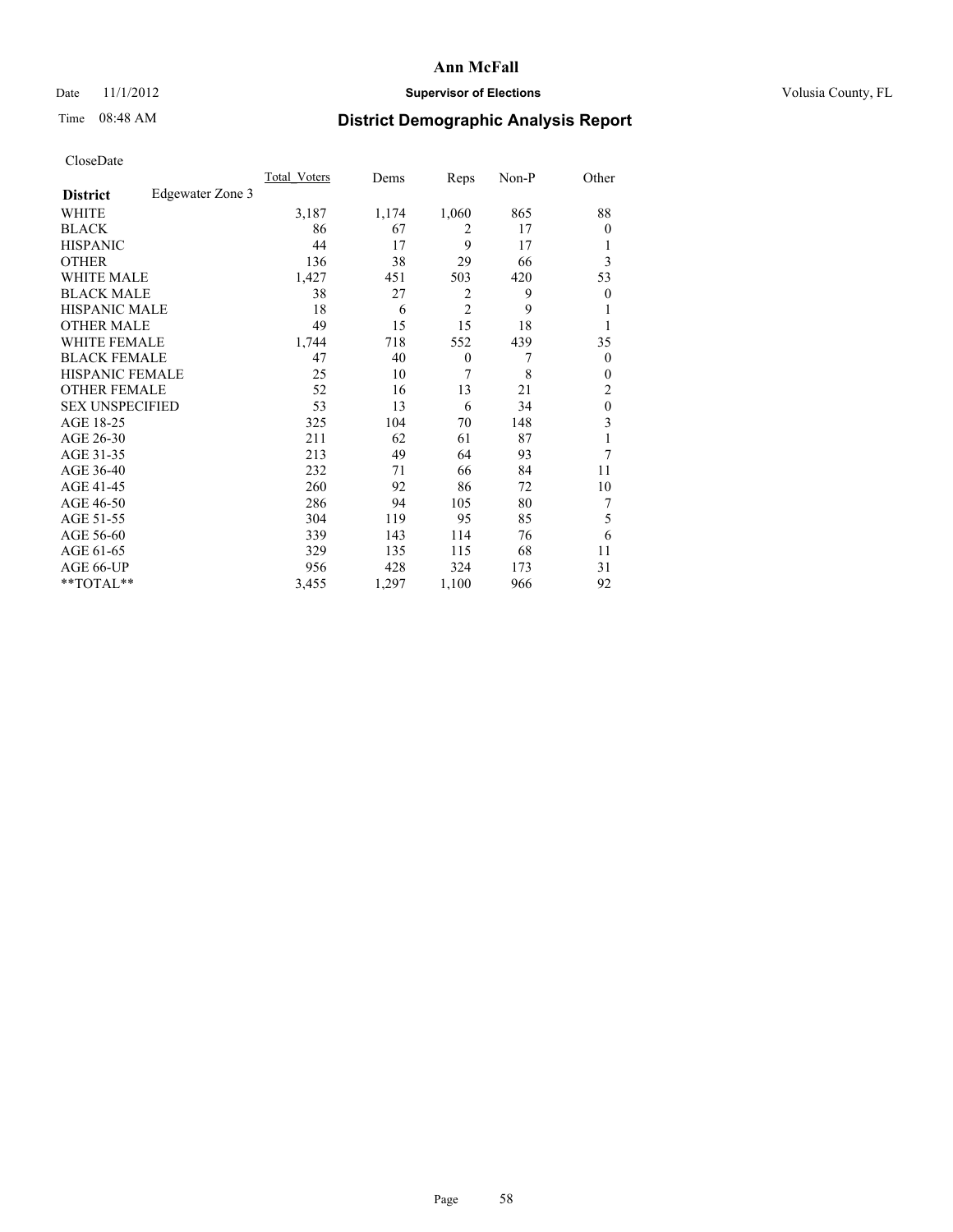# Date 11/1/2012 **Supervisor of Elections Supervisor of Elections** Volusia County, FL

# Time 08:48 AM **District Demographic Analysis Report**

|                        |                  | <b>Total Voters</b> | Dems  | Reps                    | Non-P | Other            |
|------------------------|------------------|---------------------|-------|-------------------------|-------|------------------|
| <b>District</b>        | Edgewater Zone 4 |                     |       |                         |       |                  |
| WHITE                  |                  | 3,369               | 1,200 | 1,181                   | 890   | 98               |
| <b>BLACK</b>           |                  | 80                  | 63    | 5                       | 11    | 1                |
| <b>HISPANIC</b>        |                  | 49                  | 25    | 14                      | 8     | 2                |
| <b>OTHER</b>           |                  | 91                  | 29    | 15                      | 47    | $\theta$         |
| WHITE MALE             |                  | 1,546               | 484   | 594                     | 426   | 42               |
| <b>BLACK MALE</b>      |                  | 33                  | 26    | 2                       | 5     | $\boldsymbol{0}$ |
| <b>HISPANIC MALE</b>   |                  | 19                  | 10    | $\overline{\mathbf{3}}$ | 5     | 1                |
| <b>OTHER MALE</b>      |                  | 31                  | 11    | 8                       | 12    | $\theta$         |
| WHITE FEMALE           |                  | 1,798               | 709   | 578                     | 455   | 56               |
| <b>BLACK FEMALE</b>    |                  | 46                  | 36    | 3                       | 6     | 1                |
| <b>HISPANIC FEMALE</b> |                  | 30                  | 15    | 11                      | 3     | 1                |
| <b>OTHER FEMALE</b>    |                  | 30                  | 12    | 5                       | 13    | $\theta$         |
| <b>SEX UNSPECIFIED</b> |                  | 56                  | 14    | 11                      | 31    | $\mathbf{0}$     |
| AGE 18-25              |                  | 259                 | 80    | 67                      | 110   | $\overline{c}$   |
| AGE 26-30              |                  | 213                 | 63    | 52                      | 90    | $\,8\,$          |
| AGE 31-35              |                  | 221                 | 70    | 57                      | 86    | 8                |
| AGE 36-40              |                  | 237                 | 86    | 64                      | 81    | 6                |
| AGE 41-45              |                  | 245                 | 101   | 77                      | 66    |                  |
| AGE 46-50              |                  | 298                 | 100   | 98                      | 93    | 7                |
| AGE 51-55              |                  | 314                 | 106   | 132                     | 70    | 6                |
| AGE 56-60              |                  | 347                 | 148   | 110                     | 81    | 8                |
| AGE 61-65              |                  | 302                 | 120   | 103                     | 69    | 10               |
| AGE 66-UP              |                  | 1,155               | 445   | 455                     | 210   | 45               |
| **TOTAL**              |                  | 3,591               | 1,319 | 1,215                   | 956   | 101              |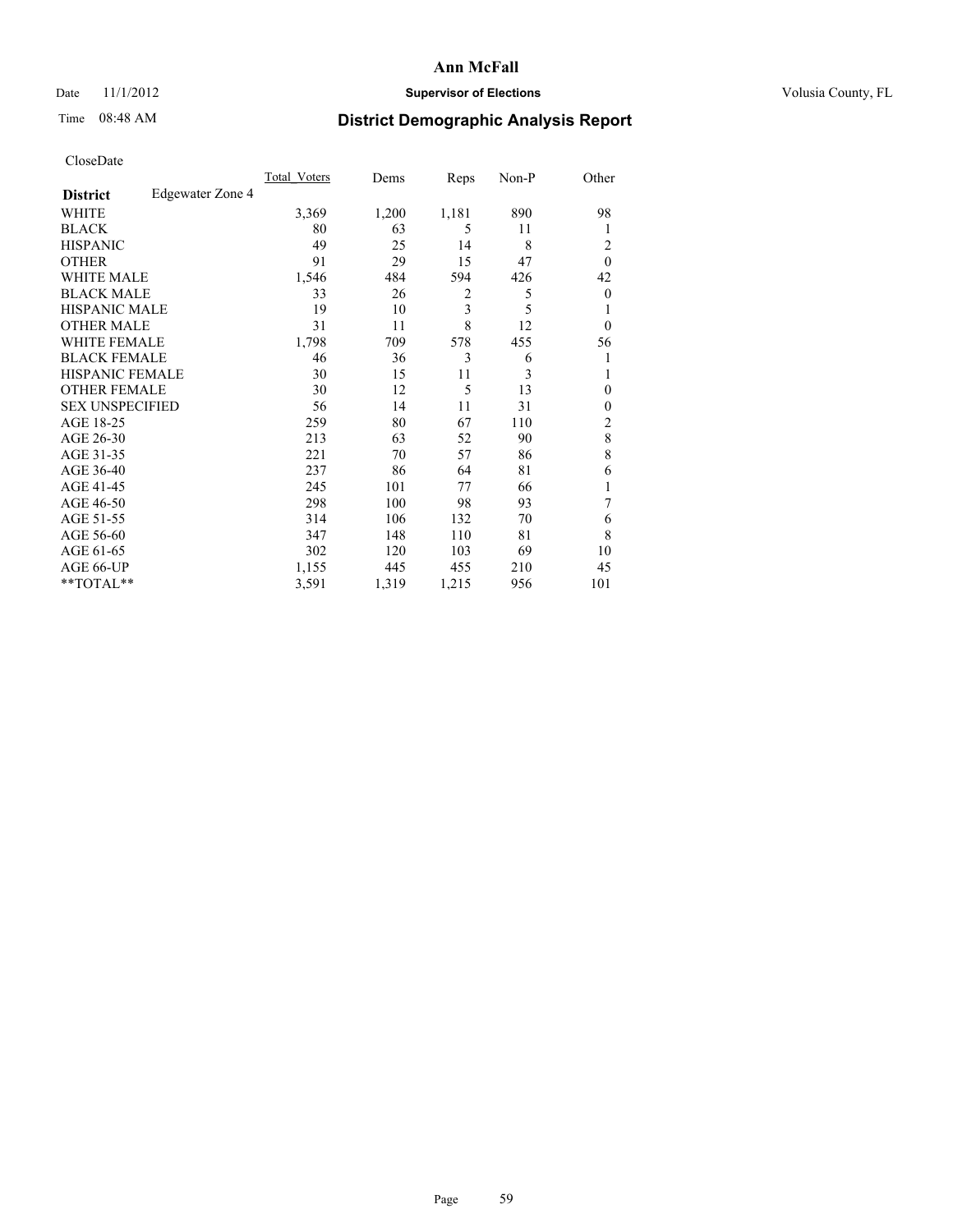# Date 11/1/2012 **Supervisor of Elections Supervisor of Elections** Volusia County, FL

# Time 08:48 AM **District Demographic Analysis Report**

|                        |                   | <b>Total Voters</b> | Dems | Reps           | Non-P | Other          |
|------------------------|-------------------|---------------------|------|----------------|-------|----------------|
| <b>District</b>        | Holly Hill Zone 1 |                     |      |                |       |                |
| WHITE                  |                   | 1,277               | 523  | 350            | 353   | 51             |
| <b>BLACK</b>           |                   | 140                 | 114  | 5              | 20    | 1              |
| <b>HISPANIC</b>        |                   | 54                  | 26   | 8              | 20    | $\overline{0}$ |
| <b>OTHER</b>           |                   | 78                  | 30   | 18             | 27    | 3              |
| WHITE MALE             |                   | 622                 | 228  | 191            | 183   | 20             |
| <b>BLACK MALE</b>      |                   | 62                  | 49   | $\overline{2}$ | 10    | 1              |
| <b>HISPANIC MALE</b>   |                   | 30                  | 10   | 5              | 15    | $\mathbf{0}$   |
| <b>OTHER MALE</b>      |                   | 24                  | 6    | 7              | 9     | $\overline{2}$ |
| WHITE FEMALE           |                   | 641                 | 292  | 156            | 162   | 31             |
| <b>BLACK FEMALE</b>    |                   | 75                  | 63   | 3              | 9     | $\overline{0}$ |
| <b>HISPANIC FEMALE</b> |                   | 24                  | 16   | 3              | 5     | $\theta$       |
| <b>OTHER FEMALE</b>    |                   | 37                  | 18   | 10             | 9     | $\theta$       |
| <b>SEX UNSPECIFIED</b> |                   | 34                  | 11   | $\overline{4}$ | 18    |                |
| AGE 18-25              |                   | 154                 | 72   | 24             | 57    |                |
| AGE 26-30              |                   | 118                 | 55   | 19             | 38    | 6              |
| AGE 31-35              |                   | 104                 | 46   | 21             | 35    | $\overline{c}$ |
| AGE 36-40              |                   | 87                  | 33   | 24             | 27    | 3              |
| AGE 41-45              |                   | 114                 | 43   | 35             | 34    | $\overline{c}$ |
| AGE 46-50              |                   | 175                 | 69   | 45             | 52    | 9              |
| AGE 51-55              |                   | 170                 | 66   | 44             | 49    | 11             |
| AGE 56-60              |                   | 177                 | 82   | 34             | 55    | 6              |
| AGE 61-65              |                   | 155                 | 71   | 46             | 32    | 6              |
| AGE 66-UP              |                   | 296                 | 156  | 89             | 42    | 9              |
| **TOTAL**              |                   | 1,550               | 693  | 381            | 421   | 55             |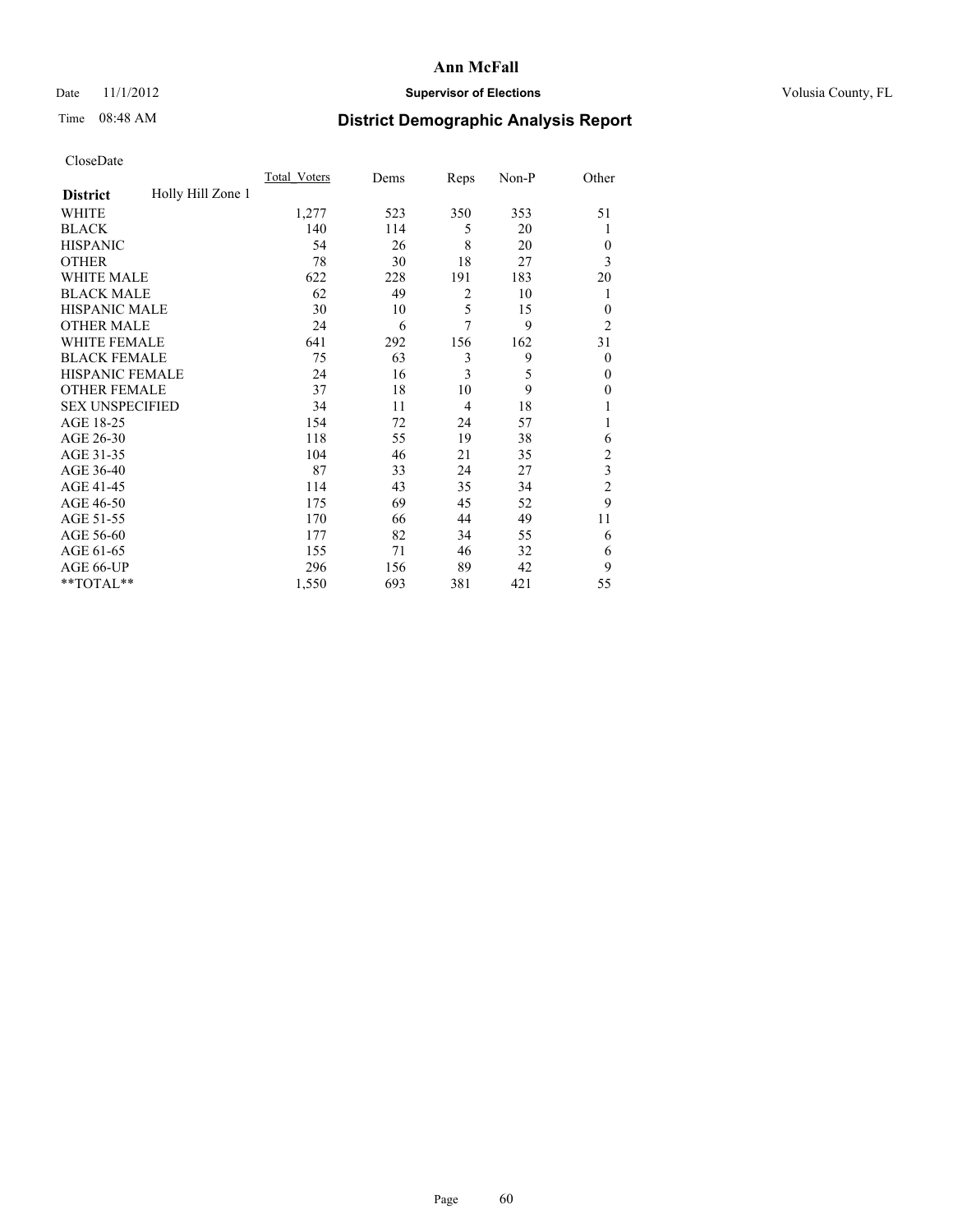# Date 11/1/2012 **Supervisor of Elections Supervisor of Elections** Volusia County, FL

# Time 08:48 AM **District Demographic Analysis Report**

|                        |                   | <b>Total Voters</b> | Dems | Reps | Non-P | Other                   |
|------------------------|-------------------|---------------------|------|------|-------|-------------------------|
| <b>District</b>        | Holly Hill Zone 2 |                     |      |      |       |                         |
| WHITE                  |                   | 1,452               | 644  | 395  | 356   | 57                      |
| <b>BLACK</b>           |                   | 242                 | 190  | 11   | 38    | 3                       |
| <b>HISPANIC</b>        |                   | 41                  | 23   | 8    | 10    | $\mathbf{0}$            |
| <b>OTHER</b>           |                   | 88                  | 31   | 13   | 42    | $\overline{2}$          |
| WHITE MALE             |                   | 682                 | 277  | 200  | 178   | 27                      |
| <b>BLACK MALE</b>      |                   | 97                  | 70   | 5    | 21    | 1                       |
| <b>HISPANIC MALE</b>   |                   | 16                  | 6    | 7    | 3     | $\mathbf{0}$            |
| <b>OTHER MALE</b>      |                   | 25                  | 8    | 4    | 11    | $\overline{2}$          |
| WHITE FEMALE           |                   | 759                 | 364  | 192  | 175   | 28                      |
| <b>BLACK FEMALE</b>    |                   | 144                 | 119  | 6    | 17    | $\overline{c}$          |
| <b>HISPANIC FEMALE</b> |                   | 25                  | 17   | 1    | 7     | $\mathbf{0}$            |
| <b>OTHER FEMALE</b>    |                   | 35                  | 12   | 8    | 15    | $\theta$                |
| <b>SEX UNSPECIFIED</b> |                   | 40                  | 15   | 4    | 19    | $\overline{\mathbf{c}}$ |
| AGE 18-25              |                   | 189                 | 79   | 34   | 71    | 5                       |
| AGE 26-30              |                   | 134                 | 59   | 29   | 40    | 6                       |
| AGE 31-35              |                   | 127                 | 69   | 19   | 34    | 5                       |
| AGE 36-40              |                   | 129                 | 58   | 22   | 49    | $\mathbf{0}$            |
| AGE 41-45              |                   | 176                 | 79   | 40   | 49    | 8                       |
| AGE 46-50              |                   | 207                 | 95   | 58   | 44    | 10                      |
| AGE 51-55              |                   | 215                 | 108  | 50   | 47    | 10                      |
| AGE 56-60              |                   | 169                 | 87   | 43   | 36    | 3                       |
| AGE 61-65              |                   | 165                 | 79   | 39   | 38    | 9                       |
| AGE 66-UP              |                   | 317                 | 178  | 93   | 40    | 6                       |
| **TOTAL**              |                   | 1,828               | 891  | 427  | 448   | 62                      |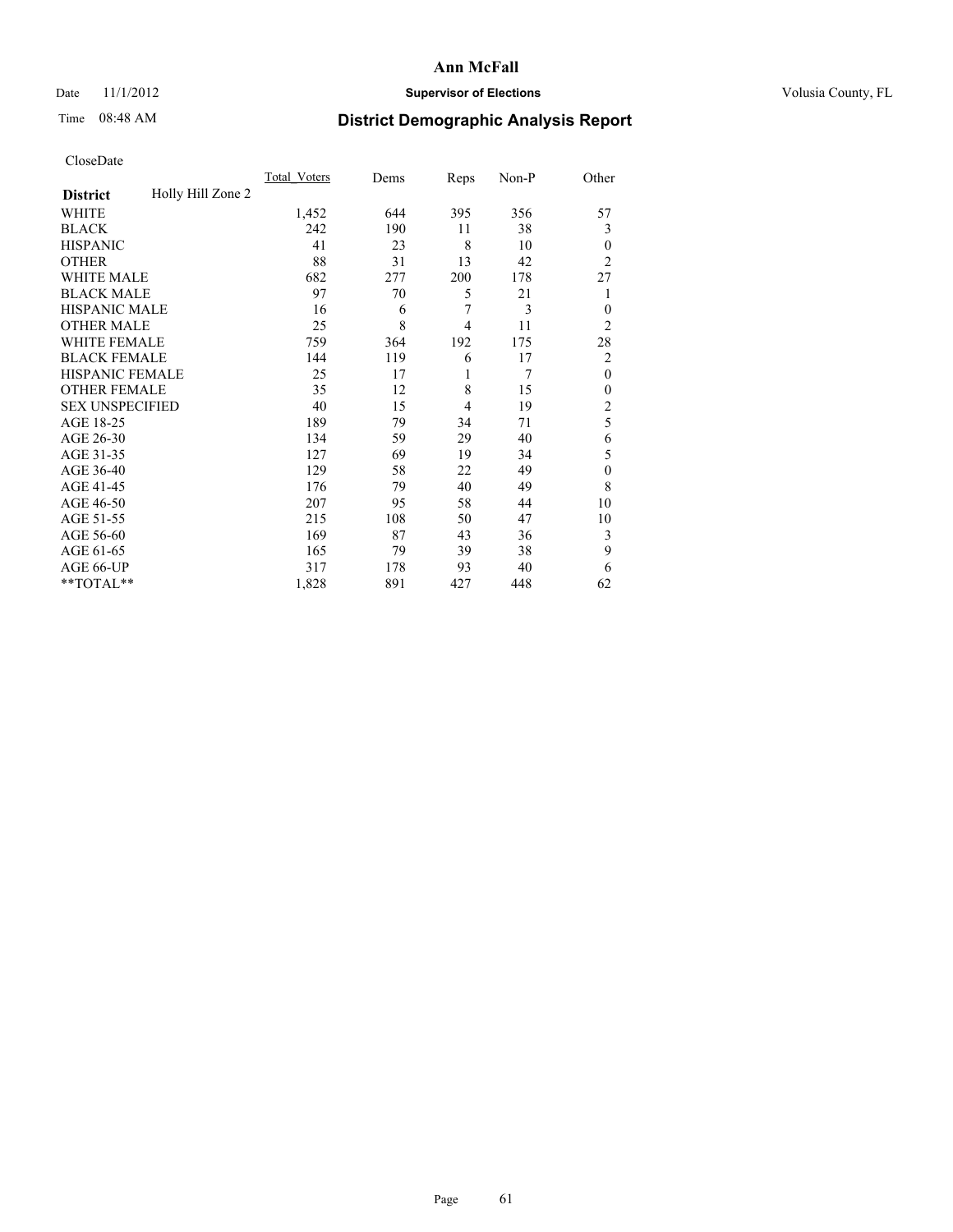# Date 11/1/2012 **Supervisor of Elections Supervisor of Elections** Volusia County, FL

# Time 08:48 AM **District Demographic Analysis Report**

|                        |                   | <b>Total Voters</b> | Dems           | Reps                    | Non-P          | Other          |
|------------------------|-------------------|---------------------|----------------|-------------------------|----------------|----------------|
| <b>District</b>        | Holly Hill Zone 3 |                     |                |                         |                |                |
| <b>WHITE</b>           |                   | 1,565               | 604            | 530                     | 370            | 61             |
| <b>BLACK</b>           |                   | 148                 | 131            | 5                       | 11             | 1              |
| <b>HISPANIC</b>        |                   | 19                  | $\overline{4}$ | 6                       | 9              | $\theta$       |
| <b>OTHER</b>           |                   | 88                  | 31             | 12                      | 44             |                |
| WHITE MALE             |                   | 664                 | 223            | 239                     | 175            | 27             |
| <b>BLACK MALE</b>      |                   | 61                  | 50             | 4                       | 6              | 1              |
| <b>HISPANIC MALE</b>   |                   | 10                  | $\overline{2}$ | $\overline{\mathbf{3}}$ | 5              | $\mathbf{0}$   |
| <b>OTHER MALE</b>      |                   | 25                  | 13             | $\overline{2}$          | 9              | 1              |
| WHITE FEMALE           |                   | 890                 | 377            | 287                     | 192            | 34             |
| <b>BLACK FEMALE</b>    |                   | 86                  | 80             | 1                       | 5              | $\theta$       |
| <b>HISPANIC FEMALE</b> |                   | 9                   | $\overline{2}$ | 3                       | $\overline{4}$ | $\theta$       |
| <b>OTHER FEMALE</b>    |                   | 40                  | 13             | 9                       | 18             | $\theta$       |
| <b>SEX UNSPECIFIED</b> |                   | 35                  | 10             | 5                       | 20             | $\theta$       |
| AGE 18-25              |                   | 101                 | 47             | 21                      | 31             | $\overline{c}$ |
| AGE 26-30              |                   | 94                  | 32             | 19                      | 39             | 4              |
| AGE 31-35              |                   | 90                  | 30             | 22                      | 35             | 3              |
| AGE 36-40              |                   | 76                  | 35             | 16                      | 24             | 1              |
| AGE 41-45              |                   | 108                 | 37             | 27                      | 39             | 5              |
| AGE 46-50              |                   | 128                 | 43             | 37                      | 43             | 5              |
| AGE 51-55              |                   | 141                 | 56             | 45                      | 33             | 7              |
| AGE 56-60              |                   | 166                 | 72             | 52                      | 36             | 6              |
| AGE 61-65              |                   | 179                 | 78             | 46                      | 50             | 5              |
| AGE 66-UP              |                   | 739                 | 341            | 268                     | 105            | 25             |
| **TOTAL**              |                   | 1,822               | 771            | 553                     | 435            | 63             |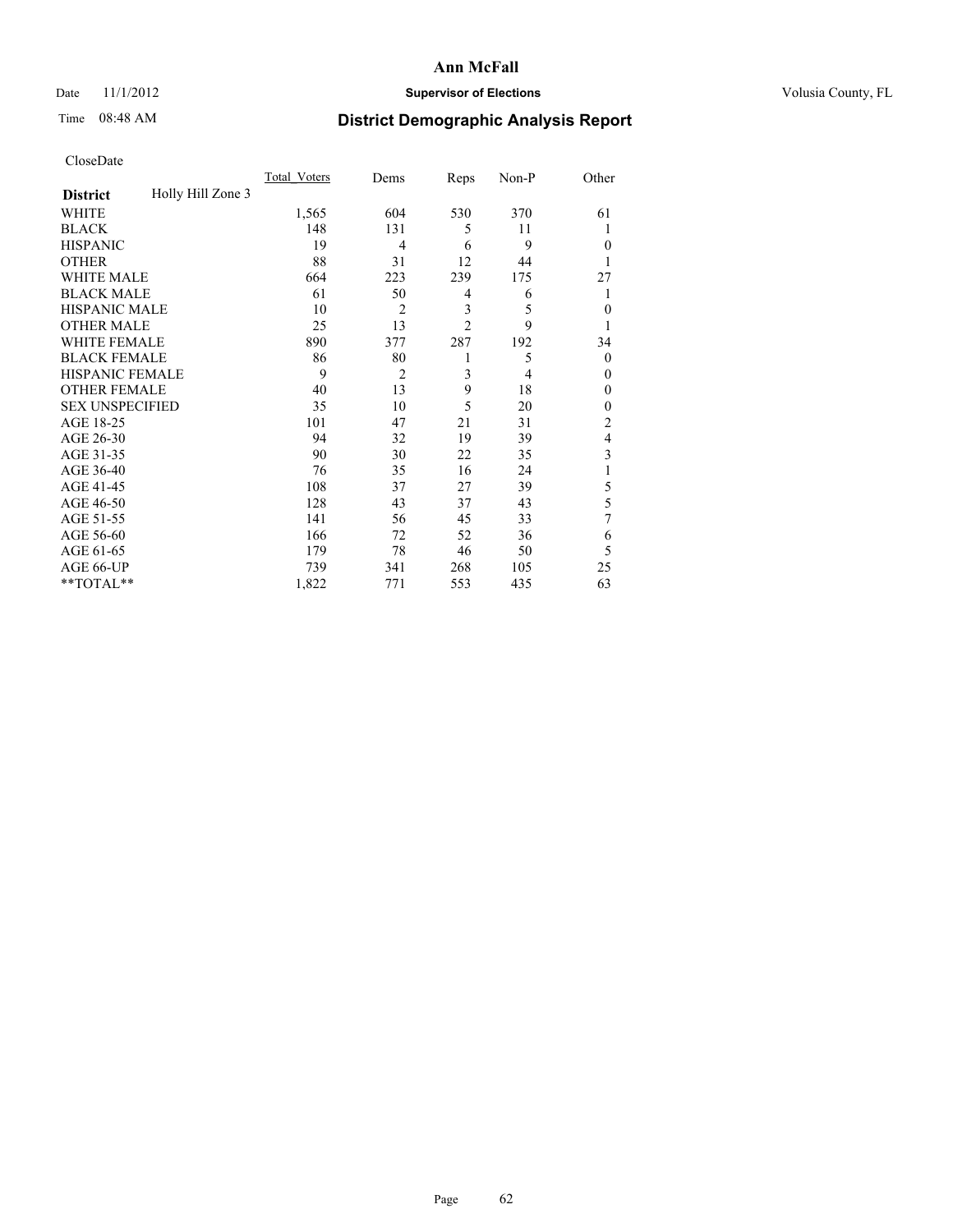# Date 11/1/2012 **Supervisor of Elections Supervisor of Elections** Volusia County, FL

# Time 08:48 AM **District Demographic Analysis Report**

|                        |                   | <b>Total Voters</b> | Dems | Reps           | Non-P | Other          |
|------------------------|-------------------|---------------------|------|----------------|-------|----------------|
| <b>District</b>        | Holly Hill Zone 4 |                     |      |                |       |                |
| WHITE                  |                   | 1,394               | 524  | 467            | 354   | 49             |
| <b>BLACK</b>           |                   | 289                 | 234  | 7              | 45    | 3              |
| <b>HISPANIC</b>        |                   | 52                  | 28   | 3              | 21    | $\overline{0}$ |
| <b>OTHER</b>           |                   | 86                  | 27   | 12             | 44    | 3              |
| WHITE MALE             |                   | 617                 | 196  | 217            | 174   | 30             |
| <b>BLACK MALE</b>      |                   | 70                  | 47   | 3              | 18    | $\overline{2}$ |
| <b>HISPANIC MALE</b>   |                   | 20                  | 11   | 1              | 8     | $\mathbf{0}$   |
| <b>OTHER MALE</b>      |                   | 23                  | 8    | 6              | 8     | 1              |
| WHITE FEMALE           |                   | 765                 | 324  | 246            | 176   | 19             |
| <b>BLACK FEMALE</b>    |                   | 215                 | 183  | 4              | 27    | 1              |
| <b>HISPANIC FEMALE</b> |                   | 32                  | 17   | $\overline{2}$ | 13    | $\Omega$       |
| <b>OTHER FEMALE</b>    |                   | 30                  | 16   | $\overline{c}$ | 11    |                |
| <b>SEX UNSPECIFIED</b> |                   | 49                  | 11   | 8              | 29    |                |
| AGE 18-25              |                   | 257                 | 121  | 42             | 91    | 3              |
| AGE 26-30              |                   | 138                 | 53   | 27             | 54    | 4              |
| AGE 31-35              |                   | 145                 | 66   | 33             | 45    |                |
| AGE 36-40              |                   | 100                 | 46   | 22             | 28    | 4              |
| AGE 41-45              |                   | 134                 | 59   | 24             | 44    | 7              |
| AGE 46-50              |                   | 161                 | 55   | 48             | 50    | 8              |
| AGE 51-55              |                   | 190                 | 70   | 72             | 40    | 8              |
| AGE 56-60              |                   | 162                 | 73   | 42             | 42    | 5              |
| AGE 61-65              |                   | 123                 | 61   | 37             | 22    | 3              |
| AGE 66-UP              |                   | 419                 | 215  | 143            | 49    | 12             |
| **TOTAL**              |                   | 1,829               | 819  | 490            | 465   | 55             |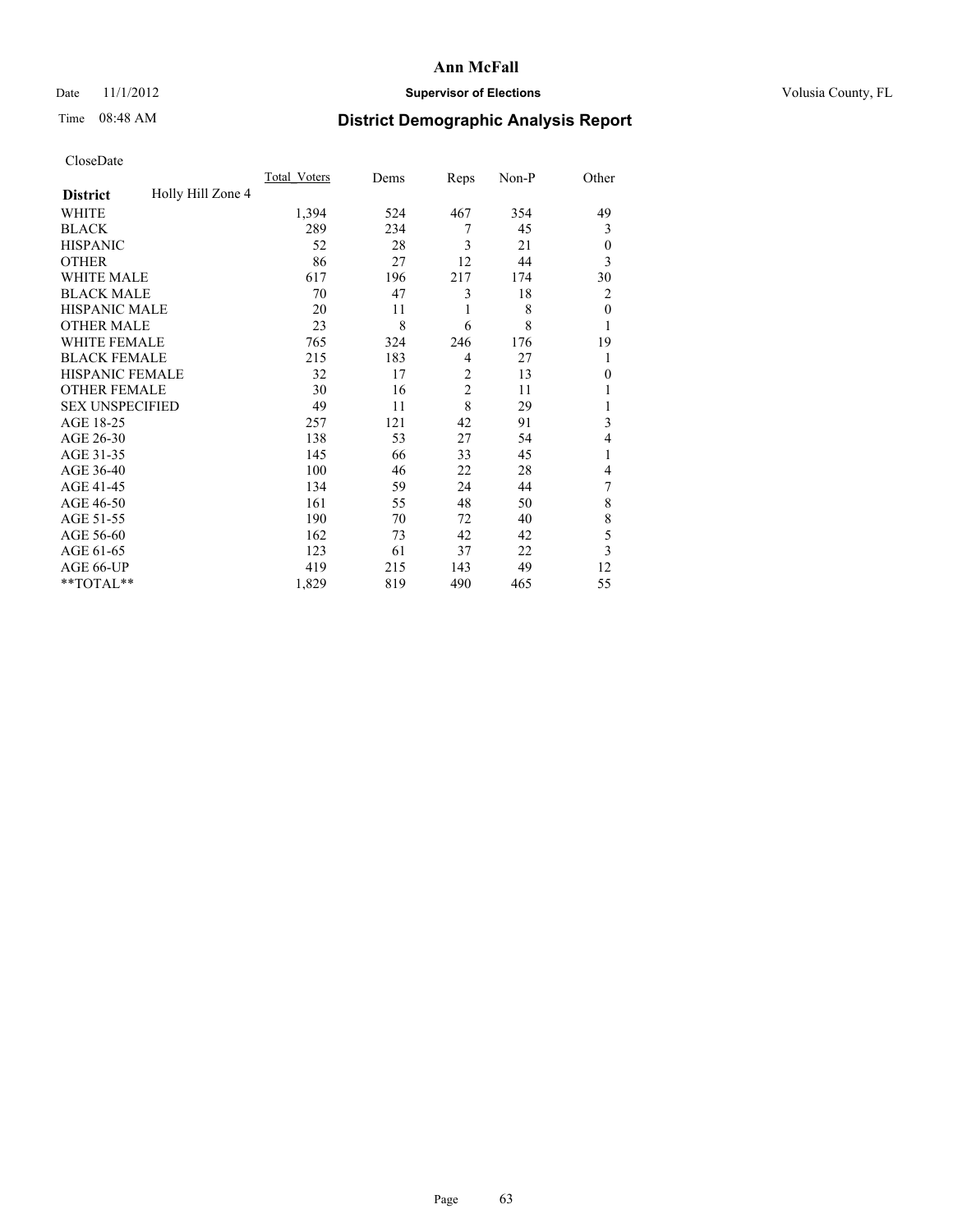# Date 11/1/2012 **Supervisor of Elections Supervisor of Elections** Volusia County, FL

# Time 08:48 AM **District Demographic Analysis Report**

|                        |            | <b>Total Voters</b> | Dems           | Reps           | Non-P | Other          |
|------------------------|------------|---------------------|----------------|----------------|-------|----------------|
| <b>District</b>        | Lake Helen |                     |                |                |       |                |
| <b>WHITE</b>           |            | 1,650               | 613            | 609            | 367   | 61             |
| <b>BLACK</b>           |            | 188                 | 168            | 4              | 13    | 3              |
| <b>HISPANIC</b>        |            | 42                  | 12             | 19             | 9     | $\overline{c}$ |
| <b>OTHER</b>           |            | 59                  | 19             | 15             | 23    | $\overline{2}$ |
| WHITE MALE             |            | 754                 | 250            | 300            | 173   | 31             |
| <b>BLACK MALE</b>      |            | 83                  | 75             | 2              | 5     | 1              |
| <b>HISPANIC MALE</b>   |            | 15                  | $\overline{4}$ | 6              | 5     | $\mathbf{0}$   |
| <b>OTHER MALE</b>      |            | 19                  | 9              | 1              | 8     | 1              |
| <b>WHITE FEMALE</b>    |            | 884                 | 360            | 304            | 190   | 30             |
| <b>BLACK FEMALE</b>    |            | 103                 | 91             | $\overline{2}$ | 8     | $\overline{c}$ |
| <b>HISPANIC FEMALE</b> |            | 26                  | 8              | 12             | 4     | $\overline{2}$ |
| <b>OTHER FEMALE</b>    |            | 21                  | 9              | $\overline{4}$ | 7     | 1              |
| <b>SEX UNSPECIFIED</b> |            | 34                  | 6              | 16             | 12    | $\mathbf{0}$   |
| AGE 18-25              |            | 190                 | 69             | 54             | 59    | 8              |
| AGE 26-30              |            | 127                 | 44             | 35             | 45    | 3              |
| AGE 31-35              |            | 112                 | 45             | 30             | 33    | 4              |
| AGE 36-40              |            | 121                 | 34             | 34             | 40    | 13             |
| AGE 41-45              |            | 143                 | 53             | 49             | 32    | 9              |
| AGE 46-50              |            | 167                 | 57             | 67             | 37    | 6              |
| AGE 51-55              |            | 217                 | 92             | 85             | 36    | 4              |
| AGE 56-60              |            | 200                 | 84             | 72             | 37    | 7              |
| AGE 61-65              |            | 186                 | 94             | 58             | 30    | 4              |
| AGE 66-UP              |            | 476                 | 240            | 163            | 63    | 10             |
| **TOTAL**              |            | 1,939               | 812            | 647            | 412   | 68             |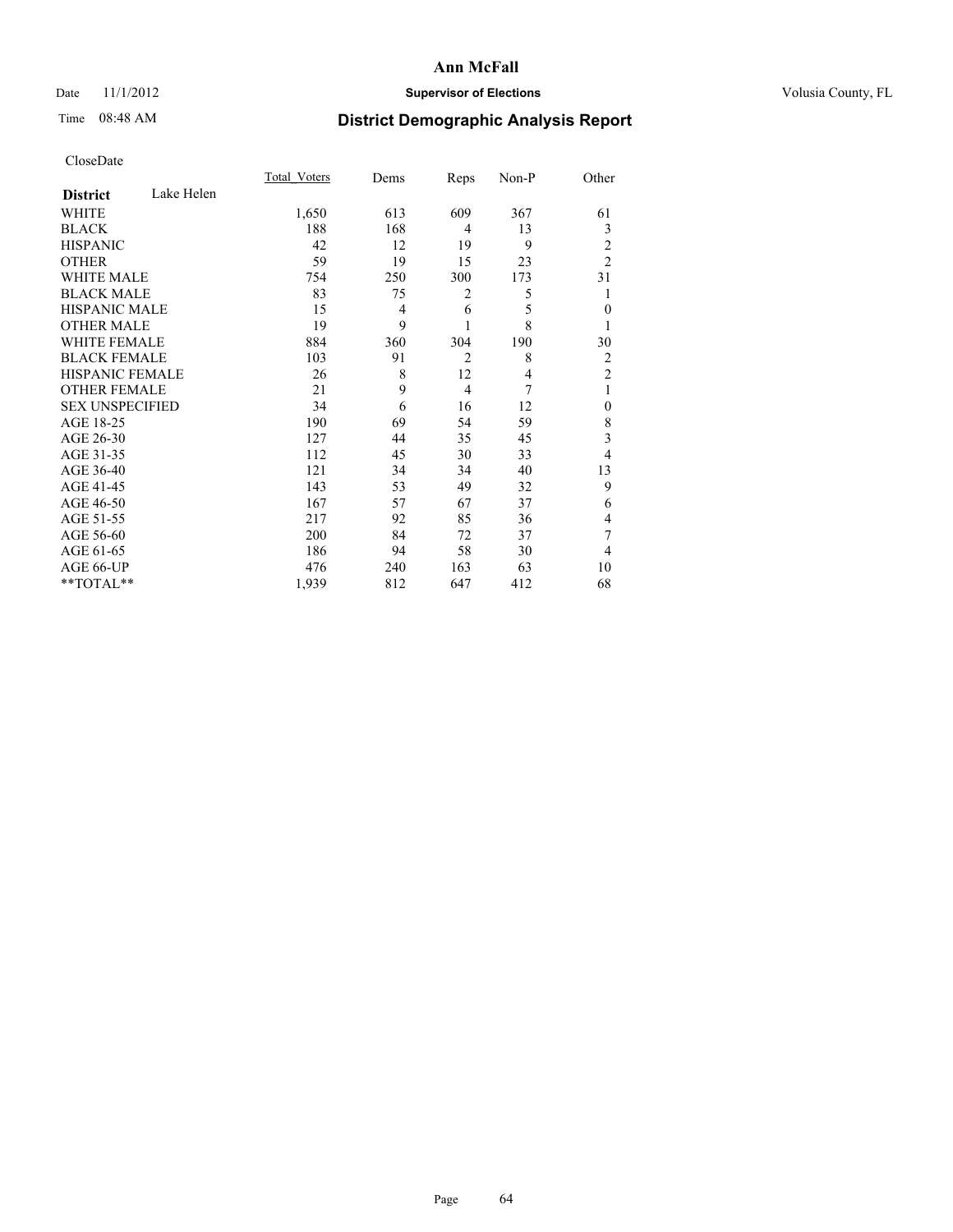# Date 11/1/2012 **Supervisor of Elections Supervisor of Elections** Volusia County, FL

# Time 08:48 AM **District Demographic Analysis Report**

|                        |                      | <b>Total Voters</b> | Dems           | Reps           | Non-P | Other            |
|------------------------|----------------------|---------------------|----------------|----------------|-------|------------------|
| <b>District</b>        | New Smyrna Bch Zne 1 |                     |                |                |       |                  |
| WHITE                  |                      | 4,563               | 1,508          | 1,983          | 973   | 99               |
| <b>BLACK</b>           |                      | 12                  | 6              | $\overline{2}$ | 4     | $\Omega$         |
| <b>HISPANIC</b>        |                      | 66                  | 25             | 18             | 21    | 2                |
| <b>OTHER</b>           |                      | 141                 | 34             | 39             | 62    | 6                |
| WHITE MALE             |                      | 2,147               | 588            | 986            | 517   | 56               |
| <b>BLACK MALE</b>      |                      | 6                   | 2              | 1              | 3     | $\boldsymbol{0}$ |
| <b>HISPANIC MALE</b>   |                      | 30                  | 8              | 7              | 15    | $\theta$         |
| <b>OTHER MALE</b>      |                      | 45                  | 9              | 16             | 18    | $\overline{2}$   |
| <b>WHITE FEMALE</b>    |                      | 2,380               | 906            | 985            | 447   | 42               |
| <b>BLACK FEMALE</b>    |                      | 6                   | $\overline{4}$ | 1              | 1     | $\overline{0}$   |
| <b>HISPANIC FEMALE</b> |                      | 36                  | 17             | 11             | 6     | $\overline{c}$   |
| <b>OTHER FEMALE</b>    |                      | 54                  | 16             | 17             | 17    | 4                |
| <b>SEX UNSPECIFIED</b> |                      | 78                  | 23             | 18             | 36    | 1                |
| AGE 18-25              |                      | 279                 | 79             | 75             | 121   | 4                |
| AGE 26-30              |                      | 203                 | 74             | 50             | 73    | 6                |
| AGE 31-35              |                      | 199                 | 53             | 64             | 71    | 11               |
| AGE 36-40              |                      | 174                 | 54             | 54             | 58    | 8                |
| AGE 41-45              |                      | 258                 | 77             | 111            | 65    | 5                |
| AGE 46-50              |                      | 320                 | 82             | 149            | 83    | 6                |
| AGE 51-55              |                      | 468                 | 157            | 198            | 101   | 12               |
| AGE 56-60              |                      | 478                 | 169            | 208            | 92    | 9                |
| AGE 61-65              |                      | 593                 | 200            | 249            | 132   | 12               |
| AGE 66-UP              |                      | 1,812               | 628            | 884            | 266   | 34               |
| **TOTAL**              |                      | 4,785               | 1,573          | 2,043          | 1,062 | 107              |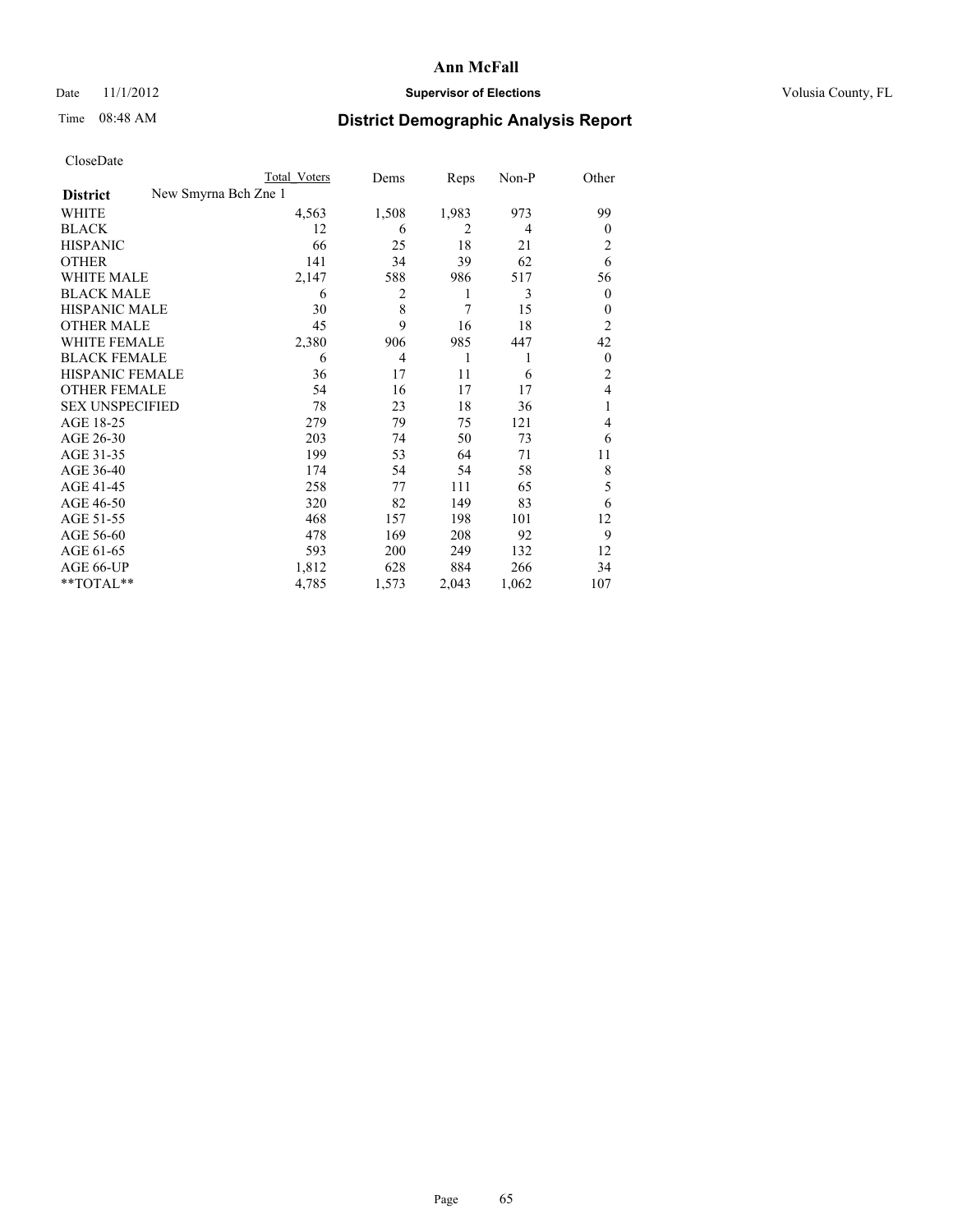# Date 11/1/2012 **Supervisor of Elections Supervisor of Elections** Volusia County, FL

# Time 08:48 AM **District Demographic Analysis Report**

|                                         | <b>Total Voters</b> | Dems  | Reps     | Non-P | Other          |
|-----------------------------------------|---------------------|-------|----------|-------|----------------|
| New Smyrna Bch Zne 2<br><b>District</b> |                     |       |          |       |                |
| WHITE                                   | 3,982               | 1,404 | 1,450    | 1,003 | 125            |
| <b>BLACK</b>                            | 58                  | 42    | 1        | 15    | $\Omega$       |
| <b>HISPANIC</b>                         | 53                  | 17    | 15       | 20    |                |
| <b>OTHER</b>                            | 135                 | 38    | 31       | 63    | 3              |
| WHITE MALE                              | 1,818               | 544   | 690      | 517   | 67             |
| <b>BLACK MALE</b>                       | 16                  | 11    | $\theta$ | 5     | $\overline{0}$ |
| <b>HISPANIC MALE</b>                    | 26                  | 5     | 9        | 12    | $\overline{0}$ |
| <b>OTHER MALE</b>                       | 37                  | 12    | 10       | 14    | 1              |
| WHITE FEMALE                            | 2,131               | 847   | 745      | 481   | 58             |
| <b>BLACK FEMALE</b>                     | 42                  | 31    | 1        | 10    | $\overline{0}$ |
| <b>HISPANIC FEMALE</b>                  | 26                  | 12    | 6        | 7     |                |
| <b>OTHER FEMALE</b>                     | 56                  | 22    | 15       | 18    |                |
| <b>SEX UNSPECIFIED</b>                  | 76                  | 17    | 21       | 37    |                |
| AGE 18-25                               | 285                 | 87    | 66       | 124   | 8              |
| AGE 26-30                               | 255                 | 78    | 61       | 101   | 15             |
| AGE 31-35                               | 231                 | 71    | 51       | 100   | 9              |
| AGE 36-40                               | 208                 | 61    | 52       | 87    | 8              |
| AGE 41-45                               | 215                 | 67    | 78       | 66    | 4              |
| AGE 46-50                               | 263                 | 86    | 108      | 61    | 8              |
| AGE 51-55                               | 419                 | 128   | 173      | 101   | 17             |
| AGE 56-60                               | 439                 | 171   | 148      | 109   | 11             |
| AGE 61-65                               | 455                 | 174   | 169      | 104   | 8              |
| AGE 66-UP                               | 1,461               | 579   | 592      | 249   | 41             |
| $**TOTAL**$                             | 4,231               | 1,502 | 1,498    | 1,102 | 129            |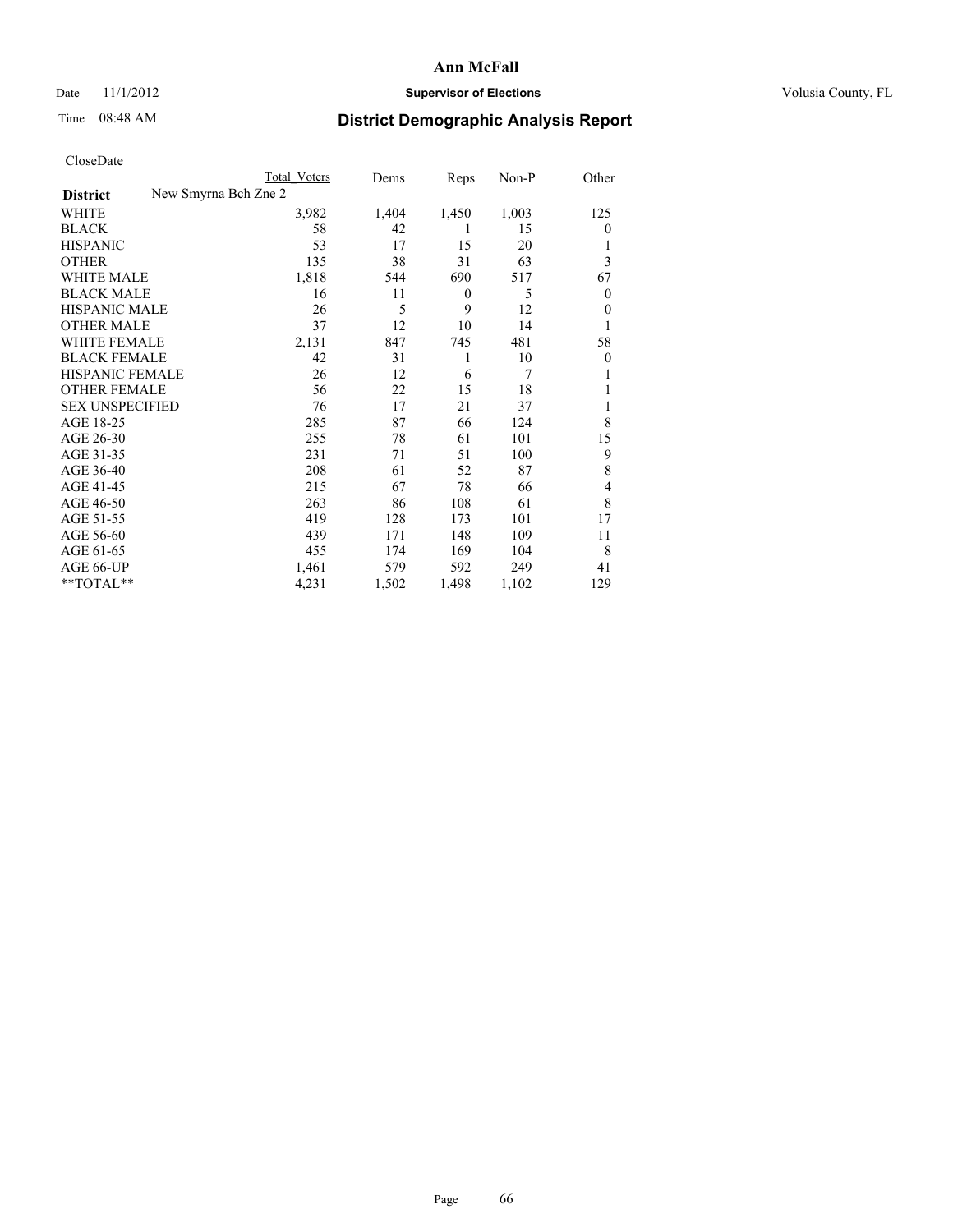# Date 11/1/2012 **Supervisor of Elections Supervisor of Elections** Volusia County, FL

# Time 08:48 AM **District Demographic Analysis Report**

|                                         | Total Voters | Dems  | Reps           | Non-P          | Other          |
|-----------------------------------------|--------------|-------|----------------|----------------|----------------|
| New Smyrna Bch Zne 3<br><b>District</b> |              |       |                |                |                |
| WHITE                                   | 4,409        | 1,376 | 1,890          | 1,019          | 124            |
| <b>BLACK</b>                            | 34           | 21    | $\overline{2}$ | 10             |                |
| <b>HISPANIC</b>                         | 50           | 17    | 14             | 18             |                |
| <b>OTHER</b>                            | 146          | 35    | 34             | 75             | $\overline{2}$ |
| WHITE MALE                              | 2,019        | 545   | 902            | 505            | 67             |
| <b>BLACK MALE</b>                       | 21           | 11    | 1              | 8              | 1              |
| <b>HISPANIC MALE</b>                    | 26           | 10    | 7              | 8              | 1              |
| <b>OTHER MALE</b>                       | 50           | 13    | 12             | 25             | $\overline{0}$ |
| WHITE FEMALE                            | 2,362        | 822   | 978            | 505            | 57             |
| <b>BLACK FEMALE</b>                     | 13           | 10    | 1              | $\overline{2}$ | $\overline{0}$ |
| <b>HISPANIC FEMALE</b>                  | 24           | 7     | 7              | 10             | $\Omega$       |
| <b>OTHER FEMALE</b>                     | 50           | 18    | 15             | 15             | 2              |
| <b>SEX UNSPECIFIED</b>                  | 74           | 13    | 17             | 44             | $\mathbf{0}$   |
| AGE 18-25                               | 257          | 66    | 68             | 115            | 8              |
| AGE 26-30                               | 218          | 67    | 72             | 73             | 6              |
| AGE 31-35                               | 240          | 66    | 76             | 91             | 7              |
| AGE 36-40                               | 191          | 60    | 55             | 70             | 6              |
| AGE 41-45                               | 242          | 73    | 88             | 73             | 8              |
| AGE 46-50                               | 333          | 103   | 138            | 87             | 5              |
| AGE 51-55                               | 356          | 119   | 128            | 96             | 13             |
| AGE 56-60                               | 434          | 157   | 174            | 94             | 9              |
| AGE 61-65                               | 451          | 156   | 183            | 100            | 12             |
| AGE 66-UP                               | 1,920        | 583   | 960            | 323            | 54             |
| $**TOTAL**$                             | 4,642        | 1,450 | 1,942          | 1,122          | 128            |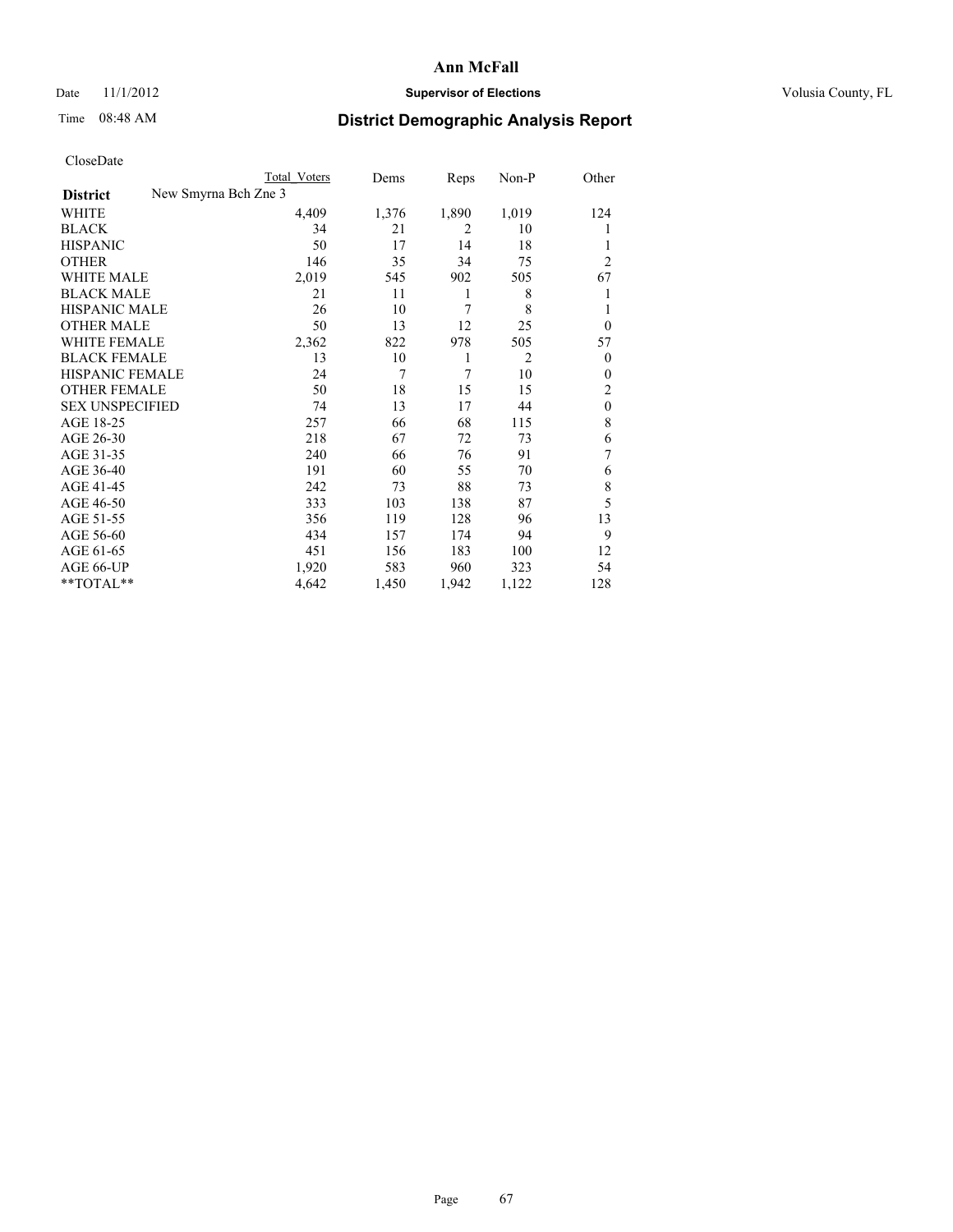## Date 11/1/2012 **Supervisor of Elections Supervisor of Elections** Volusia County, FL

# Time 08:48 AM **District Demographic Analysis Report**

| Total Voters | Dems                 | Reps  | Non-P | Other          |
|--------------|----------------------|-------|-------|----------------|
|              |                      |       |       |                |
| 3,069        | 953                  | 1,261 | 762   | 93             |
| 660          | 577                  | 13    | 66    | $\overline{4}$ |
| 64           | 23                   | 23    | 16    | $\overline{c}$ |
| 179          | 55                   | 26    | 92    | 6              |
| 1,414        | 390                  | 613   | 370   | 41             |
| 270          | 229                  | 5     | 33    | 3              |
| 32           | 12                   | 12    | 7     | 1              |
| 61           | 20                   | 10    | 29    | $\overline{2}$ |
| 1,631        | 555                  | 641   | 384   | 51             |
| 385          | 343                  | 8     | 33    | 1              |
| 32           | 11                   | 11    | 9     | 1              |
| 71           | 28                   | 11    | 29    | 3              |
| 76           | 20                   | 12    | 42    | $\overline{c}$ |
| 388          | 170                  | 75    | 139   | $\overline{4}$ |
| 204          | 76                   | 55    | 66    | 7              |
| 232          | 81                   | 68    | 75    | 8              |
| 240          | 85                   | 82    | 64    | 9              |
| 271          | 102                  | 89    | 72    | $\,$ 8 $\,$    |
| 274          | 103                  | 106   | 60    | 5              |
| 353          | 127                  | 127   | 91    | 8              |
| 418          | 181                  | 144   | 79    | 14             |
| 432          | 170                  | 153   | 98    | 11             |
| 1,165        | 515                  | 424   | 195   | 31             |
| 3,977        | 1,610                | 1,323 | 939   | 105            |
|              | New Smyrna Bch Zne 4 |       |       |                |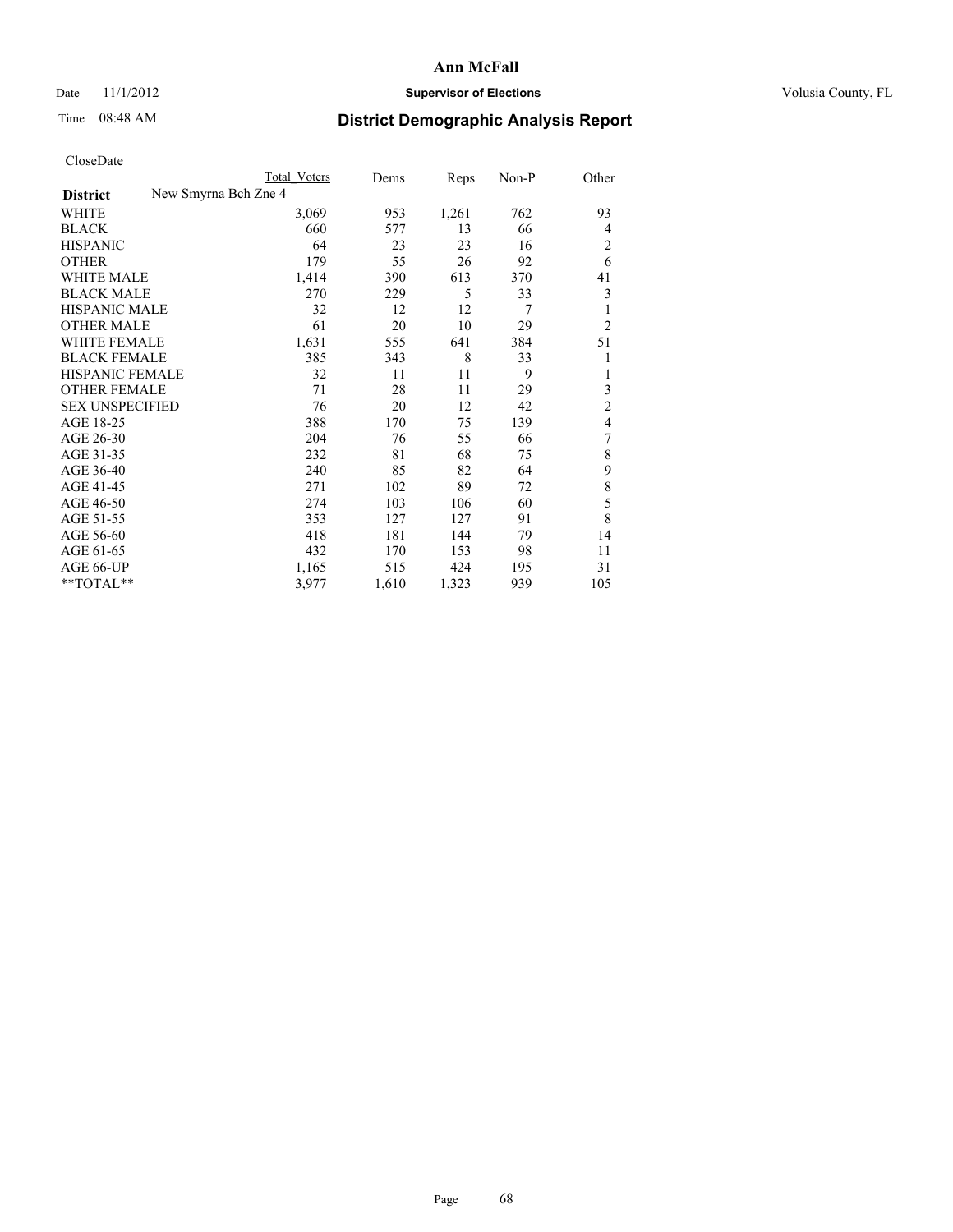# Date 11/1/2012 **Supervisor of Elections Supervisor of Elections** Volusia County, FL

# Time 08:48 AM **District Demographic Analysis Report**

|                        |          | <b>Total Voters</b> | Dems           | Reps           | Non-P    | Other          |
|------------------------|----------|---------------------|----------------|----------------|----------|----------------|
| <b>District</b>        | Oak Hill |                     |                |                |          |                |
| WHITE                  |          | 1,122               | 389            | 440            | 266      | 27             |
| <b>BLACK</b>           |          | 181                 | 156            | 4              | 20       | 1              |
| <b>HISPANIC</b>        |          | 5                   | 3              | $\overline{2}$ | $\theta$ | $\Omega$       |
| <b>OTHER</b>           |          | 34                  | 8              | 7              | 16       | 3              |
| WHITE MALE             |          | 566                 | 180            | 226            | 142      | 18             |
| <b>BLACK MALE</b>      |          | 76                  | 63             | 2              | 10       | 1              |
| <b>HISPANIC MALE</b>   |          | $\overline{2}$      | $\theta$       | $\overline{2}$ | $\theta$ | $\Omega$       |
| <b>OTHER MALE</b>      |          | 15                  | 3              | $\overline{4}$ | 7        | 1              |
| <b>WHITE FEMALE</b>    |          | 548                 | 208            | 210            | 121      | 9              |
| <b>BLACK FEMALE</b>    |          | 104                 | 92             | $\overline{2}$ | 10       | $\theta$       |
| <b>HISPANIC FEMALE</b> |          | 3                   | 3              | $\mathbf{0}$   | $\theta$ | $\Omega$       |
| <b>OTHER FEMALE</b>    |          | 13                  | 5              | 3              | 3        | $\overline{c}$ |
| <b>SEX UNSPECIFIED</b> |          | 15                  | $\overline{2}$ | 4              | 9        | $\mathbf{0}$   |
| AGE 18-25              |          | 99                  | 42             | 21             | 34       | $\overline{c}$ |
| AGE 26-30              |          | 74                  | 28             | 18             | 27       | 1              |
| AGE 31-35              |          | 67                  | 22             | 25             | 19       |                |
| AGE 36-40              |          | 47                  | 21             | 13             | 11       | $\overline{c}$ |
| AGE 41-45              |          | 78                  | 31             | 26             | 17       | 4              |
| AGE 46-50              |          | 98                  | 40             | 34             | 23       | 1              |
| AGE 51-55              |          | 149                 | 67             | 48             | 33       |                |
| AGE 56-60              |          | 139                 | 67             | 45             | 22       | 5              |
| AGE 61-65              |          | 156                 | 66             | 49             | 37       | $\overline{4}$ |
| AGE 66-UP              |          | 435                 | 172            | 174            | 79       | 10             |
| **TOTAL**              |          | 1,342               | 556            | 453            | 302      | 31             |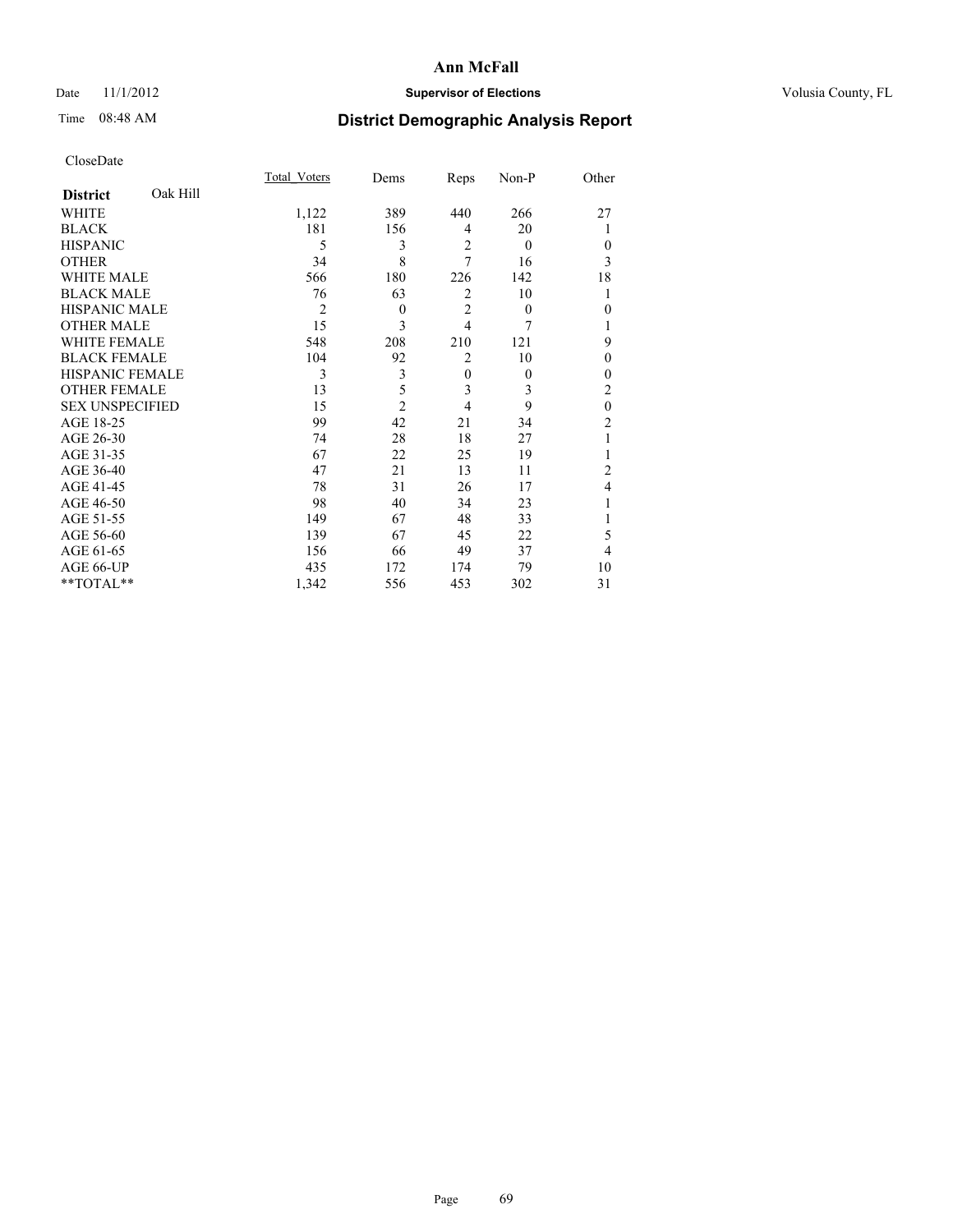## Date 11/1/2012 **Supervisor of Elections Supervisor of Elections** Volusia County, FL

# Time 08:48 AM **District Demographic Analysis Report**

| <b>UIUSUDUI</b> U      |                    |              |      |                |       |                |
|------------------------|--------------------|--------------|------|----------------|-------|----------------|
|                        |                    | Total Voters | Dems | Reps           | Non-P | Other          |
| <b>District</b>        | Orange City Zone 1 |              |      |                |       |                |
| WHITE                  |                    | 702          | 253  | 275            | 147   | 27             |
| <b>BLACK</b>           |                    | 137          | 116  | $\overline{4}$ | 15    | $\overline{2}$ |
| <b>HISPANIC</b>        |                    | 370          | 173  | 53             | 140   | 4              |
| <b>OTHER</b>           |                    | 50           | 16   | 10             | 20    | $\overline{4}$ |
| WHITE MALE             |                    | 290          | 103  | 112            | 66    | 9              |
| <b>BLACK MALE</b>      |                    | 41           | 34   | 1              | 6     | $\theta$       |
| <b>HISPANIC MALE</b>   |                    | 154          | 64   | 23             | 65    | $\overline{c}$ |
| <b>OTHER MALE</b>      |                    | 16           | 7    | $\overline{4}$ | 5     | $\theta$       |
| WHITE FEMALE           |                    | 406          | 148  | 160            | 80    | 18             |
| <b>BLACK FEMALE</b>    |                    | 95           | 81   | 3              | 9     | 2              |
| HISPANIC FEMALE        |                    | 213          | 109  | 29             | 73    | $\overline{c}$ |
| <b>OTHER FEMALE</b>    |                    | 20           | 7    | 3              | 7     | 3              |
| <b>SEX UNSPECIFIED</b> |                    | 24           | 5    | 7              | 11    | 1              |
| AGE 18-25              |                    | 156          | 63   | 24             | 65    | 4              |
| AGE 26-30              |                    | 120          | 54   | 25             | 38    | 3              |
| AGE 31-35              |                    | 108          | 35   | 28             | 40    | 5              |
| AGE 36-40              |                    | 85           | 30   | 21             | 33    |                |
| AGE 41-45              |                    | 83           | 39   | 24             | 20    | $\overline{0}$ |
| AGE 46-50              |                    | 86           | 37   | 22             | 26    | 1              |
| AGE 51-55              |                    | 79           | 38   | 20             | 16    | 5              |
| AGE 56-60              |                    | 90           | 41   | 22             | 24    | 3              |
| AGE 61-65              |                    | 97           | 43   | 37             | 14    | 3              |
| AGE 66-UP              |                    | 359          | 181  | 119            | 46    | 13             |
| $*$ TOTAL $*$          |                    | 1,263        | 561  | 342            | 322   | 38             |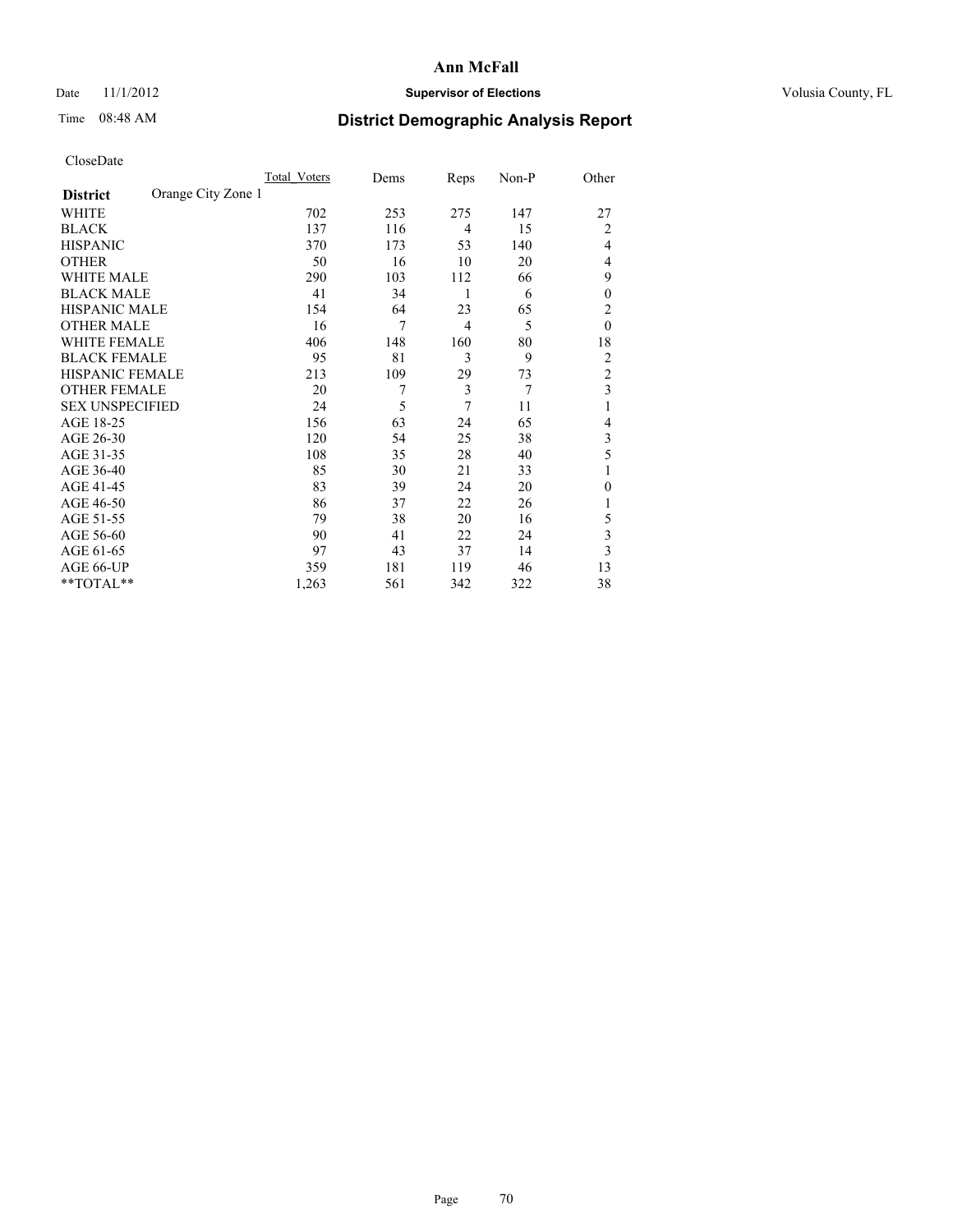# Date 11/1/2012 **Supervisor of Elections Supervisor of Elections** Volusia County, FL

# Time 08:48 AM **District Demographic Analysis Report**

|                        |                    | Total Voters | Dems | Reps           | Non-P          | Other          |
|------------------------|--------------------|--------------|------|----------------|----------------|----------------|
| <b>District</b>        | Orange City Zone 2 |              |      |                |                |                |
| WHITE                  |                    | 700          | 236  | 269            | 161            | 34             |
| <b>BLACK</b>           |                    | 39           | 33   | $\overline{4}$ | $\overline{2}$ | $\theta$       |
| <b>HISPANIC</b>        |                    | 101          | 53   | 16             | 31             |                |
| <b>OTHER</b>           |                    | 48           | 16   | 10             | 22             | $\theta$       |
| WHITE MALE             |                    | 319          | 92   | 125            | 83             | 19             |
| <b>BLACK MALE</b>      |                    | 15           | 11   | 3              | 1              | $\theta$       |
| <b>HISPANIC MALE</b>   |                    | 47           | 26   | 8              | 13             | 0              |
| <b>OTHER MALE</b>      |                    | 17           | 6    | 5              | 6              | $\theta$       |
| WHITE FEMALE           |                    | 380          | 143  | 144            | 78             | 15             |
| <b>BLACK FEMALE</b>    |                    | 24           | 22   | 1              | 1              | $\theta$       |
| <b>HISPANIC FEMALE</b> |                    | 54           | 27   | 8              | 18             |                |
| <b>OTHER FEMALE</b>    |                    | 13           | 5    | 1              | 7              | 0              |
| <b>SEX UNSPECIFIED</b> |                    | 19           | 6    | 4              | 9              | $\mathbf{0}$   |
| AGE 18-25              |                    | 97           | 31   | 26             | 34             | 6              |
| AGE 26-30              |                    | 70           | 26   | 17             | 25             | $\overline{c}$ |
| AGE 31-35              |                    | 81           | 26   | 23             | 27             | 5              |
| AGE 36-40              |                    | 62           | 23   | 22             | 15             | $\overline{c}$ |
| AGE 41-45              |                    | 79           | 31   | 22             | 22             | 4              |
| AGE 46-50              |                    | 103          | 42   | 36             | 20             | 5              |
| AGE 51-55              |                    | 68           | 25   | 27             | 15             |                |
| AGE 56-60              |                    | 85           | 32   | 31             | 21             |                |
| AGE 61-65              |                    | 70           | 25   | 30             | 12             | 3              |
| AGE 66-UP              |                    | 176          | 77   | 68             | 25             | 6              |
| $**TOTAL**$            |                    | 891          | 338  | 302            | 216            | 35             |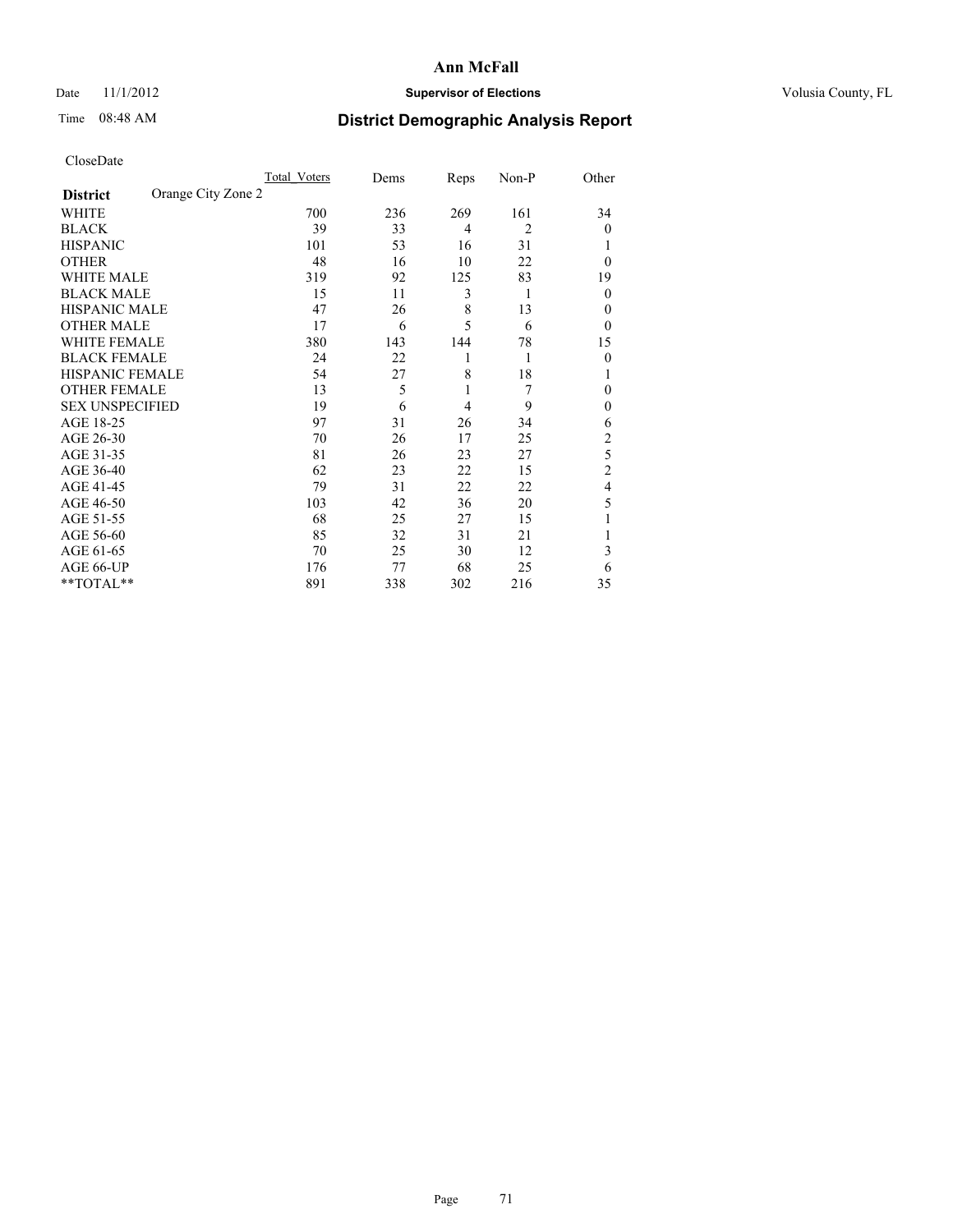# Date 11/1/2012 **Supervisor of Elections Supervisor of Elections** Volusia County, FL

# Time 08:48 AM **District Demographic Analysis Report**

|                        |                    | Total Voters | Dems | Reps             | Non-P | Other            |
|------------------------|--------------------|--------------|------|------------------|-------|------------------|
| <b>District</b>        | Orange City Zone 3 |              |      |                  |       |                  |
| WHITE                  |                    | 1,050        | 346  | 417              | 244   | 43               |
| <b>BLACK</b>           |                    | 69           | 50   | 1                | 17    | 1                |
| <b>HISPANIC</b>        |                    | 170          | 86   | 26               | 55    | 3                |
| <b>OTHER</b>           |                    | 77           | 24   | 15               | 37    |                  |
| WHITE MALE             |                    | 455          | 125  | 198              | 108   | 24               |
| <b>BLACK MALE</b>      |                    | 28           | 20   | $\boldsymbol{0}$ | 7     | 1                |
| <b>HISPANIC MALE</b>   |                    | 66           | 34   | 11               | 19    | 2                |
| <b>OTHER MALE</b>      |                    | 29           | 11   | 6                | 12    | $\theta$         |
| WHITE FEMALE           |                    | 586          | 216  | 217              | 134   | 19               |
| <b>BLACK FEMALE</b>    |                    | 41           | 30   | 1                | 10    | $\mathbf{0}$     |
| <b>HISPANIC FEMALE</b> |                    | 103          | 51   | 15               | 36    |                  |
| <b>OTHER FEMALE</b>    |                    | 30           | 9    | 6                | 14    |                  |
| <b>SEX UNSPECIFIED</b> |                    | 28           | 10   | 5                | 13    | $\mathbf{0}$     |
| AGE 18-25              |                    | 99           | 33   | 29               | 31    | 6                |
| AGE 26-30              |                    | 77           | 25   | 19               | 32    | 1                |
| AGE 31-35              |                    | 84           | 30   | 20               | 30    | 4                |
| AGE 36-40              |                    | 71           | 25   | 16               | 28    | $\overline{c}$   |
| AGE 41-45              |                    | 89           | 22   | 33               | 34    | $\boldsymbol{0}$ |
| AGE 46-50              |                    | 75           | 30   | 23               | 19    | 3                |
| AGE 51-55              |                    | 95           | 33   | 35               | 24    | 3                |
| AGE 56-60              |                    | 109          | 51   | 30               | 25    | 3                |
| AGE 61-65              |                    | 127          | 47   | 43               | 33    | 4                |
| AGE 66-UP              |                    | 543          | 213  | 211              | 97    | 22               |
| $**TOTAL**$            |                    | 1,369        | 509  | 459              | 353   | 48               |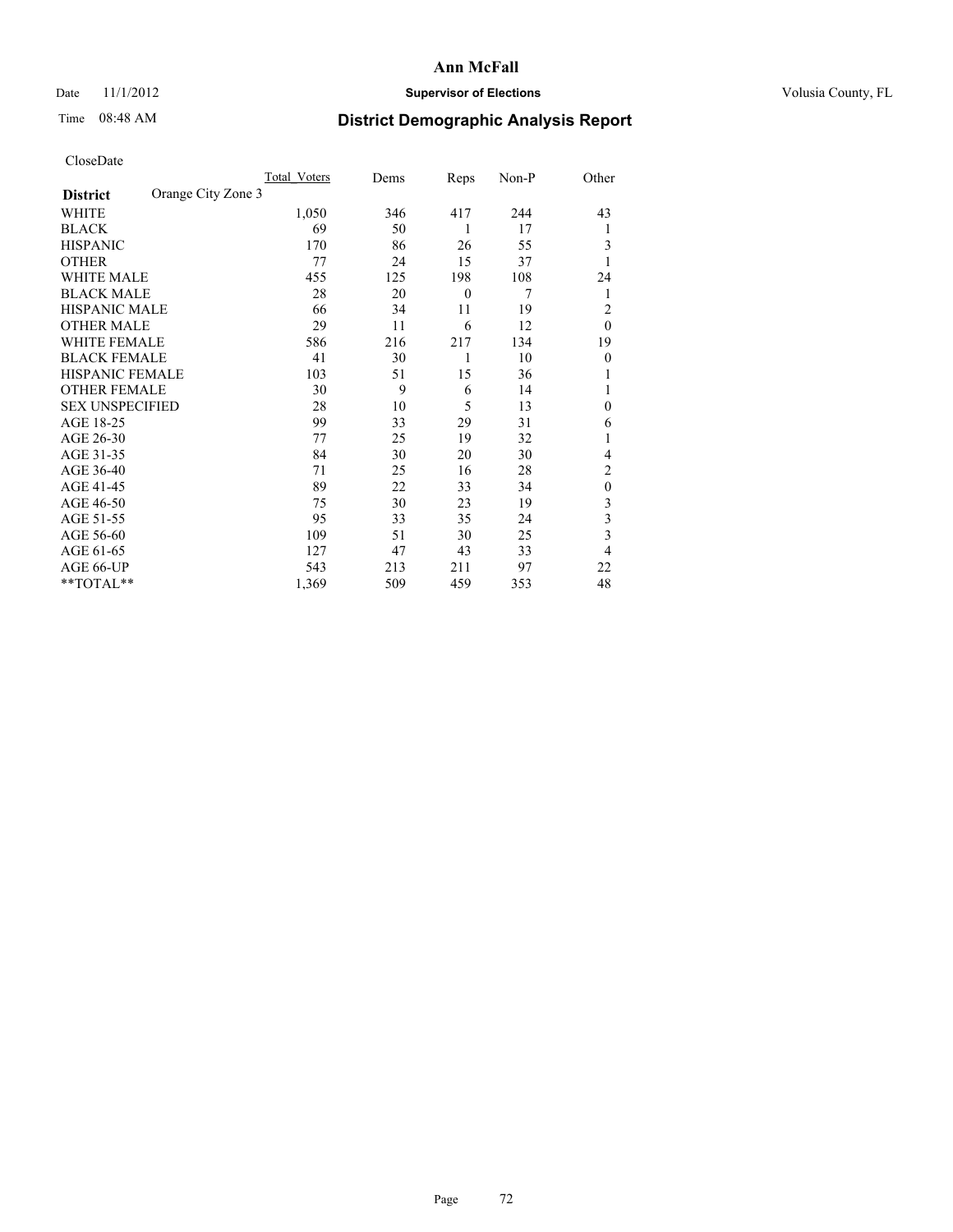## Date 11/1/2012 **Supervisor of Elections Supervisor of Elections** Volusia County, FL

# Time 08:48 AM **District Demographic Analysis Report**

|                        |                    | <b>Total Voters</b> | Dems | Reps             | Non-P | Other          |
|------------------------|--------------------|---------------------|------|------------------|-------|----------------|
| <b>District</b>        | Orange City Zone 4 |                     |      |                  |       |                |
| WHITE                  |                    | 1,419               | 449  | 553              | 354   | 63             |
| <b>BLACK</b>           |                    | 19                  | 13   | $\mathbf{0}$     | 5     | 1              |
| <b>HISPANIC</b>        |                    | 73                  | 38   | 9                | 24    | 2              |
| <b>OTHER</b>           |                    | 50                  | 11   | 14               | 23    | $\overline{2}$ |
| WHITE MALE             |                    | 639                 | 169  | 270              | 165   | 35             |
| <b>BLACK MALE</b>      |                    | 8                   | 5    | $\boldsymbol{0}$ | 2     | 1              |
| <b>HISPANIC MALE</b>   |                    | 33                  | 16   | 4                | 12    |                |
| <b>OTHER MALE</b>      |                    | 18                  | 3    | 6                | 9     | $\theta$       |
| WHITE FEMALE           |                    | 768                 | 275  | 277              | 188   | 28             |
| <b>BLACK FEMALE</b>    |                    | 11                  | 8    | $\mathbf{0}$     | 3     | $\theta$       |
| HISPANIC FEMALE        |                    | 39                  | 22   | 5                | 11    | 1              |
| <b>OTHER FEMALE</b>    |                    | 17                  | 6    | 5                | 6     | $\theta$       |
| <b>SEX UNSPECIFIED</b> |                    | 28                  | 7    | 9                | 10    | $\overline{2}$ |
| AGE 18-25              |                    | 165                 | 42   | 46               | 63    | 14             |
| AGE 26-30              |                    | 119                 | 33   | 39               | 41    | 6              |
| AGE 31-35              |                    | 112                 | 28   | 42               | 40    | $\overline{2}$ |
| AGE 36-40              |                    | 93                  | 22   | 31               | 34    | 6              |
| AGE 41-45              |                    | 117                 | 35   | 30               | 48    | 4              |
| AGE 46-50              |                    | 147                 | 38   | 55               | 46    | 8              |
| AGE 51-55              |                    | 152                 | 38   | 74               | 37    | 3              |
| AGE 56-60              |                    | 161                 | 67   | 58               | 28    | 8              |
| AGE 61-65              |                    | 142                 | 58   | 52               | 26    | 6              |
| AGE 66-UP              |                    | 356                 | 153  | 149              | 43    | 11             |
| **TOTAL**              |                    | 1,565               | 514  | 577              | 406   | 68             |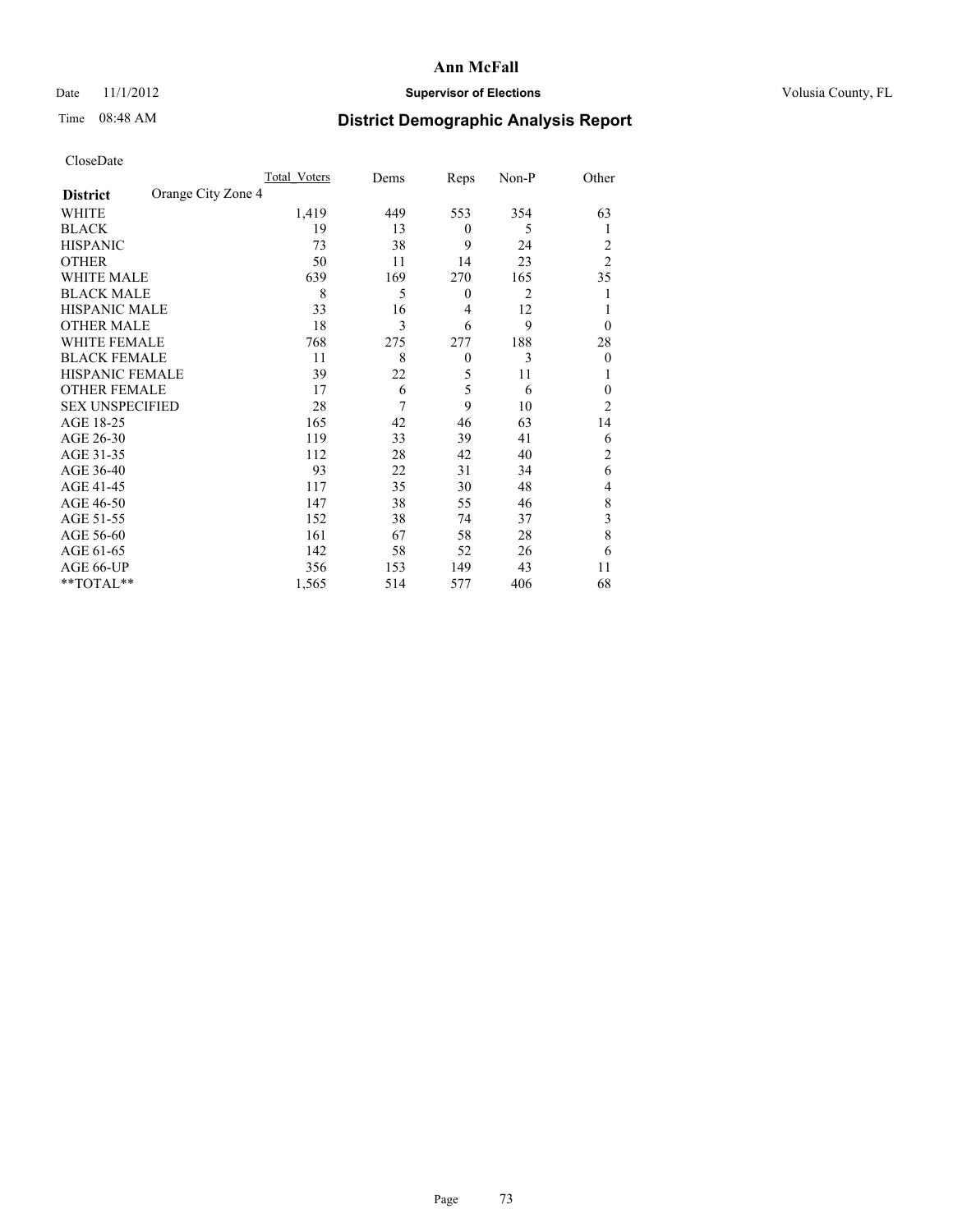## Date 11/1/2012 **Supervisor of Elections Supervisor of Elections** Volusia County, FL

# Time 08:48 AM **District Demographic Analysis Report**

|                        |                    | Total Voters | Dems | Reps           | Non-P          | Other                   |
|------------------------|--------------------|--------------|------|----------------|----------------|-------------------------|
| <b>District</b>        | Orange City Zone 5 |              |      |                |                |                         |
| WHITE                  |                    | 1,373        | 413  | 624            | 282            | 54                      |
| <b>BLACK</b>           |                    | 112          | 94   | $\overline{2}$ | 15             | 1                       |
| <b>HISPANIC</b>        |                    | 89           | 41   | 15             | 33             | $\Omega$                |
| <b>OTHER</b>           |                    | 67           | 31   | 14             | 22             | $\Omega$                |
| WHITE MALE             |                    | 543          | 143  | 244            | 122            | 34                      |
| <b>BLACK MALE</b>      |                    | 46           | 33   | $\overline{2}$ | 10             | 1                       |
| <b>HISPANIC MALE</b>   |                    | 31           | 15   | 7              | 9              | $\overline{0}$          |
| <b>OTHER MALE</b>      |                    | 19           | 10   | 5              | $\overline{4}$ | $\overline{0}$          |
| WHITE FEMALE           |                    | 821          | 269  | 377            | 155            | 20                      |
| <b>BLACK FEMALE</b>    |                    | 65           | 60   | $\theta$       | 5              | $\overline{0}$          |
| <b>HISPANIC FEMALE</b> |                    | 58           | 26   | 8              | 24             | $\Omega$                |
| <b>OTHER FEMALE</b>    |                    | 34           | 17   | 7              | 10             | $\Omega$                |
| <b>SEX UNSPECIFIED</b> |                    | 24           | 6    | 5              | 13             | $\overline{0}$          |
| AGE 18-25              |                    | 67           | 26   | 15             | 24             | $\overline{2}$          |
| AGE 26-30              |                    | 46           | 26   | 6              | 14             | $\mathbf{0}$            |
| AGE 31-35              |                    | 69           | 21   | 18             | 29             |                         |
| AGE 36-40              |                    | 48           | 16   | 18             | 14             | $\overline{0}$          |
| AGE 41-45              |                    | 65           | 27   | 14             | 22             | 2                       |
| AGE 46-50              |                    | 66           | 25   | 15             | 26             | $\theta$                |
| AGE 51-55              |                    | 80           | 35   | 20             | 22             | 3                       |
| AGE 56-60              |                    | 99           | 43   | 28             | 25             | $\overline{\mathbf{3}}$ |
| AGE 61-65              |                    | 100          | 35   | 33             | 27             | 5                       |
| AGE 66-UP              |                    | 1,005        | 326  | 488            | 151            | 40                      |
| **TOTAL**              |                    | 1,645        | 580  | 655            | 354            | 56                      |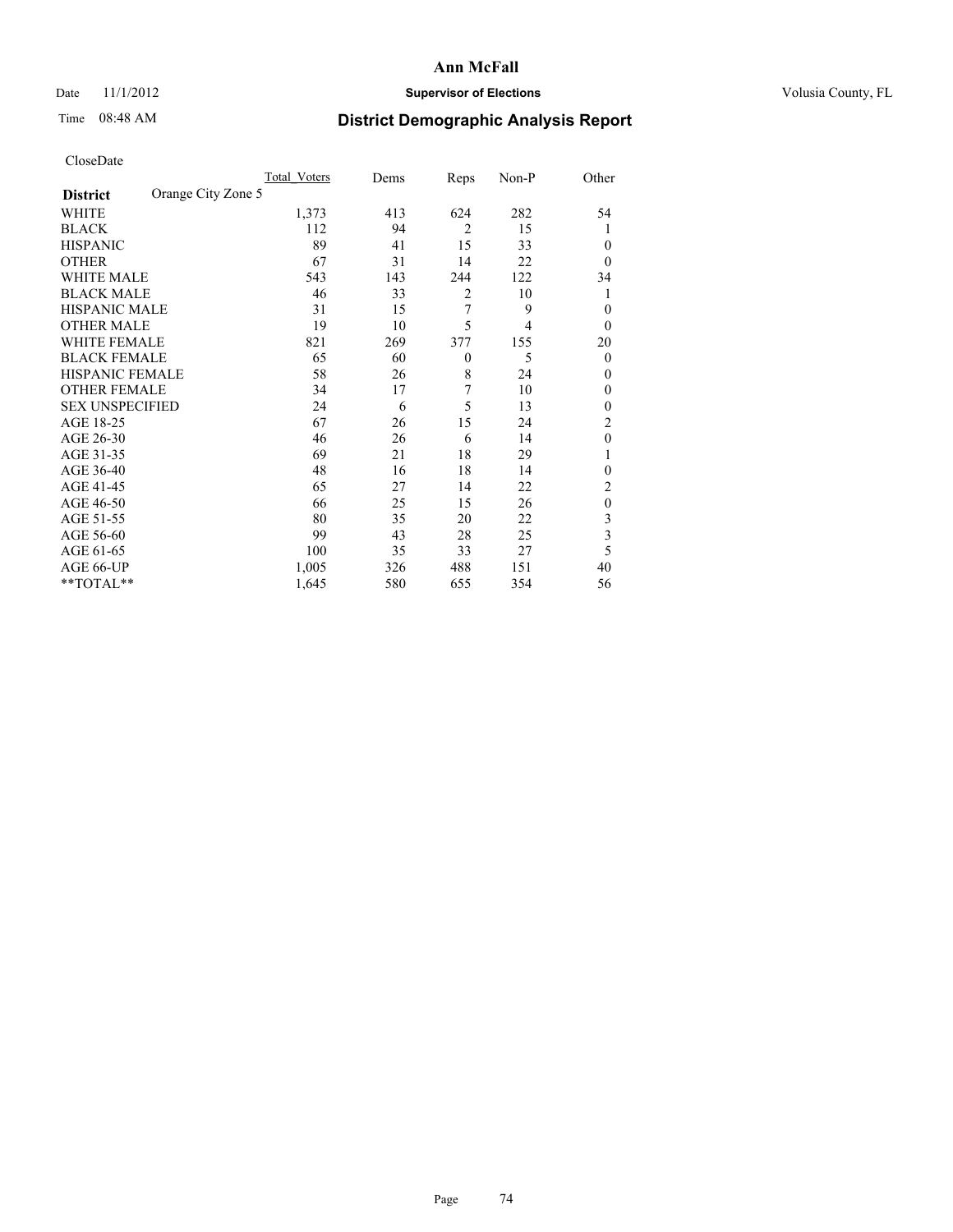## Date 11/1/2012 **Supervisor of Elections Supervisor of Elections** Volusia County, FL

# Time 08:48 AM **District Demographic Analysis Report**

|                        | <b>Total Voters</b> | Dems  | Reps  | Non-P | Other          |
|------------------------|---------------------|-------|-------|-------|----------------|
| <b>District</b>        | Ormond Beach Zone 1 |       |       |       |                |
| WHITE                  | 7,335               | 2,353 | 3,261 | 1,499 | 222            |
| <b>BLACK</b>           | 101                 | 70    | 8     | 18    | 5              |
| <b>HISPANIC</b>        | 132                 | 49    | 42    | 39    | 2              |
| <b>OTHER</b>           | 361                 | 106   | 108   | 138   | 9              |
| WHITE MALE             | 3,370               | 988   | 1,524 | 740   | 118            |
| <b>BLACK MALE</b>      | 49                  | 33    | 4     | 9     | 3              |
| <b>HISPANIC MALE</b>   | 64                  | 18    | 24    | 20    | $\overline{2}$ |
| <b>OTHER MALE</b>      | 140                 | 41    | 49    | 45    | 5              |
| WHITE FEMALE           | 3,923               | 1,355 | 1,723 | 745   | 100            |
| <b>BLACK FEMALE</b>    | 51                  | 37    | 4     | 8     | 2              |
| <b>HISPANIC FEMALE</b> | 64                  | 29    | 16    | 19    | $\mathbf{0}$   |
| <b>OTHER FEMALE</b>    | 151                 | 48    | 41    | 58    | 4              |
| <b>SEX UNSPECIFIED</b> | 117                 | 29    | 34    | 50    | 4              |
| AGE 18-25              | 584                 | 171   | 200   | 199   | 14             |
| AGE 26-30              | 361                 | 97    | 130   | 120   | 14             |
| AGE 31-35              | 338                 | 90    | 124   | 108   | 16             |
| AGE 36-40              | 409                 | 113   | 158   | 123   | 15             |
| AGE 41-45              | 561                 | 147   | 263   | 133   | 18             |
| AGE 46-50              | 637                 | 201   | 281   | 144   | 11             |
| AGE 51-55              | 664                 | 202   | 319   | 134   | 9              |
| AGE 56-60              | 812                 | 279   | 374   | 132   | 27             |
| AGE 61-65              | 846                 | 307   | 355   | 163   | 21             |
| AGE 66-UP              | 2,722               | 972   | 1,214 | 443   | 93             |
| **TOTAL**              | 7,936               | 2,579 | 3,420 | 1,699 | 238            |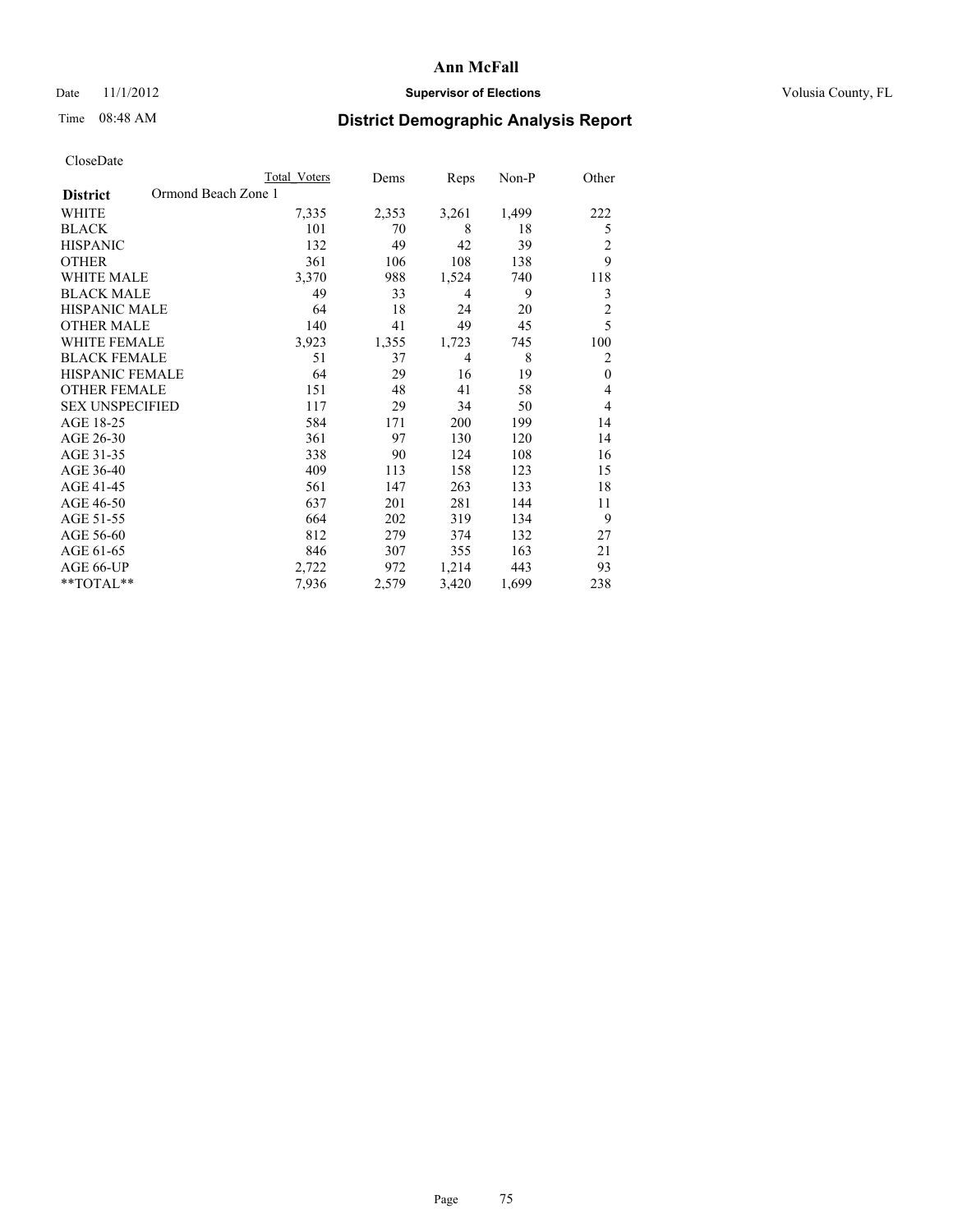## Date 11/1/2012 **Supervisor of Elections Supervisor of Elections** Volusia County, FL

# Time 08:48 AM **District Demographic Analysis Report**

|                        | <b>Total Voters</b> | Dems  | Reps  | Non-P | Other          |
|------------------------|---------------------|-------|-------|-------|----------------|
| <b>District</b>        | Ormond Beach Zone 2 |       |       |       |                |
| WHITE                  | 5,661               | 2,122 | 2,032 | 1,329 | 178            |
| <b>BLACK</b>           | 401                 | 311   | 25    | 60    | 5              |
| <b>HISPANIC</b>        | 170                 | 75    | 40    | 53    | $\overline{2}$ |
| <b>OTHER</b>           | 387                 | 141   | 90    | 147   | 9              |
| WHITE MALE             | 2,481               | 802   | 951   | 634   | 94             |
| <b>BLACK MALE</b>      | 175                 | 122   | 15    | 35    | 3              |
| <b>HISPANIC MALE</b>   | 61                  | 21    | 17    | 21    | $\overline{2}$ |
| <b>OTHER MALE</b>      | 133                 | 48    | 37    | 44    | $\overline{4}$ |
| WHITE FEMALE           | 3,139               | 1,309 | 1,067 | 680   | 83             |
| <b>BLACK FEMALE</b>    | 220                 | 185   | 10    | 23    | $\overline{2}$ |
| <b>HISPANIC FEMALE</b> | 109                 | 54    | 23    | 32    | $\mathbf{0}$   |
| <b>OTHER FEMALE</b>    | 146                 | 68    | 39    | 37    | $\overline{c}$ |
| <b>SEX UNSPECIFIED</b> | 155                 | 40    | 28    | 83    | $\overline{4}$ |
| AGE 18-25              | 632                 | 220   | 163   | 236   | 13             |
| AGE 26-30              | 369                 | 120   | 84    | 154   | 11             |
| AGE 31-35              | 417                 | 146   | 102   | 154   | 15             |
| AGE 36-40              | 362                 | 136   | 99    | 115   | 12             |
| AGE 41-45              | 493                 | 168   | 174   | 134   | 17             |
| AGE 46-50              | 598                 | 204   | 237   | 136   | 21             |
| AGE 51-55              | 639                 | 233   | 213   | 169   | 24             |
| AGE 56-60              | 620                 | 275   | 201   | 122   | 22             |
| AGE 61-65              | 634                 | 278   | 208   | 134   | 14             |
| AGE 66-UP              | 1,869               | 876   | 708   | 240   | 45             |
| **TOTAL**              | 6,634               | 2,656 | 2,189 | 1,595 | 194            |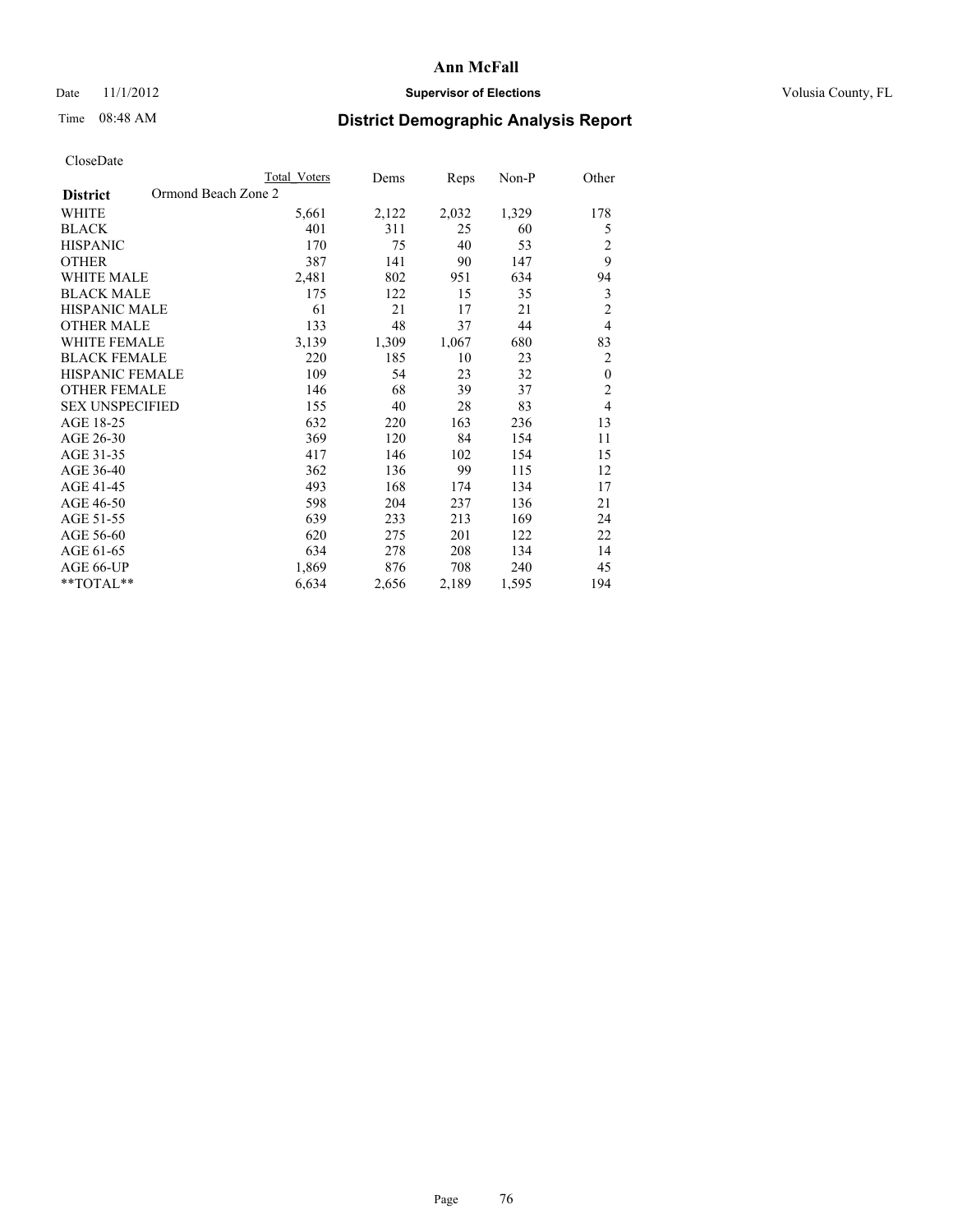### Date 11/1/2012 **Supervisor of Elections Supervisor of Elections** Volusia County, FL

# Time 08:48 AM **District Demographic Analysis Report**

|                                        | <b>Total Voters</b> | Dems  | Reps  | Non-P | Other                   |
|----------------------------------------|---------------------|-------|-------|-------|-------------------------|
| Ormond Beach Zone 3<br><b>District</b> |                     |       |       |       |                         |
| <b>WHITE</b>                           | 6,749               | 1,985 | 3,325 | 1,251 | 188                     |
| <b>BLACK</b>                           | 171                 | 130   | 9     | 26    | 6                       |
| <b>HISPANIC</b>                        | 159                 | 46    | 51    | 57    | 5                       |
| <b>OTHER</b>                           | 410                 | 113   | 109   | 179   | 9                       |
| <b>WHITE MALE</b>                      | 3,154               | 824   | 1,619 | 619   | 92                      |
| <b>BLACK MALE</b>                      | 83                  | 62    | 5     | 13    | 3                       |
| HISPANIC MALE                          | 76                  | 17    | 29    | 28    | $\overline{c}$          |
| <b>OTHER MALE</b>                      | 151                 | 38    | 40    | 68    | 5                       |
| <b>WHITE FEMALE</b>                    | 3,546               | 1,146 | 1,688 | 617   | 95                      |
| <b>BLACK FEMALE</b>                    | 86                  | 67    | 4     | 12    | 3                       |
| <b>HISPANIC FEMALE</b>                 | 82                  | 29    | 21    | 29    | $\overline{\mathbf{3}}$ |
| <b>OTHER FEMALE</b>                    | 179                 | 61    | 50    | 65    | $\overline{\mathbf{3}}$ |
| <b>SEX UNSPECIFIED</b>                 | 132                 | 30    | 38    | 62    | $\overline{c}$          |
| AGE 18-25                              | 775                 | 207   | 288   | 262   | 18                      |
| AGE 26-30                              | 428                 | 117   | 176   | 128   | 7                       |
| AGE 31-35                              | 342                 | 95    | 146   | 92    | 9                       |
| AGE 36-40                              | 383                 | 93    | 166   | 98    | 26                      |
| AGE 41-45                              | 587                 | 156   | 291   | 122   | 18                      |
| AGE 46-50                              | 698                 | 175   | 343   | 159   | 21                      |
| AGE 51-55                              | 771                 | 240   | 367   | 147   | 17                      |
| AGE 56-60                              | 821                 | 260   | 405   | 144   | 12                      |
| AGE 61-65                              | 758                 | 280   | 337   | 125   | 16                      |
| AGE 66-UP                              | 1,934               | 655   | 977   | 238   | 64                      |
| **TOTAL**                              | 7,498               | 2,278 | 3,497 | 1,515 | 208                     |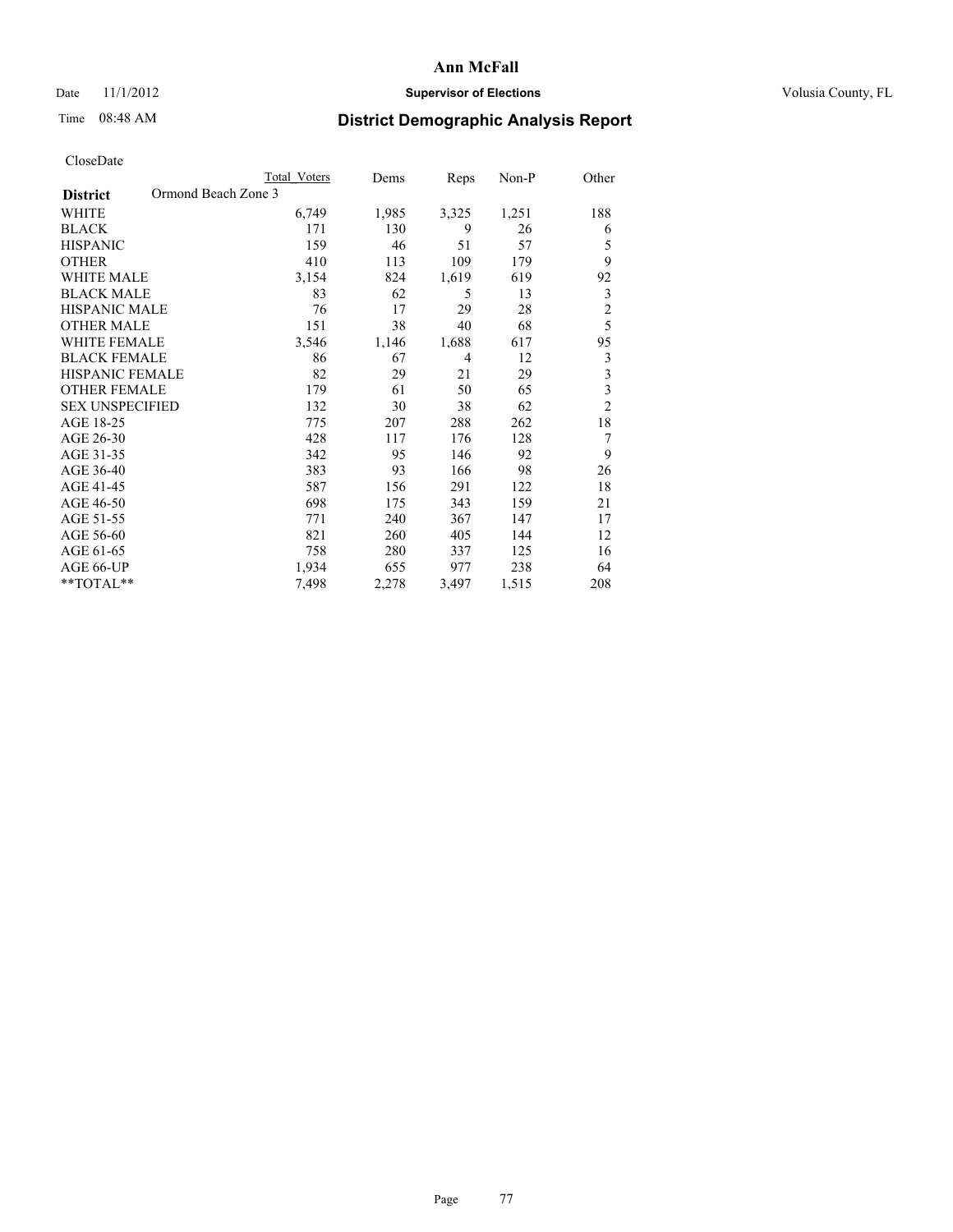## Date 11/1/2012 **Supervisor of Elections Supervisor of Elections** Volusia County, FL

# Time 08:48 AM **District Demographic Analysis Report**

|                        | Total Voters        | Dems  | Reps  | Non-P | Other          |
|------------------------|---------------------|-------|-------|-------|----------------|
| <b>District</b>        | Ormond Beach Zone 4 |       |       |       |                |
| WHITE                  | 6,584               | 2,272 | 2,598 | 1,471 | 243            |
| <b>BLACK</b>           | 196                 | 145   | 12    | 36    | 3              |
| <b>HISPANIC</b>        | 127                 | 68    | 20    | 37    | $\overline{2}$ |
| <b>OTHER</b>           | 330                 | 113   | 75    | 131   | 11             |
| WHITE MALE             | 2,887               | 861   | 1,192 | 696   | 138            |
| <b>BLACK MALE</b>      | 87                  | 64    | 3     | 18    | $\overline{2}$ |
| <b>HISPANIC MALE</b>   | 45                  | 22    | 11    | 10    | $\overline{2}$ |
| <b>OTHER MALE</b>      | 120                 | 43    | 22    | 48    | 7              |
| WHITE FEMALE           | 3,636               | 1,395 | 1,391 | 748   | 102            |
| <b>BLACK FEMALE</b>    | 108                 | 80    | 9     | 18    | 1              |
| <b>HISPANIC FEMALE</b> | 80                  | 46    | 9     | 25    | $\theta$       |
| <b>OTHER FEMALE</b>    | 143                 | 55    | 45    | 39    | 4              |
| <b>SEX UNSPECIFIED</b> | 131                 | 32    | 23    | 73    | $\mathfrak{Z}$ |
| AGE 18-25              | 531                 | 165   | 151   | 202   | 13             |
| AGE 26-30              | 367                 | 113   | 114   | 127   | 13             |
| AGE 31-35              | 327                 | 99    | 101   | 114   | 13             |
| AGE 36-40              | 317                 | 96    | 105   | 101   | 15             |
| AGE 41-45              | 343                 | 99    | 140   | 92    | 12             |
| AGE 46-50              | 546                 | 188   | 220   | 127   | 11             |
| AGE 51-55              | 626                 | 227   | 244   | 139   | 16             |
| AGE 56-60              | 635                 | 247   | 248   | 117   | 23             |
| AGE 61-65              | 703                 | 267   | 242   | 158   | 36             |
| AGE 66-UP              | 2,844               | 1,099 | 1,141 | 497   | 107            |
| **TOTAL**              | 7,242               | 2,601 | 2,706 | 1,676 | 259            |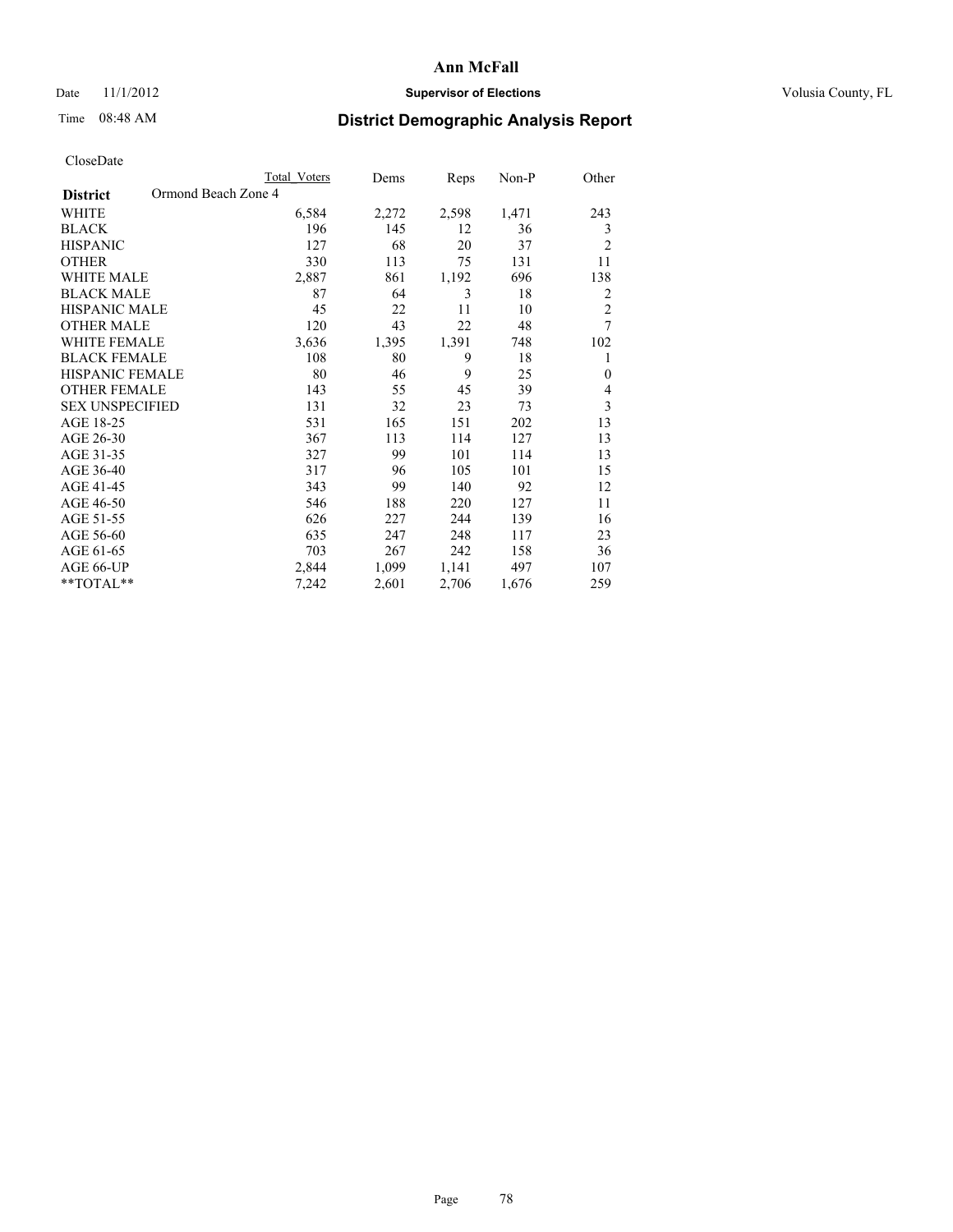## Date 11/1/2012 **Supervisor of Elections Supervisor of Elections** Volusia County, FL

# Time 08:48 AM **District Demographic Analysis Report**

|                        |         | <b>Total Voters</b> | Dems           | Reps           | Non-P          | Other            |
|------------------------|---------|---------------------|----------------|----------------|----------------|------------------|
| <b>District</b>        | Pierson |                     |                |                |                |                  |
| <b>WHITE</b>           |         | 540                 | 205            | 234            | 85             | 16               |
| <b>BLACK</b>           |         | 49                  | 44             | 1              | 4              | $\overline{0}$   |
| <b>HISPANIC</b>        |         | 117                 | 55             | 5              | 54             | 3                |
| <b>OTHER</b>           |         | 21                  | 6              | 4              | 11             | $\theta$         |
| WHITE MALE             |         | 259                 | 95             | 118            | 33             | 13               |
| <b>BLACK MALE</b>      |         | 22                  | 19             | 1              | $\overline{2}$ | $\mathbf{0}$     |
| <b>HISPANIC MALE</b>   |         | 51                  | 31             | 1              | 18             | 1                |
| <b>OTHER MALE</b>      |         | 10                  | 3              | $\overline{2}$ | 5              | 0                |
| WHITE FEMALE           |         | 277                 | 109            | 114            | 51             | 3                |
| <b>BLACK FEMALE</b>    |         | 27                  | 25             | $\mathbf{0}$   | $\overline{2}$ | $\mathbf{0}$     |
| <b>HISPANIC FEMALE</b> |         | 65                  | 24             | $\overline{4}$ | 35             | $\overline{c}$   |
| <b>OTHER FEMALE</b>    |         | 5                   | $\overline{c}$ | $\overline{c}$ | 1              | $\theta$         |
| <b>SEX UNSPECIFIED</b> |         | 11                  | $\overline{2}$ | $\overline{2}$ | 7              | $\boldsymbol{0}$ |
| AGE 18-25              |         | 101                 | 42             | 20             | 38             |                  |
| AGE 26-30              |         | 58                  | 16             | 14             | 27             | 1                |
| AGE 31-35              |         | 52                  | 12             | 15             | 22             | 3                |
| AGE 36-40              |         | 46                  | 15             | 18             | 11             | $\overline{2}$   |
| AGE 41-45              |         | 48                  | 20             | 16             | 11             |                  |
| AGE 46-50              |         | 62                  | 24             | 24             | 10             | 4                |
| AGE 51-55              |         | 69                  | 37             | 23             | 7              | 2                |
| AGE 56-60              |         | 85                  | 40             | 32             | 11             | $\overline{c}$   |
| AGE 61-65              |         | 50                  | 23             | 24             | 3              | $\theta$         |
| AGE 66-UP              |         | 156                 | 81             | 58             | 14             | 3                |
| **TOTAL**              |         | 727                 | 310            | 244            | 154            | 19               |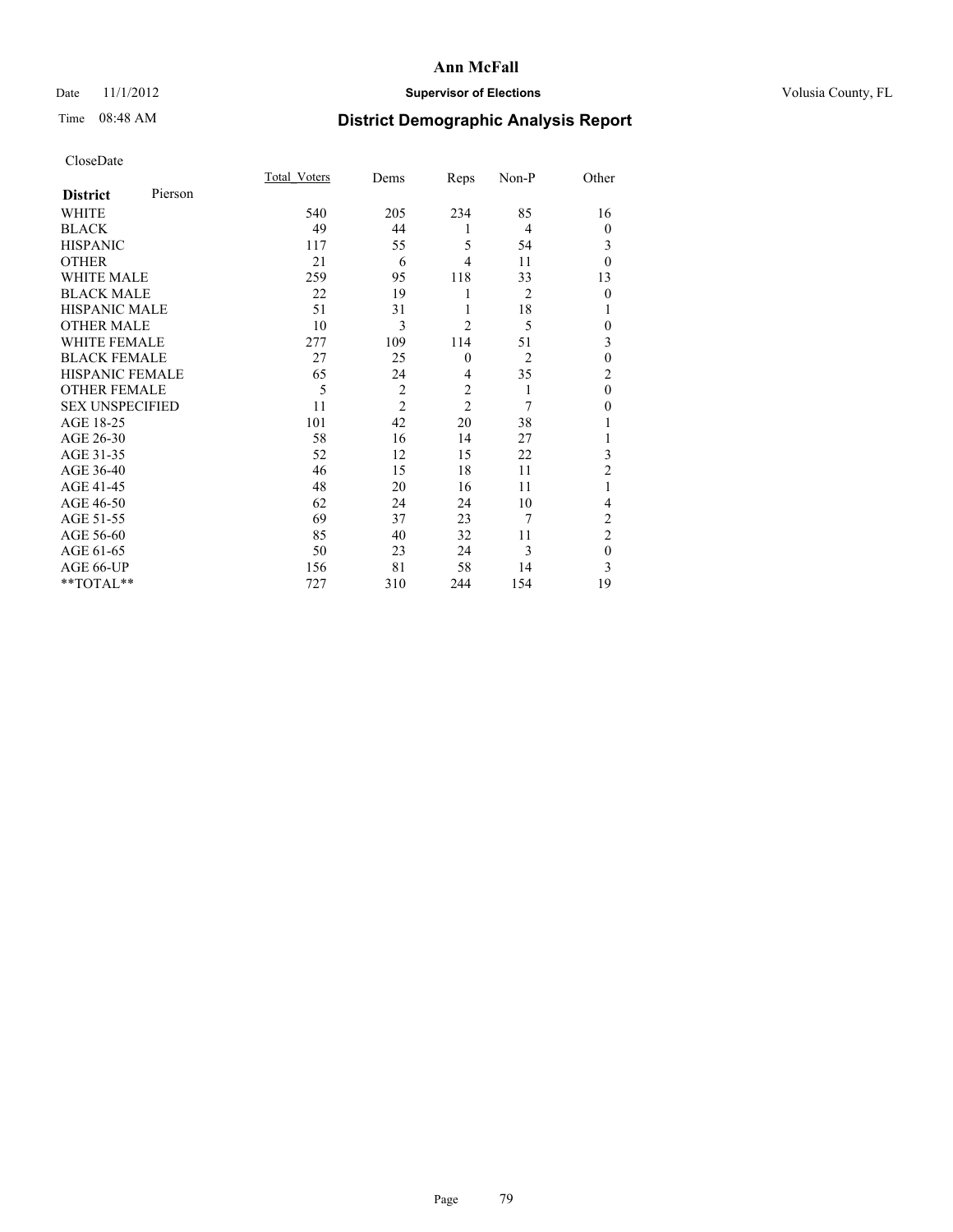### Date 11/1/2012 **Supervisor of Elections Supervisor of Elections** Volusia County, FL

# Time 08:48 AM **District Demographic Analysis Report**

|                        |             | <b>Total Voters</b> | Dems           | Reps             | Non-P          | Other          |
|------------------------|-------------|---------------------|----------------|------------------|----------------|----------------|
| <b>District</b>        | Ponce Inlet |                     |                |                  |                |                |
| WHITE                  |             | 2,709               | 654            | 1,384            | 587            | 84             |
| <b>BLACK</b>           |             | 4                   |                | 1                | $\overline{2}$ | $\Omega$       |
| <b>HISPANIC</b>        |             | 41                  | 12             | 19               | 10             | $\Omega$       |
| <b>OTHER</b>           |             | 106                 | 28             | 34               | 41             | 3              |
| WHITE MALE             |             | 1,294               | 269            | 685              | 292            | 48             |
| <b>BLACK MALE</b>      |             | 1                   | $\overline{0}$ | $\boldsymbol{0}$ | 1              | $\overline{0}$ |
| <b>HISPANIC MALE</b>   |             | 15                  | 6              | 6                | 3              | 0              |
| <b>OTHER MALE</b>      |             | 38                  | 9              | 14               | 12             | 3              |
| WHITE FEMALE           |             | 1,393               | 379            | 693              | 286            | 35             |
| <b>BLACK FEMALE</b>    |             | 3                   |                | 1                | 1              | $\overline{0}$ |
| <b>HISPANIC FEMALE</b> |             | 26                  | 6              | 13               | 7              | $\Omega$       |
| <b>OTHER FEMALE</b>    |             | 46                  | 14             | 15               | 17             | $\theta$       |
| <b>SEX UNSPECIFIED</b> |             | 44                  | 11             | 11               | 21             |                |
| AGE 18-25              |             | 154                 | 34             | 61               | 54             | 5              |
| AGE 26-30              |             | 73                  | 20             | 23               | 28             | $\overline{2}$ |
| AGE 31-35              |             | 90                  | 19             | 32               | 33             | 6              |
| AGE 36-40              |             | 93                  | 21             | 37               | 33             | $\overline{c}$ |
| AGE 41-45              |             | 124                 | 21             | 60               | 40             | 3              |
| AGE 46-50              |             | 171                 | 45             | 77               | 46             | 3              |
| AGE 51-55              |             | 274                 | 49             | 154              | 65             | 6              |
| AGE 56-60              |             | 302                 | 81             | 153              | 59             | 9              |
| AGE 61-65              |             | 417                 | 103            | 203              | 93             | 18             |
| AGE 66-UP              |             | 1,163               | 302            | 639              | 189            | 33             |
| **TOTAL**              |             | 2,861               | 695            | 1,439            | 640            | 87             |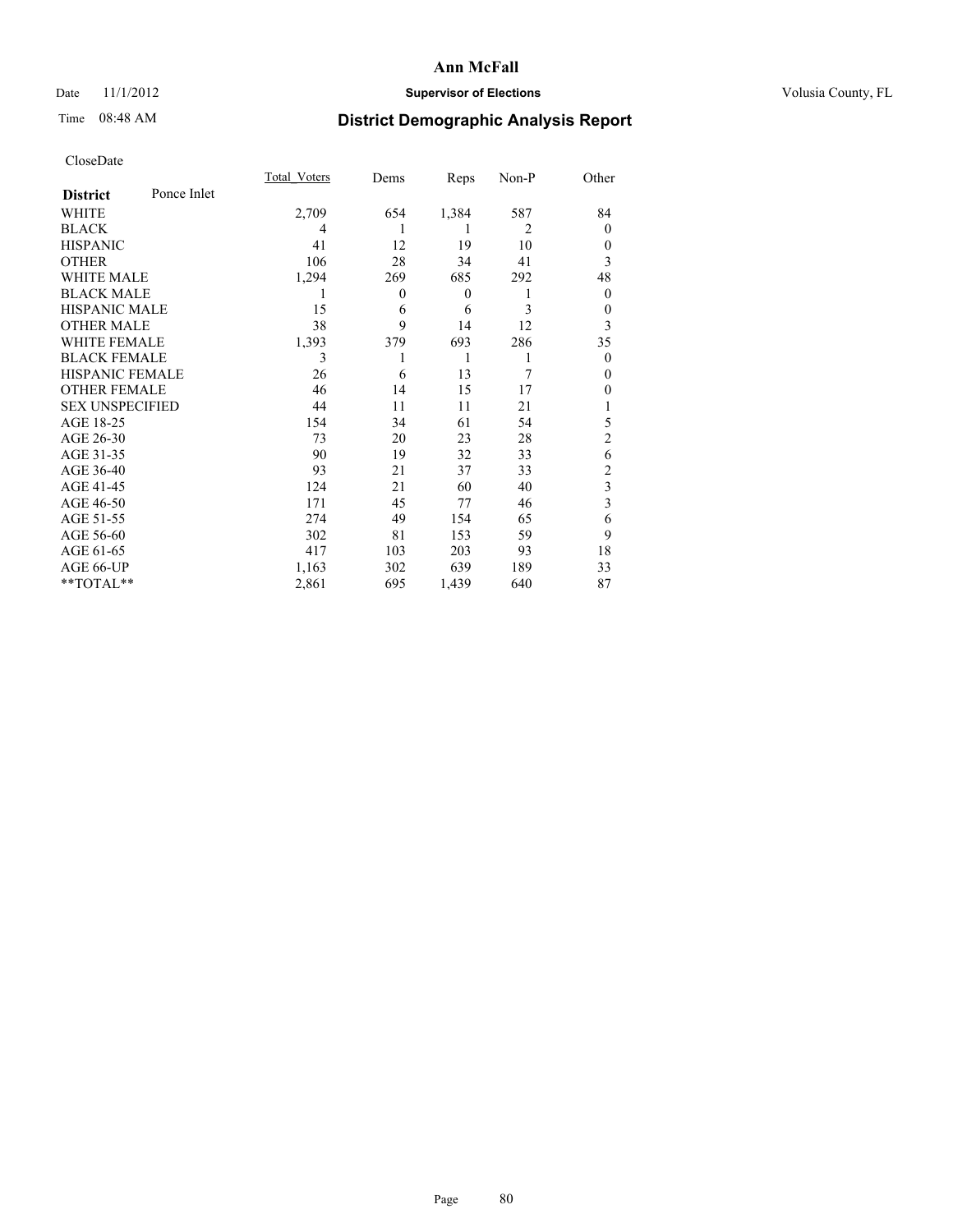### Date 11/1/2012 **Supervisor of Elections Supervisor of Elections** Volusia County, FL

# Time 08:48 AM **District Demographic Analysis Report**

|                                       | Total Voters | Dems  | Reps           | Non-P | Other          |
|---------------------------------------|--------------|-------|----------------|-------|----------------|
| Port Orange Zone 1<br><b>District</b> |              |       |                |       |                |
| WHITE                                 | 8,126        | 3,122 | 2,578          | 2,134 | 292            |
| <b>BLACK</b>                          | 155          | 119   | 9              | 22    | 5              |
| <b>HISPANIC</b>                       | 210          | 99    | 37             | 71    | 3              |
| <b>OTHER</b>                          | 363          | 116   | 64             | 173   | 10             |
| WHITE MALE                            | 3,637        | 1,224 | 1,256          | 1,006 | 151            |
| <b>BLACK MALE</b>                     | 69           | 51    | 5              | 12    | 1              |
| <b>HISPANIC MALE</b>                  | 91           | 44    | 16             | 29    | $\overline{c}$ |
| <b>OTHER MALE</b>                     | 106          | 33    | 20             | 50    | 3              |
| WHITE FEMALE                          | 4,411        | 1,873 | 1,299          | 1,102 | 137            |
| <b>BLACK FEMALE</b>                   | 86           | 68    | $\overline{4}$ | 10    | 4              |
| <b>HISPANIC FEMALE</b>                | 113          | 53    | 20             | 39    | 1              |
| <b>OTHER FEMALE</b>                   | 154          | 57    | 34             | 57    | 6              |
| <b>SEX UNSPECIFIED</b>                | 187          | 53    | 34             | 95    | 5              |
| AGE 18-25                             | 731          | 241   | 132            | 328   | 30             |
| AGE 26-30                             | 589          | 203   | 123            | 242   | 21             |
| AGE 31-35                             | 569          | 187   | 145            | 218   | 19             |
| AGE 36-40                             | 487          | 166   | 131            | 161   | 29             |
| AGE 41-45                             | 556          | 180   | 170            | 187   | 19             |
| AGE 46-50                             | 723          | 277   | 228            | 201   | 17             |
| AGE 51-55                             | 840          | 327   | 285            | 196   | 32             |
| AGE 56-60                             | 862          | 344   | 289            | 195   | 34             |
| AGE 61-65                             | 838          | 317   | 295            | 197   | 29             |
| AGE 66-UP                             | 2,670        | 1,219 | 891            | 481   | 79             |
| **TOTAL**                             | 8,866        | 3,461 | 2,689          | 2,406 | 310            |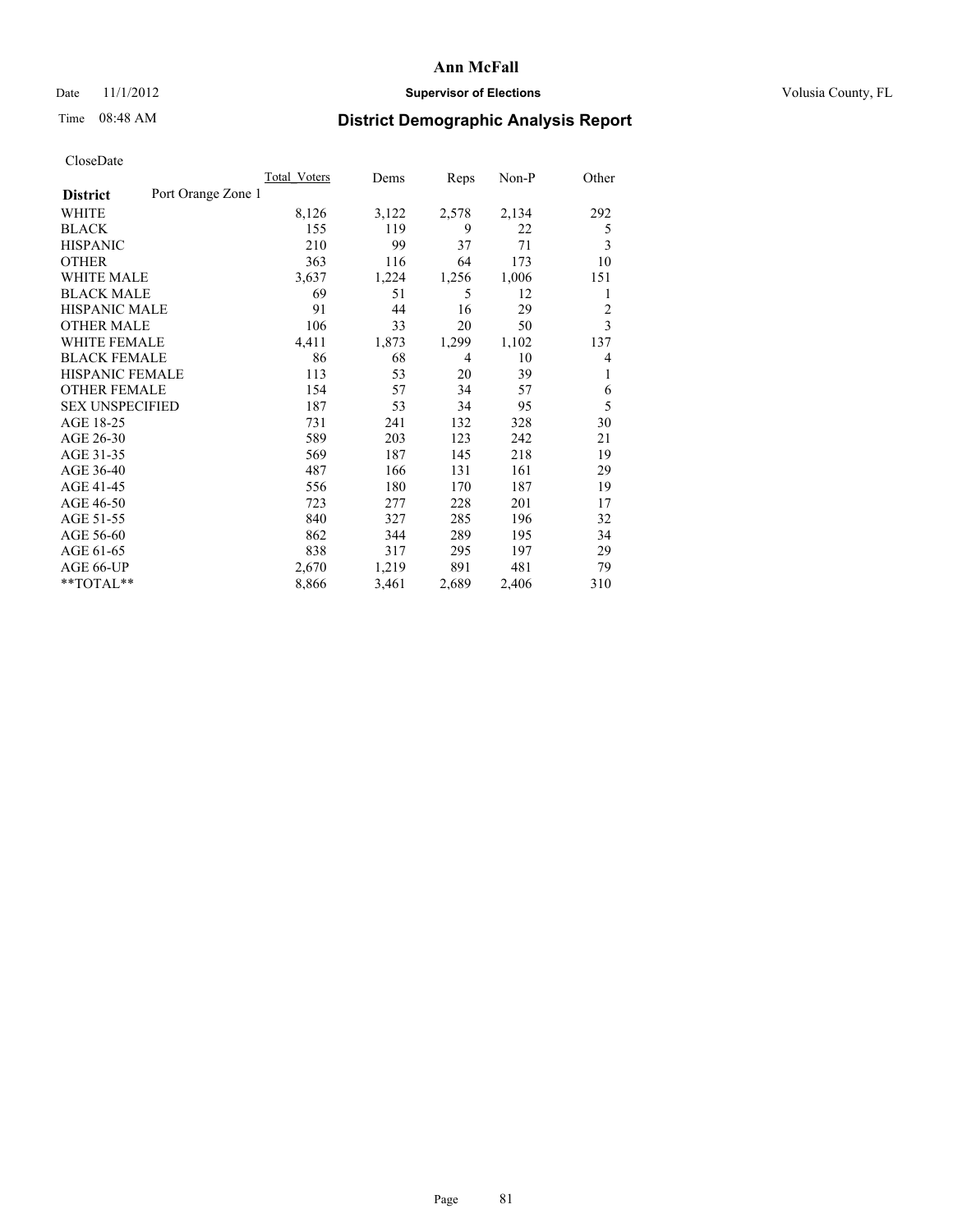## Date 11/1/2012 **Supervisor of Elections Supervisor of Elections** Volusia County, FL

# Time 08:48 AM **District Demographic Analysis Report**

|                        |                    | Total Voters | Dems  | Reps  | Non-P | Other |
|------------------------|--------------------|--------------|-------|-------|-------|-------|
| <b>District</b>        | Port Orange Zone 2 |              |       |       |       |       |
| WHITE                  |                    | 8,437        | 2,909 | 3,121 | 2,086 | 321   |
| <b>BLACK</b>           |                    | 378          | 294   | 15    | 62    | 7     |
| <b>HISPANIC</b>        |                    | 277          | 115   | 56    | 103   | 3     |
| <b>OTHER</b>           |                    | 453          | 143   | 96    | 204   | 10    |
| WHITE MALE             |                    | 3,815        | 1,147 | 1,484 | 1,023 | 161   |
| <b>BLACK MALE</b>      |                    | 138          | 103   | 5     | 26    | 4     |
| <b>HISPANIC MALE</b>   |                    | 128          | 49    | 31    | 46    | 2     |
| <b>OTHER MALE</b>      |                    | 168          | 51    | 36    | 76    | 5     |
| <b>WHITE FEMALE</b>    |                    | 4,532        | 1,732 | 1,607 | 1,039 | 154   |
| <b>BLACK FEMALE</b>    |                    | 237          | 188   | 10    | 36    | 3     |
| HISPANIC FEMALE        |                    | 147          | 66    | 24    | 56    | 1     |
| <b>OTHER FEMALE</b>    |                    | 187          | 72    | 40    | 71    | 4     |
| <b>SEX UNSPECIFIED</b> |                    | 193          | 53    | 51    | 82    | 7     |
| AGE 18-25              |                    | 944          | 315   | 258   | 341   | 30    |
| AGE 26-30              |                    | 708          | 217   | 207   | 261   | 23    |
| AGE 31-35              |                    | 605          | 198   | 177   | 207   | 23    |
| AGE 36-40              |                    | 508          | 155   | 170   | 162   | 21    |
| AGE 41-45              |                    | 591          | 192   | 197   | 178   | 24    |
| AGE 46-50              |                    | 690          | 226   | 257   | 175   | 32    |
| AGE 51-55              |                    | 865          | 317   | 306   | 218   | 24    |
| AGE 56-60              |                    | 784          | 301   | 281   | 181   | 21    |
| AGE 61-65              |                    | 925          | 362   | 327   | 214   | 22    |
| AGE 66-UP              |                    | 2,950        | 1,191 | 1,114 | 524   | 121   |
| **TOTAL**              |                    | 9,570        | 3,474 | 3,294 | 2,461 | 341   |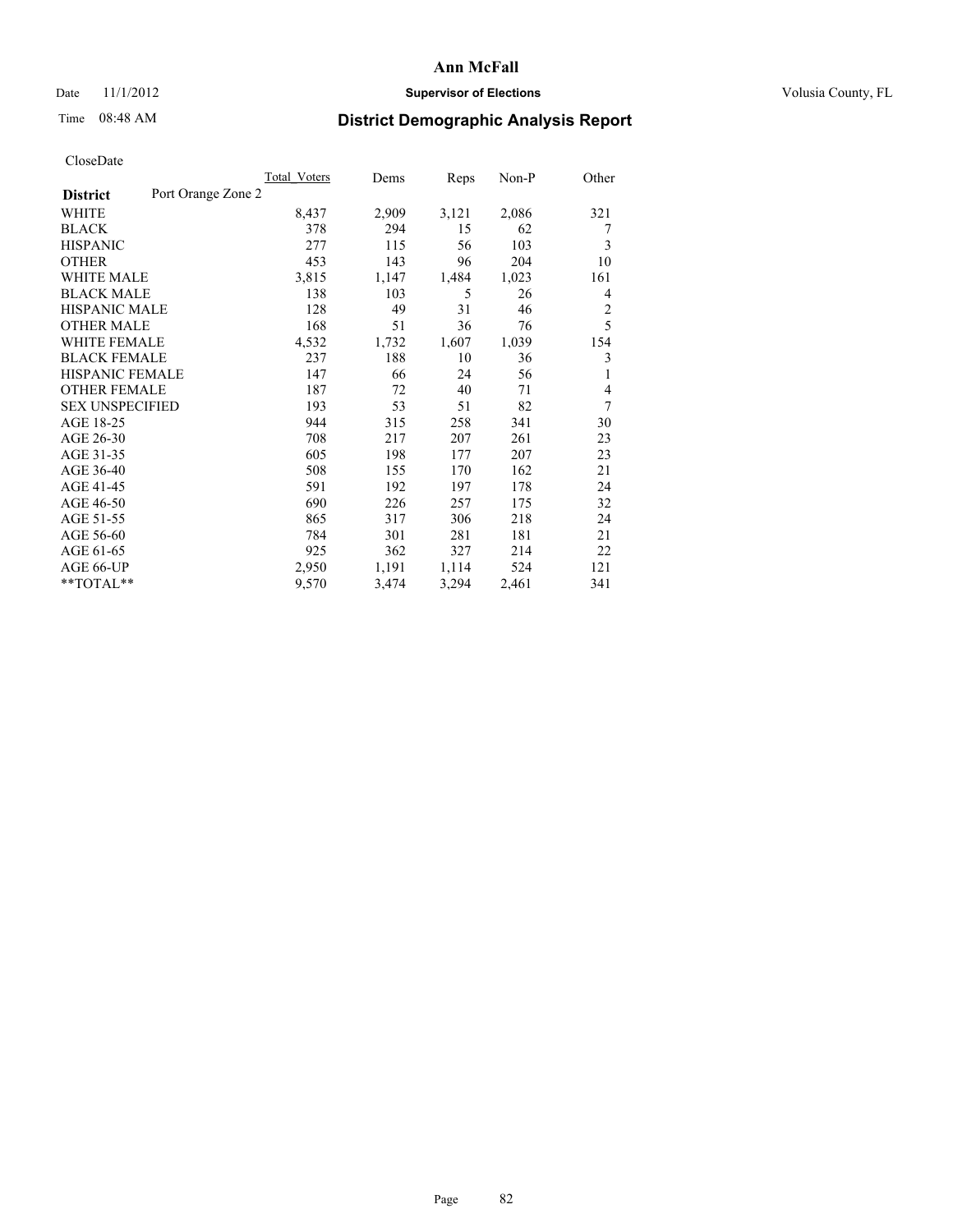### Date 11/1/2012 **Supervisor of Elections Supervisor of Elections** Volusia County, FL

# Time 08:48 AM **District Demographic Analysis Report**

| Total Voters | Dems               | Reps           | Non-P | Other |
|--------------|--------------------|----------------|-------|-------|
|              |                    |                |       |       |
| 9,269        | 2,864              | 3,870          | 2,201 | 334   |
| 269          | 219                | 10             | 32    | 8     |
| 247          | 90                 | 51             | 98    | 8     |
| 498          | 144                | 134            | 201   | 19    |
| 4,196        | 1,140              | 1,823          | 1,053 | 180   |
| 121          | 94                 | 6              | 17    | 4     |
| 105          | 38                 | 18             | 45    | 4     |
| 184          | 57                 | 51             | 64    | 12    |
| 4,980        | 1,703              | 2,010          | 1,118 | 149   |
| 145          | 122                | $\overline{4}$ | 15    | 4     |
| 136          | 50                 | 32             | 50    | 4     |
| 203          | 67                 | 54             | 77    | 5     |
| 213          | 46                 | 67             | 93    | 7     |
| 866          | 261                | 281            | 300   | 24    |
| 721          | 225                | 233            | 244   | 19    |
| 595          | 185                | 198            | 188   | 24    |
| 596          | 169                | 236            | 171   | 20    |
| 665          | 203                | 257            | 192   | 13    |
| 818          | 230                | 342            | 224   | 22    |
| 850          | 263                | 367            | 197   | 23    |
| 861          | 318                | 342            | 171   | 30    |
| 942          | 336                | 356            | 205   | 45    |
| 3,378        | 1,130              | 1,455          | 643   | 150   |
| 10,293       | 3,320              | 4,067          | 2,536 | 370   |
|              | Port Orange Zone 3 |                |       |       |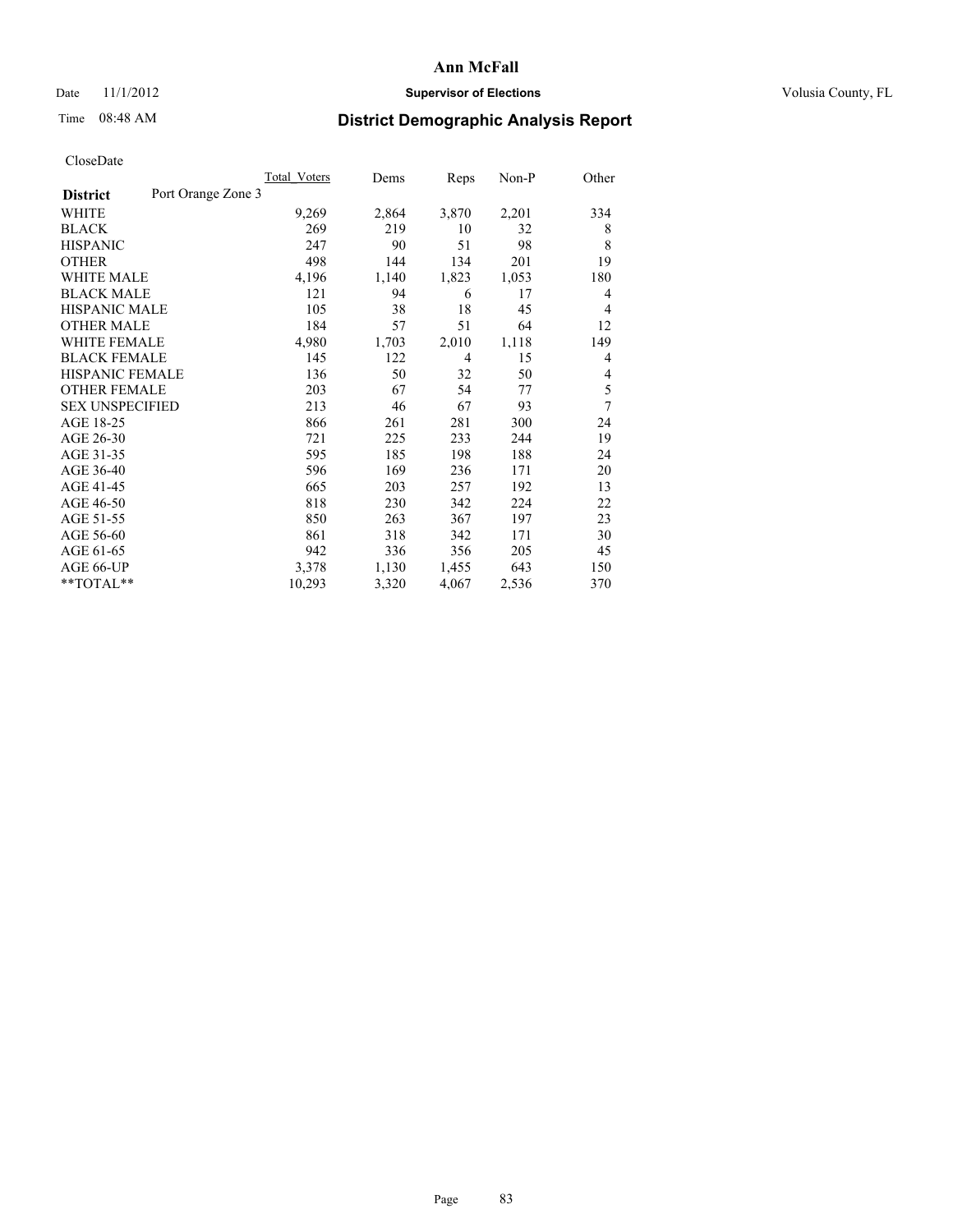### Date 11/1/2012 **Supervisor of Elections Supervisor of Elections** Volusia County, FL

# Time 08:48 AM **District Demographic Analysis Report**

|                        | <b>Total Voters</b> | Dems  | Reps  | Non-P | Other          |
|------------------------|---------------------|-------|-------|-------|----------------|
| <b>District</b>        | Port Orange Zone 4  |       |       |       |                |
| WHITE                  | 9,316               | 2,891 | 4,052 | 2,085 | 288            |
| <b>BLACK</b>           | 248                 | 186   | 19    | 42    | 1              |
| <b>HISPANIC</b>        | 250                 | 88    | 76    | 83    | 3              |
| <b>OTHER</b>           | 524                 | 176   | 114   | 221   | 13             |
| <b>WHITE MALE</b>      | 4,365               | 1,186 | 2,006 | 1,018 | 155            |
| <b>BLACK MALE</b>      | 123                 | 82    | 15    | 25    | 1              |
| <b>HISPANIC MALE</b>   | 122                 | 36    | 35    | 49    | $\overline{c}$ |
| <b>OTHER MALE</b>      | 210                 | 71    | 48    | 82    | 9              |
| <b>WHITE FEMALE</b>    | 4,869               | 1,686 | 2,012 | 1,041 | 130            |
| <b>BLACK FEMALE</b>    | 122                 | 102   | 3     | 17    | $\mathbf{0}$   |
| HISPANIC FEMALE        | 126                 | 52    | 39    | 34    | 1              |
| <b>OTHER FEMALE</b>    | 215                 | 81    | 49    | 81    | 4              |
| <b>SEX UNSPECIFIED</b> | 186                 | 45    | 54    | 84    | 3              |
| AGE 18-25              | 1,036               | 294   | 331   | 370   | 41             |
| AGE 26-30              | 560                 | 186   | 162   | 193   | 19             |
| AGE 31-35              | 596                 | 180   | 198   | 204   | 14             |
| AGE 36-40              | 673                 | 201   | 237   | 211   | 24             |
| AGE 41-45              | 909                 | 251   | 410   | 231   | 17             |
| AGE 46-50              | 1,006               | 274   | 452   | 245   | 35             |
| AGE 51-55              | 1,083               | 329   | 524   | 205   | 25             |
| AGE 56-60              | 1,048               | 377   | 456   | 187   | 28             |
| AGE 61-65              | 1,054               | 415   | 422   | 181   | 36             |
| AGE 66-UP              | 2,385               | 837   | 1,072 | 409   | 67             |
| $*$ $TOTAL**$          | 10,350              | 3,344 | 4,264 | 2,436 | 306            |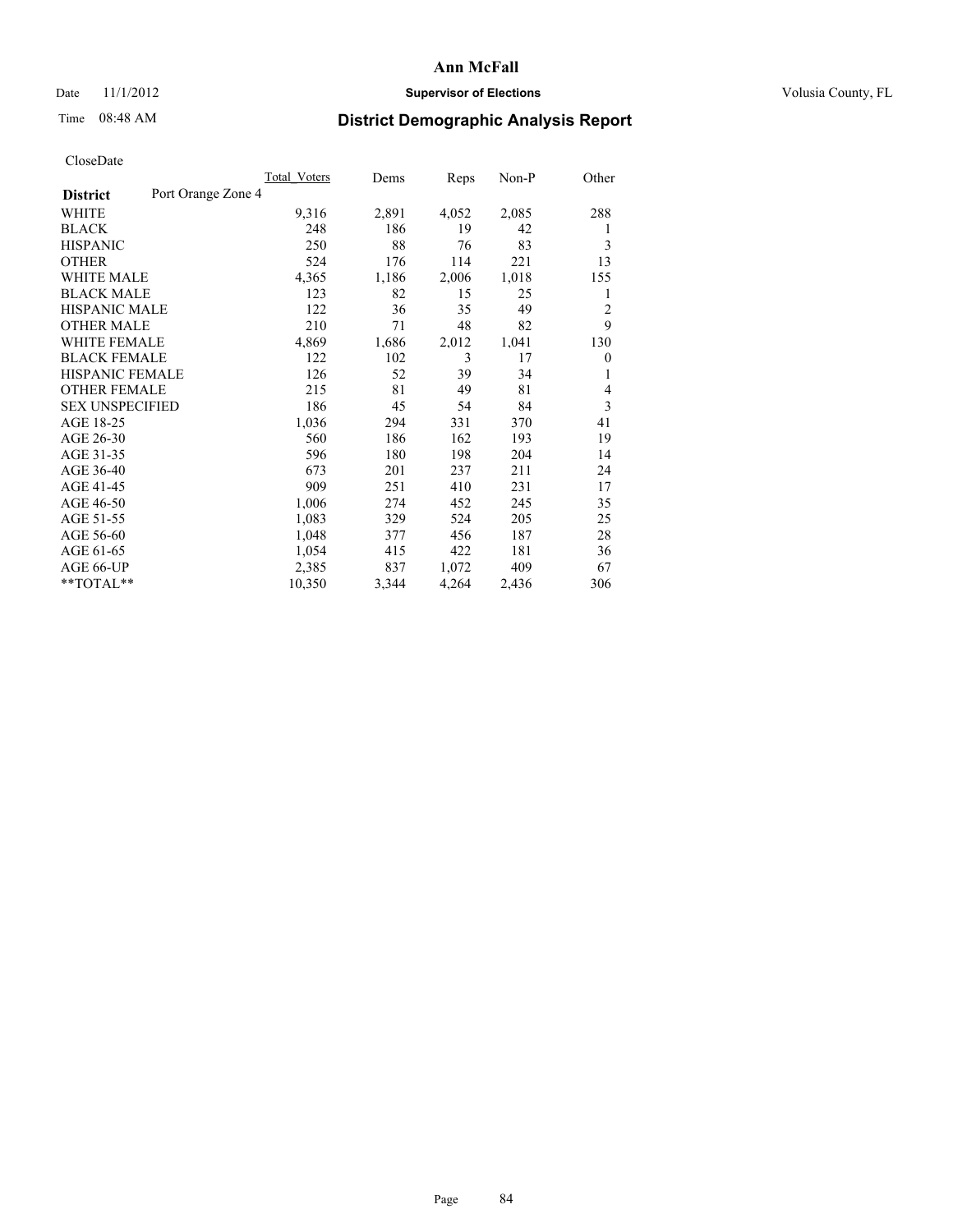## Date 11/1/2012 **Supervisor of Elections Supervisor of Elections** Volusia County, FL

# Time 08:48 AM **District Demographic Analysis Report**

|                        |               | Total Voters | Dems  | Reps  | Non-P | Other                   |
|------------------------|---------------|--------------|-------|-------|-------|-------------------------|
| <b>District</b>        | South Daytona |              |       |       |       |                         |
| WHITE                  |               | 6,705        | 2,615 | 2,271 | 1,607 | 212                     |
| <b>BLACK</b>           |               | 678          | 542   | 21    | 109   | 6                       |
| <b>HISPANIC</b>        |               | 186          | 100   | 31    | 51    | 4                       |
| <b>OTHER</b>           |               | 368          | 146   | 64    | 155   | $\mathfrak{Z}$          |
| WHITE MALE             |               | 3,066        | 1,028 | 1,134 | 775   | 129                     |
| <b>BLACK MALE</b>      |               | 263          | 199   | 6     | 55    | 3                       |
| <b>HISPANIC MALE</b>   |               | 87           | 42    | 19    | 23    | $\overline{\mathbf{3}}$ |
| <b>OTHER MALE</b>      |               | 101          | 42    | 19    | 39    | 1                       |
| WHITE FEMALE           |               | 3,582        | 1,559 | 1,122 | 818   | 83                      |
| <b>BLACK FEMALE</b>    |               | 400          | 332   | 14    | 51    | 3                       |
| <b>HISPANIC FEMALE</b> |               | 96           | 56    | 12    | 27    | 1                       |
| <b>OTHER FEMALE</b>    |               | 166          | 74    | 32    | 58    | $\overline{2}$          |
| <b>SEX UNSPECIFIED</b> |               | 176          | 71    | 29    | 76    | $\mathbf{0}$            |
| AGE 18-25              |               | 790          | 316   | 165   | 293   | 16                      |
| AGE 26-30              |               | 590          | 237   | 139   | 193   | 21                      |
| AGE 31-35              |               | 499          | 193   | 101   | 180   | 25                      |
| AGE 36-40              |               | 465          | 171   | 143   | 140   | 11                      |
| AGE 41-45              |               | 628          | 268   | 186   | 158   | 16                      |
| AGE 46-50              |               | 723          | 268   | 246   | 190   | 19                      |
| AGE 51-55              |               | 769          | 312   | 265   | 170   | 22                      |
| AGE 56-60              |               | 742          | 332   | 237   | 149   | 24                      |
| AGE 61-65              |               | 790          | 347   | 250   | 168   | 25                      |
| AGE 66-UP              |               | 1,960        | 968   | 659   | 287   | 46                      |
| **TOTAL**              |               | 7,957        | 3,413 | 2,391 | 1,928 | 225                     |